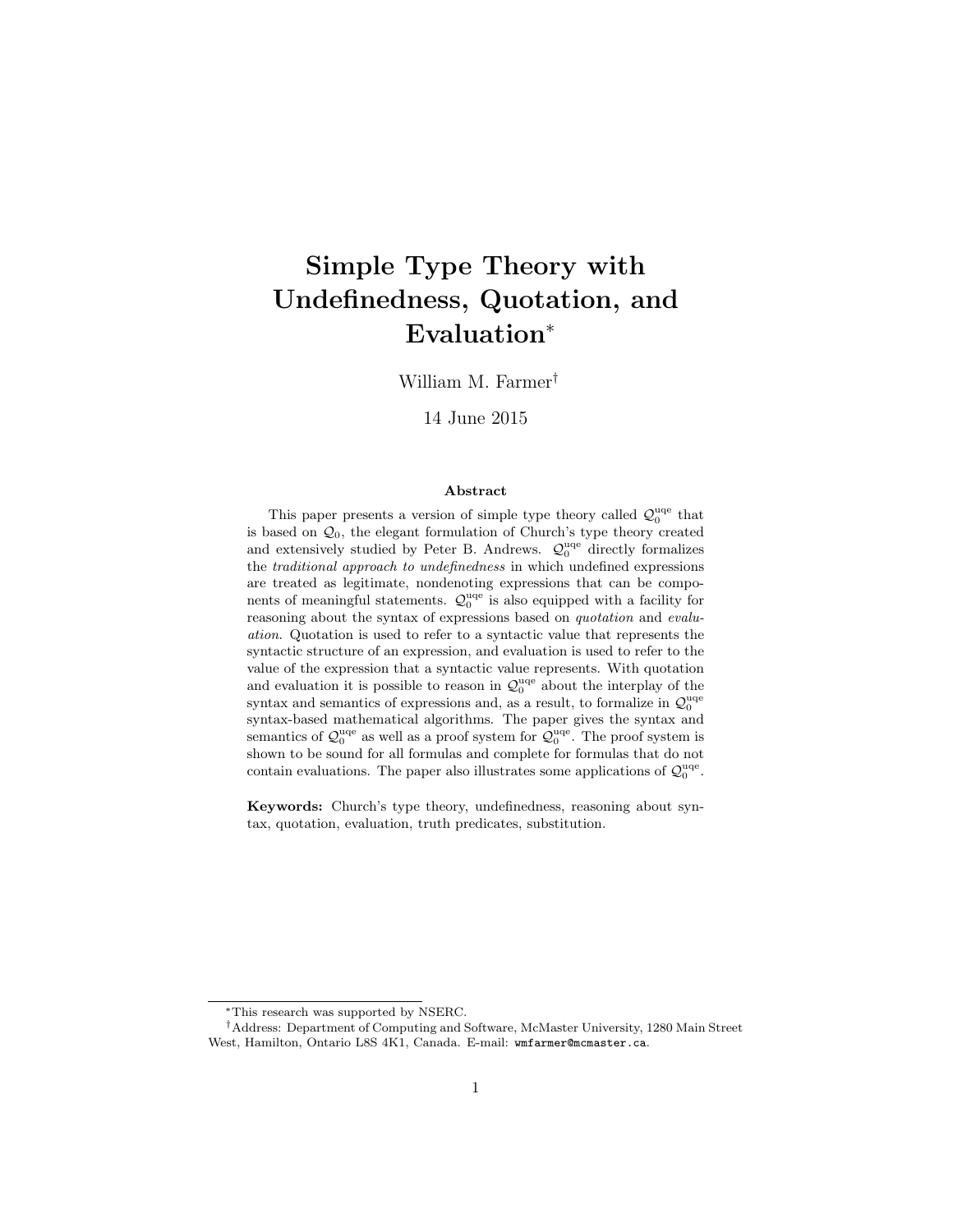# Contents

| 1        | Introduction<br>4                                                                                               |                                                    |  |  |
|----------|-----------------------------------------------------------------------------------------------------------------|----------------------------------------------------|--|--|
| $\bf{2}$ | Syntax<br>2.1<br>2.2<br>Wffs.                                                                                   | 7<br>7<br>8                                        |  |  |
| 3        | Semantics<br>3.1<br>3.2<br>General and Evaluation-Free Models<br>3.3<br>3.4                                     | 10<br>10<br>11<br>12<br>14                         |  |  |
| 4        | <b>Definitions and Abbreviations</b>                                                                            | 15                                                 |  |  |
| 5        | <b>Syntax Frameworks</b><br>15                                                                                  |                                                    |  |  |
| 6        | <b>Normal Models</b><br>6.1<br>Specifications<br>6.2<br>Normal General and Evaluation-Free Models<br>6.3<br>6.4 | 17<br>17<br>22<br>24<br>26                         |  |  |
| 7        | Substitution<br>7.1<br>7.2<br>7.3<br>7.4<br>7.5<br>7.6<br>7.7<br>7.8                                            | 26<br>27<br>28<br>30<br>31<br>34<br>41<br>42<br>43 |  |  |
| 8        | <b>Proof System</b><br>8.1<br>Axioms<br>8.2<br>8.3                                                              | 45<br>46<br>49<br>49                               |  |  |
| 9        | Soundness<br>9.1<br>9.2<br>Soundness and Consistency Theorems                                                   | 50<br>50<br>56                                     |  |  |
|          | 10 Some Metatheorems                                                                                            | 57<br>57<br>61                                     |  |  |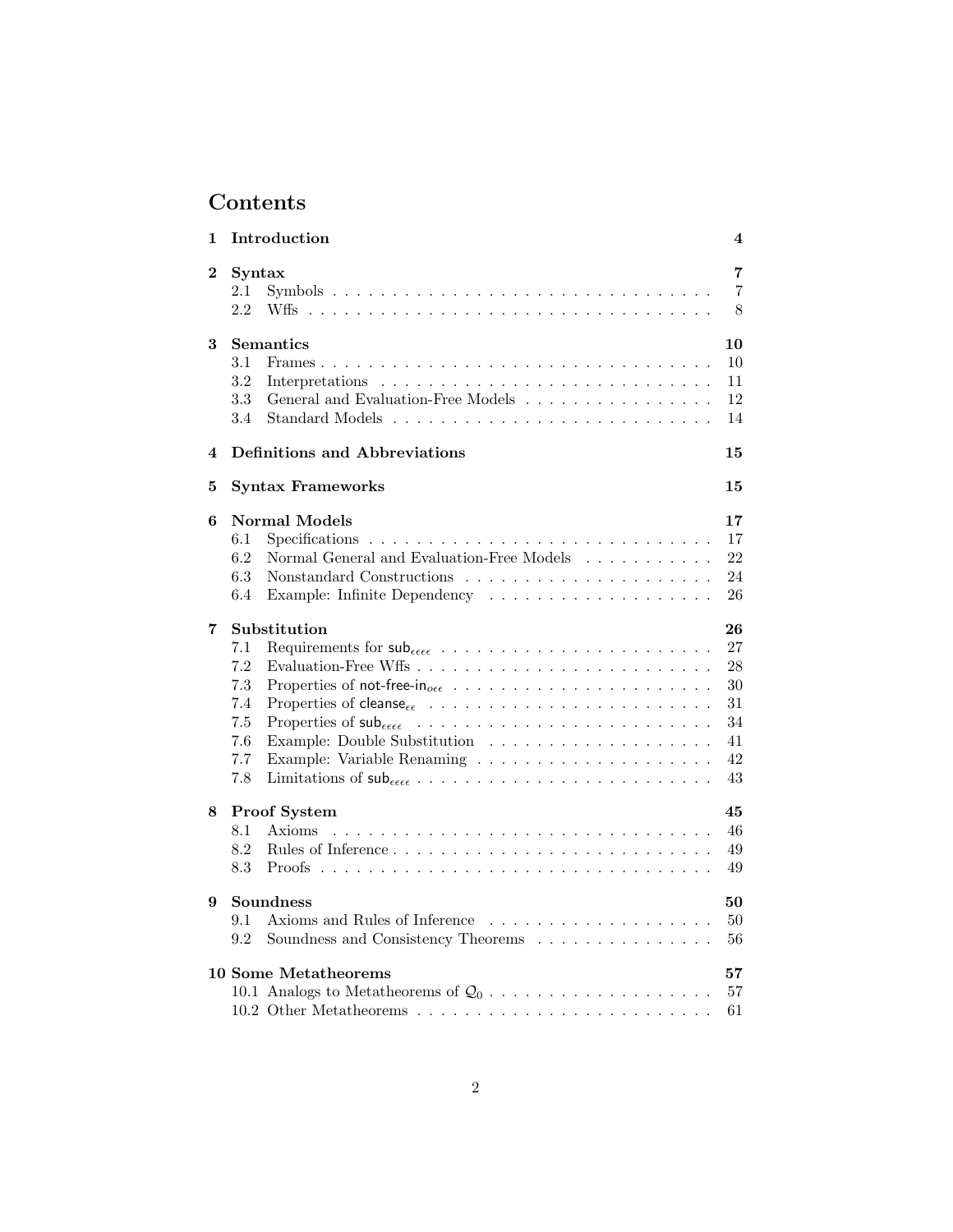| 11 Completeness<br>62                     |    |  |  |  |
|-------------------------------------------|----|--|--|--|
|                                           | 63 |  |  |  |
|                                           | 64 |  |  |  |
| 11.3 Evaluation-Free Completeness Theorem | 69 |  |  |  |
| 12 Applications<br>69                     |    |  |  |  |
|                                           | 69 |  |  |  |
|                                           | 71 |  |  |  |
|                                           | 72 |  |  |  |
| 12.4 Example: Conjunction Construction    | 72 |  |  |  |
| 13 Conclusion<br>76                       |    |  |  |  |
|                                           | 76 |  |  |  |
|                                           | 77 |  |  |  |
|                                           |    |  |  |  |
|                                           | 78 |  |  |  |
|                                           | 80 |  |  |  |
| Acknowledgments                           | 81 |  |  |  |

# List of Tables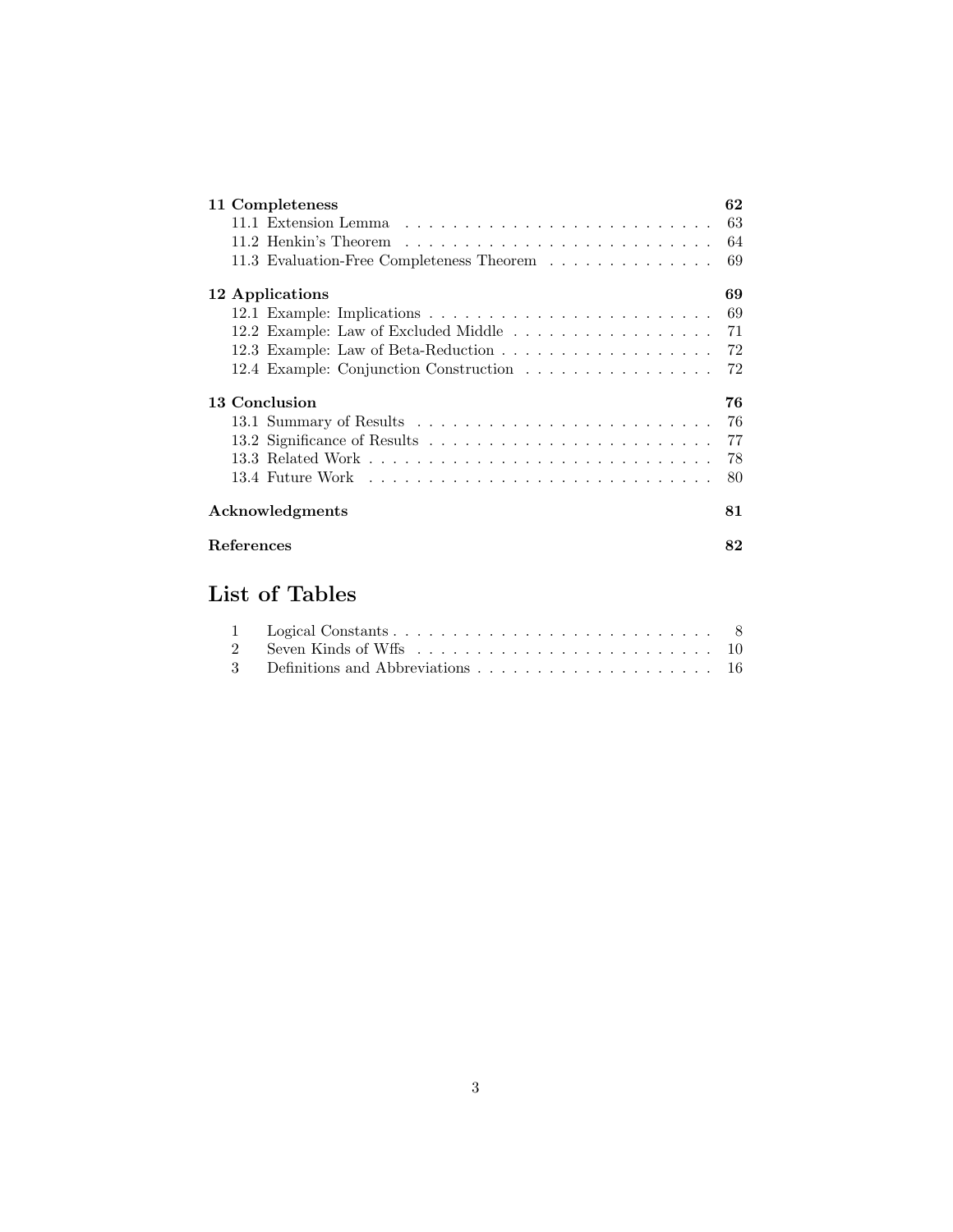## 1 Introduction

A huge portion of mathematical reasoning is performed by algorithmically manipulating the syntactic structure of mathematical expressions. For example, the derivative of a function is commonly obtained using an algorithm that repeatedly applies syntactic differentiation rules to an expression that represents the function. The specification and analysis of a syntax-based mathematical algorithm requires the ability to reason about the interplay of how the expressions are manipulated and what the manipulations mean mathematically. This is challenging to do in a traditional logic like first-order logic or simple type theory because there is no mechanism for directly referring to the syntax of the expressions in the logic.

The standard approach for reasoning in a logic about a language L of expressions is to introduce another language  $L_{syn}$  to represent the syntax of  $L$ . The expressions in  $L_{syn}$  denote certain *syntactic values* (e.g., syntax trees) that represent the syntactic structures of the expressions in L. We will thus call  $L_{syn}$  a syntax language. A syntax language like  $L_{syn}$  is usually presented as an *inductive type*. The members of  $L$  are mapped by a *quotation function* to members of  $L_{syn}$ , and members of  $L_{syn}$  are mapped by an *evaluation function* to members of  $L$ . The language  $L_{syn}$  provides the means to indirectly reason about the members of  $L$  as syntactic objects, and the quotation and evaluation functions link this reasoning directly to  $L$  itself. In computer science this approach is called a *deep embedding*  $|8|$ . The components of the standard ap $proach$  — a syntax language, quotation function, and evaluation function  $$ form an instance of a syntax framework [28], a mathematical structure that models systems for reasoning about the syntax of a interpreted language.

We will say that an implementation of the standard approach is *global* when  $L$  is the entire language of the logic and is *local* otherwise. For example, the use of Gödel numbers to represent the syntactic structure of expressions is usually a global approach since every expression is assigned a Gödel number. We will also say that an implementation of the standard approach is internal when the quotation and evaluation functions are expressed as operators in the logic and is external when they are expressed only in the metalogic. Let the replete approach be the standard approach restricted to implementations that are both global and internal. The components of an implementation of the replete approach form an instance of a replete syntax framework [28].

It is a straightforward task to implement the local approach in a traditional logic, but two significant shortcomings cannot be easily avoided. First, the implementation must be external since the quotation function, and often the evaluation function as well, can only be expressed in the metalogic, not in the logic itself. Second, the constructed syntax framework works only for  $L$ ; another language (e.g., a larger language that includes  $L$ ) requires a new syntax framework. For instance, each time a defined constant is added to L, the syntax language, quotation function, and evaluation function must all be extended. See [25] for a more detailed presentation of the local approach.

Implementing the replete approach is much more ambitious: quotation and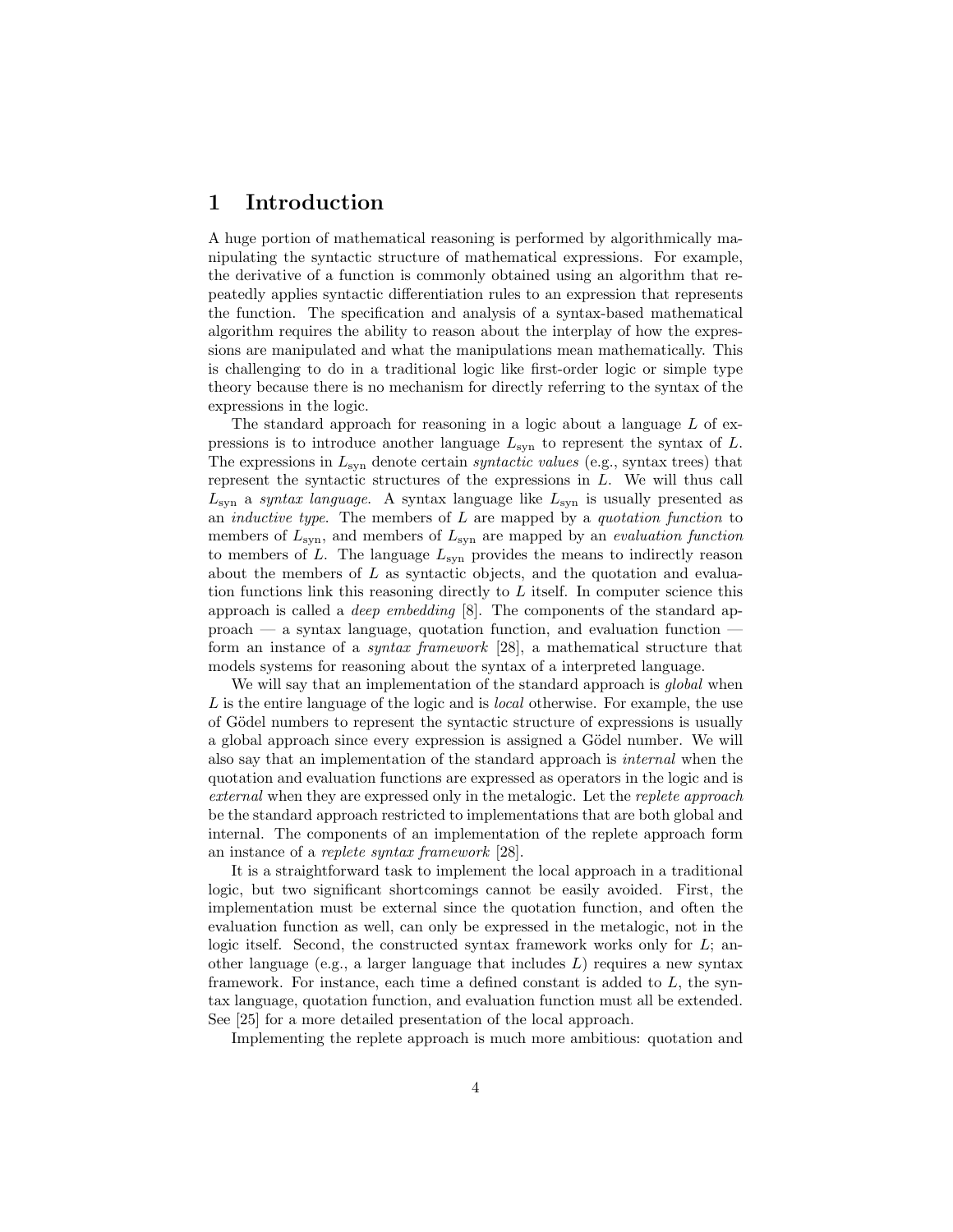evaluation operators are added to the logic and then a syntax framework is built for the entire language of the logic. We will write the quotation and evaluation operators applied to an expression e as  $\lceil e \rceil$  and  $\lceil e \rceil$ , respectively. The replete approach provides the means to directly reason about the syntax of the entire language of the logic in the logic itself. Moreover, the syntax framework does not have to be extended whenever the language of the logic is extended, and it can be used to express syntactic side conditions, schemas, substitution operations, and other such things directly in the logic. In short, the replete approach enables syntax-based reasoning to be moved from the metalogic to the logic itself.

At first glance, the replete approach appears to solve the whole problem of how to reason about the interplay of syntax and semantics. However, the replete approach comes with an entourage of challenging problems that stand in the way of an effective implementation. Of these, we are most concerned with the following two:

- 1. Evaluation Problem. Since a replete syntax framework works for the entire language of the logic, the evaluation operator is applicable to formulas and thus is effectively a truth predicate. Hence, by the proof of Alfred Tarski's theorem on the undefinability of truth [62, 63, 64], if the evaluation operator is total in the context of a sufficiently strong theory like first-order Peano arithmetic, then it is possible to express the liar paradox using the quotation and evaluation operators. Therefore, the evaluation operator must be partial and the law of disquotation cannot hold universally (i.e., for some expressions  $e, \mathbb{F}e^{\mathbb{H}} \neq e$ . As a result, reasoning with evaluation is cumbersome and leads to undefined expressions.
- 2. Variable Problem. The variable x is not free in the expression  $x + 3$ (or in any quotation). However, x is free in  $\lbrack \lbrack x+3 \rbrack \rbrack$  because  $\lbrack \lbrack x+3 \rbrack \rbrack$  $3\overline{\ }$  =  $x + 3$ . If the value of a constant c is  $\overline{x} + 3\overline{\ }$ , then x is free in  $\llbracket c \rrbracket$  because  $\llbracket c \rrbracket = \llbracket \ulcorner x + 3 \urcorner \rrbracket = x + 3$ . Hence, in the presence of an evaluation operator, whether or not a variable is free in an expression may depend on the values of the expression's components. As a consequence, the substitution of an expression for the free occurrences of a variable in another expression depends on the semantics (as well as the syntax) of the expressions involved and must be integrated into the proof system of the logic. Hence a logic with quotation and evaluation requires a semanticsdependent form of substitution. This is a major departure from traditional logic.

See [25] for a more detailed presentation of the replete approach including discussion of some other problems that come with it.<sup>1</sup>

There are several implementations of the replete approach in programming languages. The most well-known example is the Lisp programming language with its quote and eval operators. Other examples are Agda [49, 50], Archon  $[60]$ ,  $F# [65]$ , MetaML  $[61]$ , MetaOCaml  $[58]$ , reFLect  $[35]$ , and Template Haskell [59].

<sup>&</sup>lt;sup>1</sup>The *replete approach* is called the *global approach* in [25].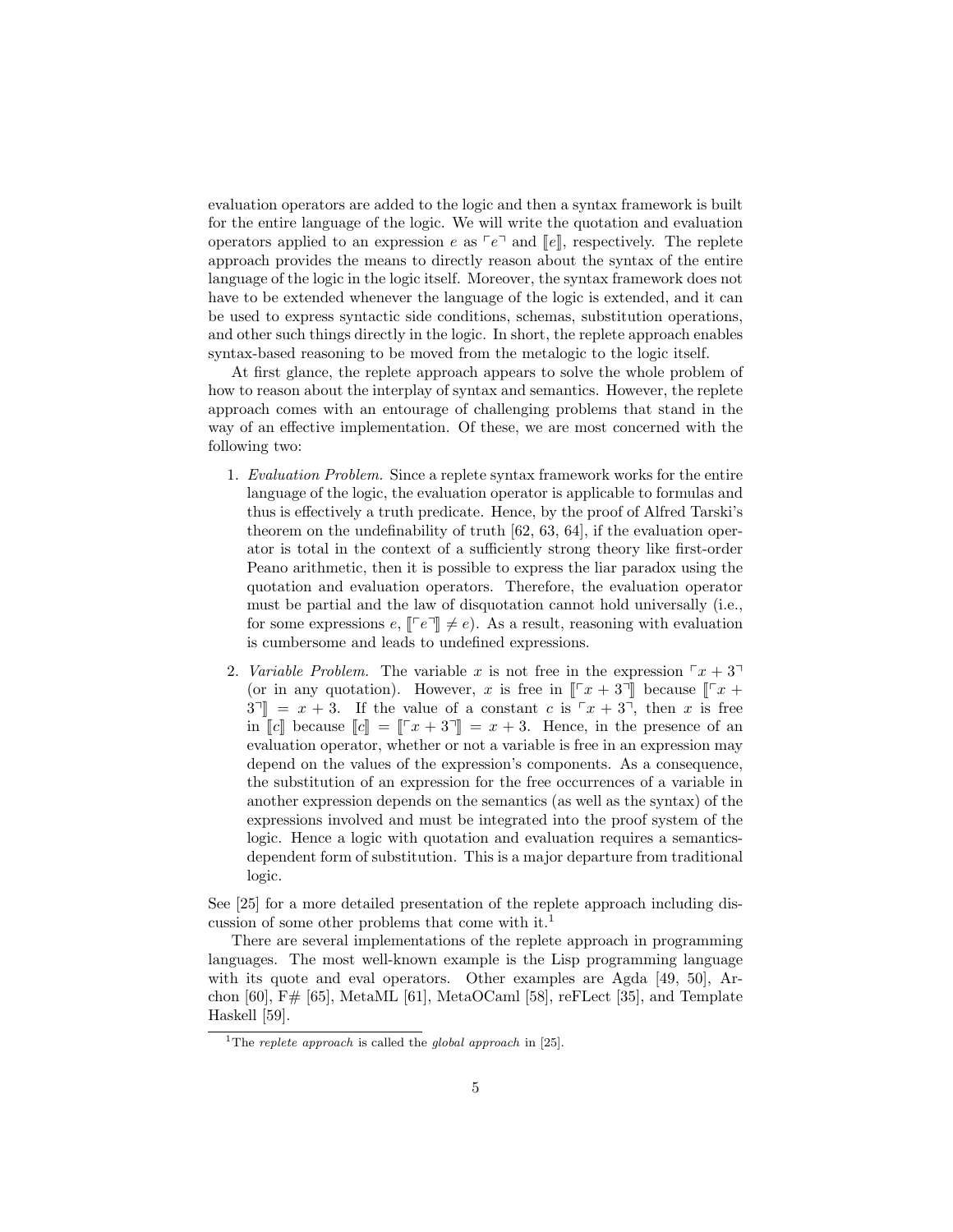Implementations of the replete approach are much rarer in logics. One example is a logic called Chiron [21, 22] which is a derivative of von-Neumann-Bernays-Gödel (NBG) set theory. It admits undefined expressions, has a rich type system, and contains the machinery of a replete syntax framework. As far as we know, there is no implementation of the replete approach in simple type theory. See [30, 45] for research moving in this direction. Such an implementation would require significant changes to the logic:

- 1. A syntax language that represents the set of expressions of the logic must be defined in the logic.
- 2. The syntax and semantics of the logic must be modified to admit quotation and evaluation operators.
- 3. The proof system of the logic must be extended to include the means to reason about quotation, evaluation, and substitution.

Moreover, these changes must provide solutions to the Evaluation and Variable Problems.

The purpose of this paper is to demonstrate how the replete approach can be implemented in Church's type theory [12], a version of simple type theory with lambda-notation introduced by Alonzo Church in 1940. We start with  $\mathcal{Q}_0$ , an especially elegant version of Church's type theory formulated by Peter B. Andrews and meticulously described and analyzed in [2]. Since evaluation unavoidably leads to undefined expressions, we modify  $\mathcal{Q}_0$  so that it formalizes the traditional approach to undefinedness [19]. This version of  $\mathcal{Q}_0$  with undefined expressions called  $\mathcal{Q}_0^u$  is presented in [23]. ( $\mathcal{Q}_0^u$  is a simplified version of LUTINS  $[16, 17, 18]$ , the logic of the the IMPS theorem proving system  $[26, 27]$ . And, finally, we modify  $\mathcal{Q}_0^u$  so that it implements the replete approach. This version of  $\mathcal{Q}_0$  with undefined expressions, quotation, and evaluation called  $\mathcal{Q}_0^{\text{uqe}}$ is presented in this paper.

 $\mathcal{Q}_0^{\text{uqe}}$  consists of three principal components: a syntax, a semantics, and a proof system. The syntax and semantics of  $\mathcal{Q}_0^{\text{uqe}}$  are relatively straightforward extensions of the syntax and semantics of  $\mathcal{Q}_0^u$ . However, the proof system of  $\mathcal{Q}_0^{\text{uqe}}$ is significantly more complicated than the proof system of  $\mathcal{Q}_0^{\mathrm{u}}$ . This is because the Variable Problem discussed above necessitates that the proof system employ a semantics-dependent substitution mechanism. The proof system of  $\mathcal{Q}_0^{\text{uqe}}$  can be used to effectively reason about quotations and evaluations, but unlike the proof systems of  $\mathcal{Q}_0$  and  $\mathcal{Q}_0^{\mathsf{u}}$  it is not complete. However, we do show that it is complete for formulas that do not contain evaluations.

The paper is organized as follows. The syntax of  $\mathcal{Q}_0^{\text{uqe}}$  is defined in section 2. A Henkin-style general models semantics for  $\mathcal{Q}_0^{\text{uqe}}$  is presented in section 3. Section 4 introduces several important defined logical constants and abbreviations. Section 5 shows that  $\mathcal{Q}_0^{\text{uqe}}$  embodies the structure of a replete syntax framework. Section 6 finishes the specification of the logical constants of  $\mathcal{Q}_0^{\text{uqe}}$  and defines the notion of a normal general model for  $\mathcal{Q}_0^{\text{uqe}}$ . The substitution mechanism for  $\mathcal{Q}_0^{\text{uqe}}$  is presented in section 7. Section 8 defines  $\mathcal{P}^{\text{uqe}}$ , the proof system of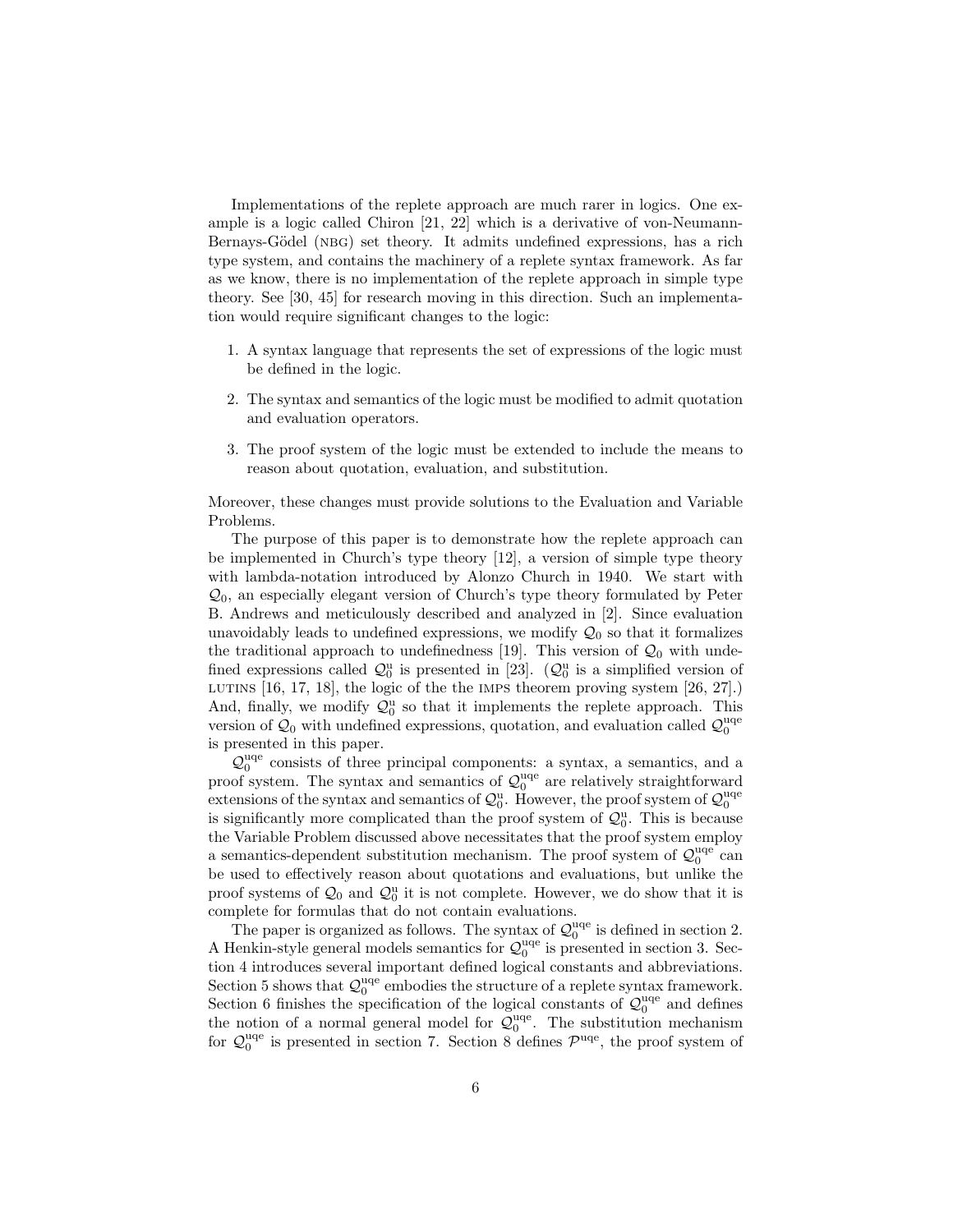$\mathcal{Q}_0^{\text{uqe}}$ .  $\mathcal{P}^{\text{uqe}}$  is proved in section 9 to be sound with respect to the semantics of  $\mathcal{Q}_0^{\text{uqe}}$ . Several metatheorems of  $\mathcal{P}^{\text{uqe}}$  are proved in section 10.  $\mathcal{P}^{\text{uqe}}$  is proved in section 11 to be complete with respect to the semantics of  $\mathcal{Q}_0^{\text{uqe}}$  for evaluationfree formulas. Some applications of  $\mathcal{Q}_0^{\text{uqe}}$  are illustrated in section 12. And the paper ends with some final remarks in section 13 including a brief discussion on related and future work.

The great majority of the definitions for  $\mathcal{Q}_0^{\text{uqe}}$  are derived from those for  $\mathcal{Q}_0$  given in [2]. In fact, many  $\mathcal{Q}_0^{\text{uqe}}$  definitions are exactly the same as the  $\mathcal{Q}_0$  definitions. Of these, we repeat only the most important and least obvious definitions for  $\mathcal{Q}_0$ ; for the others the reader is referred to [2].

## 2 Syntax

The syntax of  $\mathcal{Q}_0^{\text{uqe}}$  includes the syntax of  $\mathcal{Q}_0^{\text{u}}$  plus machinery for reasoning about the syntax of expressions (i.e., wffs in Andrews' terminology) based on quotation and evaluation.

#### 2.1 Symbols

A type symbol of  $\mathcal{Q}_0^{\text{uqe}}$  is defined inductively as follows:

- 1.  $\iota$  is a type symbol.
- 2. o is a type symbol.
- 3.  $\epsilon$  is a type symbol.
- 4. If  $\alpha$  and  $\beta$  are type symbols, then  $(\alpha\beta)$  is a type symbol.
- 5. If  $\alpha$  and  $\beta$  are type symbols, then  $\langle \alpha \beta \rangle$  is a type symbol.

Let T denote the set of type symbols.  $\alpha, \beta, \gamma, \ldots$  are syntactic variables ranging over type symbols. When there is no loss of meaning, matching pairs of parentheses in type symbols may be omitted. We assume that type combination of the form  $(\alpha\beta)$  associates to the left so that a type of the form  $((\alpha\beta)\gamma)$  may be written as  $\alpha\beta\gamma$ .

The *primitive symbols* of  $\mathcal{Q}_0^{\text{uqe}}$  are the following:

- 1. Improper symbols:  $[, \cdot]$ ,  $\lambda$ , c, q, e.
- 2. A denumerable set of variables of type  $\alpha$  for each  $\alpha \in \mathcal{T}$ :  $f_{\alpha}, g_{\alpha}, h_{\alpha}, x_{\alpha}$ ,  $y_{\alpha}, z_{\alpha}, f_{\alpha}^1, g_{\alpha}^1, h_{\alpha}^1, x_{\alpha}^1, y_{\alpha}^1, z_{\alpha}^1, \ldots$
- 3. Logical constants: see Table 1.
- 4. An unspecified set of nonlogical constants of various types.

The types of variables and constants are indicated by their subscripts.  $f_{\alpha}, g_{\alpha}, h_{\alpha}, x_{\alpha}, y_{\alpha}, z_{\alpha}, \ldots$  are syntactic variables ranging over variables of type  $\alpha$ .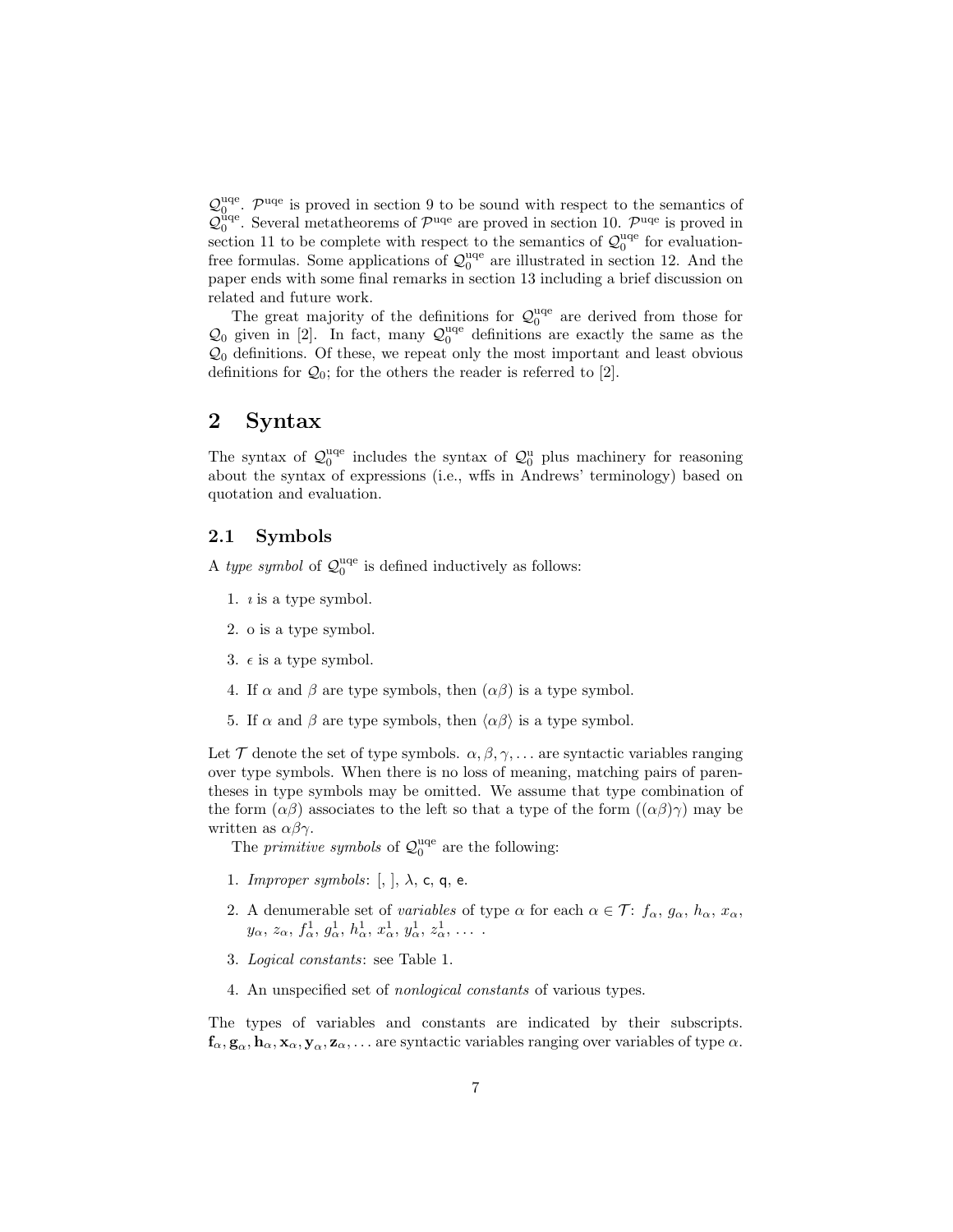| $\mathsf{Q}_{((o\alpha)\alpha)}$                         | for all $\alpha \in \mathcal{T}$                      |
|----------------------------------------------------------|-------------------------------------------------------|
| $\iota_{(\alpha(o\alpha))}$                              | for all $\alpha \in \mathcal{T}$ with $\alpha \neq o$ |
| pair $((\langle \alpha \beta \rangle \beta) \alpha)$     | for all $\alpha, \beta \in \mathcal{T}$               |
| $\textsf{var}_{(o \epsilon)}$                            |                                                       |
| $\mathsf{con}_{(o\epsilon)}$                             |                                                       |
| $\mathsf{app}_{\left((\epsilon\epsilon)\epsilon\right)}$ |                                                       |
| $\mathsf{abs}_{((\epsilon\epsilon)\epsilon)}$            |                                                       |
| $\mathsf{cond}_{(((\epsilon\epsilon)\epsilon)\epsilon)}$ |                                                       |
| $\mathsf{quot}_{(\epsilon\epsilon)}$                     |                                                       |
| $\mathsf{eval}_{((\epsilon\epsilon)\epsilon)}$           |                                                       |
| eval-free $_{(o\epsilon)}$                               |                                                       |
| not-free-in $_{((o \epsilon) \epsilon)}$                 |                                                       |
| $\mathsf{cleanse}_{(\epsilon\epsilon)}$                  |                                                       |
| $\mathsf{sub}_{(((\epsilon\epsilon)\epsilon)\epsilon)}$  |                                                       |
| $\mathsf{wff}^\alpha_{(o \epsilon)}$                     | for all $\alpha \in \mathcal{T}$                      |

Table 1: Logical Constants

Note 1 (Iota Constants) Only  $\iota_{\iota(\alpha)}$  is a primitive logical constant in  $\mathcal{Q}_0$ ; each other  $\iota_{\alpha(\alpha\alpha)}$  is a nonprimitive logical constant in  $\mathcal{Q}_0$  defined according to an inductive scheme presented by Church in  $[12]$  (see  $[2, pp. 233-4]$ ). We will see in the next section that the iota constants have a different semantics in  $\mathcal{Q}_0^{\text{uqe}}$ than in  $\mathcal{Q}_0$ . As a result, it is not possible to define the iota constants in  $\mathcal{Q}_0^{\text{uqe}}$  as they are defined in  $\mathcal{Q}_0$ , and thus they must be primitive in  $\mathcal{Q}_0^{\text{uqe}}$ . Notice that  $\iota_{o(oo)}$  is not a primitive logical constant of  $\mathcal{Q}_0^{\text{uqe}}$ . It has been left out because it serves no useful purpose. It can be defined as a nonprimitive logical constant as in [2, p. 233] if desired.

#### 2.2 Wffs

Following Andrews, we will call the expressions of  $\mathcal{Q}_0^{\text{uqe}}$  well-formed formulas (wffs). We are now ready to define a wff of type  $\alpha$  (wff<sub> $\alpha$ </sub>) of  $\mathcal{Q}_0^{\text{uqe}}$ .  $\mathbf{A}_{\alpha}$ ,  $\mathbf{B}_{\alpha}$ ,  $\mathbf{C}_{\alpha}$ ,... are syntactic variables ranging over wffs of type  $\alpha$ . A wff<sub> $\alpha$ </sub> is defined inductively as follows:

- 1. A variable of type  $\alpha$  is a wff<sub> $\alpha$ </sub>.
- 2. A primitive constant of type  $\alpha$  is a wff<sub> $\alpha$ </sub>.
- 3.  $[\mathbf{A}_{\alpha\beta} \mathbf{B}_{\beta}]$  is a wff<sub>a</sub>.
- 4.  $[\lambda \mathbf{x}_{\beta} \mathbf{A}_{\alpha}]$  is a wff<sub>αβ</sub>.
- 5.  $[cA<sub>o</sub>B<sub>\alpha</sub>C<sub>\alpha</sub>]$  is a wff<sub>a</sub>.
- 6.  $[qA_{\alpha}]$  is a wff.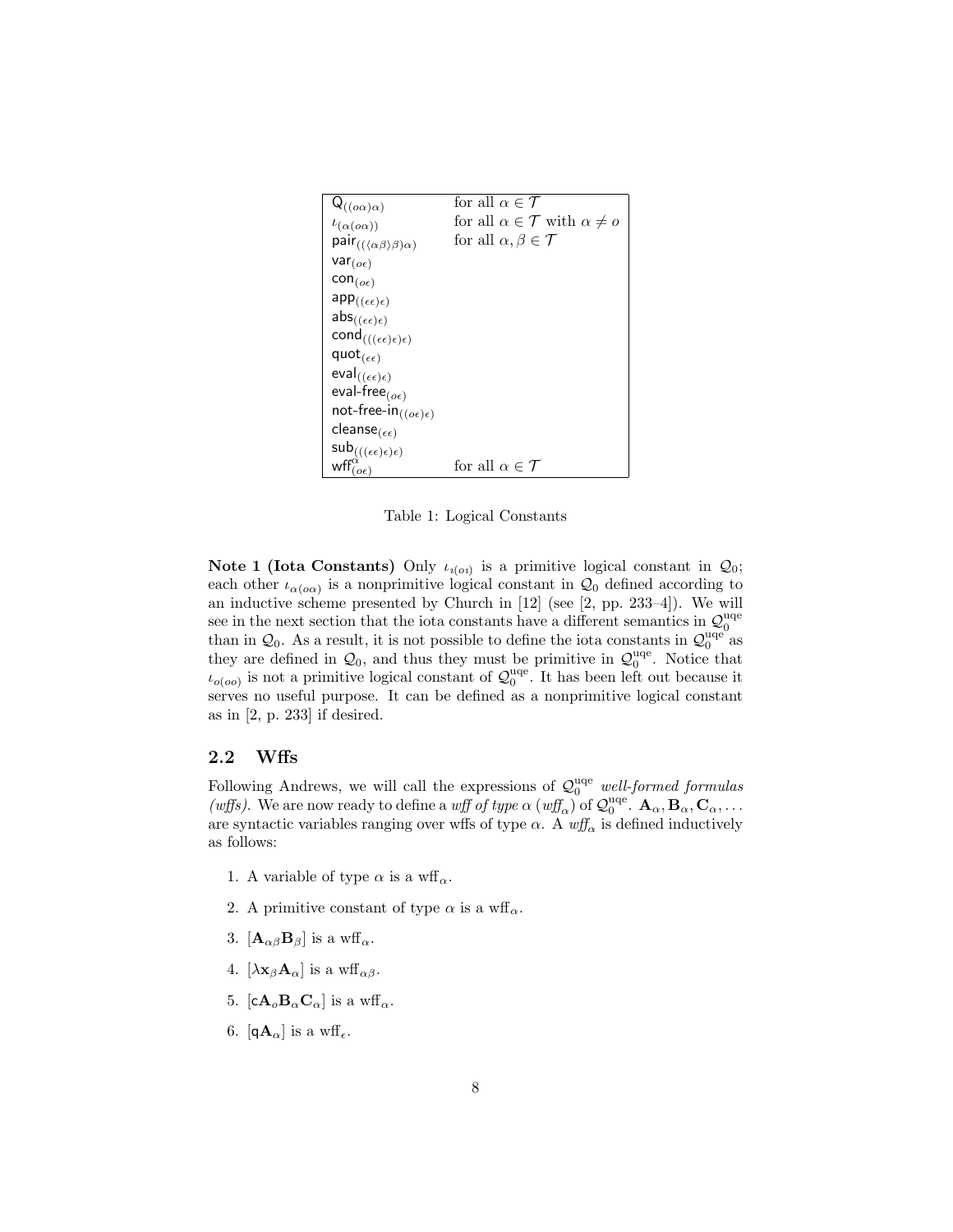7. [e $\mathbf{A}_{\epsilon} \mathbf{x}_{\alpha}$ ] is a wff<sub> $\alpha$ </sub>.

A wff of the form  $[\mathbf{A}_{\alpha\beta}\mathbf{B}_{\beta}], [\lambda \mathbf{x}_{\beta}\mathbf{A}_{\alpha}], [\mathbf{c}\mathbf{A}_{\alpha}\mathbf{B}_{\alpha}\mathbf{C}_{\alpha}], [\mathbf{q}\mathbf{A}_{\alpha}],$  or  $[\mathbf{e}\mathbf{A}_{\epsilon}\mathbf{x}_{\alpha}]$  is called a function application, a function abstraction, a conditional, a quotation, or an evaluation, respectively. A formula is a wff<sub>o</sub>.  $A_{\alpha}$  is evaluation-free if each occurrence of an evaluation in  $A_{\alpha}$  is within a quotation. When there is no loss of meaning, matching pairs of square brackets in wffs may be omitted. We assume that wff combination of the form  $[\mathbf{A}_{\alpha\beta} \mathbf{B}_{\beta}]$  associates to the left so that a wff  $\left[\left[\mathbf{C}_{\gamma\beta\alpha}\mathbf{A}_{\alpha}\right]\mathbf{B}_{\beta}\right]$  may be written as  $\mathbf{C}_{\gamma\beta\alpha}\mathbf{A}_{\alpha}\mathbf{B}_{\beta}$ .

The *size* of  $\mathbf{A}_{\alpha}$  is the number of variables and primitive constants occurring in  $\mathbf{A}_{\alpha}$ . The *complexity* of  $\mathbf{A}_{\alpha}$  is the ordered pair  $(m, n)$  of natural numbers such that m is the number of evaluations occurring in  $A_{\alpha}$  that are not within a quotation and n is the size of  $\mathbf{A}_{\alpha}$ . Complexity pairs are ordered lexicographically. The complexity of an evaluation-free wff is a pair  $(0, n)$  where n is the size of the wff.

**Note 2** (Type  $\epsilon$ ) The type  $\epsilon$  denotes an inductively defined set  $\mathcal{D}_{\epsilon}$  of values called constructions that represent the syntactic structures of wffs. The constants app<sub> $\epsilon \epsilon \epsilon$ </sub>, abs $\epsilon \epsilon \epsilon$ , cond $\epsilon \epsilon \epsilon \epsilon$ , quot $\epsilon \epsilon$ , and eval<sub> $\epsilon \epsilon \epsilon$ </sub> are used to build wffs that denote constructions representing function applications, function abstractions, conditionals, quotations, and evaluations, respectively. An alternate approach would be to have a type  $\epsilon_{\alpha}$  of constructions that represent the syntactic structures of wffs<sub>α</sub> for each  $\alpha \in \mathcal{T}$ .

Note 3 (Type  $(\alpha\beta)$ ) A type  $(\alpha\beta)$  denotes a set of partial and total functions from values of  $\alpha$  to values of type  $\beta$ .  $\beta \rightarrow \alpha$  is an alternate notation for  $(\alpha \beta)$ .

**Note 4 (Type**  $\langle \alpha \beta \rangle$ ) A type  $\langle \alpha \beta \rangle$  denotes the set of ordered pairs  $\langle a, b \rangle$  where a is a value of type  $\alpha$  and b is a value of type  $\beta$ .  $\alpha \times \beta$  is an alternate notation for  $\langle \alpha \beta \rangle$ . The constant pair  $\langle \alpha \beta \rangle$  is used to construct ordered pairs of type  $\langle \alpha \beta \rangle$ .

Note 5 (Conditionals) We will see that  $[cA_0B_{\alpha}C_{\alpha}]$  is a conditional that is not strict with respect to undefinedness. For instance, if  $A<sub>o</sub>$  is true, then  $[\mathbf{c}\mathbf{A}_{o}\mathbf{B}_{\alpha}\mathbf{C}_{\alpha}]$  denotes the value of  $\mathbf{B}_{\alpha}$  even when  $\mathbf{C}_{\alpha}$  is undefined. We construct conditionals using a primitive wff constructor instead of using a primitive or defined constant since constants always denote functions that are effectively strict with respect to undefinedness.

Note 6 (Evaluation Syntax) The sole purpose of the variable  $x_{\alpha}$  in an evaluation  $[eA_{\epsilon}x_{\alpha}]$  is to designate the type of the evaluation. We will see in the next section that this evaluation is defined (true if  $\alpha = o$ ) only if  $A_{\epsilon}$  denotes a construction representing a wff<sub> $\alpha$ </sub>. Hence, if  $A_{\epsilon}$  does denote a construction representing a wff<sub>α</sub>,  $[eA_{\epsilon}x_{\beta}]$  is undefined (false if  $\alpha = 0$ ) for all  $\beta \in \mathcal{T}$  with  $\beta \neq \alpha$ .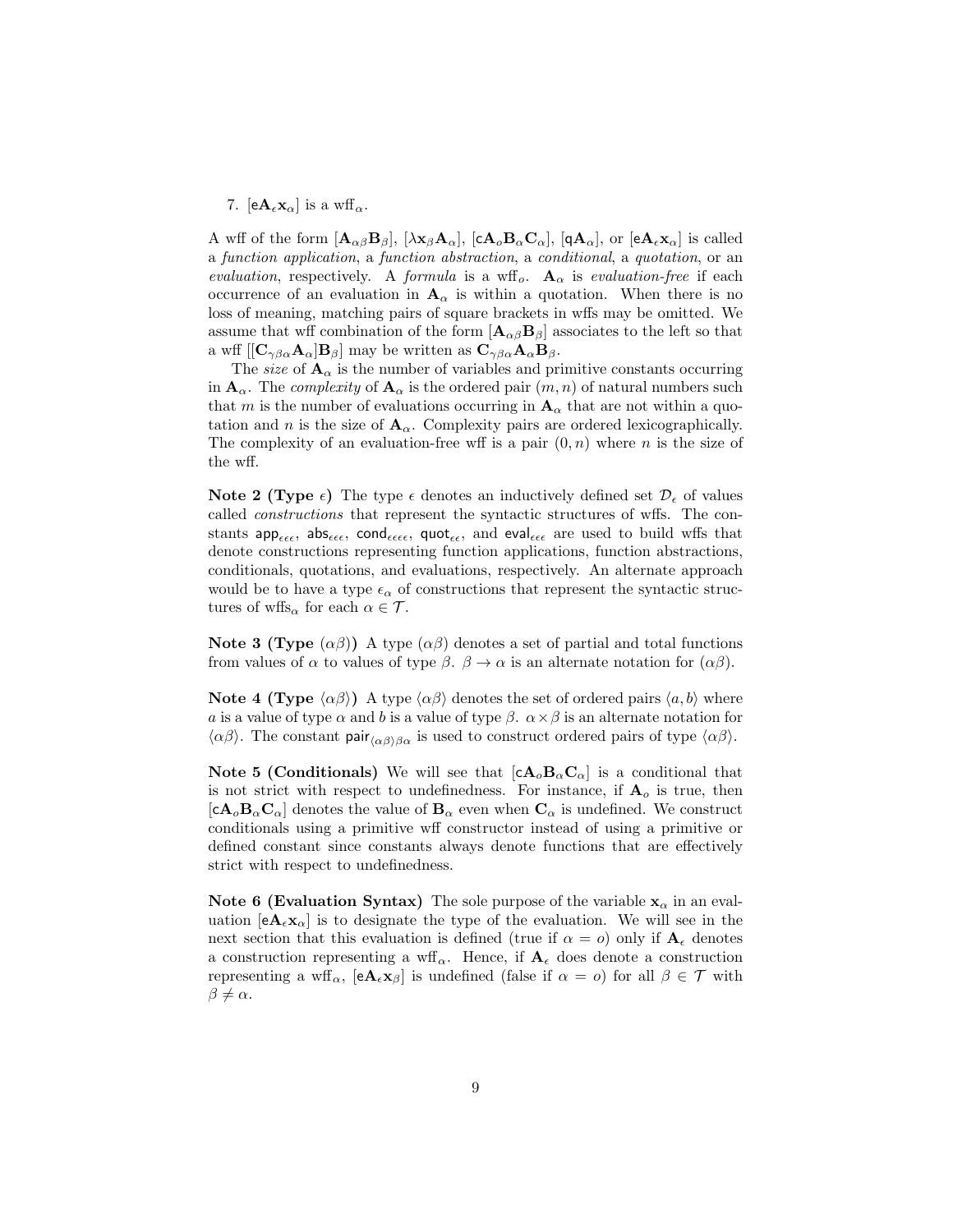| Kind                 | Syntax                                                       | <b>Syntactic Representation</b>                                                                                    |
|----------------------|--------------------------------------------------------------|--------------------------------------------------------------------------------------------------------------------|
| Variable             | $\mathbf{x}_{\alpha}$                                        | $ \mathbf{q} \mathbf{x}_{\alpha} $                                                                                 |
| Primitive constant   | $\mathbf{c}_{\alpha}$                                        | $\lbrack$ qc <sub><math>\alpha</math></sub> $\rbrack$                                                              |
| Function application | $[\mathbf{A}_{\alpha\beta} \mathbf{B}_{\beta}]$              | $[\mathsf{app}_{\epsilon\epsilon\epsilon} \mathcal{E}(\mathbf{A}_{\alpha\beta}) \mathcal{E}(\mathbf{B}_{\beta})]$  |
| Function abstraction | $[\lambda {\bf x}_{\beta} {\bf A}_{\alpha}]$                 | $[\mathsf{abs}_{\epsilon\epsilon\epsilon} \mathcal{E}(\mathbf{x}_\beta) \mathcal{E}(\mathbf{A}_\alpha)]$           |
| Conditional          | $[\mathsf{c}\mathbf{A}_o\mathbf{B}_\alpha\mathbf{C}_\alpha]$ | [cond <sub>ecec</sub> $\mathcal{E}(\mathbf{A}_o) \mathcal{E}(\mathbf{B}_\alpha) \mathcal{E}(\mathbf{C}_\alpha)$ ]  |
| Quotation            | [q ${\bf A}_\alpha$ ]                                        | $[\mathsf{quot}_{\epsilon\epsilon} \mathcal{E}(\mathbf{A}_{\alpha})]$                                              |
| Evaluation           | $[\mathrm{eA}_{\epsilon}\mathrm{x}_{\alpha}]$                | $[\mathsf{eval}_{\epsilon\epsilon\epsilon} \, \mathcal{E}(\mathbf{A}_\epsilon) \, \mathcal{E}(\mathbf{x}_\alpha)]$ |

Table 2: Seven Kinds of Wffs

### 3 Semantics

The semantics of  $\mathcal{Q}_0^{\text{uqe}}$  is obtained by making three principal changes to the semantics of  $\mathcal{Q}_0^{\mathrm{u}}$ : (1) The semantics of the type  $\epsilon$  is defined to be a domain  $D_{\epsilon}$ of values such that, for each wff  $\mathbf{A}_{\alpha}$  of  $\mathcal{Q}_0^{\text{uqe}},$  there is a unique member of  $D_{\epsilon}$ that represents the syntactic structure of  $A_{\alpha}$ . (2) The semantics of the type constructor  $\langle \alpha \beta \rangle$  is defined to be a domain of ordered pairs. (3) The valuation function for wffs is extended to include conditionals, quotations, and evaluations in its domain.

#### 3.1 Frames

Let  $\mathcal E$  be the function from the set of wffs to the set of wffs<sub> $\epsilon$ </sub> defined inductively as follows:

1.  $\mathcal{E}(\mathbf{x}_{\alpha}) = [\mathbf{q}\mathbf{x}_{\alpha}].$ 2.  $\mathcal{E}(\mathbf{c}_{\alpha}) = [\mathbf{qc}_{\alpha}]$  where  $\mathbf{c}_{\alpha}$  is a primitive constant. 3.  $\mathcal{E}([\mathbf{A}_{\alpha\beta} \mathbf{B}_{\beta}]) = [\mathsf{app}_{\epsilon\epsilon\epsilon} \mathcal{E}(\mathbf{A}_{\alpha\beta}) \mathcal{E}(\mathbf{B}_{\beta})].$ 4.  $\mathcal{E}([\lambda \mathbf{x}_{\beta} \mathbf{A}_{\alpha}]) = [\mathsf{abs}_{\epsilon \epsilon \epsilon} \mathcal{E}(\mathbf{x}_{\beta}) \mathcal{E}(\mathbf{A}_{\alpha})].$ 5.  $\mathcal{E}([\mathbf{c}\mathbf{A}_{o}\mathbf{B}_{\alpha}\mathbf{C}_{\alpha}]) = [\mathbf{cond}_{\epsilon\epsilon\epsilon\epsilon} \mathcal{E}(\mathbf{A}_{o}) \mathcal{E}(\mathbf{B}_{\alpha}) \mathcal{E}(\mathbf{C}_{\alpha})].$ 6.  $\mathcal{E}([\mathbf{q}\mathbf{A}_{\alpha}]) = [\mathbf{quot}_{\epsilon\epsilon} \mathcal{E}(\mathbf{A}_{\alpha})].$ 7.  $\mathcal{E}([\mathbf{e}\mathbf{A}_{\epsilon}\mathbf{x}_{\alpha}]) = [\mathbf{e}\mathsf{val}_{\epsilon\epsilon\epsilon} \mathcal{E}(\mathbf{A}_{\epsilon}) \mathcal{E}(\mathbf{x}_{\alpha})].$ 

 $\mathcal E$  is obviously an injective, total function whose range is a proper subset of the set of wffs<sub> $\epsilon$ </sub>. The wff<sub> $\epsilon$ </sub>  $\mathcal{E}(\mathbf{A}_{\alpha})$  represents the syntactic structure of the wff  $\mathbf{A}_{\alpha}$ . The seven kinds of wffs and their syntactic representations are given in Table 2.

A frame of  $\mathcal{Q}_0^{\text{uqe}}$  is a collection  $\{\mathcal{D}_\alpha \mid \alpha \in \mathcal{T}\}\$  of nonempty domains such that:

$$
1. \mathcal{D}_o = \{\mathsf{T}, \mathsf{F}\}.
$$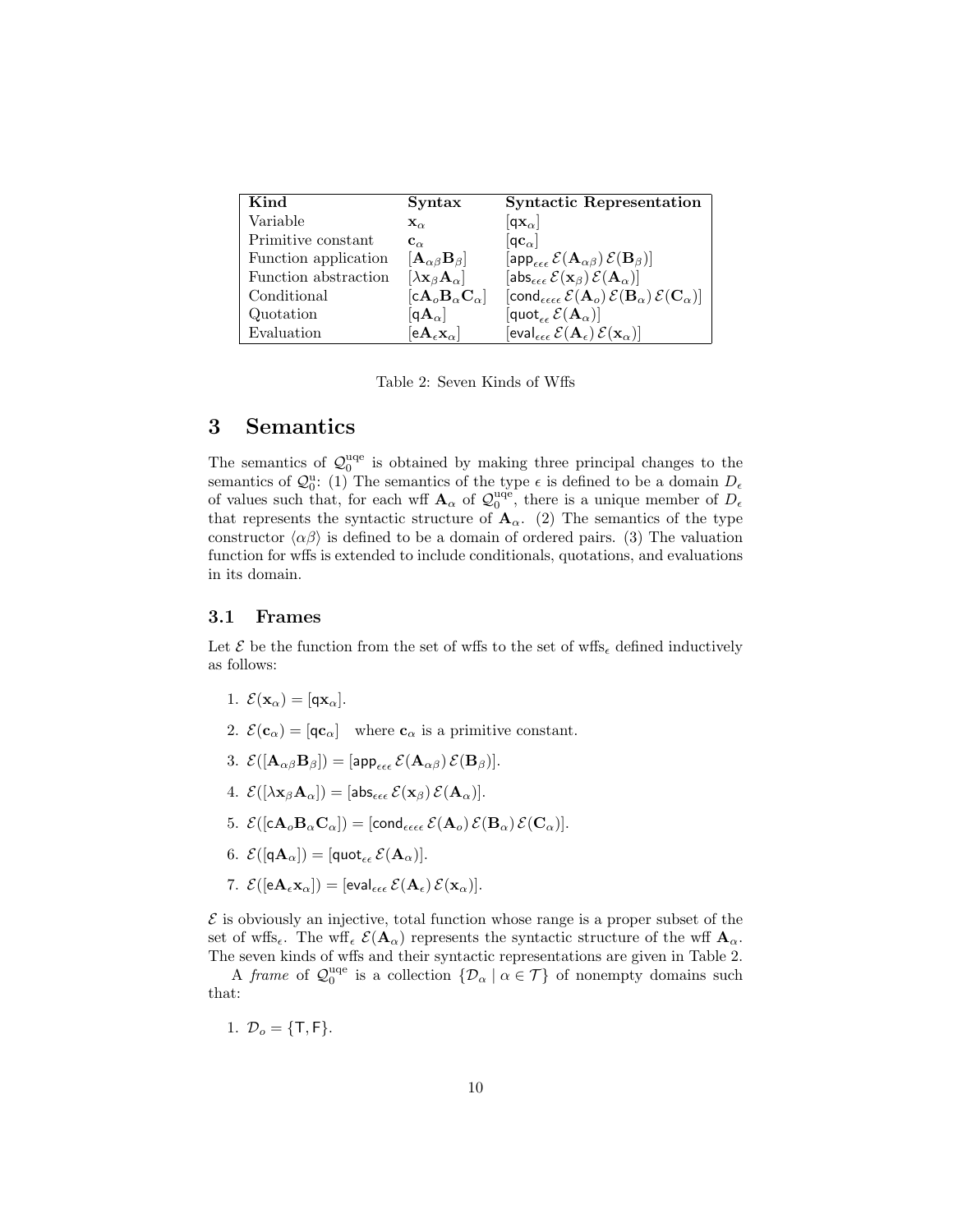- 2.  $\{ \mathcal{E}(\mathbf{A}_{\alpha}) \mid \mathbf{A}_{\alpha} \text{ is a wff} \} \subseteq \mathcal{D}_{\epsilon}.$
- 3. For  $\alpha, \beta \in \mathcal{T}$ ,  $\mathcal{D}_{(\alpha\beta)}$  is some set of total functions from  $\mathcal{D}_{\beta}$  to  $\mathcal{D}_{\alpha}$  if  $\alpha = o$ and is some set of *partial and total* functions from  $\mathcal{D}_{\beta}$  to  $\mathcal{D}_{\alpha}$  if  $\alpha \neq o$ .
- 4. For  $\alpha, \beta \in \mathcal{T}$ ,  $\mathcal{D}_{\{\alpha\beta\}}$  is the set of all ordered pairs  $\langle a, b \rangle$  such that  $a \in \mathcal{D}_{\alpha}$ and  $b \in \mathcal{D}_{\beta}$ .

 $\mathcal{D}_i$  is the *domain of individuals*,  $\mathcal{D}_o$  is the *domain of truth values*,  $\mathcal{D}_\epsilon$  is the domain of constructions, and, for  $\alpha, \beta \in \mathcal{T}$ ,  $\mathcal{D}_{(\alpha\beta)}$  is a function domain and  $\mathcal{D}_{\langle\alpha\beta\rangle}$  is a ordered pair domain. For all  $\alpha \in \mathcal{T}$ , the identity relation on  $\mathcal{D}_{\alpha}$  is the total function  $q \in \mathcal{D}_{\alpha\alpha}$  such that, for all  $x, y \in \mathcal{D}_{\alpha}, q(x)(y) = \mathsf{T}$  iff  $x = y$ . For all  $\alpha \in \mathcal{T}$  with  $\alpha \neq o$ , the *unique member selector* on  $\mathcal{D}_{\alpha}$  is the partial function  $f \in \mathcal{D}_{\alpha(\rho\alpha)}$  such that, for all  $s \in \mathcal{D}_{\alpha\alpha}$ , if the predicate s represents a singleton  ${x} \subseteq \mathcal{D}_{\alpha}$ , then  $f(s) = x$ , and otherwise  $f(s)$  is undefined. For all  $\alpha, \beta \in \mathcal{T}$ , the pairing function on  $\mathcal{D}_{\alpha}$  and  $\mathcal{D}_{\beta}$  is the total function  $f \in \mathcal{D}_{\langle \alpha\beta\rangle\beta\alpha}$  such that, for all  $a \in \mathcal{D}_{\alpha}$  and  $b \in \mathcal{D}_{\beta}$ ,  $f(a)(b) = \langle a, b \rangle$ , the ordered pair of a and b.

Note 7 (Function Domains) In a  $\mathcal{Q}_0$  frame a function domain  $\mathcal{D}_{\alpha\beta}$  contains only total functions, while in a  $\mathcal{Q}_0^{\text{uqe}}$  (and  $\mathcal{Q}_0^{\text{u}}$ ) frame a function domain  $\mathcal{D}_{\text{o}\beta}$ contains only total functions but a function domain  $\mathcal{D}_{\alpha\beta}$  with  $\alpha \neq o$  contains partial functions as well as total functions.

#### 3.2 Interpretations

An *interpretation*  $\langle \{D_\alpha \mid \alpha \in \mathcal{T}\},\mathcal{J}\rangle$  of  $\mathcal{Q}_0^{\text{uqe}}$  consists of a frame and an interpretation function  $\mathcal{J}$  that maps each primitive constant of  $\mathcal{Q}_0^{\text{uqe}}$  of type  $\alpha$  to an element of  $\mathcal{D}_{\alpha}$  such that:

- 1.  $\mathcal{J}(\mathsf{Q}_{\alpha\alpha})$  is the identity relation on  $\mathcal{D}_{\alpha}$  for all  $\alpha \in \mathcal{T}$ .
- 2.  $\mathcal{J}(\iota_{\alpha(\rho\alpha)})$  is the unique member selector on  $\mathcal{D}_{\alpha}$  for all  $\alpha \in \mathcal{T}$  with  $\alpha \neq o$ .
- 3.  $\mathcal{J}(\text{pair}_{(\alpha\beta)\beta\alpha})$  is the pairing function on  $\mathcal{D}_{\alpha}$  and  $\mathcal{D}_{\beta}$  for all  $\alpha, \beta \in \mathcal{T}$ .

The other 12 logical constants involving the type  $\epsilon$  will be specified later via axioms in section 6.1.

Note 8 (Definite Description Operators) The  $\iota_{\alpha(\alpha\alpha)}$  in  $\mathcal{Q}_0$  are description operators: if  $\mathbf{A}_{\alpha\alpha}$  denotes a singleton, then the value of  $\iota_{\alpha(\alpha\alpha)}\mathbf{A}_{\alpha\alpha}$  is the unique member of the singleton, and otherwise the value of  $\iota_{\alpha(\alpha\alpha)}\mathbf{A}_{\alpha\alpha}$  is unspecified. In contrast, the  $\iota_{\alpha(\alpha\alpha)}$  in  $\mathcal{Q}_0^{\text{uqe}}$  (and  $\mathcal{Q}_0^{\text{u}}$ ) are *definite description operators*: if  $\mathbf{A}_{\alpha\alpha}$ denotes a singleton, then the value of  $\iota_{\alpha(\alpha\alpha)}\mathbf{A}_{\alpha\alpha}$  is the unique member of the singleton, and otherwise the value of  $\iota_{\alpha(\rho\alpha)}\mathbf{A}_{\rho\alpha}$  is undefined.

An assignment into a frame  $\{\mathcal{D}_{\alpha} \mid \alpha \in \mathcal{T}\}\$ is a function  $\varphi$  whose domain is the set of variables of  $\mathcal{Q}_0^{\text{uqe}}$  such that, for each variable  $\mathbf{x}_{\alpha}, \varphi(\mathbf{x}_{\alpha}) \in \mathcal{D}_{\alpha}$ . Given an assignment  $\varphi$ , a variable  $\mathbf{x}_{\alpha}$ , and  $d \in \mathcal{D}_{\alpha}$ , let  $\varphi[\mathbf{x}_{\alpha} \mapsto d]$  be the assignment  $\psi$  such that  $\psi(\mathbf{x}_{\alpha}) = d$  and  $\psi(\mathbf{y}_{\beta}) = \varphi(\mathbf{y}_{\beta})$  for all variables  $\mathbf{y}_{\beta} \neq \mathbf{x}_{\alpha}$ . Given an interpretation  $\mathcal{M} = \langle \{ \mathcal{D}_{\alpha} \mid \alpha \in \mathcal{T} \}, \mathcal{J} \rangle$ , assign( $\mathcal{M}$ ) is the set of assignments into the frame of M.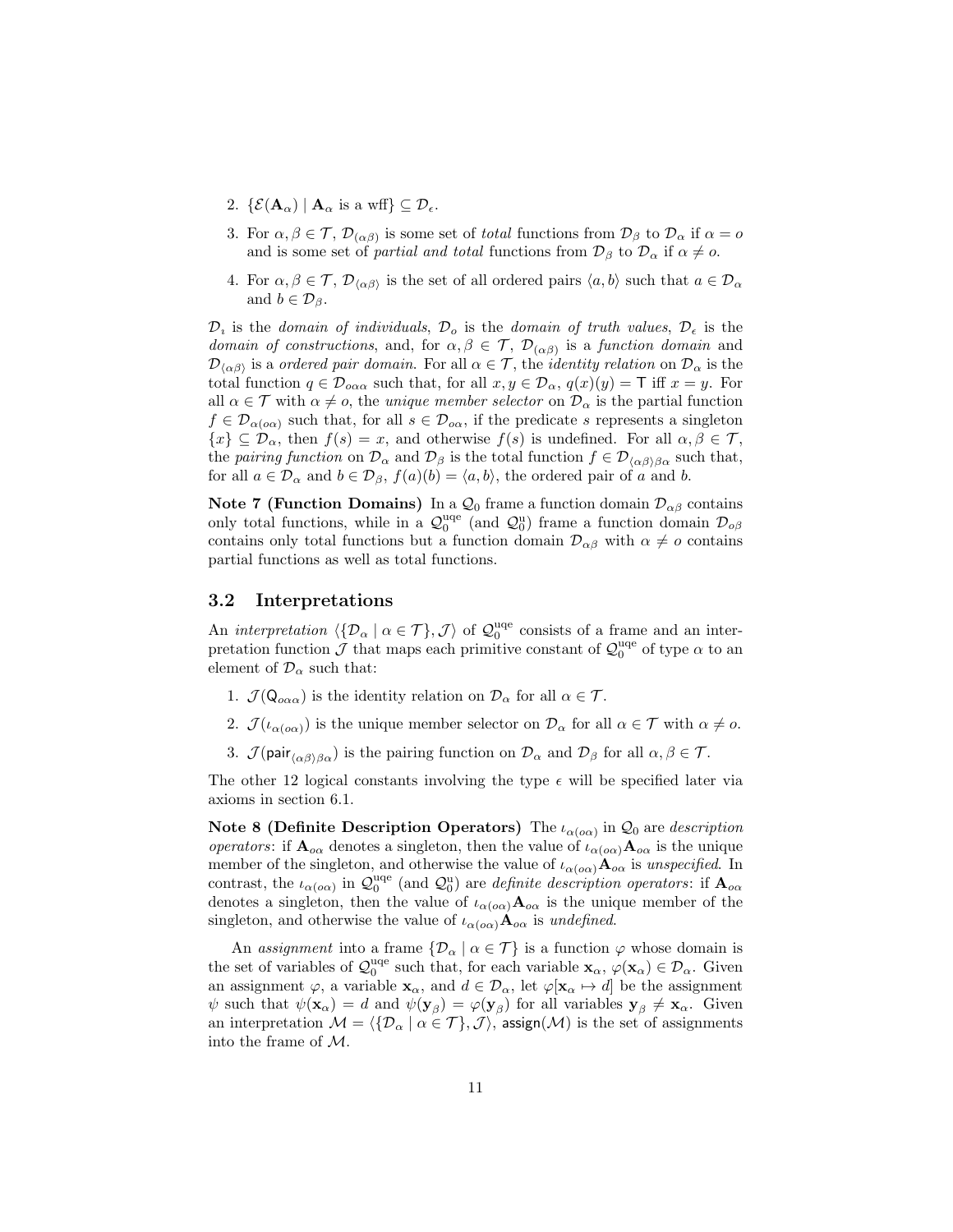#### 3.3 General and Evaluation-Free Models

An interpretation  $\mathcal{M} = \langle \{ \mathcal{D}_{\alpha} \mid \alpha \in \mathcal{T} \}, \mathcal{J} \rangle$  is a *general model* for  $\mathcal{Q}_0^{\text{uqe}}$  if there is a binary valuation function  $\mathcal{V}^{\mathcal{M}}$  such that, for each assignment  $\varphi \in \mathsf{assign}(\mathcal{M})$ and wff  $\mathbf{D}_{\delta}$ , either  $\mathcal{V}_{\varphi}^{\mathcal{M}}(\mathbf{D}_{\delta}) \in \mathcal{D}_{\delta}$  or  $\mathcal{V}_{\varphi}^{\mathcal{M}}(\mathbf{D}_{\delta})$  is undefined and the following conditions are satisfied for all assignments  $\varphi \in \text{assign}(\mathcal{M})$  and all wffs  $\mathbf{D}_{\delta}$ :

- 1. Let  $\mathbf{D}_{\delta}$  be a variable of  $\mathcal{Q}_{0}^{\text{uqe}}$ . Then  $\mathcal{V}_{\varphi}^{\mathcal{M}}(\mathbf{D}_{\delta}) = \varphi(\mathbf{D}_{\delta})$ .
- 2. Let  $\mathbf{D}_{\delta}$  be a primitive constant of  $\mathcal{Q}_{0}^{\text{uqe}}$ . Then  $\mathcal{V}_{\varphi}^{\mathcal{M}}(\mathbf{D}_{\delta}) = \mathcal{J}(\mathbf{D}_{\delta})$ .
- 3. Let  $\mathbf{D}_{\delta}$  be  $[\mathbf{A}_{\alpha\beta} \mathbf{B}_{\beta}]$ . If  $\mathcal{V}_{\varphi}^{\mathcal{M}}(\mathbf{A}_{\alpha\beta})$  is defined,  $\mathcal{V}_{\varphi}^{\mathcal{M}}(\mathbf{B}_{\beta})$  is defined, and the function  $\mathcal{V}_{\varphi}^{\mathcal{M}}(\mathbf{A}_{\alpha\beta})$  is defined at the argument  $\mathcal{V}_{\varphi}^{\mathcal{M}}(\mathbf{B}_{\beta})$ , then

$$
\mathcal{V}_{\varphi}^{\mathcal{M}}(\mathbf{D}_{\delta})=\mathcal{V}_{\varphi}^{\mathcal{M}}(\mathbf{A}_{\alpha\beta})(\mathcal{V}_{\varphi}^{\mathcal{M}}(\mathbf{B}_{\beta})),
$$

the value of the function  $\mathcal{V}_{\varphi}^{\mathcal{M}}(\mathbf{A}_{\alpha\beta})$  at the argument  $\mathcal{V}_{\varphi}^{\mathcal{M}}(\mathbf{B}_{\beta})$ . Otherwise,  $\mathcal{V}_{\varphi}^{\mathcal{M}}(\mathbf{D}_{\delta}) = \mathsf{F}$  if  $\alpha = o$  and  $\mathcal{V}_{\varphi}^{\mathcal{M}}(\mathbf{D}_{\delta})$  is undefined if  $\alpha \neq o$ .

- 4. Let  $\mathbf{D}_{\delta}$  be  $[\lambda \mathbf{x}_{\beta} \mathbf{B}_{\alpha}]$ . Then  $\mathcal{V}_{\varphi}^{\mathcal{M}}(\mathbf{D}_{\delta})$  is the (partial or total) function  $f \in \mathcal{D}_{\alpha\beta}$  such that, for each  $d \in \mathcal{D}_{\beta}$ ,  $f(d) = \mathcal{V}_{\varphi[\mathbf{x}_{\alpha} \mapsto d]}^{\mathcal{M}}(\mathbf{B}_{\alpha})$  if  $\mathcal{V}_{\varphi[\mathbf{x}_{\alpha} \mapsto d]}^{\mathcal{M}}(\mathbf{B}_{\alpha})$ is defined and  $f(d)$  is undefined if  $\mathcal{V}_{\varphi[\mathbf{x}_{\alpha}\mapsto d]}^{\mathcal{M}}(\mathbf{B}_{\alpha})$  is undefined.
- 5. Let  $\mathbf{D}_{\delta}$  be  $[c\mathbf{A}_{o}\mathbf{B}_{\alpha}\mathbf{C}_{\alpha}]$ . If  $\mathcal{V}_{\varphi}^{\mathcal{M}}(\mathbf{A}_{o}) = \mathsf{T}$  and  $\mathcal{V}_{\varphi}^{\mathcal{M}}(\mathbf{B}_{\alpha})$  is defined, then  $\mathcal{V}_{\varphi}^{\mathcal{M}}(\mathbf{D}_{\delta}) = \mathcal{V}_{\varphi}^{\mathcal{M}}(\mathbf{B}_{\alpha})$ . If  $\mathcal{V}_{\varphi}^{\mathcal{M}}(\mathbf{A}_{o}) = \mathsf{T}$  and  $\mathcal{V}_{\varphi}^{\mathcal{M}}(\mathbf{B}_{\alpha})$  is undefined, then  $\mathcal{V}_{\varphi}^{\mathcal{M}}(\mathbf{D}_{\delta})$  is undefined. If  $\mathcal{V}_{\varphi}^{\mathcal{M}}(\mathbf{A}_{o}) = \mathsf{F}$  and  $\mathcal{V}_{\varphi}^{\mathcal{M}}(\mathbf{C}_{\alpha})$  is defined, then  $\mathcal{V}_{\varphi}^{\mathcal{M}}(\mathbf{D}_{\delta}) = \mathcal{V}_{\varphi}^{\mathcal{M}}(\mathbf{C}_{\alpha})$ . If  $\mathcal{V}_{\varphi}^{\mathcal{M}}(\mathbf{A}_{o}) = \mathsf{F}$  and  $\mathcal{V}_{\varphi}^{\mathcal{M}}(\mathbf{C}_{\alpha})$  is undefined, then  $\mathcal{V}_{\varphi}^{\mathcal{M}}(\mathbf{D}_{\delta})$  is undefined.
- 6. Let  $\mathbf{D}_{\delta}$  be [q $\mathbf{A}_{\alpha}$ ]. Then  $\mathcal{V}_{\varphi}^{\mathcal{M}}(\mathbf{D}_{\delta}) = \mathcal{E}(\mathbf{A}_{\alpha})$ .
- 7. Let  $\mathbf{D}_{\delta}$  be [e $\mathbf{A}_{\epsilon} \mathbf{x}_{\alpha}$ ]. If  $\mathcal{V}_{\varphi}^{\mathcal{M}}(\mathbf{A}_{\epsilon})$  is defined,  $\mathcal{E}^{-1}(\mathcal{V}_{\varphi}^{\mathcal{M}}(\mathbf{A}_{\epsilon}))$  is an evaluationfree wff<sub>a</sub>, and  $\mathcal{V}_{\varphi}^{\mathcal{M}}(\mathcal{E}^{-1}(\mathcal{V}_{\varphi}^{\mathcal{M}}(\mathbf{A}_{\epsilon})))$  is defined, then

$$
\mathcal{V}_{\varphi}^{\mathcal{M}}(\mathbf{D}_{\delta})=\mathcal{V}_{\varphi}^{\mathcal{M}}(\mathcal{E}^{-1}(\mathcal{V}_{\varphi}^{\mathcal{M}}(\mathbf{A}_{\epsilon}))).
$$

Otherwise,  $\mathcal{V}_{\varphi}^{\mathcal{M}}(\mathbf{D}_{\delta}) = \mathsf{F}$  if  $\alpha = o$  and  $\mathcal{V}_{\varphi}^{\mathcal{M}}(\mathbf{D}_{\delta})$  is undefined if  $\alpha \neq o$ .

**Proposition 3.3.1** General models for  $Q_0^{\text{uqe}}$  exist.

**Proof** It is easy to construct an interpretation  $\mathcal{M} = \langle \{ \mathcal{D}_{\alpha} \mid \alpha \in \mathcal{T} \}, \mathcal{J} \rangle$  that is a general model for  $\mathcal{Q}_0^{\text{uqe}}$  for which  $\mathcal{D}_{\alpha\beta}$  is the set of all *total* functions from  $\mathcal{D}_{\beta}$ to  $\mathcal{D}_{\alpha}$  if  $\alpha = o$  and is the set of all partial and total functions from  $\mathcal{D}_{\beta}$  to  $\mathcal{D}_{\alpha}$  if  $\alpha \neq o$  for all  $\alpha, \beta \in \mathcal{T}$ .

An interpretation  $\mathcal{M} = \langle \{ \mathcal{D}_{\alpha} \mid \alpha \in \mathcal{T} \}, \mathcal{J} \rangle$  is an evaluation-free model for  $\mathcal{Q}_0^{\text{uqe}}$  if there is a binary valuation function  $\mathcal{V}^{\mathcal{M}}$  such that, for each assignment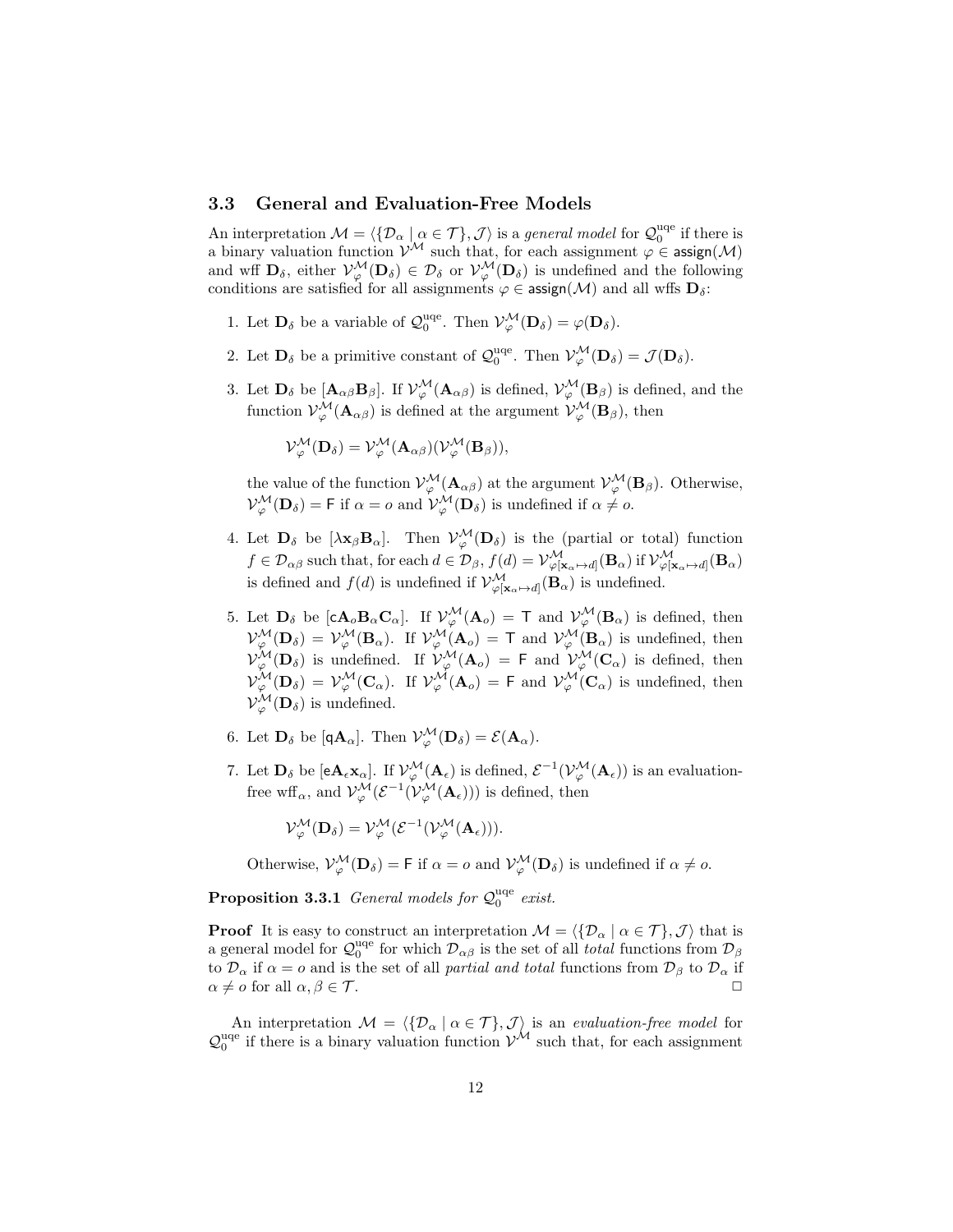$\varphi\in\mathsf{assign}(\mathcal{M})$  and evaluation-free wff  $\mathbf{D}_\delta,$  either  $\mathcal{V}^\mathcal{M}_\varphi(\mathbf{D}_\delta)\in\mathcal{D}_\delta$  or  $\mathcal{V}^\mathcal{M}_\varphi(\mathbf{D}_\delta)$ is undefined and conditions 1–6 above are satisfied for all assignments  $\varphi \in$  $\operatorname{assign}(\mathcal{M})$  and all evaluation-free wffs  $\mathbf{D}_{\delta}$ . A general model is also an evaluationfree model.

Note 9 (Valuation Function) In  $\mathcal{Q}_0$ , if M is a general model, then  $\mathcal{V}^{\mathcal{M}}$  is total and the value of  $\mathcal{V}^{\mathcal{M}}$  on a function abstraction is always a total function. In  $\mathcal{Q}_0^{\text{uqe}}$ , if M is a general model, then  $\mathcal{V}^{\mathcal{M}}$  is partial and the value of  $\mathcal{V}^{\mathcal{M}}$  on a function abstraction can be either a partial or a total function.

**Proposition 3.3.2** Let M be a general model for  $\mathcal{Q}_0^{\text{uqe}}$ . Then  $\mathcal{V}^{\mathcal{M}}$  is defined on all variables, primitive constants, function applications of type o, function abstractions, conditionals of type o, quotations, and evaluations of type o and is defined on only a proper subset of function applications of type  $\alpha \neq o$ , a proper subset of conditionals of type  $\alpha \neq o$ , and a proper subset of evaluations of type  $\alpha \neq o.$ 

Note 10 (Traditional Approach)  $\mathcal{Q}_0^{\text{uqe}}$  satisfies the three principles of the traditional approach to undefinedness stated in [19]. Like other traditional logics,  $\mathcal{Q}_0$  only satisfies the first principle.

Note 11 (Theories of Quotation) The semantics of the quotation operator q is based on the disquotational theory of quotation [9]. According to this theory, a quotation of an expression  $e$  is an expression that denotes  $e$  itself. In our definition of a syntax framework,  $[qA_{\alpha}]$  denotes a value that represents  $\mathbf{A}_{\alpha}$  as a syntactic entity. Andrew Polonsky presents in [54] a set of axioms for quotation operators of this kind. There are several other theories of quotation that have been proposed [9].

Note 12 (Theories of Truth)  $[eA_{\epsilon}x_{o}]$  asserts the truth of the formula represented by  $A_{\epsilon}$ . Thus the evaluation operator **e** is a *truth predicate* [32]. A truth predicate is the face of a theory of truth: the properties of a truth predicate characterize a theory of truth [43]. What truth is and how it can be formalized is a fundamental research area of logic, and avoiding inconsistencies derived from the liar paradox and similar statements is one of the major research issues in the area (see [37]).

Note 13 (Evaluation Semantics) An evaluation of type  $\alpha$  is undefined (false if  $\alpha = o$ ) whenever its (first) argument represents a non-evaluation-free wff. This idea avoids the Evaluation Problem discussed in section 1. The origin of this idea is found in Tarski's famous paper on the concept of truth [62, 63, 64, Theorem III]. See [36] for a different approach for overcoming the Evaluation Problem in which the argument of an evaluation is restricted to wffs that only contain positive occurrences of evaluations.

 $\mathcal{V}_{\varphi}^{\mathcal{M}}(\mathbf{A}_{\alpha}) \simeq \mathcal{V}_{\varphi}^{\mathcal{M}}(\mathbf{B}_{\alpha})$  means either  $\mathcal{V}_{\varphi}^{\mathcal{M}}(\mathbf{A}_{\alpha})$  and  $\mathcal{V}_{\varphi}^{\mathcal{M}}(\mathbf{B}_{\alpha})$  are both defined and equal or  $\mathcal{V}_{\varphi}^{\mathcal{M}}(\mathbf{A}_{\alpha})$  and  $\mathcal{V}_{\varphi}^{\mathcal{M}}(\mathbf{B}_{\alpha})$  are both undefined. Given a set X of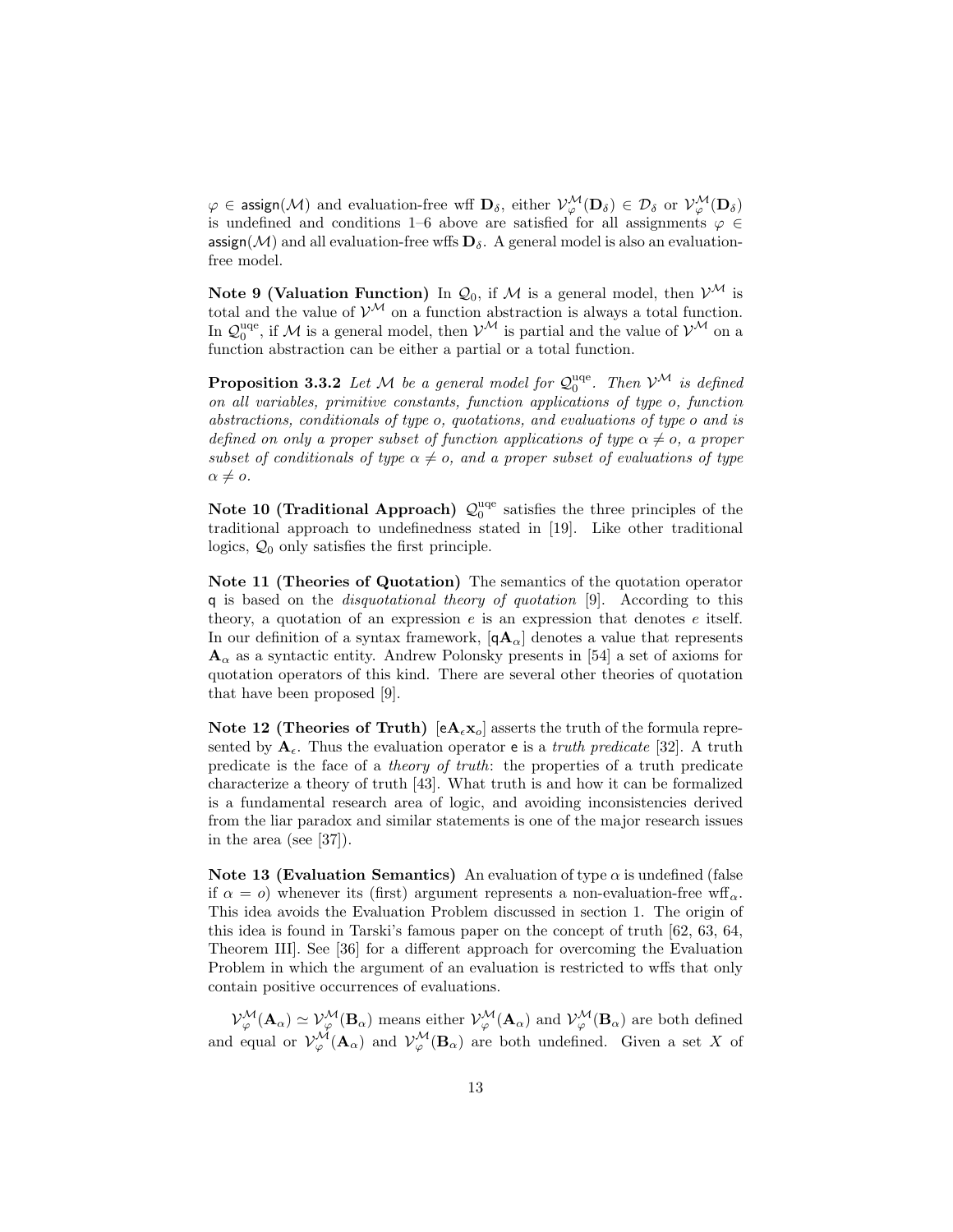variables,  $\mathbf{A}_{\alpha}$  is independent of X in M if  $\mathcal{V}_{\varphi}^{\mathcal{M}}(\mathbf{A}_{\alpha}) \simeq \mathcal{V}_{\varphi'}^{\mathcal{M}}(\mathbf{A}_{\alpha})$  for all  $\varphi, \varphi' \in$ assign(M) such that  $\varphi(\mathbf{x}_{\alpha}) = \varphi'(\mathbf{x}_{\alpha})$  whenever  $\mathbf{x}_{\alpha} \notin X$ .  $\mathbf{A}_{\alpha}$  is semantically closed if  $\mathbf{A}_{\alpha}$  is independent of X in every general model for  $\mathcal{Q}_0^{\text{uqe}}$  where X is the set of all variables. A *sentence* is a semantically closed formula.  $A_{\alpha}$  is *invariable* if  $\mathcal{V}_{\varphi}^{\mathcal{M}}(\mathbf{A}_{\alpha})$  is the same value or undefined for every general model M for  $\mathcal{Q}_0^{\text{uqe}}$  and every  $\varphi \in \text{assign}(\mathcal{M})$ . If  $\mathbf{A}_{\alpha}$  is invariable,  $\mathbf{A}_{\alpha}$  is said to *denote* the value  $\mathcal{V}_{\varphi}^{\mathcal{M}}(\mathbf{A}_{\alpha})$  when  $\mathcal{V}_{\varphi}^{\mathcal{M}}(\mathbf{A}_{\alpha})$  is defined and to be *undefined* otherwise.

Proposition 3.3.3 A wff that contains variables only within a quotation or the second argument of an evaluation is semantically closed.

Proposition 3.3.4 Quotations and tautologous formulas are invariable.

Let H be a set of wffs<sub>o</sub> and M be a general model for  $\mathcal{Q}_0^{\text{uqe}}$ .  $\mathbf{A}_o$  is *valid* in  $\mathcal{M},$  written  $\mathcal{M} \models \mathbf{A}_o,$  if  $\mathcal{V}^\mathcal{M}_\varphi(\mathbf{A}_o) = \mathsf{T}$  for all assignments  $\varphi \in \mathsf{assign}(\mathcal{M}).$   $\mathcal M$  is a general model for H, written  $\mathcal{M} \models \mathcal{H}$ , if  $\mathcal{M} \models \mathbf{B}_o$  for all  $\mathbf{B}_o \in \mathcal{H}$ . We write  $\mathcal{H} \models \mathbf{A}_o$  to mean  $\mathcal{M} \models \mathbf{A}_o$  for every general model M for H. We write  $\models \mathbf{A}_o$ to mean  $\emptyset \models A_o$ .

Now let  $\mathbf{A}_o$  be evaluation-free, H be a set of evaluation-free wffs<sub>o</sub>, and M be an evaluation-free model for  $\mathcal{Q}_0^{\text{uqe}}$ .  $\mathbf{A}_o$  is valid in M, written  $\mathcal{M} \models \mathbf{A}_o$ , if  $\mathcal{V}_{\varphi}^{\mathcal{M}}(\mathbf{A}_{o}) = \mathsf{T}$  for all assignments  $\varphi \in \mathsf{assign}(\mathcal{M})$ . M is an evaluation-free model for H, written  $\mathcal{M} \models \mathcal{H}$ , if  $\mathcal{M} \models \mathbf{B}_o$  for all  $\mathbf{B}_o \in \mathcal{H}$ . We write  $\mathcal{H} \models^{\text{ef}} \mathbf{A}_o$  to mean  $\mathcal{M} \models \mathbf{A}_o$  for every evaluation-free model  $\mathcal M$  for  $\mathcal H$ . We write  $\models^{\text{ef}} \mathbf{A}_o$  to mean  $\emptyset \models^{\text{ef}} A_o$ .

Note 14 (Semantically Closed) Andrews shows in [2] that  $\mathcal{Q}_0$  is undecidable. Hence it is undecidable whether a formula of  $\mathcal{Q}_0$  is valid in all general models for  $\mathcal{Q}_0$ . By similar reasoning, it is undecidable whether a formula of  $\mathcal{Q}_0^{\text{uqe}}$  is valid in all general models for  $\mathcal{Q}_0^{\text{uqe}}$ . This implies that it is undecidable whether a conditional of the form  $c\mathbf{A}_{o}\mathbf{c}_{\alpha}\mathbf{x}_{\alpha}$ , where  $\mathbf{c}_{\alpha}$  is a primitive constant, is semantically closed. (Primitive constants are semantically closed by Proposition 3.3.3.) Therefore, more generally, it is undecidable whether a given wff is semantically closed. See also Note 18 in section 7.

#### 3.4 Standard Models

An interpretation  $\mathcal{M} = \langle \{ \mathcal{D}_{\alpha} \mid \alpha \in \mathcal{T} \}, \mathcal{J} \rangle$  is a standard model for  $\mathcal{Q}_0^{\text{uqe}}$  if  $\mathcal{D}_{\alpha\beta}$ is the set of all total functions from  $\mathcal{D}_{\beta}$  to  $\mathcal{D}_{\alpha}$  if  $\alpha = o$  and is the set of all partial and total functions from  $\mathcal{D}_{\beta}$  to  $\mathcal{D}_{\alpha}$  if  $\alpha \neq o$  for all  $\alpha, \beta \in \mathcal{T}$ .

**Lemma 3.4.1** A standard model for  $\mathcal{Q}_0^{\text{uqe}}$  is also a general model for  $\mathcal{Q}_0^{\text{uqe}}$ .

**Proof** Let M be a standard model for  $\mathcal{Q}_0^{\text{uqe}}$ . It is easy to show that  $\mathcal{V}_{\varphi}^{\mathcal{M}}(\mathbf{D}_{\delta})$ is well defined by induction on the complexity of  $\mathbf{D}_{\delta}$ .

By the proof of Proposition 3.3.1, standard models for  $\mathcal{Q}_0^{\text{uqe}}$  exist. A general model for  $Q_0^{\text{uqe}}$  is a nonstandard model for  $Q_0^{\text{uqe}}$  if it is not a standard model.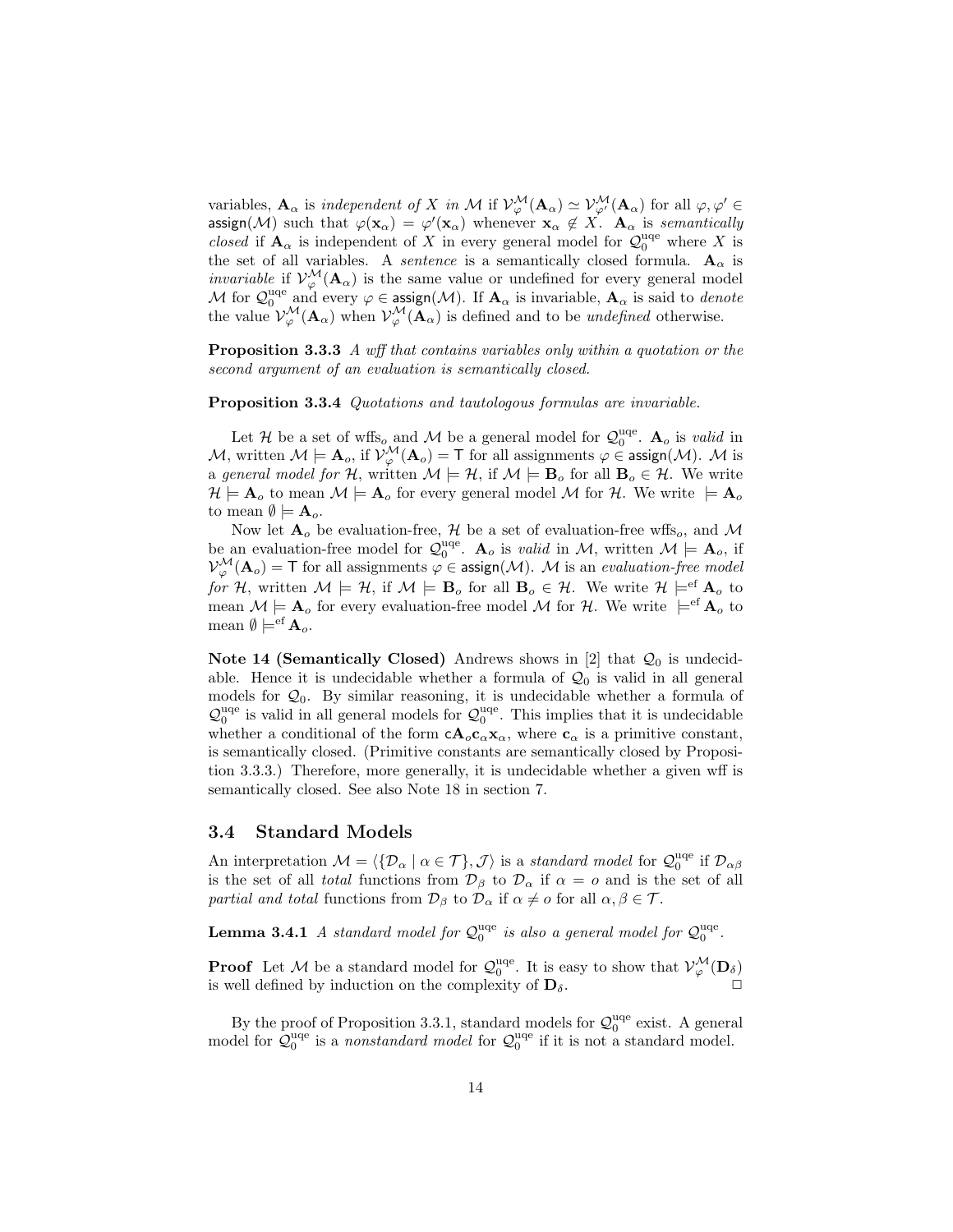# 4 Definitions and Abbreviations

As Andrews does in [2, p. 212], we introduce in Table 3 several defined logical constants and abbreviations. The former includes constants for true and false, the propositional connectives, a canonical undefined wff, the projection functions for pairs, and some predicates for values of type  $\epsilon$ . The latter includes notation for equality, the propositional connectives, universal and existential quantification, defined and undefined wffs, quasi-equality, definite description, conditionals, quotation, and evaluation.

 $[\exists_1\mathbf{x}_{\alpha}\mathbf{A}_{o}]$  asserts that there is a unique  $\mathbf{x}_{\alpha}$  that satisfies  $\mathbf{A}_{o}$ .

 $[\mathbf{I} \mathbf{x}_{\alpha} \mathbf{A}_{o}]$  is called a *definite description*. It denotes the unique  $\mathbf{x}_{\alpha}$  that satisfies  $\mathbf{A}_o$ . If there is no or more than one such  $\mathbf{x}_\alpha$ , it is undefined. Following Bertrand Russell and Church, Andrews denotes this definite description operator as an inverted lower case iota  $(i)$ . We represent this operator by an (inverted) capital iota (I).

 $[\mathbf{A}_{\alpha} \downarrow]$  says that  $\mathbf{A}_{\alpha}$  is defined, and similarly,  $[\mathbf{A}_{\alpha} \uparrow]$  says that  $\mathbf{A}_{\alpha}$  is undefined.  $[\mathbf{A}_{\alpha} \simeq \mathbf{B}_{\alpha}]$  says that  $\mathbf{A}_{\alpha}$  and  $\mathbf{B}_{\alpha}$  are quasi-equal, i.e., that  $\mathbf{A}_{\alpha}$  and  $\mathbf{B}_{\alpha}$ are either both defined and equal or both undefined. The defined constant  $\perp_{\alpha}$ is a canonical undefined wff of type  $\alpha$ .

Note 15 (Definedness Notation) In  $\mathcal{Q}_0$ ,  $[\mathbf{A}_{\alpha} \downarrow]$  is always true,  $[\mathbf{A}_{\alpha} \uparrow]$  is always false,  $[\mathbf{A}_{\alpha} \simeq \mathbf{B}_{\alpha}]$  is always equal to  $[\mathbf{A}_{\alpha} = \mathbf{B}_{\alpha}]$ , and  $\perp_{\alpha}$  denotes an unspecified value.

# 5 Syntax Frameworks

In this section we will show that  $\mathcal{Q}_0^{\text{uqe}}$  with a fixed general model and assignment is an instance of a replete syntax framework [28]. We assume that the reader is familiar with the definitions in [28].

Fix a general model  $\mathcal{M} = \langle \{ \mathcal{D}_{\alpha} \mid \alpha \in \mathcal{T} \}, \mathcal{J} \rangle$  for  $\mathcal{Q}_0^{\text{uqe}}$  and an assignment TIX a general moder  $\mathcal{M} = \{ \mathcal{V}_{\alpha} | \alpha \in \mathcal{V}_{\beta}, \mathcal{J} \}$  for  $\mathcal{Q}_0$  and an assignment  $\varphi \in \text{assign}(\mathcal{M})$ . Let  $\mathcal{L}$  to be the set of wffs,  $\mathcal{L}_{\alpha}$  to be the set of wffs<sub> $\alpha$ </sub>, and  $\mathcal{D} = \bigcup_{\alpha} \mathcal{D}_{\alpha}$ . Choose some value  $\perp \notin \mathcal{D}$ . Define  $\mathcal{W}_{\varphi}^{\mathcal{M}} : \mathcal{L} \to \mathcal{D} \cup \{\perp\}$  to be function such that, for all wffs  $\mathbf{D}_{\delta}$ ,  $\mathcal{W}_{\varphi}^{\mathcal{M}}(\mathbf{D}_{\delta}) = \mathcal{V}_{\varphi}^{\mathcal{M}}(\mathbf{D}_{\delta})$  if  $\mathcal{V}_{\varphi}^{\mathcal{M}}(\mathbf{D}_{\delta})$  is defined and  $\mathcal{W}_{\varphi}^{\mathcal{M}}(\mathbf{D}_{\delta}) = \perp$  otherwise. It is then easy to prove the following three propositions:

**Proposition 5.0.2**  $I = (\mathcal{L}, \mathcal{D} \cup \{\perp\}, \mathcal{W}_{\varphi}^{\mathcal{M}})$  is an interpreted language.

**Proposition 5.0.3**  $R = (\mathcal{D}_{\epsilon} \cup \{\perp\}, \mathcal{E})$  is a syntax representation of  $\mathcal{L}$ .

**Proposition 5.0.4** ( $\mathcal{L}_{\epsilon}, I$ ) is a syntax language for R.

We will now define quotation and evaluation functions. Let  $Q: \mathcal{L} \to \mathcal{L}_{\epsilon}$ be the injective, total function that maps each wff  $\mathbf{D}_{\delta}$  to its quotation  $\lceil \mathbf{D}_{\delta} \rceil$ . Let  $E: \mathcal{L}_{\epsilon} \to \mathcal{L}$  be the partial function that maps each wff<sub>c</sub>  $\mathbf{A}_{\epsilon}$  to  $[\![\mathbf{A}_{\epsilon}]\!]_{\alpha}$  if  $\mathcal{V}_{\varphi}^{\mathcal{M}}([\mathbf{A}_{\epsilon}]\]_{\alpha})$  is defined for some  $\alpha \in \mathcal{T}$  and is undefined otherwise.  $E$  is well defined since  $\mathcal{E}^{-1}(\mathcal{V}_{\varphi}^{\mathcal{M}}(\mathbf{A}_{\epsilon}))$  is a wff of a most one type.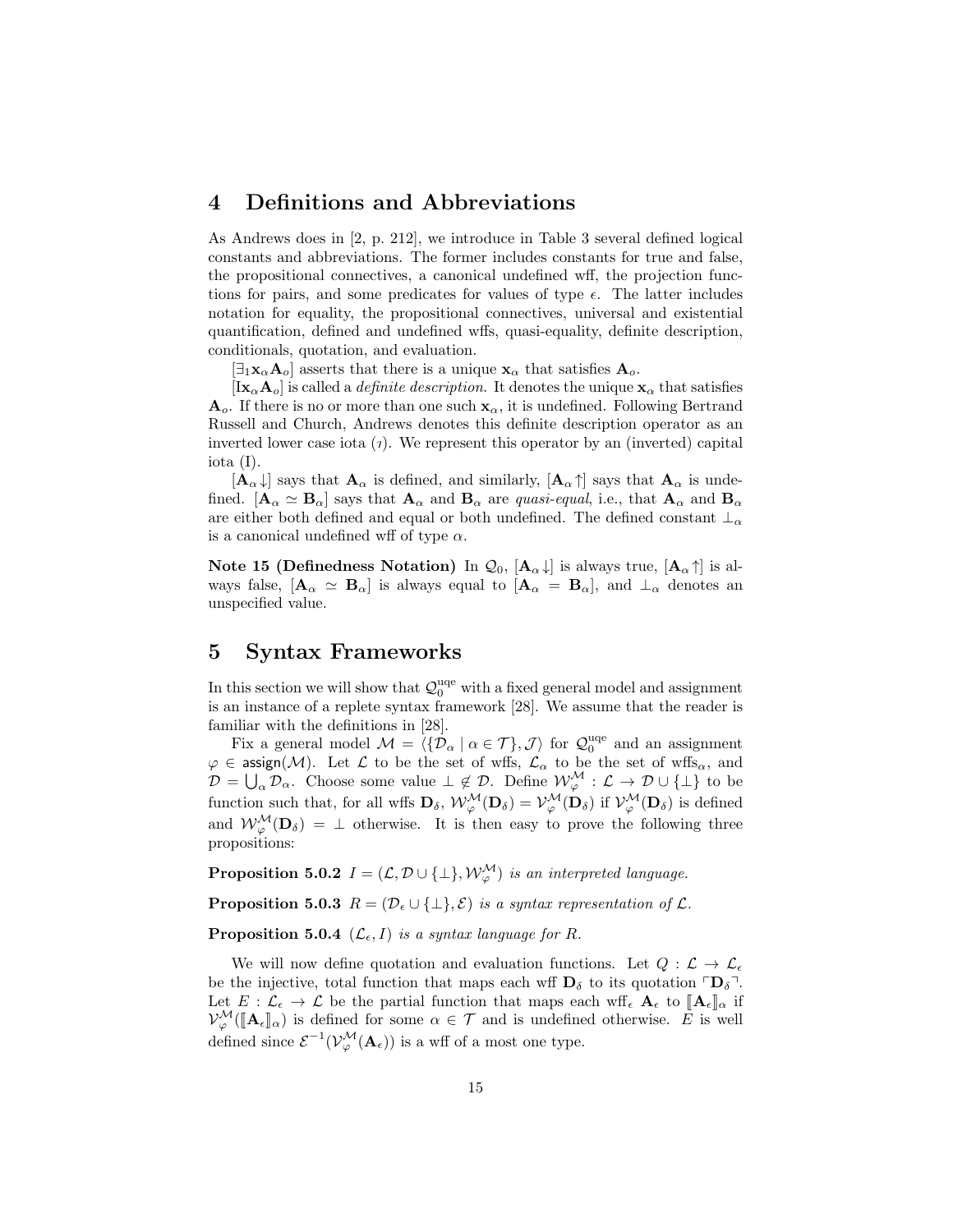| $[\mathbf{A}_{\alpha}=\mathbf{B}_{\alpha}]$                | stands for | $[{\mathsf Q}_{o\alpha\alpha} {\mathbf A}_\alpha {\mathbf B}_\alpha].$                                                                                                              |
|------------------------------------------------------------|------------|-------------------------------------------------------------------------------------------------------------------------------------------------------------------------------------|
| $[\mathbf{A}_o \equiv \mathbf{B}_o]$                       | stands for | $[Q_{ooo}A_oB_o].$                                                                                                                                                                  |
| $T_{o}$                                                    | stands for | $[Q_{\alpha\alpha\alpha} = Q_{\alpha\alpha\alpha}]$ .                                                                                                                               |
| $F_{o}$                                                    | stands for | $[\lambda x_o T_o] = [\lambda x_o x_o].$                                                                                                                                            |
| $[\forall \mathbf{x}_{\alpha} \mathbf{A}_o]$               | stands for | $[\lambda y_{\alpha}T_{\alpha}] = [\lambda \mathbf{x}_{\alpha} \mathbf{A}_{\alpha}].$                                                                                               |
| $\Lambda_{ooo}$                                            | stands for | $[\lambda x_o \lambda y_o[[\lambda g_{ooo}[g_{ooo}T_oT_o]] = [\lambda g_{ooo}[g_{ooo}x_oy_o]]]]$ .                                                                                  |
| $[\mathbf{A}_o \wedge \mathbf{B}_o]$                       | stands for | $[\wedge_{ooo}A_oB_o].$                                                                                                                                                             |
| $\supset$ <sub>000</sub>                                   | stands for | $[\lambda x_o \lambda y_o [x_o = [x_o \wedge y_o]]].$                                                                                                                               |
| $[\mathbf{A}_o \supset \mathbf{B}_o]$                      | stands for | $[\supset_{ooo} A_o B_o].$                                                                                                                                                          |
| $\sim_{oo}$                                                | stands for | $[Q_{ooo}F_o].$                                                                                                                                                                     |
| $\sim$ A <sub>o</sub>                                      | stands for | $\lbrack\sim_{oo}\mathbf{A}_{o}\rbrack.$                                                                                                                                            |
| $\vee$ <sub>000</sub>                                      | stands for | $[\lambda x_o \lambda y_o [\sim[[\sim x_o] \wedge [\sim y_o]]]].$                                                                                                                   |
| $[\mathbf{A}_o\vee\mathbf{B}_o]$                           | stands for | $[\vee_{ooo}A_oB_o].$                                                                                                                                                               |
| $[\exists \mathbf{x}_{\alpha} \mathbf{A}_{o}]$             | stands for | $\lbrack \sim \lbrack \forall \mathbf{x}_{\alpha }\sim \mathbf{A}_{o}\rbrack \rbrack.$                                                                                              |
| $[\exists_1 \mathbf{x}_\alpha \mathbf{A}_o]$               | stands for | $[\exists \mathbf{x}_{\alpha}[[\lambda \mathbf{x}_{\alpha} \mathbf{A}_{o}] = \mathbf{Q}_{o\alpha\alpha} \mathbf{x}_{\alpha}]].$                                                     |
| $[\mathbf{A}_{\alpha} \neq \mathbf{B}_{\alpha}]$           | stands for | $ \sim {\bf A}_{\alpha}={\bf B}_{\alpha} .$                                                                                                                                         |
| $[\mathbf{A}_{\alpha} \downarrow]$                         | stands for | $[\mathbf{A}_{\alpha} = \mathbf{A}_{\alpha}].$                                                                                                                                      |
| $\mathbf{A}_{\alpha} \mathbf{\uparrow}$                    | stands for | $[\sim]A_{\alpha} \downarrow$ .                                                                                                                                                     |
| $[\mathbf{A}_\alpha \simeq \mathbf{B}_\alpha]$             | stands for | $[\mathbf{A}_{\alpha} \downarrow \vee \mathbf{B}_{\alpha} \downarrow] \supset [\mathbf{A}_{\alpha} = \mathbf{B}_{\alpha}].$                                                         |
| $\left\vert \mathrm{Ix}_{\alpha}\mathrm{A}_{o}\right\vert$ | stands for | $[\iota_{\alpha(\circ\alpha)}[\lambda \mathbf{x}_{\alpha}\mathbf{A}_{o}]]$ where $\alpha \neq o$ .                                                                                  |
| $\perp$                                                    | stands for | $F_{\alpha}$ .                                                                                                                                                                      |
| $\perp_{\alpha}$                                           | stands for | $\left[ \mathrm{I}x_{\alpha}   x_{\alpha} \neq x_{\alpha} \right]$ where $\alpha \neq o$ .                                                                                          |
| [if $\mathbf{A}_o\,\mathbf{B}_\alpha\,\mathbf{C}_\alpha$ ] | stands for | $[cA_0B_{\alpha}C_{\alpha}].$                                                                                                                                                       |
| $\ulcorner A_\alpha \urcorner$                             | stands for | $ qA_{\alpha} .$                                                                                                                                                                    |
| $[\![ {\bf A}_\epsilon]\!]_\alpha$                         | stands for | [e ${\bf A}_\epsilon x_\alpha$ ].                                                                                                                                                   |
| $\mathsf{fst}_{(\alpha\langle\alpha\beta\rangle)}$         | stands for | $\lambda z_{\langle\alpha\beta\rangle} I x_{\alpha} \exists y_{\beta} [z_{\langle\alpha\beta\rangle} = \text{pair}_{\langle\alpha\beta\rangle\beta\alpha} x_{\alpha} y_{\beta}].$   |
| $\mathsf{snd}_{(\beta \langle \alpha \beta \rangle)}$      | stands for | $\lambda z_{\langle\alpha\beta\rangle} I y_{\beta} \exists x_{\alpha} [z_{\langle\alpha\beta\rangle} = \textsf{pair}_{\langle\alpha\beta\rangle\beta\alpha} x_{\alpha} y_{\beta}].$ |
| $\mathsf{var}^\alpha_{(o \epsilon)}$                       | stands for | $\lambda x_{\epsilon}$ [var <sub>(<i>o</i><math>\epsilon</math>)</sub> $x_{\epsilon}$ $\wedge$ wff $_{(o\epsilon)}^{\alpha}$ $x_{\epsilon}$ ].                                      |
| $\mathsf{con}^\alpha_{(o \epsilon)}$                       | stands for | $\lambda x_{\epsilon}$ [con <sub>(<i>o</i><math>\epsilon</math>)</sub> $x_{\epsilon}$ $\wedge$ wff $_{(o\epsilon)}^{\alpha}$ $x_{\epsilon}$ ].                                      |
| eval-free $^{\alpha}_{(o\epsilon)}$                        | stands for | $\lambda x_{\epsilon}$ [eval-free <sub>oe</sub> $x_{\epsilon} \wedge \text{wff}^{\alpha}_{\alpha \epsilon} x_{\epsilon}$ ].                                                         |
| syn-closed $_{(oe)}$                                       | stands for | $\lambda x_{\epsilon} \forall y_{\epsilon}$ [var <sub>oe</sub> $y_{\epsilon} \supset \text{not-free-in}_{o\epsilon\epsilon} y_{\epsilon} x_{\epsilon}$ ].                           |

Table 3: Definitions and Abbreviations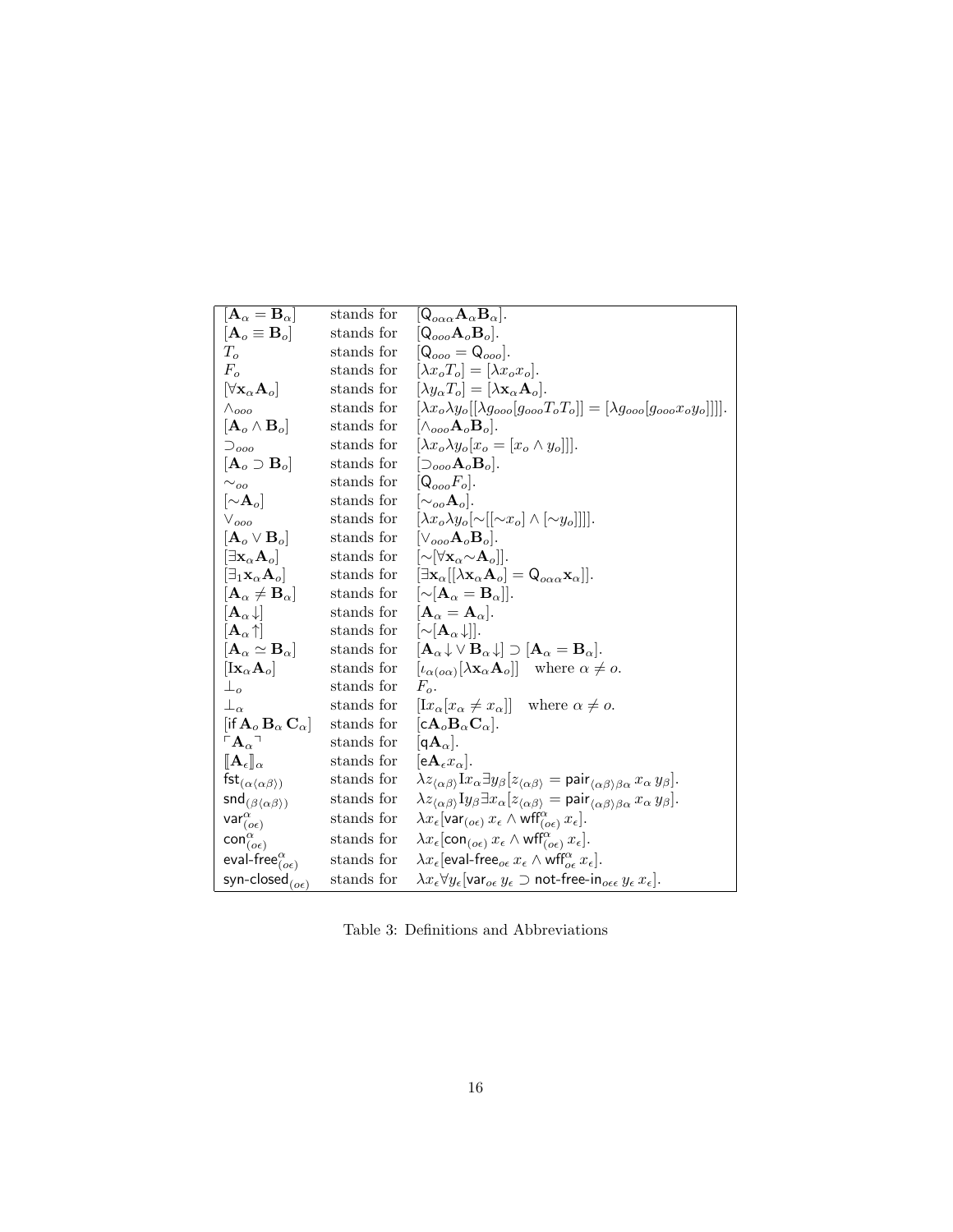Theorem 5.0.5 (Replete Syntax Framework)  $F = (\mathcal{D}_{\epsilon} \cup \{\perp\}, \mathcal{E}, \mathcal{L}_{\epsilon}, Q, E)$ is a replete syntax framework for  $(\mathcal{L}, I)$ .

**Proof**  $F$  is a syntax framework since it satisfies the following conditions:

- 1. R is a syntax representation of  $\mathcal L$  by Proposition 5.0.3.
- 2.  $(\mathcal{L}_{\epsilon}, I)$  is a syntax language for R by Proposition 5.0.4.
- 3. For all  $\ulcorner \mathbf{D}_\delta \urcorner \in \mathcal{L}$ ,

$$
\mathcal{W}^{\mathcal{M}}_{\varphi}(Q(\mathbf{D}_{\delta}))=\mathcal{W}^{\mathcal{M}}_{\varphi}(\ulcorner \mathbf{D}_{\delta} \urcorner))=\mathcal{V}^{\mathcal{M}}_{\varphi}(\ulcorner \mathbf{D}_{\delta} \urcorner))=\mathcal{E}(\mathbf{D}_{\delta}),
$$

i.e., the Quotation Axiom holds.

4. For all  $\ulcorner \mathbf{A}_{\epsilon} \urcorner \in \mathcal{L}_{\epsilon}$ ,

$$
\mathcal{W}_{\varphi}^{\mathcal{M}}(E(\mathbf{A}_{\epsilon}))
$$
\n
$$
= \mathcal{W}_{\varphi}^{\mathcal{M}}([\![\mathbf{A}_{\epsilon}]\!]_{\alpha})
$$
\n
$$
= \mathcal{V}_{\varphi}^{\mathcal{M}}([\![\mathbf{A}_{\epsilon}]\!]_{\alpha})
$$
\n
$$
= V_{\varphi}^{\mathcal{M}}(\mathcal{E}^{-1}(\mathcal{V}_{\varphi}^{\mathcal{M}}(\mathbf{A}_{\epsilon})))
$$
\n
$$
= \mathcal{W}_{\varphi}^{\mathcal{M}}(\mathcal{E}^{-1}(\mathcal{W}_{\varphi}^{\mathcal{M}}(\mathbf{A}_{\epsilon})))
$$

if  $E(\mathbf{A}_{\epsilon})$  is defined, i.e., the Evaluation Axiom holds.

Finally, F is replete since  $\mathcal L$  is both the object and full language of F and F has build-in quotation and evaluation.  $\Box$ 

### 6 Normal Models

#### 6.1 Specifications

In a general or evaluation-free model, the first three logical constants are specified as part of the definition of an interpretation, but the remaining 12 logical constants, which involve the type  $\epsilon$ , are not specified. In this section, each of these latter logical constants is specified below via a set of formulas called specifying axioms. Formula schemas are used to present the specifying axioms.

Specification 1 (Quotation)

 $\ulcorner A_\alpha \urcorner = \mathcal{E}(A_\alpha)$ .

Specification 2 (var $_{0e}$ )

1. var $_{\alpha \epsilon}$  $\mathbf{r}_{\alpha}$ , 2.  $\sim [\text{var}_{o \epsilon} \rceil \mathbf{A}_{\alpha}^{\dagger}]$  where  $\mathbf{A}_{\alpha}$  is not a variable.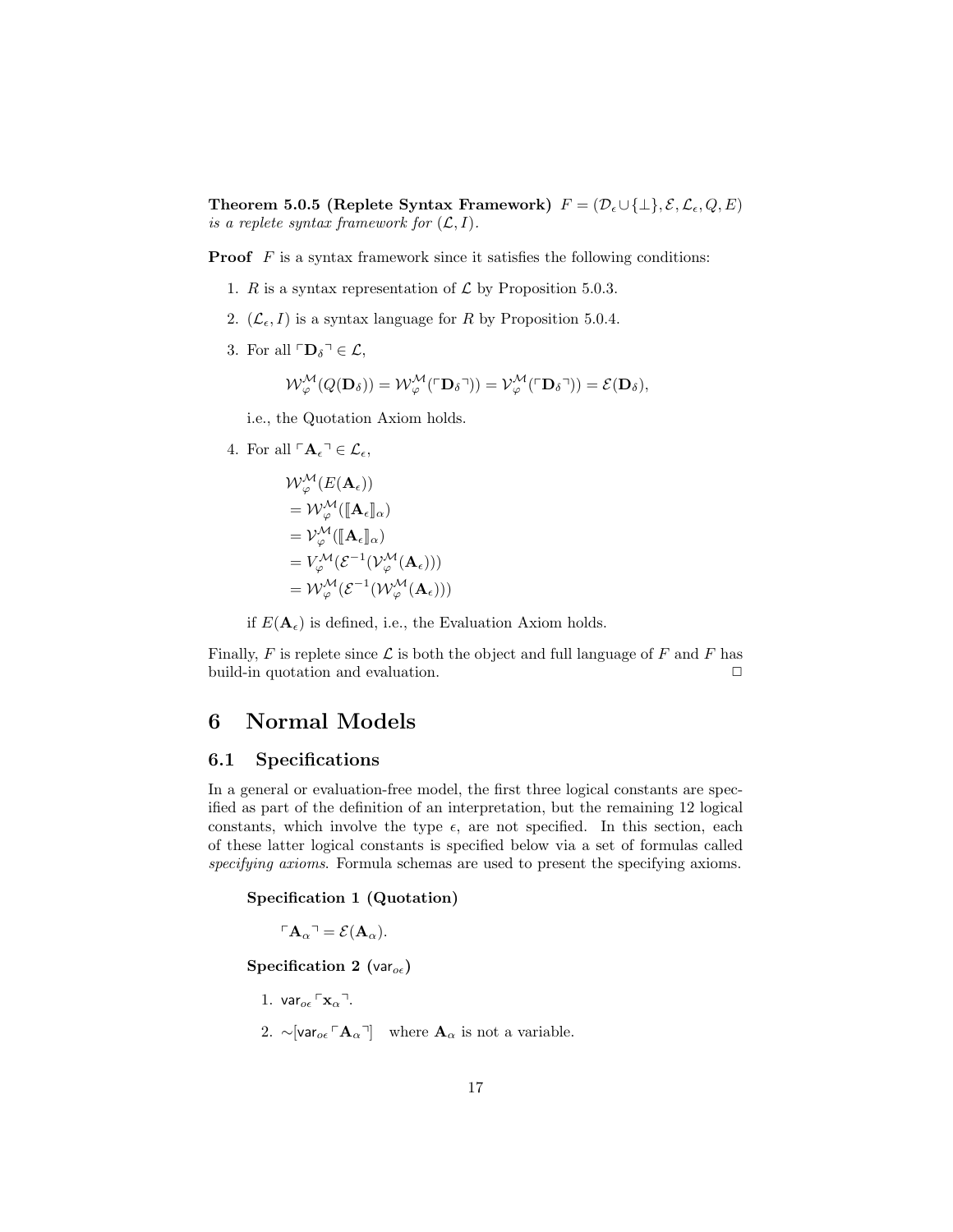Specification 3 (con $_{oe}$ )

- 1.  $\text{con}_{oe} \ulcorner \mathbf{c}_{\alpha} \urcorner$  where  $\mathbf{c}_{\alpha}$  is a primitive constant.
- 2. ∼[con<sub>oc</sub> $A_{\alpha}$ <sup>-</sup>] where  $A_{\alpha}$  is not a primitive constant.

#### Specification 4 ( $\epsilon$ )

1. ∼[var<sub>of</sub>  $\mathbf{A}_{\epsilon} \wedge \text{con}_{\alpha \epsilon} \mathbf{A}_{\epsilon}$ ]. 2.  $\sim$ [var<sub>oe</sub>  $\mathbf{A}_{\epsilon} \wedge \mathbf{A}_{\epsilon} =$  app<sub>ece</sub>  $\mathbf{D}_{\epsilon} \mathbf{E}_{\epsilon}$ ]. 3. ∼[var<sub>oc</sub>  $\mathbf{A}_{\epsilon} \wedge \mathbf{A}_{\epsilon} = \mathsf{abs}_{\epsilon \epsilon \epsilon} \mathbf{D}_{\epsilon} \mathbf{E}_{\epsilon}$ ]. 4.  $\sim$ [var<sub>oe</sub>  $\mathbf{A}_{\epsilon} \wedge \mathbf{A}_{\epsilon} = \text{cond}_{\epsilon \epsilon \epsilon \epsilon} \mathbf{D}_{\epsilon} \mathbf{E}_{\epsilon} \mathbf{F}_{\epsilon}$ ]. 5.  $\sim$ [var<sub>oe</sub>  $\mathbf{A}_{\epsilon} \wedge \mathbf{A}_{\epsilon} =$  quot<sub>ce</sub>  $\mathbf{D}_{\epsilon}$ ]. 6. ∼[var<sub>oc</sub>  $\mathbf{A}_{\epsilon} \wedge \mathbf{A}_{\epsilon} = \text{eval}_{\epsilon \epsilon \epsilon} \mathbf{D}_{\epsilon} \mathbf{E}_{\epsilon}$ ]. 7.  $\sim$ [con<sub>oe</sub>  $\mathbf{A}_{\epsilon} \wedge \mathbf{A}_{\epsilon} = \mathsf{app}_{\epsilon \epsilon \epsilon} \mathbf{D}_{\epsilon} \mathbf{E}_{\epsilon}$ ]. 8. ∼[con<sub>oe</sub>  $\mathbf{A}_{\epsilon} \wedge \mathbf{A}_{\epsilon} = \mathsf{abs}_{\epsilon \epsilon \epsilon} \mathbf{D}_{\epsilon} \mathbf{E}_{\epsilon}$ ]. 9.  $\sim$ [con<sub>oe</sub>  $\mathbf{A}_{\epsilon} \wedge \mathbf{A}_{\epsilon} = \text{cond}_{\epsilon \epsilon \epsilon \epsilon} \mathbf{D}_{\epsilon} \mathbf{E}_{\epsilon} \mathbf{F}_{\epsilon}$ ]. 10.  $\sim$ [con<sub>oe</sub>  $\mathbf{A}_{\epsilon} \wedge \mathbf{A}_{\epsilon} =$  quot<sub> $\epsilon \epsilon$ </sub>  $\mathbf{D}_{\epsilon}$ ]. 11.  $\sim$ [con<sub>oe</sub>  $\mathbf{A}_{\epsilon} \wedge \mathbf{A}_{\epsilon} = \text{eval}_{\epsilon \epsilon \epsilon} \mathbf{D}_{\epsilon} \mathbf{E}_{\epsilon}$ ]. 12. app<sub>ere</sub>  $A_{\epsilon} B_{\epsilon} \neq ab s_{\epsilon \epsilon \epsilon} D_{\epsilon} E_{\epsilon}$ . 13. app<sub>eee</sub>  $\mathbf{A}_{\epsilon} \mathbf{B}_{\epsilon} \neq \text{cond}_{\epsilon \epsilon \epsilon} \mathbf{D}_{\epsilon} \mathbf{E}_{\epsilon} \mathbf{F}_{\epsilon}$ . 14. app<sub>ere</sub>  $A_{\epsilon} B_{\epsilon} \neq$  quot<sub>er</sub>  $D_{\epsilon}$ . 15. app<sub>ere</sub>  $\mathbf{A}_{\epsilon} \mathbf{B}_{\epsilon} \neq \text{eval}_{\epsilon \epsilon \epsilon} \mathbf{D}_{\epsilon} \mathbf{E}_{\epsilon}$ . 16. abs $_{\epsilon\epsilon\epsilon}$   $\mathbf{A}_{\epsilon}$   $\mathbf{B}_{\epsilon}$   $\neq$  cond $_{\epsilon\epsilon\epsilon\epsilon}$   $\mathbf{D}_{\epsilon}$   $\mathbf{E}_{\epsilon}$   $\mathbf{F}_{\epsilon}$ . 17. abs $\epsilon_{\epsilon\epsilon}$   $\mathbf{A}_{\epsilon}$   $\mathbf{B}_{\epsilon} \neq$  quot $\epsilon_{\epsilon}$ ,  $\mathbf{D}_{\epsilon}$ . 18. abs $_{\epsilon\epsilon\epsilon}$   $\mathbf{A}_{\epsilon}$   $\mathbf{B}_{\epsilon}$   $\neq$  eval $_{\epsilon\epsilon\epsilon}$   $\mathbf{D}_{\epsilon}$   $\mathbf{E}_{\epsilon}$ . 19. cond $_{\epsilon\epsilon\epsilon\epsilon}$   $\mathbf{A}_{\epsilon}$   $\mathbf{B}_{\epsilon}$   $\mathbf{C}_{\epsilon} \neq$  quot $_{\epsilon}$   $\mathbf{D}_{\epsilon}$ . 20. cond $_{\epsilon\epsilon\epsilon\epsilon}$   $\mathbf{A}_{\epsilon}$   $\mathbf{B}_{\epsilon}$   $\mathbf{C}_{\epsilon}$   $\neq$  eval $_{\epsilon\epsilon}$   $\mathbf{D}_{\epsilon}$   $\mathbf{E}_{\epsilon}$ . 21. quot<sub>ee</sub>  $\mathbf{A}_{\epsilon} \neq \text{eval}_{\epsilon \epsilon \epsilon} \mathbf{D}_{\epsilon} \mathbf{E}_{\epsilon}$ .

- 22.  $\lceil \mathbf{x}_{\alpha} \rceil \neq \lceil \mathbf{y}_{\beta} \rceil$  where  $\mathbf{x}_{\alpha} \neq \mathbf{y}_{\alpha}$ .
- 23.  $\lceil \mathbf{c}_{\alpha} \rceil \neq \lceil \mathbf{d}_{\beta} \rceil$  where  $\mathbf{c}_{\alpha}$  and  $\mathbf{d}_{\alpha}$  are different primitive constants.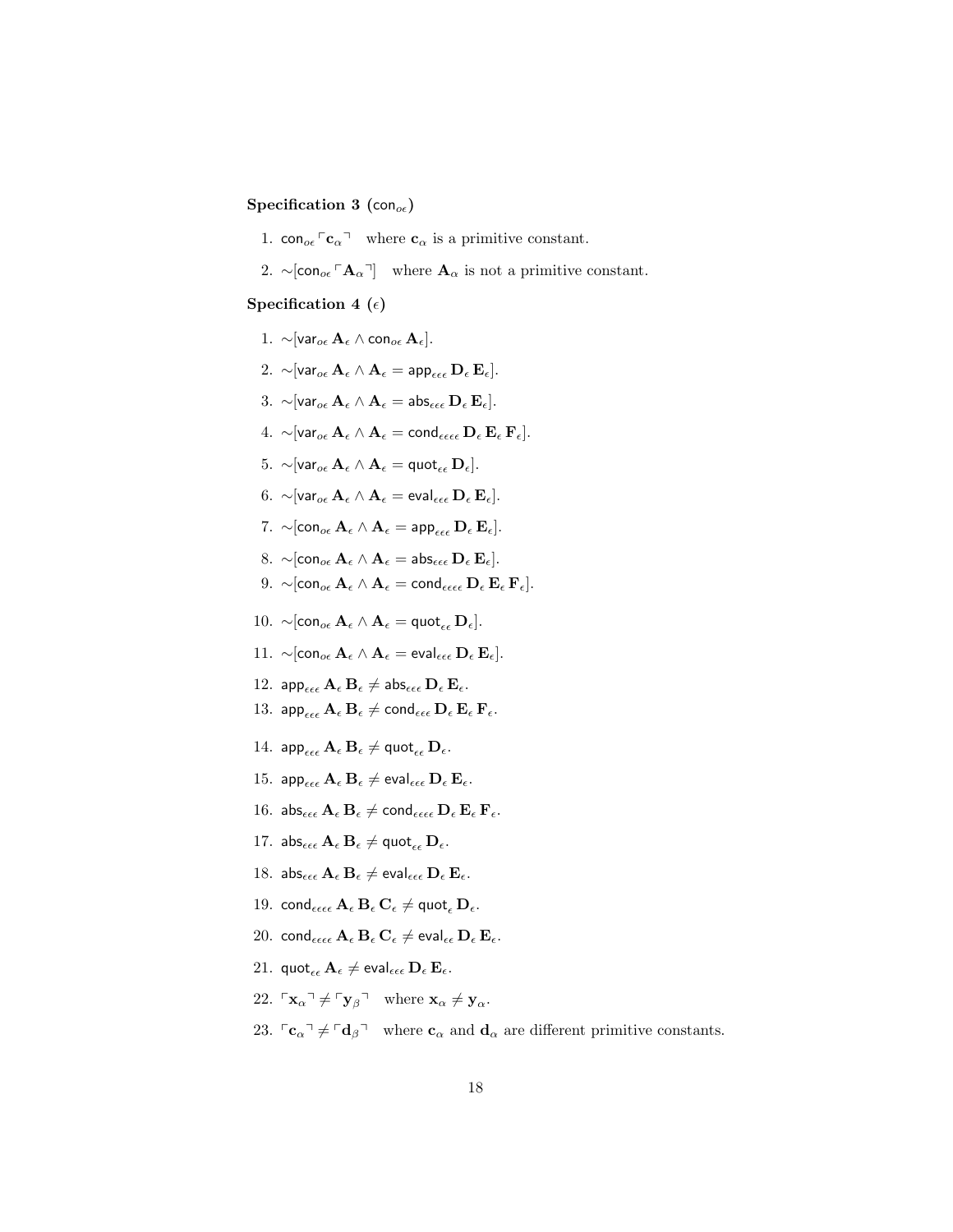24. app<sub>ere</sub>  $A_{\epsilon} B_{\epsilon} =$  app<sub>ere</sub>  $D_{\epsilon} E_{\epsilon} \supset [A_{\epsilon} = D_{\epsilon} \wedge B_{\epsilon} = E_{\epsilon}].$ 25. abs<sub> $\epsilon \epsilon \epsilon \mathbf{A}_{\epsilon} \mathbf{B}_{\epsilon} = \mathsf{a} \mathsf{b} \mathsf{s}_{\epsilon} \epsilon \epsilon \mathbf{D}_{\epsilon} \mathbf{E}_{\epsilon} \supset [\mathbf{A}_{\epsilon} = \mathbf{D}_{\epsilon} \wedge \mathbf{B}_{\epsilon} = \mathbf{E}_{\epsilon}].$ </sub> 26. cond<sub>ece</sub>  $A_{\epsilon} B_{\epsilon} C_{\epsilon} = \text{cond}_{\epsilon \epsilon \epsilon} D_{\epsilon} E_{\epsilon} F_{\epsilon}$  $[\mathbf{A}_{\epsilon} = \mathbf{D}_{\epsilon} \wedge \mathbf{B}_{\epsilon} = \mathbf{E}_{\epsilon} \wedge \mathbf{C}_{\epsilon} = \mathbf{F}_{\epsilon}].$ 27. quot<sub> $\epsilon \epsilon$ </sub>  $\mathbf{A}_{\epsilon} = \text{quot}_{\epsilon \epsilon} \mathbf{D}_{\epsilon} \supset \mathbf{A}_{\epsilon} = \mathbf{D}_{\epsilon}$ . 28. eval $_{\epsilon\epsilon\epsilon}$   $\mathbf{A}_{\epsilon}$   $\mathbf{B}_{\epsilon}$  = eval $_{\epsilon\epsilon\epsilon}$   $\mathbf{D}_{\epsilon}$   $\mathbf{E}_{\epsilon}$   $\supset$   $[\mathbf{A}_{\epsilon}$  =  $\mathbf{D}_{\epsilon}$   $\wedge$   $\mathbf{B}_{\epsilon}$  =  $\mathbf{E}_{\epsilon}$ . 29.  $[\mathbf{A}_o^1 \wedge \mathbf{A}_o^2 \wedge \mathbf{A}_o^3 \wedge \mathbf{A}_o^4 \wedge \mathbf{A}_o^5 \wedge \mathbf{A}_o^6 \wedge \mathbf{A}_o^7] \supset \forall x_{\epsilon} [p_{o\epsilon} x_{\epsilon}]$  where:  $\mathbf{A}_{o}^{1}$  is  $\forall x_{\epsilon}$ [var<sub>oc</sub>  $x_{\epsilon} \supset p_{o\epsilon}x_{\epsilon}$ ].  $\mathbf{A}_{o}^{2}$  is  $\forall x_{\epsilon}$ [con<sub>oc</sub>  $x_{\epsilon} \supset p_{o\epsilon}x_{\epsilon}$ ].  $\mathbf{A}_{o}^{3}$  is  $\forall x_{\epsilon}\forall y_{\epsilon}[[p_{o\epsilon}x_{\epsilon}\wedge p_{o\epsilon}y_{\epsilon}\wedge[\mathsf{app}_{\epsilon\epsilon\epsilon}x_{\epsilon}y_{\epsilon}]\downarrow] \supset p_{o\epsilon}[\mathsf{app}_{\epsilon\epsilon\epsilon}x_{\epsilon}y_{\epsilon}]].$  $\mathbf{A}^4_o$  is  $\forall x_{\epsilon} \forall y_{\epsilon}[[p_{o\epsilon}x_{\epsilon} \wedge p_{o\epsilon}y_{\epsilon} \wedge [\mathsf{abs}_{\epsilon\epsilon\epsilon}x_{\epsilon}y_{\epsilon}]\downarrow] \supset p_{o\epsilon}[\mathsf{abs}_{\epsilon\epsilon\epsilon}x_{\epsilon}y_{\epsilon}]].$  ${\bf A}^5_o$  is  $\forall x_\epsilon \forall y_\epsilon \forall z_\epsilon [[p_{o\epsilon} x_\epsilon \wedge p_{o\epsilon} y_\epsilon \wedge p_{o\epsilon} z_\epsilon \wedge [\textsf{cond}_{\epsilon\epsilon\epsilon\epsilon} x_\epsilon y_\epsilon z_\epsilon] \downarrow] \supset$  $p_{o\epsilon}$ [cond $_{\epsilon\epsilon\epsilon\epsilon} x_{\epsilon} y_{\epsilon} z_{\epsilon}$ ]].  $\mathbf{A}_{o}^{6}$  is  $\forall x_{\epsilon}[p_{o\epsilon}x_{\epsilon}\supset p_{o\epsilon}[\textsf{quot}_{\epsilon\epsilon}x_{\epsilon}]].$  $\mathbf{A}_{o}^{7}$  is  $\forall x_{\epsilon}\forall y_{\epsilon}[[p_{o\epsilon}x_{\epsilon}\wedge p_{o\epsilon}y_{\epsilon}\wedge[\textsf{eval}_{\epsilon\epsilon\epsilon}x_{\epsilon}y_{\epsilon}]\downarrow] \supset p_{o\epsilon}[\textsf{eval}_{\epsilon\epsilon\epsilon}x_{\epsilon}y_{\epsilon}]].$ 

Specification 5 (eval-free<sub>oe</sub>)

- 1. var<sub>os</sub>  $\mathbf{A}_{\epsilon} \supset \text{eval-free}_{\alpha \epsilon} \mathbf{A}_{\epsilon}$ .
- 2. con<sub>oc</sub>  $\mathbf{A}_{\epsilon} \supset \text{eval-free}_{\rho \epsilon} \mathbf{A}_{\epsilon}$ .
- 3. [app<sub>ere</sub>  $\mathbf{A}_{\epsilon} \mathbf{B}_{\epsilon}$ ]  $\downarrow$   $\supset$ eval-free<sub>oc</sub> [app<sub>ere</sub>  $A_{\epsilon}B_{\epsilon}$ ]  $\equiv$  [eval-free<sub>oc</sub>  $A_{\epsilon} \wedge$  eval-free<sub>oc</sub>  $B_{\epsilon}$ ].
- 4. [abs $_{\epsilon\epsilon\epsilon}$   $\mathbf{A}_{\epsilon}$   $\mathbf{B}_{\epsilon}$ ] $\downarrow$   $\supset$ eval-free<sub>oe</sub> [abs<sub>eee</sub>  $\mathbf{A}_{\epsilon} \mathbf{B}_{\epsilon}$ ]  $\equiv$  eval-free<sub>oe</sub>  $\mathbf{B}_{\epsilon}$ .
- 5. [cond $_{\epsilon\epsilon\epsilon\epsilon}$   $\mathbf{A}_{\epsilon}$   $\mathbf{B}_{\epsilon}$   $\mathbf{C}_{\epsilon}$ ] $\downarrow$   $\supset$ eval-free<sub>oe</sub> [cond<sub>eren</sub>  $\mathbf{A}_{\epsilon} \mathbf{B}_{\epsilon} \mathbf{C}_{\epsilon}$ ]  $\equiv$  $\left[\text{eval-free}_{\text{def}}\mathbf{A}_{\epsilon}\wedge \text{eval-free}_{\text{def}}\mathbf{B}_{\epsilon}\wedge \text{eval-free}_{\text{def}}\mathbf{C}_{\epsilon}\right].$
- 6.  $A_{\epsilon} \downarrow \supset$  eval-free<sub>oe</sub> [quot<sub>ee</sub> A<sub> $_{\epsilon}$ </sub>].
- 7. ∼[eval-free<sub>oe</sub> [eval<sub>εεε</sub>  $\mathbf{A}_{\epsilon} \mathbf{B}_{\epsilon}$ ]].

Specification 6 (wff $_{o\epsilon}^{\alpha})$ 

- 1. wff<sup> $\alpha$ </sup><sub> $o\epsilon$ </sub> $\mathbf{x}_{\alpha}$ <sup> $\in$ </sup>.
- 2. wff<sup> $\alpha_{\alpha} \rceil$ </sup> where  $\mathbf{c}_{\alpha}$  is a primitive constant.
- $3. \ \left[\mathsf{wff}_{o\epsilon}^{\alpha\beta} \, \mathbf{A}_\epsilon \wedge \mathsf{wff}_{o\epsilon}^\beta \, \mathbf{B}_\epsilon \right] \supset \mathsf{wff}_{o\epsilon}^\alpha \, \big[\mathsf{app}_{\epsilon\epsilon\epsilon} \, \mathbf{A}_\epsilon \, \mathbf{B}_\epsilon \big].$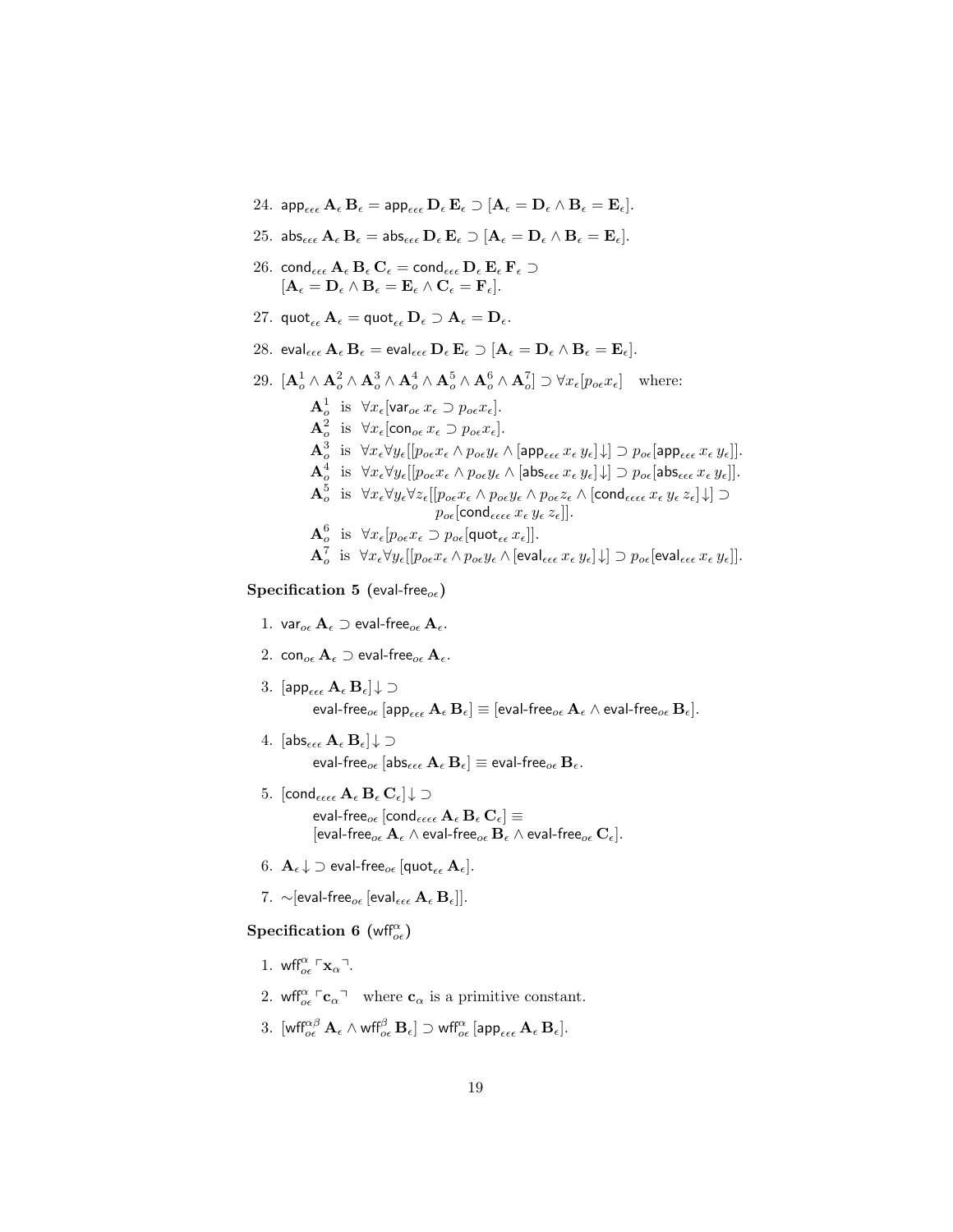- $4. \ \left[\mathsf{wff}_{o\epsilon}^\iota \, \mathbf{A}_\epsilon \vee \mathsf{wff}_{o\epsilon}^\mathsf{o} \, \mathbf{A}_\epsilon \vee \mathsf{wff}_{o\epsilon}^{(\alpha\beta)} \, \mathbf{A}_\epsilon \right] \supset \left[ \mathsf{app}_{\epsilon\epsilon\epsilon} \, \mathbf{A}_\epsilon \, \mathbf{B}_\epsilon \right] \mathsf{\uparrow} \ .$
- $5. \ \left[\mathsf{wff}_{o\epsilon}^{\alpha\beta} \, \mathbf{A}_\epsilon \wedge \mathbb{1}[\mathsf{wff}_{o\epsilon}^\beta \, \mathbf{B}_\epsilon]\right] \supset \left[\mathsf{app}_{\epsilon\epsilon\epsilon} \, \mathbf{A}_\epsilon \, \mathbf{B}_\epsilon\right] \, \!\uparrow.$
- $6. \ \left[\mathsf{var}^\alpha_{o\epsilon} \, \mathbf{A}_\epsilon \wedge \mathsf{wff}^\beta_{o\epsilon} \, \mathbf{B}_\epsilon \right] \supset \mathsf{wff}^{\beta\alpha}_{o\epsilon} \, \big[\mathsf{abs}_{\epsilon\epsilon\epsilon} \, \mathbf{A}_\epsilon \, \mathbf{B}_\epsilon \big].$
- 7.  $\sim$ [var<sub>oc</sub>  $\mathbf{A}_{\epsilon}$ ]  $\supset$  [abs<sub>ecc</sub>  $\mathbf{A}_{\epsilon}$   $\mathbf{B}_{\epsilon}$ ] $\uparrow$ .
- $8. \ \left[\text{wff}^o_{o\epsilon} \, \mathbf{A}_\epsilon \wedge \text{wff}^\alpha_{o\epsilon} \, \mathbf{B}_\epsilon \wedge \text{wff}^\alpha_{o\epsilon} \, \mathbf{C}_\epsilon \right] \supset \text{wff}^\alpha_{o\epsilon} \left[ \text{cond}_{\epsilon\epsilon\epsilon\epsilon} \, \mathbf{A}_\epsilon \, \mathbf{B}_\epsilon \, \mathbf{C}_\epsilon \right]$
- $9.~ [\sim[{\rm wff}_{o\epsilon}^o\, {\bf A}_\epsilon] \vee [{\rm wff}_{o\epsilon}^\alpha\, {\bf B}_\epsilon \wedge {\rm wff}_{o\epsilon}^\beta\, {\bf C}_\epsilon]] \supset [{\sf cond}_{\epsilon\epsilon\epsilon\epsilon}\, {\bf A}_\epsilon\, {\bf B}_\epsilon\, {\bf C}_\epsilon] \!\uparrow$ where  $\alpha \neq \beta$ .
- 10.  $\mathbf{A}_{\epsilon} \downarrow \supset \mathsf{wff}^{\epsilon}_{o\epsilon}$  [quot $_{\epsilon\epsilon} \mathbf{A}_{\epsilon}$ ].
- 11.  $[\mathsf{wff}_{o\epsilon}^\epsilon \mathbf{A}_\epsilon \wedge \mathsf{var}_{o\epsilon}^\alpha \mathbf{B}_\epsilon] \supset \mathsf{wff}_{o\epsilon}^\alpha [\mathsf{eval}_{\epsilon\epsilon\epsilon} \mathbf{A}_\epsilon \mathbf{B}_\epsilon].$
- $12.~\left[\sim[\textsf{wff}^\epsilon_{o\epsilon}\,\mathbf{A}_\epsilon]\vee \sim[\textsf{var}_{o\epsilon}\,\mathbf{B}_\epsilon]\right]\supset [\textsf{eval}_{\epsilon\epsilon\epsilon}\,\mathbf{A}_\epsilon\,\mathbf{B}_\epsilon]\!\uparrow.$
- 13. ~[wff $_{o\epsilon}^{\alpha}$  **A**<sub> $_{\epsilon}$ </sub>  $\wedge$  wff $_{o\epsilon}^{\beta}$  **A**<sub> $_{\epsilon}$ </sub>] where  $\alpha \neq \beta$ .

Specification 7 (not-free-in $_{o\in S}$ )

- 1. var<sub>o∈</sub>  $\mathbf{A}_{\epsilon}$  ⊃ ∼[not-free-in<sub>o∈∈</sub>  $\mathbf{A}_{\epsilon}$   $\mathbf{A}_{\epsilon}$ ].
- 2.  $[\text{var}_{\alpha} \mathbf{A}_{\epsilon} \wedge \text{var}_{\alpha} \mathbf{B}_{\epsilon} \wedge \mathbf{A}_{\epsilon} \neq \mathbf{B}_{\epsilon}] \supset \text{not-free-in}_{\alpha \epsilon \epsilon} \mathbf{A}_{\epsilon} \mathbf{B}_{\epsilon}.$
- 3.  $[\text{var}_{o\epsilon} \mathbf{A}_{\epsilon} \wedge \text{con}_{o\epsilon} \mathbf{B}_{\epsilon}] \supset \text{not-free-in}_{o\epsilon\epsilon} \mathbf{A}_{\epsilon} \mathbf{B}_{\epsilon}.$
- 4. [var<sub>oe</sub>  $\mathbf{A}_{\epsilon} \wedge [\mathsf{app}_{\epsilon \epsilon \epsilon} \mathbf{B}_{\epsilon} \mathbf{C}_{\epsilon}] \downarrow] \supset$ not-free-in<sub>oee</sub>  $\mathbf{A}_{\epsilon}$  [app<sub>eee</sub>  $\mathbf{B}_{\epsilon}$   $\mathbf{C}_{\epsilon}$ ]  $\equiv$ [not-free-in<sub>oce</sub>  $A_{\epsilon} B_{\epsilon} \wedge$  not-free-in<sub>oce</sub>  $A_{\epsilon} C_{\epsilon}$ ].
- 5.  $[\text{var}_{oe} \mathbf{A}_{\epsilon} \wedge [\text{abs}_{\epsilon \epsilon \epsilon} \mathbf{A}_{\epsilon} \mathbf{B}_{\epsilon}] \downarrow] \supset \text{not-free-in}_{oe \epsilon} \mathbf{A}_{\epsilon} [\text{abs}_{\epsilon \epsilon \epsilon} \mathbf{A}_{\epsilon} \mathbf{B}_{\epsilon}].$
- 6.  $[\text{var}_{\alpha} \mathbf{A}_{\epsilon} \wedge \text{var}_{\alpha} \mathbf{B}_{\epsilon} \wedge \mathbf{A}_{\epsilon} \neq \mathbf{B}_{\epsilon} \wedge [\text{abs}_{\epsilon \epsilon \epsilon} \mathbf{B}_{\epsilon} \mathbf{C}_{\epsilon}] \cup ] \supset$ not-free-in<sub>oce</sub>  $\mathbf{A}_{\epsilon}$  [abs<sub>ece</sub>  $\mathbf{B}_{\epsilon}$   $\mathbf{C}_{\epsilon}$ ]  $\equiv$  not-free-in<sub>oce</sub>  $\mathbf{A}_{\epsilon}$   $\mathbf{C}_{\epsilon}$ .
- 7.  $[\text{var}_{oe} \mathbf{A}_{\epsilon} \wedge [\text{cond}_{\epsilon\epsilon\epsilon\epsilon} \mathbf{D}_{\epsilon} \mathbf{E}_{\epsilon} \mathbf{F}_{\epsilon}] \downarrow] \supset$ not-free-in<sub>oce</sub>  $\mathbf{A}_{\epsilon}$  [cond<sub>ecce</sub>  $\mathbf{D}_{\epsilon}$   $\mathbf{E}_{\epsilon}$   $\mathbf{F}_{\epsilon}$ ]  $\equiv$  $[\text{not-free-in}_{\text{off}} \mathbf{A}_{\epsilon} \mathbf{D}_{\epsilon} \wedge \text{not-free-in}_{\text{off}} \mathbf{A}_{\epsilon} \mathbf{E}_{\epsilon} \wedge \text{not-free-in}_{\text{off}} \mathbf{A}_{\epsilon} \mathbf{F}_{\epsilon}].$
- 8.  $[\text{var}_{o\epsilon} \mathbf{A}_{\epsilon} \wedge \mathbf{B}_{\epsilon} \downarrow] \supset \text{not-free-in}_{o\epsilon\epsilon} \mathbf{A}_{\epsilon} [\text{quot}_{\epsilon\epsilon} \mathbf{B}_{\epsilon}].$
- $9.$   $[\mathsf{var}_{o\epsilon} \, \mathbf{A}_\epsilon \wedge \mathsf{var}_{o\epsilon}^\alpha \, \mathbf{C}_\epsilon \wedge [\mathsf{eval}_{\epsilon\epsilon\epsilon} \, \mathbf{B}_\epsilon \, \mathbf{C}_\epsilon] \!\downarrow] \supset$ not-free-in<sub>oee</sub>  ${\bf A}_{\epsilon}$  [eval<sub>eee</sub>  ${\bf B}_{\epsilon}$   ${\bf C}_{\epsilon}$ ]  $\equiv$ [syn-closed $_{o\epsilon} \, {\bf B}_{\epsilon} \wedge$  eval-free $_{o\epsilon}^{\epsilon} \, {\bf B}_{\epsilon} \, \wedge$ eval-free $_{o\epsilon}^{\alpha}\left[\mathbf{B}_{\epsilon}\right]_{\epsilon}\wedge$  not-free-in $_{o\epsilon\epsilon}\mathbf{A}_{\epsilon}\left[\!\left[\mathbf{B}_{\epsilon}\right]\!\right]_{\epsilon}].$
- 10. ∼ $\sqrt{\text{var}_{o\epsilon} \mathbf{A}_{\epsilon}}$  ⊃ not-free-in $\sigma_{o\epsilon\epsilon} \mathbf{A}_{\epsilon} \mathbf{B}_{\epsilon}$ .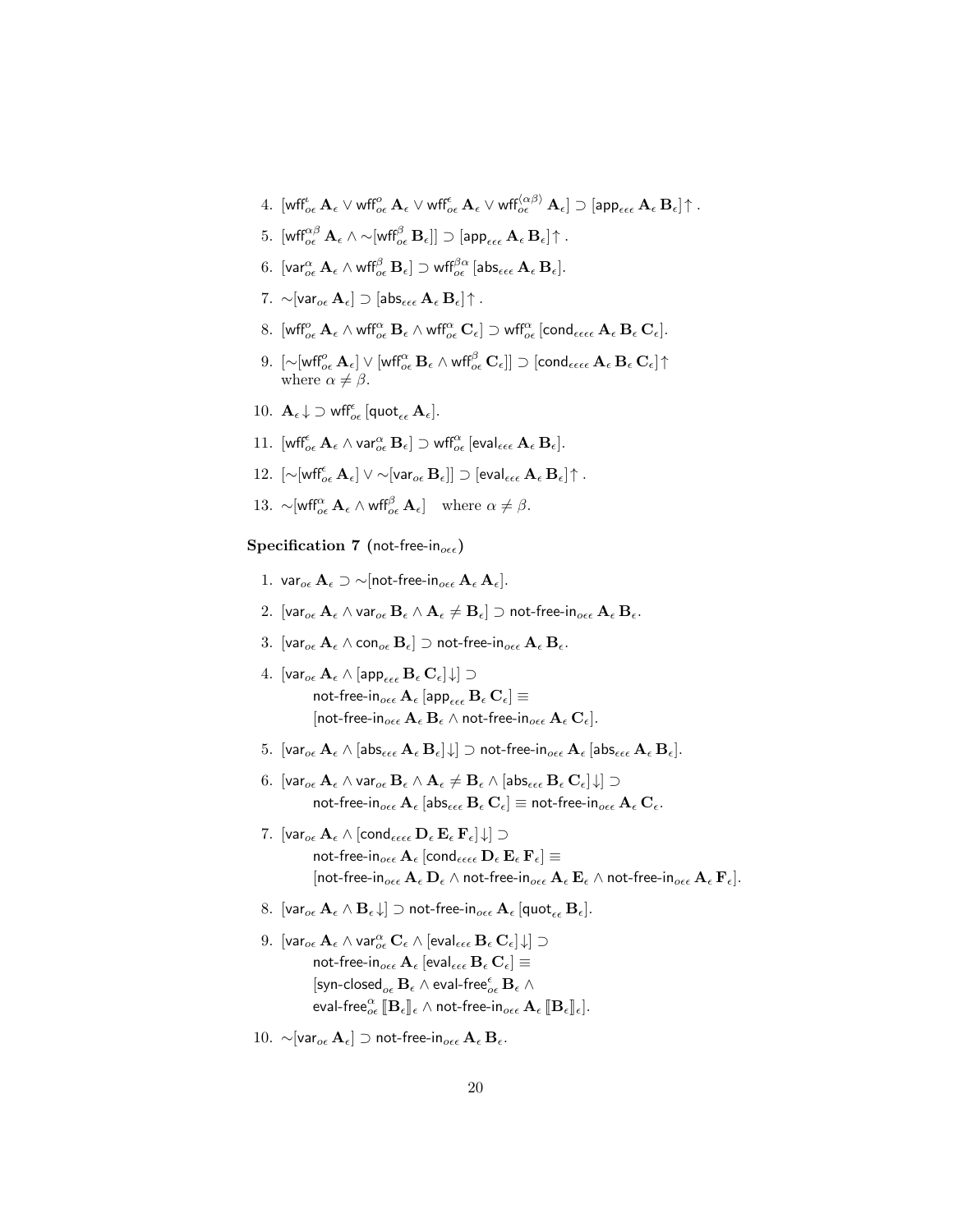Specification 8 (cleanse $_{\epsilon\epsilon}$ )

- 1. var<sub>oe</sub>  $\mathbf{A}_{\epsilon} \supset \text{cleanse}_{\epsilon\epsilon} \mathbf{A}_{\epsilon} = \mathbf{A}_{\epsilon}$ .
- 2. con<sub>oc</sub>  $\mathbf{A}_{\epsilon} \supset$  cleanse<sub>ce</sub>  $\mathbf{A}_{\epsilon} = \mathbf{A}_{\epsilon}$ .
- 3. [app<sub>ere</sub>  $\mathbf{A}_{\epsilon} \mathbf{B}_{\epsilon}$ ]  $\downarrow$   $\supset$  $\mathsf{cleanse}_{\epsilon\epsilon}$  [app $_{\epsilon\epsilon\epsilon}$   $\mathbf{A}_{\epsilon}$   $\mathbf{B}_{\epsilon}$ ]  $\simeq$  app $_{\epsilon\epsilon\epsilon}$  [cleanse $_{\epsilon\epsilon}$   $\mathbf{A}_{\epsilon}$ ] [cleanse $_{\epsilon\epsilon}$   $\mathbf{B}_{\epsilon}$ ].
- 4.  $[abs_{\epsilon\epsilon\epsilon} \mathbf{A}_\epsilon \mathbf{B}_\epsilon] \downarrow \supset$ cleanse $_{\epsilon\epsilon}$  [abs $_{\epsilon\epsilon\epsilon}$   $\mathbf{A}_\epsilon$   $\mathbf{B}_\epsilon$ ]  $\simeq$  abs $_{\epsilon\epsilon\epsilon}$   $\mathbf{A}_\epsilon$  [cleanse $_{\epsilon\epsilon}$   $\mathbf{B}_\epsilon$ ].
- 5.  $[\text{cond}_{\epsilon\epsilon\epsilon\epsilon} A_{\epsilon} B_{\epsilon} C_{\epsilon}] \downarrow \supset$ cleanse  $\epsilon_{\epsilon}$  [cond $\epsilon_{\epsilon\epsilon\epsilon}$   $\mathbf{A}_{\epsilon}$   $\mathbf{B}_{\epsilon}$   $\mathbf{C}_{\epsilon}$ ]  $\simeq$  $\textsf{cond}_{\epsilon\epsilon\epsilon\epsilon}$  [cleanse $_{\epsilon\epsilon}$   $\mathbf{A}_\epsilon$ ] [cleanse $_{\epsilon\epsilon}$   $\mathbf{B}_\epsilon$ ] [cleanse $_{\epsilon\epsilon}$   $\mathbf{C}_\epsilon$ ].
- 6. cleanse $_{\epsilon\epsilon}$  [quot $_{\epsilon\epsilon}$   $\mathbf{A}_{\epsilon}$ ]  $\simeq$  [quot $_{\epsilon\epsilon}$   $\mathbf{A}_{\epsilon}$ ].
- $7.$   $\left[\mathsf{var}_{o\epsilon}^\alpha \, \mathbf{B}_\epsilon \wedge [\mathsf{eval}_{\epsilon\epsilon\epsilon} \, \mathbf{A}_\epsilon \, \mathbf{B}_\epsilon] \downarrow \right] \supset$ cleanse $_{\epsilon\epsilon}$  [eval $_{\epsilon\epsilon\epsilon}$   $\mathbf{A}_{\epsilon}$   $\mathbf{B}_{\epsilon}$ ]  $\simeq$ if  $[\textsf{syn-closed}_{\sigma \epsilon} \mathbf{E}_{\epsilon} \wedge \textsf{eval-free}_{\sigma \epsilon}^{\alpha} \left[ \mathbf{E}_{\epsilon} \right]_{\epsilon}] \left[ \mathbf{E}_{\epsilon} \right]_{\epsilon} \perp_{\epsilon}$ where  $\mathbf{E}_{\epsilon}$  is [cleanse<sub> $\epsilon_{\epsilon}$ </sub>  $\mathbf{A}_{\epsilon}$ ].

Specification 9 (sub $_{\epsilon\epsilon\epsilon\epsilon}$ )

- 1.  $\left[\mathsf{wff}^\alpha_{o\epsilon} \, \mathbf{A}_\epsilon \wedge \mathsf{var}^\alpha_{o\epsilon} \, \mathbf{B}_\epsilon\right] \supset$  $\mathsf{sub}_{\epsilon\epsilon\epsilon\epsilon} \, \mathbf{A}_\epsilon \, \mathbf{B}_\epsilon \, \mathbf{B}_\epsilon = \mathsf{cleanse}_{\epsilon\epsilon} \, \mathbf{A}_\epsilon.$
- $2.$   $[\mathsf{wff}_{o\epsilon}^\alpha \mathbf{A}_\epsilon \wedge \mathsf{var}_{o\epsilon} \mathbf{B}_\epsilon \wedge \mathsf{var}_{o\epsilon} \mathbf{C}_\epsilon \wedge \mathbf{B}_\epsilon \neq \mathbf{C}_\epsilon] \supset$  $\mathsf{sub}_{\epsilon\epsilon\epsilon\epsilon} \mathbf{A}_{\epsilon} \mathbf{B}_{\epsilon} \mathbf{C}_{\epsilon} = \mathbf{C}_{\epsilon}.$
- $3.~\left[\mathsf{wff}_{o\epsilon}^\alpha\, \mathbf{A}_\epsilon\wedge \mathsf{var}_{o\epsilon}^\alpha\, \mathbf{B}_\epsilon\wedge \mathsf{con}_{o\epsilon}\, \mathbf{C}_\epsilon\right] \supset$  $\mathsf{sub}_{\epsilon\epsilon\epsilon\epsilon} \mathbf{A}_{\epsilon} \mathbf{B}_{\epsilon} \mathbf{C}_{\epsilon} = \mathbf{C}_{\epsilon}.$
- $4.~\left[\mathsf{wff}^\alpha_{o\epsilon}\, \mathbf{A}_\epsilon\wedge \mathsf{var}^\alpha_{o\epsilon}\, \mathbf{B}_\epsilon \wedge \left[\mathsf{app}_{\epsilon\epsilon\epsilon}\, \mathbf{D}_\epsilon\, \mathbf{E}_\epsilon\right]\downarrow\right]\supset$  $\sin b_{\epsilon \epsilon \epsilon \epsilon} \mathbf{A}_{\epsilon} \mathbf{B}_{\epsilon}$   $\left[\text{app}_{\epsilon \epsilon \epsilon} \mathbf{D}_{\epsilon} \mathbf{E}_{\epsilon}\right] \simeq$  $\sup_{\epsilon \in \epsilon}$  [sub $_{\epsilon \in \epsilon \in}$   $\mathbf{A}_{\epsilon}$   $\mathbf{B}_{\epsilon}$   $\mathbf{D}_{\epsilon}$ ] [sub $_{\epsilon \in \epsilon \epsilon}$   $\mathbf{A}_{\epsilon}$   $\mathbf{B}_{\epsilon}$   $\mathbf{E}_{\epsilon}$ ].
- $5.$   $[\mathsf{wff}^\alpha_{o\epsilon} \, \mathbf{A}_\epsilon \wedge \mathsf{var}^\alpha_{o\epsilon} \, \mathbf{B}_\epsilon \wedge [\mathsf{abs}_{\epsilon\epsilon\epsilon} \, \mathbf{B}_\epsilon \, \mathbf{E}_\epsilon] \downarrow] \supset$  $\mathsf{sub}_{\epsilon\epsilon\epsilon\epsilon} \mathbf{A}_{\epsilon} \mathbf{B}_{\epsilon}$  abs $\mathsf{B}_{\epsilon\epsilon\epsilon} \mathbf{B}_{\epsilon} \mathbf{E}_{\epsilon}$  |  $\simeq$  abs $\mathsf{E}_{\epsilon\epsilon} \mathbf{B}_{\epsilon}$  [cleanse $\mathsf{E}_{\epsilon\epsilon} \mathbf{A}_{\epsilon}$ ].
- $6.$   $[\mathsf{wff}_{o\epsilon}^\alpha\, \mathbf{A}_\epsilon\wedge \mathsf{var}_{o\epsilon}\, \mathbf{B}_\epsilon\wedge \mathsf{var}_{o\epsilon}\, \mathbf{D}_\epsilon\wedge \mathbf{B}_\epsilon \neq \mathbf{D}_\epsilon\wedge \mathsf{[abs}_{\epsilon\epsilon\epsilon}\, \mathbf{D}_\epsilon\, \mathbf{E}_\epsilon]\!\downarrow] \supset$  $\mathsf{sub}_{\epsilon\epsilon\epsilon\epsilon} \, \mathbf{A}_\epsilon \, \mathbf{B}_\epsilon$  [abs $_{\epsilon\epsilon\epsilon} \, \mathbf{D}_\epsilon \, \mathbf{E}_\epsilon$ ]  $\simeq$ if  $[$ not-free-in $_{o\epsilon\epsilon}$   $B_{\epsilon}$   $E_{\epsilon}$   $\vee$  not-free-in $_{o\epsilon\epsilon}$   $D_{\epsilon}$   $A_{\epsilon}$  $]$  $[\textsf{abs}_{\epsilon\epsilon\epsilon} \mathbf{D}_{\epsilon} \; [\textsf{sub}_{\epsilon\epsilon\epsilon\epsilon} \mathbf{A}_{\epsilon} \mathbf{B}_{\epsilon} \mathbf{E}_{\epsilon}]]$  $\bot_{\epsilon}.$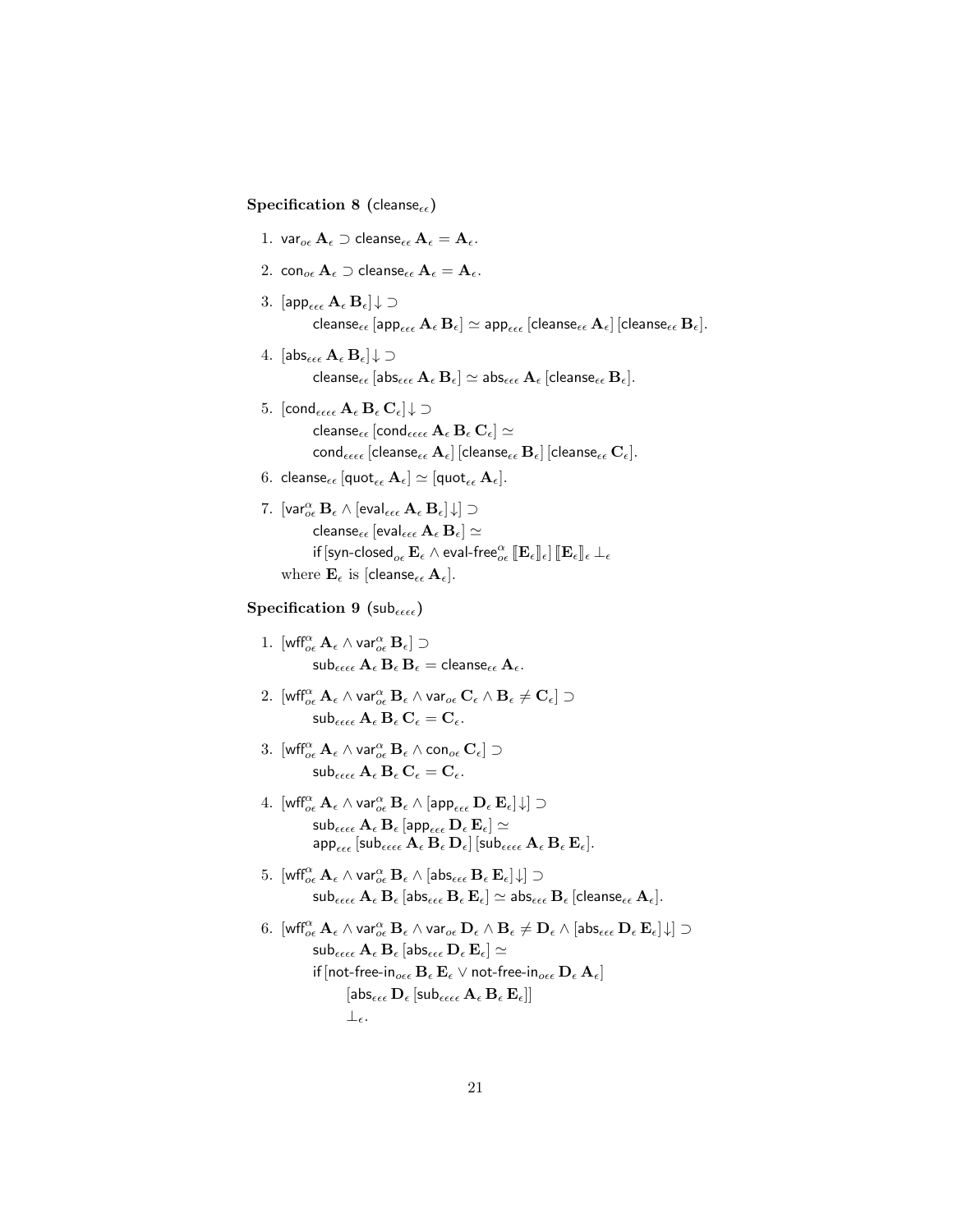- $7.~\left[\mathsf{wff}^\alpha_{o\epsilon}\, \mathbf{A}_\epsilon\wedge \mathsf{var}^\alpha_{o\epsilon}\, \mathbf{B}_\epsilon\wedge \left[\mathsf{cond}_{\epsilon\epsilon\epsilon\epsilon}\, \mathbf{D}_\epsilon\, \mathbf{E}_\epsilon\, \mathbf{F}_\epsilon\right] \downarrow\right]\supset$  $\mathsf{sub}_{\epsilon\epsilon\epsilon\epsilon} \mathbf{A}_{\epsilon} \mathbf{B}_{\epsilon}$  [cond $_{\epsilon\epsilon\epsilon\epsilon} \mathbf{D}_{\epsilon} \mathbf{E}_{\epsilon} \mathbf{F}_{\epsilon}$ ]  $\simeq$  $\mathsf{cond}_{\epsilon\epsilon\epsilon\epsilon}$  [sub $_{\epsilon\epsilon\epsilon\epsilon}$   $\mathbf{A}_{\epsilon}$   $\mathbf{B}_{\epsilon}$   $\mathbf{D}_{\epsilon}$ ] [sub $_{\epsilon\epsilon\epsilon\epsilon}$   $\mathbf{A}_{\epsilon}$   $\mathbf{B}_{\epsilon}$   $\mathbf{E}_{\epsilon}$ ] [sub $_{\epsilon\epsilon\epsilon\epsilon}$   $\mathbf{A}_{\epsilon}$   $\mathbf{B}_{\epsilon}$   $\mathbf{F}_{\epsilon}$ ].
- $8.~\left[\mathsf{wff}_{o\epsilon}^\alpha\, \mathbf{A}_\epsilon\wedge \mathsf{var}_{o\epsilon}^\alpha\, \mathbf{B}_\epsilon\wedge \mathbf{C}_\epsilon \!\downarrow\right] \supset$  $\sin b_{\epsilon \epsilon \epsilon \epsilon}$   $\mathbf{A}_{\epsilon}$   $\mathbf{B}_{\epsilon}$  [quot  $\mathbf{C}_{\epsilon}$ ] = quot  $\mathbf{C}_{\epsilon}$ .  $9.~\left[\mathsf{wff}_{o\epsilon}^\alpha\, \mathbf{A}_\epsilon\wedge \mathsf{var}_{o\epsilon}^\alpha\, \mathbf{B}_\epsilon\wedge \mathsf{var}_{o\epsilon}^\beta\, \mathbf{E}_\epsilon\wedge \left[\mathsf{eval}_{\epsilon\epsilon\epsilon}\, \mathbf{D}_\epsilon\, \mathbf{E}_\epsilon\right]\downarrow\right]\supset$  $\mathsf{sub}_{\epsilon\epsilon\epsilon\epsilon} \, \mathbf{A}_\epsilon \, \mathbf{B}_\epsilon$  [eval $_{\epsilon\epsilon\epsilon} \, \mathbf{D}_\epsilon \, \mathbf{E}_\epsilon$ ]  $\simeq$ if  $[\mathsf{syn\text{-}closed}_{o\epsilon} \, \mathbf{E}_{\epsilon}^1 \wedge \mathsf{eval\text{-}free}_{o\epsilon}^{\beta} \, [\![\mathbf{E}_{\epsilon}^1]\!]_{\epsilon} ] \, \mathbf{E}_{\epsilon}^2 \, \bot_{\epsilon}$ where:  $\mathbf{E}_{\epsilon}^1$  is [sub $\epsilon_{\epsilon\epsilon\epsilon} \mathbf{A}_{\epsilon} \mathbf{B}_{\epsilon} \mathbf{D}_{\epsilon}$ ].  $\mathbf{E}_{\epsilon}^2$  is [sub $\epsilon_{\epsilon\epsilon\epsilon} \mathbf{A}_{\epsilon} \mathbf{B}_{\epsilon} [\![\mathbf{E}_{\epsilon}^1]\!]_{\epsilon}].$ 10.  $\left[\mathsf{wff}^\alpha_{o\epsilon} \, \mathbf{A}_\epsilon \wedge \sim \left[\mathsf{var}^\alpha_{o\epsilon} \, \mathbf{B}_\epsilon\right] \supset$

# 6.2 Normal General and Evaluation-Free Models

 $[\mathsf{sub}_{\epsilon\epsilon\epsilon\epsilon} \mathbf{A}_{\epsilon} \mathbf{B}_{\epsilon} \mathbf{C}_{\epsilon}] \uparrow$ .

Let S be the total set of specifying axioms given above. A general model  $\mathcal M$ for  $\mathcal{Q}_0^{\text{uqe}}$  is normal if  $\mathcal{M} \models A_o$  for all  $A_o \in \mathcal{S}$ . We write  $\mathcal{H} \models_n A_o$  to mean  $\mathcal{M} \models A_o$  for every normal general model M for H where H is a set of wffs<sub>o</sub>. We write  $\models_{n} \mathbf{A}_{o}$  to mean  $\emptyset \models_{n} \mathbf{A}_{o}$ .  $\mathbf{A}_{o}$  is valid in  $\mathcal{Q}_{0}^{\text{uqe}}$  if  $\models_{n} \mathbf{A}_{o}$ .

An evaluation-free model M for  $\mathcal{Q}_0^{\text{uqe}}$  is normal if  $\mathcal{M} \models \mathbf{A}_o$  for all evaluationfree  $A_o \in S$ . We write  $\mathcal{H} \models_n^{\text{ef}} A_o$  to mean  $\mathcal{M} \models A_o$  for every normal evaluationfree model  ${\mathcal M}$  for  ${\mathcal H}$  where  ${\mathbf A}_o$  is evaluation-free and  ${\mathcal H}$  is a set of evaluation-free wffs<sub>o</sub>. We write  $\models_n^{\text{ef}} A_o$  to mean  $\emptyset \models_n^{\text{ef}} A_o$ .

Since standard models exist, normal general models (and hence normal evaluation-free models) exist by Corollary 6.2.3 given below.

**Proposition 6.2.1** Let  $M$  be a normal general model for  $Q_0^{\text{uqe}}$ <br> $\mathcal{V}_{\varphi}^{\mathcal{M}}(\mathcal{E}(A_{\alpha})) = \mathcal{E}(A_{\alpha})$  for all  $\varphi \in \text{assign}(\mathcal{M})$  and  $A_{\alpha}$ . . Then

**Proof** Immediate from the Specification 1 and the semantics of quotation.  $\Box$ 

Note 16 (Construction Literals) The previous proposition says that a wff of the form  $\mathcal{E}(\mathbf{A}_{\alpha})$  denotes itself. Thus each image of  $\mathcal E$  is a *literal*: its value is directly represented by its syntax. Quotation can be viewed as an operation that constructs literals for syntactic values. Florian Rabe explores in [56] a kind of quotation that constructs literals for semantic values.

Note 17 (Quasiquotation) Quasiquotation is a parameterized form of quotation in which the parameters serve as holes in a quotation that are filled with the values of expressions. It is a very powerful syntactic device for specifying expressions and defining macros. Quasiquotation was introduced by Willard Van Orman Quine in 1940 in the first version of his book Mathematical Logic [55]. It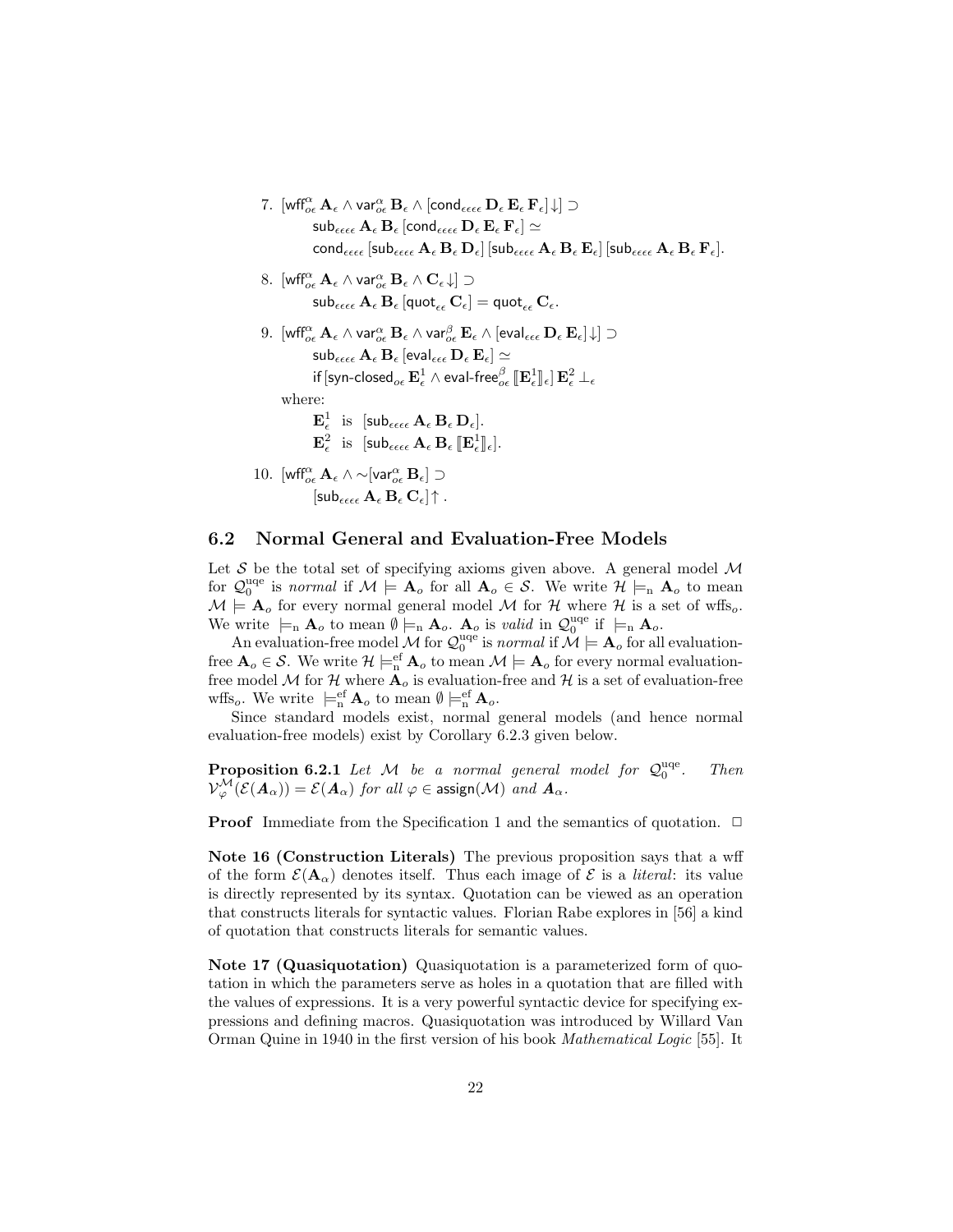has been extensively employed in the Lisp family of programming languages [4].<sup>2</sup> A quasiquotation in  $\mathcal{Q}_0^{\text{uqe}}$  is a wff of the form  $\mathcal{E}(\mathbf{A}_{\alpha})$  where some of its subwffs have been replaced by wffs. As an example, suppose  $\mathbf{A}_{\alpha}$  is  $\wedge_{oo} F_o T_o$  and so  $\mathcal{E}(\mathbf{A}_{\alpha})$  is

$$
\mathsf{app}_{\epsilon\epsilon\epsilon}\left[\mathsf{app}_{\epsilon\epsilon\epsilon} \ulcorner \wedge_{ooo} \urcorner \mathcal{E}(F_o)\right] \mathcal{E}(T_o).
$$

Then

$$
\mathsf{app}_{\epsilon\epsilon\epsilon}\left[\mathsf{app}_{\epsilon\epsilon\epsilon} \ulcorner \wedge_{ooo} \urcorner \mathbf{B}_\epsilon\right] \mathbf{C}_\epsilon
$$

is a quasiquotation that we will write in the more suggestive form

 $\Gamma_{\bigwedge_{OOO}}|B_{\epsilon}| |C_{\epsilon}|^{\eta}$ .

 $|\mathbf{B}_{\epsilon}|$  and  $|\mathbf{C}_{\epsilon}|$  are holes in the quotation  $\mathbf{A}_{\alpha}$ <sup>-</sup> that are filled with the values of  $B_{\epsilon}$  and  $C_{\epsilon}$ . For instance, if  $B_{\epsilon}$  and  $C_{\epsilon}$  are  $\Box D_{\rho}$  and  $\Box E_{\rho}$ , then

$$
\ulcorner \wedge_{ooo} \lfloor B_\epsilon \rfloor \lfloor C_\epsilon \rfloor \urcorner = \ulcorner \wedge_{ooo} \lfloor \ulcorner D_o \urcorner \rfloor \lfloor \ulcorner E_o \urcorner \rfloor \urcorner = \ulcorner \wedge_{ooo} D_o E_o \urcorner.
$$

**Lemma 6.2.2** Let  $M$  be a standard model,  $c^1_{\alpha_1}, \ldots, c^{11}_{\alpha_{11}}$  be the 11 logical constants var<sub>oe</sub>, con<sub>oe</sub>, app<sub>ece</sub>, abs<sub>ece</sub>, cond<sub>ecec</sub>, quot<sub>ec</sub>, eval<sub>ece</sub>, eval-free<sub>oe</sub>, not-free-in<sub>o $\epsilon$ </sub>, cleanse<sub> $\epsilon$ </sub>, and sub $\epsilon$ <sub>e $\epsilon$ </sub>, and  $d^{\alpha}_{\beta}$  be the logical constant wff $^{\alpha}_{\alpha}$  for each  $\alpha \in \mathcal{T}$ . Then there are unique functions  $f^1 \in \mathcal{D}_{\alpha_1}, \ldots, f^{11} \in \mathcal{D}_{\alpha_{11}}$  and  $g^{\alpha} \in \mathcal{D}_{\beta}$ for each  $\alpha \in \mathcal{T}$  such that the members of S are satisfied when  $c^1_{\alpha_1}, \dots, c^{11}_{\alpha_{11}}$  and  $d_{\beta}^{\alpha}$  for each  $\alpha \in \mathcal{T}$  are interpreted in M by  $f^1, \ldots, f^{11}$  and  $g^{\alpha}$  for each  $\alpha \in \mathcal{T}$ , respectively.

**Proof** Let  $M = \langle \{ \mathcal{D}_{\alpha} \mid \alpha \in \mathcal{T} \}, \mathcal{J} \rangle$  be a standard model for  $\mathcal{Q}_0^{\text{uqe}}$ . Then  $\mathcal{D}_{\epsilon} = \{\mathcal{E}(\mathbf{A}_{\alpha}) \mid \mathbf{A}_{\alpha} \text{ is a wff}\}\$  by the Proposition 6.3.1 stated below.  $f^1$  is the predicate  $p \in \mathcal{D}_{\alpha \epsilon}$  such that, for all wffs  $\mathbf{A}_{\alpha}, p(\mathcal{E}(\mathbf{A}_{\alpha})) = \mathsf{T}$  iff  $\mathbf{A}_{\alpha}$  is a variable.  $f^2$  is the predicate  $p \in \mathcal{D}_{\alpha\epsilon}$  such that, for all wffs  $\mathbf{A}_{\alpha}, p(\mathcal{E}(\mathbf{A}_{\alpha})) = \mathsf{T}$  iff  $\mathbf{A}_{\alpha}$  is a primitive constant.

 $f^3$  is the function  $f \in \mathcal{D}_{\epsilon \epsilon \epsilon}$  such that, for all wffs  $\mathbf{A}_{\alpha}$  and  $\mathbf{B}_{\beta}$ , if  $[\mathbf{A}_{\alpha} \mathbf{B}_{\beta}]$ is a wff, then  $f(\mathcal{E}(\mathbf{A}_{\alpha}))(\mathcal{E}(\mathbf{B}_{\beta}))$  is the wff  $[\mathsf{app}_{\epsilon\epsilon\epsilon}\mathcal{E}(\mathbf{A}_{\alpha})\mathcal{E}(\mathbf{B}_{\beta})]$ , and otherwise  $f(\mathcal{E}(\mathbf{A}_{\alpha}))(\mathcal{E}(\mathbf{B}_{\beta}))$  is undefined.  $f^4$  is the function  $f \in \mathcal{D}_{\epsilon\epsilon\epsilon}$  such that, for all wffs  $\mathbf{A}_{\alpha}$  and  $\mathbf{B}_{\beta}$ , if  $[\lambda \mathbf{A}_{\alpha} \mathbf{B}_{\beta}]$  is a wff, then  $f(\mathcal{E}(\mathbf{A}_{\alpha}))(\mathcal{E}(\mathbf{B}_{\beta}))$  is the wff [abs<sub>ece</sub>  $\mathcal{E}(\mathbf{A}_{\alpha})\mathcal{E}(\mathbf{B}_{\beta})$ ], and otherwise  $f(\mathcal{E}(\mathbf{A}_{\alpha}))(\mathcal{E}(\mathbf{B}_{\beta}))$  is undefined.  $f^5$  is the function  $f \in \mathcal{D}_{\epsilon \epsilon \epsilon \epsilon}$  such that, for all wffs  $\mathbf{A}_o$ ,  $\mathbf{B}_{\alpha}$ , and  $\mathbf{C}_{\alpha}$ , if  $[\mathbf{c} \mathbf{A}_o \mathbf{B}_{\alpha} \mathbf{C}_{\alpha}]$  is a wff, then  $f(\mathcal{E}(\mathbf{A}_{o}))(\mathcal{E}(\mathbf{B}_{\alpha}))(\mathcal{E}(\mathbf{C}_{\alpha}))$  is the wff  $[\textsf{cond}_{\epsilon\epsilon\epsilon\epsilon}\mathbf{A}_{o}\mathbf{B}_{\alpha}\mathbf{C}_{\alpha}]$ , and otherwise  $f(\mathcal{E}(\mathbf{A}_{o}))(\mathcal{E}(\mathbf{B}_{\alpha}))(\mathcal{E}(\mathbf{C}_{\alpha}))$  is undefined.  $f^6$  is the function  $f \in \mathcal{D}_{\epsilon\epsilon}$  such that, for all wffs  $\mathbf{A}_{\alpha}$ ,  $f(\mathcal{E}(\mathbf{A}_{\alpha}))$  is the wff  $[\text{quot}_{\epsilon\epsilon} \mathcal{E}(\mathbf{A}_{\alpha})]$ .  $f^7$  is the function  $f \in \mathcal{D}_{\epsilon\epsilon\epsilon}$ such that, for all wffs  $\mathbf{A}_{\alpha}$  and  $\mathbf{B}_{\beta}$ , if  $[\mathbf{e}\mathbf{A}_{\alpha}\mathbf{B}_{\beta}]$  is a wff, then  $f(\mathcal{E}(\mathbf{A}_{\alpha}))(\mathcal{E}(\mathbf{B}_{\beta}))$ is the wff  $|eval_{\epsilon\epsilon\epsilon} \mathcal{E}(\mathbf{A}_{\alpha}) \mathcal{E}(\mathbf{B}_{\beta})|$ , and otherwise  $f(\mathcal{E}(\mathbf{A}_{\alpha}))(\mathcal{E}(\mathbf{B}_{\beta}))$  is undefined.

 $f^8$  is the predicate  $p \in \mathcal{D}_{o\epsilon}$  such that, for all wffs  $\mathbf{A}_{\alpha}$ ,  $p(\mathcal{E}(\mathbf{A}_{\alpha})) = \mathsf{T}$  iff  $\mathbf{A}_{\alpha}$ is evaluation-free. And, for each  $\alpha$ ,  $g^{\alpha}$  is the predicate  $p \in \mathcal{D}_{o\epsilon}$  such that, for

<sup>&</sup>lt;sup>2</sup>In Lisp, the standard symbol for quasiquotation is the backquote (') symbol, and thus in Lisp, quasiquotation is usually called backquote.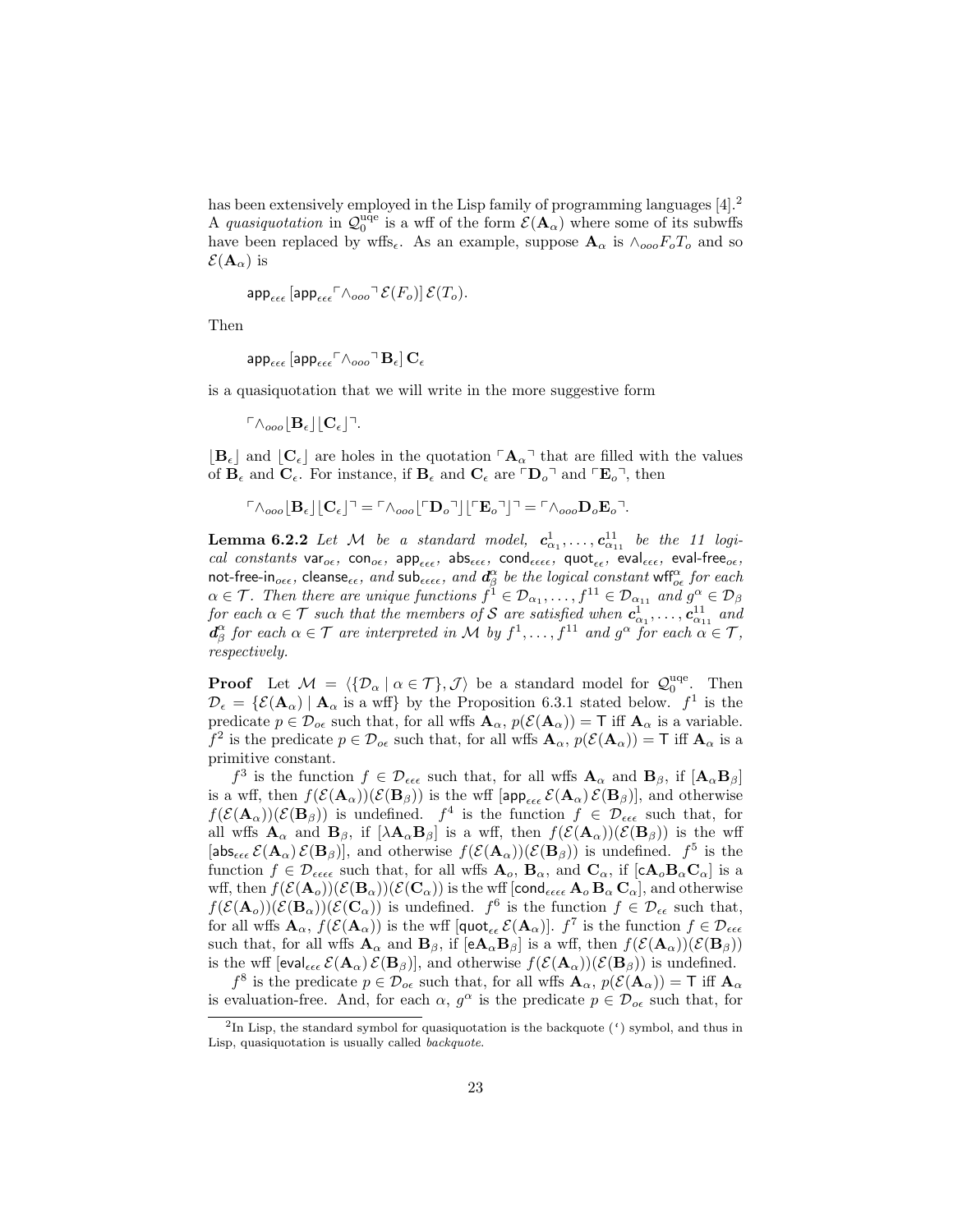all wffs  $\mathbf{A}_{\beta}$ ,  $p(\mathcal{E}(\mathbf{A}_{\beta})) = \mathsf{T}$  iff  $\beta = \alpha$ . All of these functions above clearly satisfy the specifying axioms in  $S$  that pertain to them.

 $f^9$  is the unique function constructed by defining  $f^9(\mathcal{E}(\mathbf{A}_{\alpha}))(\mathcal{E}(\mathbf{B}_{\beta}))$  for all wffs  ${\bf A}_\alpha$  and  ${\bf B}_\beta$  by recursion on the complexity of  ${\bf B}_\beta$  in accordance with Specification 7.  $f^{10}$  and  $f^{11}$  are constructed similarly.

**Corollary 6.2.3** If M is a standard model for  $\mathcal{Q}_0^{\text{uqe}}$ , then there is normal standard model  $\mathcal{M}'$  for  $\mathcal{Q}_0^{\text{uqe}}$  having the same frame as  $\mathcal{M}$ .

A normal general model or evaluation-free model is a general or evaluationfree model  $\mathcal{M} = \langle \{ \mathcal{D}_{\alpha} \mid \alpha \in \mathcal{T} \}, \mathcal{J} \rangle$  in which the structure of the domain  $\mathcal{D}_{\epsilon}$  is accessible via the logical constants involving  $\epsilon$ . From this point on, we will only be interested in general and evaluation-free models that are normal.

#### 6.3 Nonstandard Constructions

Let  $\mathcal{M} = \langle \{ \mathcal{D}_{\alpha} \mid \alpha \in \mathcal{T} \}, \mathcal{J} \rangle$  be a normal general model and  $d \in \mathcal{D}_{\epsilon}$ . The construction d is standard if  $d = \mathcal{E}(\mathbf{A}_{\alpha})$  for some wff  $\mathbf{A}_{\alpha}$  and is nonstandard if it is not standard. That is, if d is nonstandard, then  $d \in \mathcal{D}_{\epsilon} \setminus \{ \mathcal{E}(\mathbf{A}_{\alpha}) \mid \mathbf{A}_{\alpha} \text{ is a wff} \}.$ 

One might think that Specification 4.29, the induction principle for the type  $\epsilon$ , would rule out the possibility of nonstandard constructions in M. This is the case only when  $\mathcal{D}_{oe}$  contains all possible predicates. Thus the following proposition holds:

**Proposition 6.3.1** If M is a normal standard model for  $Q_0^{\text{uqe}}$ , then  $\mathcal{D}_{\epsilon}$  =  $\{\mathcal{E}(\mathbf{A}_{\alpha}) \mid \mathbf{A}_{\alpha} \text{ is a wff}\}\$ , i.e., M contains no nonstandard constructions.

The variables of type  $\epsilon$  in the specifying axioms given by Specifications 1– 9 thus range over both standard and nonstandard constructions in a normal general model with nonstandard constructions. We will examine some basic results about having nonstandard constructions present in a normal general model.

**Lemma 6.3.2** Let M be a normal general model for  $\mathcal{Q}_0^{\text{uqe}}$  and  $\varphi \in \text{assign}(\mathcal{M})$ . Suppose  $\mathcal{V}_{\varphi}^{\mathcal{M}}(\mathbf{A}_{\epsilon})$  is a nonstandard construction. Then  $\mathcal{V}_{\varphi}^{\mathcal{M}}(\mathbf{A}_{\epsilon}\mathbf{I}_{\gamma}) = \mathsf{F}$  if  $\gamma = o$ and  $\mathcal{V}_{\varphi}^{\mathcal{M}}(\llbracket \mathbf{A}_{\epsilon} \rrbracket_{\gamma})$  is undefined if  $\gamma \neq o$ .

**Proof** Immediate from the semantics of evaluation.  $\Box$ 

**Lemma 6.3.3** Let M be a normal general model for  $Q_0^{\text{uqe}}$  and  $\varphi \in \text{assign}(\mathcal{M})$ .

- 1. If  $\mathcal{V}_{\varphi}^{\mathcal{M}}(\textsf{app}_{\epsilon\epsilon\epsilon} x_{\epsilon} y_{\epsilon})$  is defined, then  $\varphi(x_{\epsilon})$  and  $\varphi(y_{\epsilon})$  are standard constructions iff  $\mathcal{V}_{\varphi}^{\mathcal{M}}(\textsf{app}_{\epsilon\epsilon\epsilon} \mathbf{x}_{\epsilon} \mathbf{y}_{\epsilon})$  is a standard construction.
- 2. If  $\mathcal{V}_{\varphi}^{\mathcal{M}}(\mathsf{abs}_{\epsilon\epsilon\epsilon} x_{\epsilon} y_{\epsilon})$  is defined, then  $\varphi(x_{\epsilon})$  and  $\varphi(y_{\epsilon})$  are standard constructions iff  $\mathcal{V}_{\varphi}^{\mathcal{M}}(\mathsf{abs}_{\epsilon\epsilon\epsilon} x_{\epsilon} y_{\epsilon})$  is a standard construction.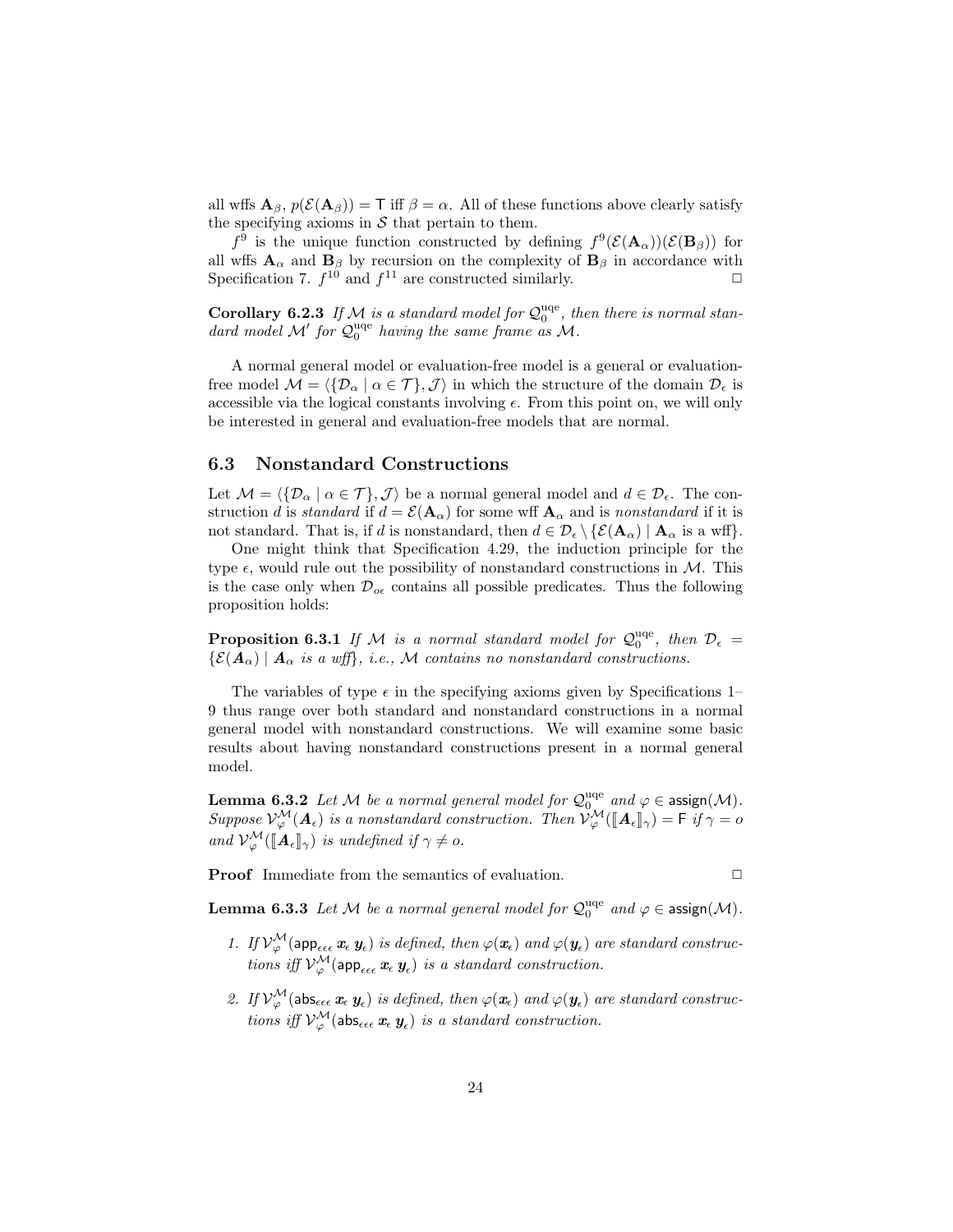- 3. If  $\mathcal{V}_{\varphi}^{\mathcal{M}}(\textsf{cond}_{\epsilon\epsilon\epsilon\epsilon}\mathbf{x}_{\epsilon}\mathbf{y}_{\epsilon}\mathbf{z}_{\epsilon})$  is defined, then  $\varphi(\mathbf{x}_{\epsilon}), \varphi(\mathbf{y}_{\epsilon}),$  and  $\varphi(\mathbf{z}_{\epsilon})$  are standard constructions iff  $\mathcal{V}_{\varphi}^{\mathcal{M}}(\textsf{app}_{\epsilon\epsilon\epsilon} x_{\epsilon} y_{\epsilon} z_{\epsilon})$  is a standard construction.
- 4.  $\varphi(\bm{x}_{\epsilon})$  is a standard construction iff  $\mathcal{V}_{\varphi}^{\mathcal{M}}(\bm{\mathsf{quot}}_{\epsilon \epsilon} \bm{x}_{\epsilon})$  is a standard construction.
- 5. If  $\mathcal{V}_{\varphi}^{\mathcal{M}}(\text{eval}_{\epsilon\epsilon\epsilon} x_{\epsilon} y_{\epsilon})$  is defined, then  $\varphi(x_{\epsilon})$  and  $\varphi(y_{\epsilon})$  are standard constructions iff  $\mathcal{V}_{\varphi}^{\mathcal{M}}(\textsf{eval}_{\epsilon\epsilon\epsilon} \textbf{\textit{x}}_{\epsilon}\textbf{\textit{y}}_{\epsilon})$  is a standard construction.

#### Proof

Part 1 Let  $\mathcal{V}_{\varphi}^{\mathcal{M}}(\mathsf{app}_{\epsilon\epsilon\epsilon}\,\mathbf{x}_{\epsilon}\,\mathbf{y}_{\epsilon})$  be defined. Assume  $\varphi(\mathbf{x}_{\epsilon})$  and  $\varphi(\mathbf{y}_{\epsilon})$  are standard constructions. Then  $\varphi(\mathbf{x}_{\epsilon}) = \mathcal{E}(\mathbf{A}_{\alpha\beta})$  and  $\varphi(\mathbf{y}_{\epsilon}) = \mathcal{E}(\mathbf{B}_{\beta})$  for some wffs  $\mathbf{A}_{\alpha\beta}$ and  $\mathbf{B}_{\beta}$  by Specifications 6.4 and 6.5. Hence, by the definition of  $\mathcal{E},$ 

$$
\mathcal{V}_{\varphi}^{\mathcal{M}}(\text{app}_{\epsilon\epsilon\epsilon} \mathbf{x}_{\epsilon} \mathbf{y}_{\epsilon})
$$
  
=  $\mathcal{V}_{\varphi}^{\mathcal{M}}(\text{app}_{\epsilon\epsilon\epsilon} \mathcal{E}(\mathbf{A}_{\alpha\beta}) \mathcal{E}(\mathbf{B}_{\beta}))$   
=  $\mathcal{V}_{\varphi}^{\mathcal{M}}(\mathcal{E}(\mathbf{A}_{\alpha\beta} \mathbf{B}_{\beta})),$ 

which is clearly a standard construction.

Now assume  $\mathcal{V}_{\varphi}^{\mathcal{M}}(\mathsf{app}_{\epsilon\epsilon\epsilon} \mathbf{x}_{\epsilon} \mathbf{y}_{\epsilon})$  is a standard construction. Then, by Specifications 4.1–21 and Specifications 6.4 and 6.5,

$$
\mathcal{V}_{\varphi}^{\mathcal{M}}(\text{app}_{\epsilon\epsilon\epsilon})(\varphi(\mathbf{x}_{\epsilon}))(\varphi(\mathbf{y}_{\epsilon}))
$$
  
=  $\mathcal{V}_{\varphi}^{\mathcal{M}}(\text{app}_{\epsilon\epsilon\epsilon}\mathbf{x}_{\epsilon}\mathbf{y}_{\epsilon})$   
=  $\mathcal{V}_{\varphi}^{\mathcal{M}}(\text{app}_{\epsilon\epsilon\epsilon}\mathcal{E}(\mathbf{A}_{\alpha\beta})\mathcal{E}(\mathbf{B}_{\beta}))$   
=  $\mathcal{V}_{\varphi}^{\mathcal{M}}(\text{app}_{\epsilon\epsilon\epsilon})(\mathcal{E}(\mathbf{A}_{\alpha\beta}))(\mathcal{E}(\mathbf{B}_{\beta}))$ 

for some wffs  $\mathbf{A}_{\alpha\beta}$  and  $\mathbf{B}_{\beta}$ . Hence  $\varphi(\mathbf{x}_{\epsilon}) = \mathcal{E}(\mathbf{A}_{\alpha\beta})$  and  $\varphi(\mathbf{y}_{\epsilon}) = \mathcal{E}(\mathbf{B}_{\beta})$  by Specification 4.24 and are thus standard constructions.

Parts 2–5 Similar to Part 1.

 $\Box$ 

Let  $\varphi \in \text{assign}(\mathcal{M})$ . Suppose  $\mathcal{V}_{\varphi}^{\mathcal{M}}(\textsf{sub}_{\epsilon\epsilon\epsilon\epsilon} \mathbf{x}_{\epsilon} \mathbf{y}_{\epsilon} \mathbf{z}_{\epsilon})$  is a standard construction. Does this imply that  $\varphi(\mathbf{x}_{\epsilon}), \varphi(\mathbf{y}_{\epsilon}),$  and  $\varphi(\mathbf{z}_{\epsilon})$  are standard constructions? The answer is no: Let  $\varphi(\mathbf{x}_{\epsilon}) = \mathcal{E}(\mathbf{c}_{\alpha})$  for some constant  $\mathbf{c}_{\alpha}$  and  $\varphi(\mathbf{y}_{\epsilon}) = \varphi(\mathbf{z}_{\epsilon})$  be a nonstandard construction such that  $\mathcal{V}_{\varphi}^{\mathcal{M}}(\mathsf{var}_{\alpha}^{\alpha} \mathbf{y}_{\epsilon}) = \mathsf{T}.$ Then  $\mathcal{V}_{\varphi}^{\mathcal{M}}(\mathsf{sub}_{\epsilon\epsilon\epsilon\epsilon}\mathbf{x}_{\epsilon}\mathbf{y}_{\epsilon}\mathbf{z}_{\epsilon}) = \mathcal{E}(\mathbf{c}_{\alpha})$  by Specifications 3.1, 6.2, 8.2, and 9.1. However, the following result does hold:

**Lemma 6.3.4** Let M be a normal general model for  $Q_0^{\text{uqe}}$  and  $\varphi \in \text{assign}(\mathcal{M})$ . If  $\varphi(\bm{x}_{\epsilon}), \varphi(\bm{y}_{\epsilon}),$  and  $\mathcal{V}_{\varphi}^{\mathcal{M}}(\textsf{sub}_{\epsilon\epsilon\epsilon\epsilon}\bm{x}_{\epsilon}\bm{y}_{\epsilon}\bm{z}_{\epsilon})$  are standard constructions and  ${\cal V}^{\cal M}_\varphi(\textsf{eval-free}_{o\epsilon} \; \pmb{z}_\epsilon) = {\sf T}, \; then \; \varphi(\pmb{z}_\epsilon) \; \, is \; a \; standard \; construction.$ 

**Proof** Let  $\mathcal{V}_{\varphi}^{\mathcal{M}}(\mathsf{sub}_{\epsilon\epsilon\epsilon\epsilon} \mathbf{x}_{\epsilon} \mathbf{y}_{\epsilon} \mathbf{z}_{\epsilon}) = \mathcal{E}(\mathbf{A}_{\alpha})$  for some wff  $\mathbf{A}_{\alpha}$ . Then the proof of the lemma is by induction on the size of  $A_{\alpha}$ .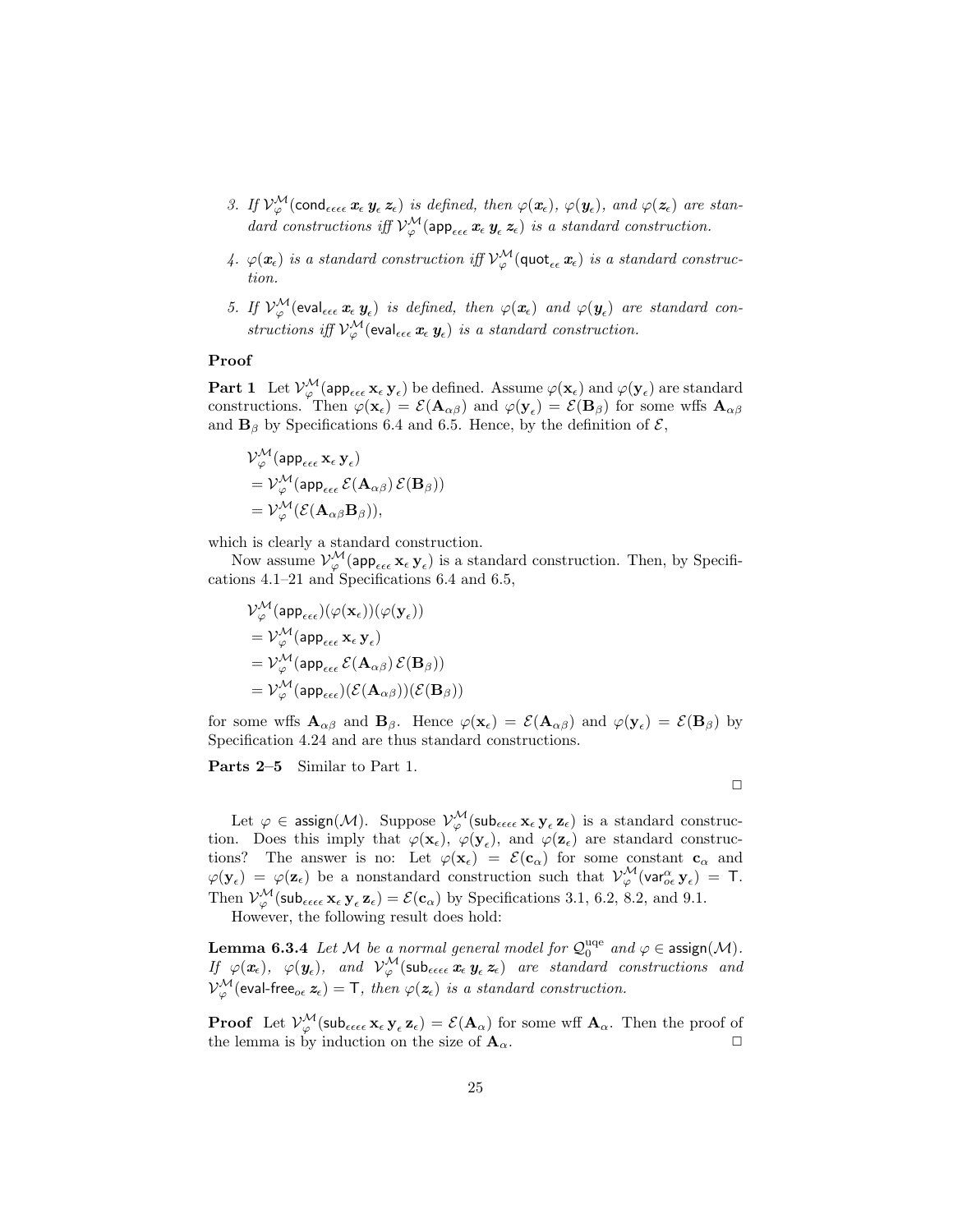#### 6.4 Example: Infinite Dependency

Having specified the logical constant  $var_{\alpha \epsilon}$  in this section, we are now ready to present the following simple, but very interesting example.

Let  $\mathcal{M} = \langle \{ \mathcal{D}_{\alpha} \mid \alpha \in \mathcal{T} \}, \mathcal{J} \rangle$  be a normal general model for  $\mathcal{Q}_0^{\text{uqe}}$  with  $\mathcal{D}_{\epsilon} =$  $\{\mathcal{E}(\mathbf{A}_{\alpha}) \mid \mathbf{A}_{\alpha} \text{ is a wff}\}\$  and  $\varphi \in \text{assign}(\mathcal{M})$ . Let  $\mathbf{A}_{\alpha}$  be the simple formula

 $\forall x_{\epsilon} [\textsf{var}_{o\epsilon}^o x_{\epsilon} \supset [\![x_{\epsilon}]\!]_o]$ 

involving evaluation. If we forget about evaluation,  $A_o$  looks like a semantically close formula — which is not the case! By the semantics of universal quantification  $\mathcal{V}_{\varphi}^{\mathcal{M}}(\mathbf{A}_{o}) = \mathsf{T}$  iff  $\mathcal{V}_{\varphi[x_{\epsilon} \mapsto \mathcal{E}(\mathbf{B}_{\alpha})]}^{\mathcal{M}}(\mathbf{Var}_{oe}^{\mathcal{O}}; x_{\epsilon} \supset [x_{\epsilon}]_{o}) = \mathsf{T}$  for every wff  $\mathbf{B}_{\alpha}$ . If  $\mathbf{B}_{\alpha}$  is not a variable of type *o*, then  $\mathcal{V}_{\varphi[x_{\epsilon}\mapsto \mathcal{E}(\mathbf{B}_{\alpha})]}^{\mathcal{M}}(\mathsf{var}_{o\epsilon}^{\sigma}x_{\epsilon})=\mathsf{F}$ , and so  $\mathcal{V}_{\varphi[x_{\epsilon}\mapsto \mathcal{E}(\mathbf{B}_{\alpha})]}^{\mathcal{M}}(\mathsf{var}_{o\epsilon}^o x_{\epsilon} \supset [x_{\epsilon}]_o) = \mathsf{T}$ . If  $\mathbf{B}_{\alpha}$  is a variable  $\mathbf{y}_o$ , then

$$
\mathcal{V}_{\varphi[x_{\epsilon}\mapsto \mathcal{E}(\mathbf{y}_{o})]}^{\mathcal{M}}([\text{var}_{oe}^o x_{\epsilon} \supset [x_{\epsilon}]]_o])
$$
\n
$$
= \mathcal{V}_{\varphi[x_{\epsilon}\mapsto \mathcal{E}(\mathbf{y}_{o})]}^{\mathcal{M}}([x_{\epsilon}]_o)
$$
\n
$$
= \mathcal{V}_{\varphi[x_{\epsilon}\mapsto \mathcal{E}(\mathbf{y}_{o})]}^{\mathcal{M}}(\mathcal{E}^{-1}(\mathcal{V}_{\varphi[x_{\epsilon}\mapsto \mathcal{E}(\mathbf{y}_{o})]}^{\mathcal{M}}(x_{\epsilon})))
$$
\n
$$
= \mathcal{V}_{\varphi[x_{\epsilon}\mapsto \mathcal{E}(\mathbf{y}_{o})]}^{\mathcal{M}}(\mathcal{E}^{-1}(\mathcal{E}(\mathbf{y}_{o})))
$$
\n
$$
= \mathcal{V}_{\varphi[x_{\epsilon}\mapsto \mathcal{E}(\mathbf{y}_{o})]}^{\mathcal{M}}(\mathbf{y}_{o})
$$
\n
$$
= \varphi(\mathbf{y}_{o}).
$$

Hence  $\mathcal{V}_{\varphi}^{\mathcal{M}}(\mathbf{A}_{o})=\mathsf{T}$  iff  $\varphi(\mathbf{y}_{o})=\mathsf{T}$  for all variables  $\mathbf{y}_{o}$  of type  $o$ . Therefore, not only is  $A_o$  not semantically closed, its value in  $M$  depends on the values assigned to infinitely many variables. In contrast, the value of any evaluation-free wff depends on at most finitely many variables.

# 7 Substitution

Our next task is to construct a proof system  $\mathcal{P}^{\text{uqe}}$  for  $\mathcal{Q}^{\text{uqe}}_0$  based on the proof system of  $\mathcal{Q}_0^{\mathrm{u}}$ . We need a mechanism for substituting a wff  $\mathbf{A}_{\alpha}$  for a free variable  $\mathbf{x}_{\alpha}$  in another wff  $\mathbf{B}_{\alpha}$  so that we can perform beta-reduction in  $\mathcal{P}^{\text{uqe}}$ . Betareduction is performed in the proof system of  $\mathcal{Q}_0$  in a purely syntactic way using the basic properties of lambda-notation stated as Axioms  $4<sub>1</sub>-4<sub>5</sub>$  in [2]. Due to the Variable Problem discussed in section 1,  $\mathcal{P}^{\text{uqe}}$  requires a semantics-dependent form of substitution. There is no easy way of extending or modifying Axioms  $4<sub>1</sub>$ – $4<sub>5</sub>$  to cover all function abstractions that contain evaluations. Instead, we will utilize a form of explicit substitution [1]. We will also utilize as well the basic properties of lambda-notation that remain valid in  $\mathcal{Q}_0^{\text{uqe}}$ .

The law of beta-reduction for  $\mathcal{Q}_0^{\mathrm{u}}$  is expressed as the schema

 $\mathbf{A}_{\alpha} \downarrow \supset [[\lambda \mathbf{x}_{\alpha} \mathbf{B}_{\beta}] \mathbf{A}_{\alpha} \simeq \mathsf{S}_{\mathbf{A}_{\alpha}}^{\mathbf{x}_{\alpha}} \mathbf{B}_{\beta}]$ 

where  $\mathbf{A}_{\alpha}$  is free for  $\mathbf{x}_{\alpha}$  in  $\mathbf{B}_{\beta}$  and  $\mathbf{S}_{\mathbf{A}_{\alpha}}^{\mathbf{x}_{\alpha}}\mathbf{B}_{\beta}$  is the result of substituting  $\mathbf{A}_{\alpha}$  for each free occurrence of  $\mathbf{x}_{\alpha}$  in  $\mathbf{B}_{\beta}$ .<sup>3</sup> The law of beta-reduction for  $\mathcal{Q}_0^{\text{uqe}}$  will be

 $3$ Andrews uses  $\zeta$  (with a dot) instead of S for substitution in [2].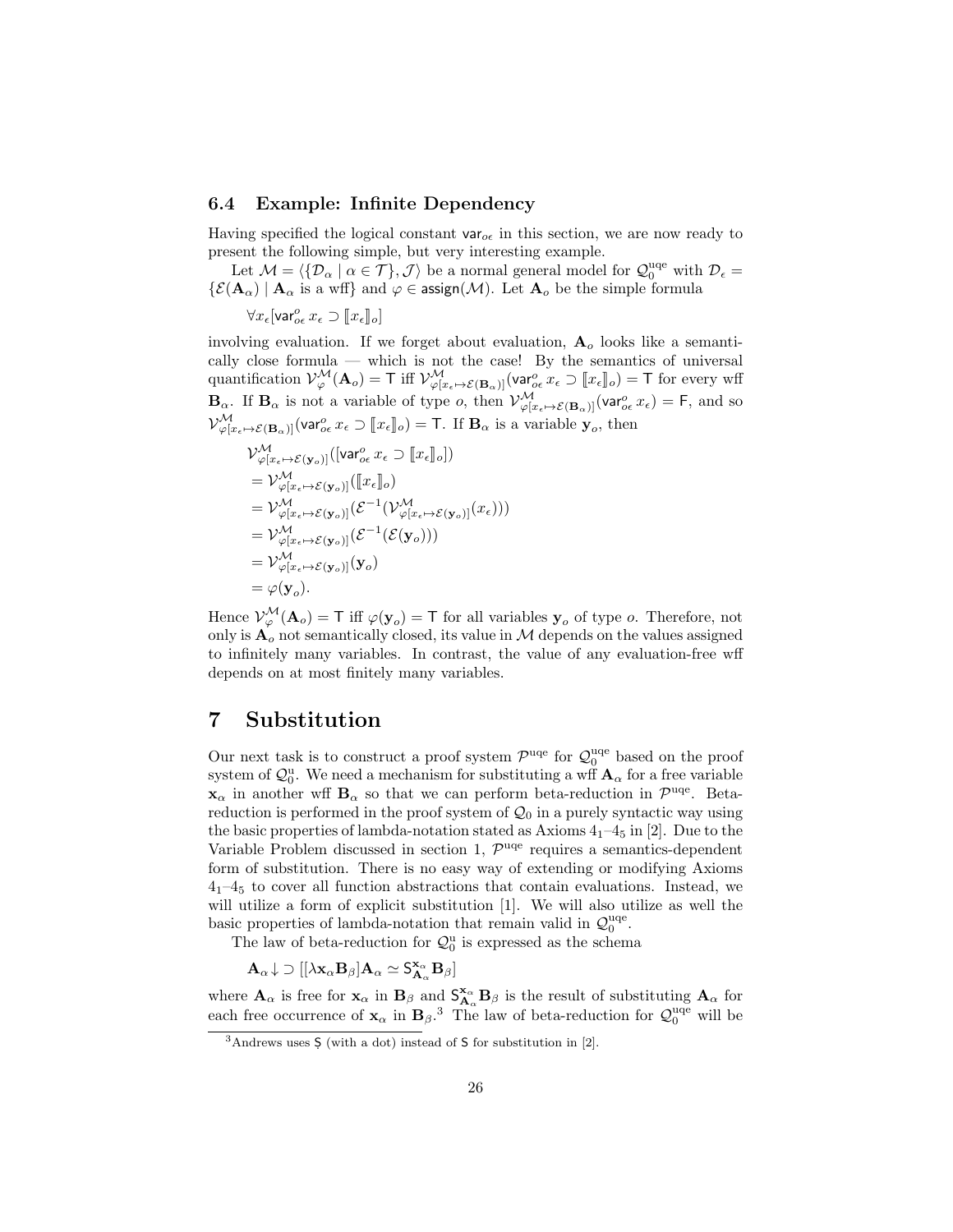expressed by the schema

$$
[\mathbf{A}_{\alpha} \downarrow \wedge \mathsf{sub}_{\epsilon\epsilon\epsilon\epsilon} \ulcorner \mathbf{A}_{\alpha} \urcorner \ulcorner \mathbf{x}_{\alpha} \urcorner \ulcorner \mathbf{B}_{\beta} \urcorner = \ulcorner \mathbf{C}_{\beta} \urcorner] \supset [\lambda \mathbf{x}_{\alpha} \mathbf{B}_{\beta}] \mathbf{A}_{\alpha} \simeq \mathbf{C}_{\beta}
$$

without the syntactic side condition that  $\mathbf{A}_{\alpha}$  is free for  $\mathbf{x}_{\alpha}$  in  $\mathbf{B}_{\beta}$  and with the result of the substitution expressed by the wff  $\mathsf{sub}_{\epsilon\epsilon\epsilon\epsilon} \Gamma \mathbf{A}_{\alpha} \Gamma \mathbf{x}_{\alpha} \Gamma \mathbf{B}_{\beta}$ . The logical constant  $\mathsf{sub}_\mathsf{c\epsilon\epsilon\epsilon}$  was specified in the previous section. We will prove in this section that the law of beta-reduction for  $\mathcal{Q}_0^{\text{uqe}}$  stated above — in which substitution is represented by  $\mathsf{sub}_{\epsilon\epsilon\epsilon\epsilon}$  — is valid in  $\mathcal{Q}_0^{\text{uqe}}$ .

#### 7.1 Requirements for sub $_{\epsilon\epsilon\epsilon\epsilon}$

The specification of  $sub_{\epsilon \epsilon \epsilon \epsilon}$  needs to satisfy the following requirements:

**Requirement 1** When  $\mathsf{sub}_{\epsilon \epsilon \epsilon \epsilon} \mathsf{d} \mathsf{A}_{\alpha} \mathsf{d} \mathsf{d} \mathsf{d}_{\alpha} \mathsf{d} \mathsf{d}_{\beta} \mathsf{d}_{\beta}$  is defined, its value must represent the wff $_{\beta}$  that results from substituting  $\boldsymbol{A}_{\alpha}$  for each free occurrence of  $x_{\alpha}$  in  $B_{\beta}$ . More precisely, for any normal general model M for  $\mathcal{Q}_0^{\text{uqe}}$ , if

$$
\mathcal{M} \models [\mathsf{sub}_\mathsf{c\epsilon\epsilon\epsilon} \ulcorner \mathbf{A}_\alpha \urcorner \ulcorner \mathbf{x}_\alpha \urcorner \ulcorner \mathbf{B}_\beta \urcorner] \downarrow,
$$

then

$$
\mathcal{V}_{\varphi}^{\mathcal{M}}(\llbracket \mathsf{sub}_{\epsilon\epsilon\epsilon\epsilon} \ulcorner \mathbf{A}_{\alpha} \urcorner \ulcorner \mathbf{x}_{\alpha} \urcorner \ulcorner \mathbf{B}_{\beta} \urcorner \rrbracket_{\beta}) \simeq \mathcal{V}_{\varphi[\mathbf{x}_{\alpha} \mapsto \mathcal{V}_{\varphi}^{\mathcal{M}}(\mathbf{A}_{\alpha})]}^{\mathcal{M}}(\mathbf{B}_{\beta})
$$

must be true for all  $\varphi \in \mathsf{assign}(\mathcal{M})$  such that  $\mathcal{V}_{\varphi}^{\mathcal{M}}(\mathbf{A}_{\alpha})$  is defined. Satisfying this requirement is straightforward when  $\mathbf{A}_{\alpha}$  and  $\mathbf{B}_{\beta}$  are evaluationfree. Since the semantics of evaluation involves a double application of  $\mathcal{V}_{\varphi}^{\mathcal{M}}$ , the specification of  $\mathsf{sub}_{\epsilon\epsilon\epsilon\epsilon} \ulcorner \mathbf{A}_{\alpha} \urcorner \ulcorner \mathbf{x}_{\alpha} \urcorner \ulcorner \mathbf{B}_{\beta} \urcorner$  must include a double substitution when  $\mathbf{B}_{\beta}$  is an evaluation.

**Requirement 2** sub $\epsilon_{\epsilon\epsilon\epsilon}$   $\epsilon A_{\alpha}$   $\epsilon A_{\alpha}$   $\epsilon B_{\beta}$  must be undefined when substitution would result in a variable capture. To avoid variable capture we need to check whether a variable does not occur freely in a wff. We have specified the logical constant not-free-in<sub>oce</sub> to do this.

**Requirement 3** When  $\mathsf{sub}_{\epsilon \epsilon \epsilon \epsilon} \mathsf{A}_{\alpha} \mathsf{A}_{\alpha} \mathsf{A}_{\alpha} \mathsf{A}_{\beta} \mathsf{A}_{\beta}$  is defined, its value must represent an evaluation-free  $wff_\beta$ . Otherwise  $[\mathbf{sub}_{\epsilon\epsilon\epsilon\epsilon} \mathbf{A}_{\alpha} \mathbf{A}_{\alpha} \mathbf{A}_{\alpha} \mathbf{B}_{\beta} \mathbf{B}_{\beta}$ will be undefined. We will "cleanse" any evaluations that remain after a substitution by effectively replacing each wff of the form  $\lceil A_{\epsilon} \rceil_{\alpha}$  with

 $[\mathsf{if} \left[ \mathsf{eval}\text{-}\mathsf{free}^{\alpha}_{o \epsilon} \, \mathbf{A}_{\epsilon} \right] \mathbf{A}_{\epsilon} \perp_{\epsilon}].$ 

We have specified the logical constant cleanse<sub> $\epsilon \epsilon$ </sub> to do this.

**Requirement 4** When  $\text{sub}_{\epsilon \epsilon \epsilon} \Gamma A_{\alpha} \Gamma^{\dagger} x_{\alpha} \Gamma^{\dagger} B_{\beta} \Gamma$  is defined, its value must be semantically closed. That is, the variables occurring in  $\mathbf{A}_{\alpha}$  or  $\mathbf{B}_{\beta}$  must not be allowed to escape outside of a quotation. To avoid such variable escape when a wff of the form  $\lceil A_{\epsilon} \rceil_{\alpha}$  is cleansed as noted above, we need to enforce that  $A_{\epsilon}$  is semantically closed. We have used the defined constant syn-closed<sub>oe</sub> to do this.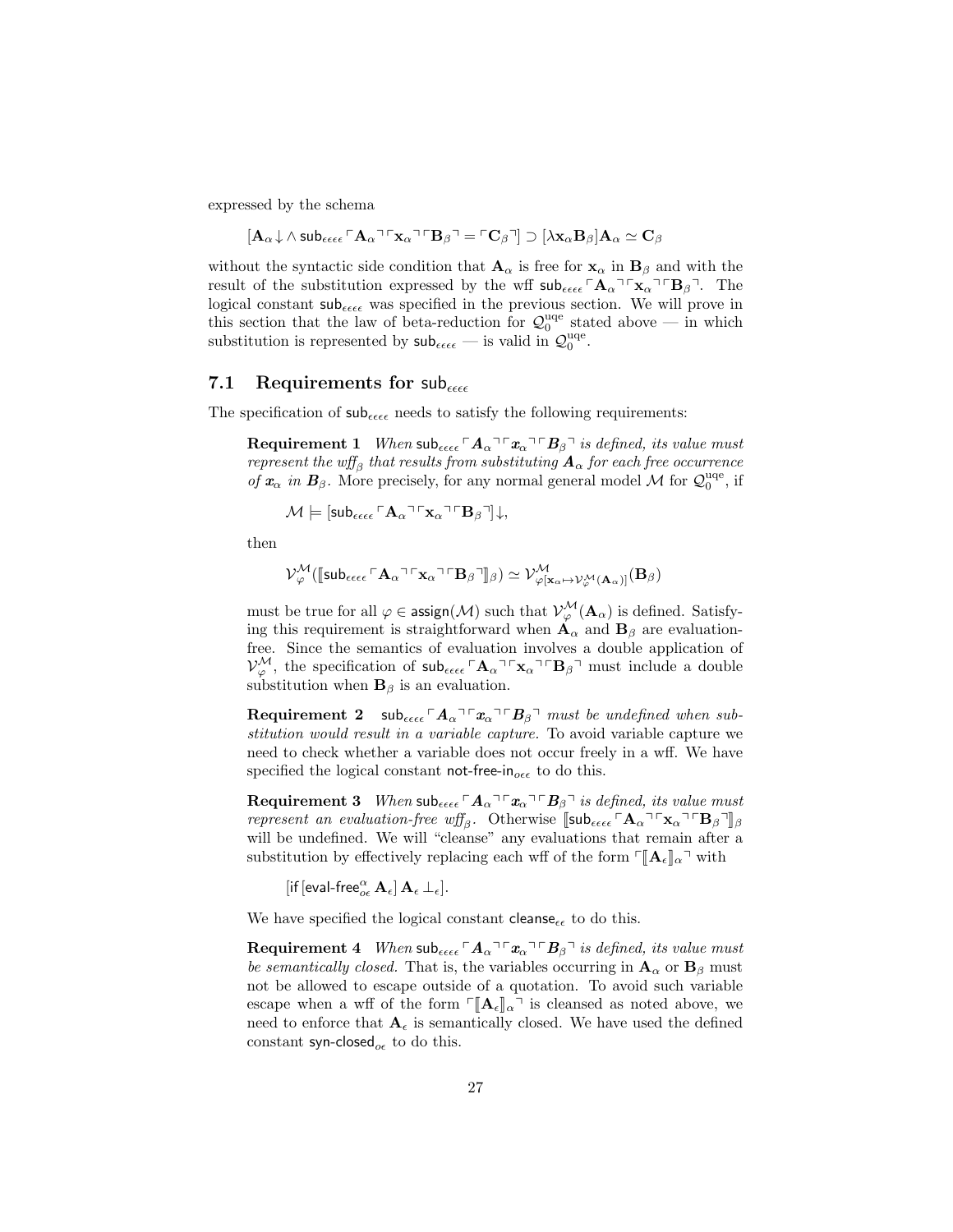**Requirement 5** sub $\epsilon_{\epsilon\epsilon\epsilon}$   $\lceil A_{\alpha} \rceil \lceil x_{\alpha} \rceil \lceil B_{\beta} \rceil$  is defined in the cases corresponding to when substitution is defined in  $\mathcal{Q}_0$ . More precisely,  $\mathsf{sub}_{\epsilon\epsilon\epsilon\epsilon} \mathsf{A}_{\alpha} \mathsf{A}_{\alpha}$ <sup> $\mathsf{A}_{\alpha}$ </sup> is defined whenever  $\mathbf{A}_{\alpha}$  and  $\mathbf{B}_{\beta}$  are evaluationfree,  $\mathbf{A}_{\alpha}$  is defined, and substituting  $\mathbf{A}_{\alpha}$  for each free occurrence of  $\mathbf{x}_{\alpha}$  in  $\mathbf{B}_{\beta}$  does not result in a variable capture.

We will prove a series of lemmas that show (1) the properties that not-free-in<sub>oce</sub>, cleanse<sub>ce</sub>, and sub<sub>ccec</sub> have and (2) that sub<sub>ccec</sub> satisfies Requirements 1–5.

#### 7.2 Evaluation-Free Wffs

**Proposition 7.2.1** (Meaning of eval-free  $\alpha$ <sub>c</sub>) Let M be a normal general model for  $\mathcal{Q}_0^{\text{uqe}}$ .  $\mathcal{M} \models \text{eval-free}_{\alpha}^{\alpha} \ulcorner \mathbf{A}_{\alpha} \urcorner$  iff  $\mathbf{A}_{\alpha}$  is evaluation-free.

**Proof** Immediate from the specification of eval-free $\alpha_c$ .  $\alpha$   $\Box$ 

$$
\qquad \qquad \Box
$$

**Lemma 7.2.2 (Evaluation-Free)** Let M be a normal general model for  $Q_0^{\text{uqe}}$ and  $\mathbf{A}_{\alpha}$  and  $\mathbf{B}_{\beta}$  be evaluation-free.

- 1. not-free-in<sub>o $\epsilon \epsilon \in \mathbf{x}_{\alpha} \cap \epsilon \mathbf{B}_{\beta}$ , syn-closed<sub>oc</sub>  $\epsilon \mathbf{A}_{\alpha}$ , cleanse $\epsilon \epsilon \epsilon \mathbf{B}_{\beta}$ , and</sub>  $\mathsf{sub}_{\epsilon\epsilon\epsilon\epsilon} \ulcorner \mathbf{A}_\alpha \urcorner \ulcorner \mathbf{x}_\alpha \urcorner \ulcorner \mathbf{B}_\beta \urcorner \text{ are } \text{invariable}.$
- 2. If  $M \models \text{not-free-in}_{\text{occ}} \ulcorner \mathbf{x}_{\alpha} \urcorner \ulcorner \mathbf{B}_{\beta} \urcorner$ , then  $\mathbf{B}_{\beta}$  is independent of  $\{\mathbf{x}_{\alpha}\}\$ in M.
- 3. If  $M \models$  not-free-in<sub>oce</sub>  $x_{\alpha}$ <sup> $\top B_{\beta}$ , then  $M \models$  sub $\epsilon_{\epsilon\epsilon\epsilon} \in A_{\alpha}$  $\top x_{\alpha}$  $\top B_{\beta}$  $\top$ </sup>  $\ulcorner B_\beta \urcorner$ .
- 4.  $\mathcal{M} \models$  cleanse<sub>ee</sub>  $\ulcorner B_B \urcorner = \ulcorner B_B \urcorner$ .
- 5. Either  $M \models \mathsf{sub}_{\epsilon \epsilon \epsilon \epsilon} \ulcorner \mathbf{A}_{\alpha} \urcorner \ulcorner \mathbf{x}_{\alpha} \urcorner \ulcorner \mathbf{B}_{\beta} \urcorner = \ulcorner \mathbf{C}_{\beta} \urcorner$  for some evaluation-free  $\mathbf{C}_{\beta}$ or  $M \models [\mathsf{sub}_{\epsilon \epsilon \epsilon \epsilon} \ulcorner \mathbf{A}_{\alpha} \urcorner \ulcorner \mathbf{x}_{\alpha} \urcorner \ulcorner \mathbf{B}_{\beta} \urcorner] \urcorner$ .
- 6. M  $\models \sim$ [not-free-in<sub>o $\epsilon \in \mathbf{x}_{\alpha}$ </sub> $\ulcorner \mathbf{B}_{\beta} \urcorner$ ] for at most finitely many variables  $\mathbf{x}_{\alpha}$ .

**Proof** Parts 1–5 follow straightforwardly by induction on the size of  $\mathbb{F}_{B}$ <sup> $\uparrow$ </sup>. Part 6 follows from the fact that  $M \models \sim$ [not-free-in<sub>o $\epsilon \in \mathbf{x}_{\alpha}$ </sub> $\top \mathbf{B}_{\beta}$ ] implies  $\ulcorner \mathbf{x}_{\alpha} \urcorner$ occurs in  $\Box$ B<sub>β</sub> $\Box$ .

By virtue of Lemma 7.2.2 (particularly part 1), several standard definitions of predicate logic that are not applicable to wffs in general are applicable to evaluation-free wffs. Let  $\mathbf{A}_{\alpha}$ ,  $\mathbf{B}_{\beta}$ , and  $\mathbf{C}_{o}$  be evaluation-free wffs. A variable  $x_\alpha$  is *bound in*  $B_\beta$  if not-free-in<sub>oce</sub>  $x_\alpha$ <sup> $\top B_\beta$ </sup> denotes T and is *free in*  $B_\beta$  if not-free-in<sub>oee</sub>  $\kappa_\alpha$ <sup>-</sup>i $\kappa_\beta$ <sup>-</sup>i denotes F.  $\mathbf{A}_\alpha$  is *syntactically closed* if syn-closed<sub>oc</sub>  $\mathbf{A}_{\alpha}$ <sup>-</sup> denotes T. A *universal closure* of  $\mathbf{C}_{o}$  is a formula

$$
\forall \textbf{x}^1_{\alpha_1}\cdots\forall \textbf{x}^n_{\alpha_n}\textbf{C}_o
$$

such that  $\mathbf{y}_{\beta}$  is free in  $\mathbf{C}_o$  iff  $\mathbf{y}_{\beta} \in {\mathbf{x}}_{\alpha_1}^1, \dots, {\mathbf{x}}_{\alpha_n}^n$ .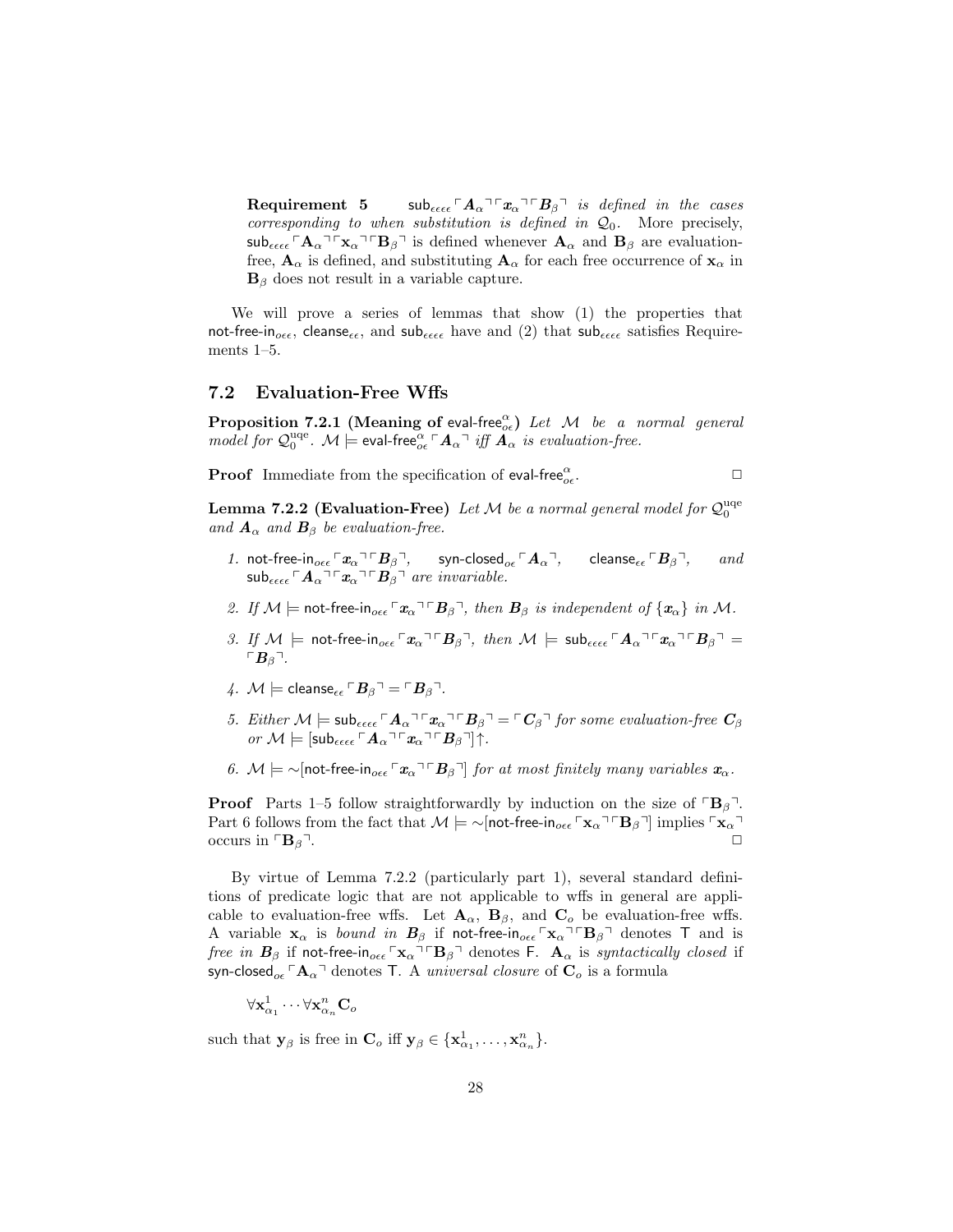Lemma 7.2.3 (Universal Closures) Let  $M$  be a normal general model for  $\mathcal{Q}_0^{\text{uqe}}, A_o$  be an evaluation-free formula, and  $B_o$  be a universal closure of  $A_o$ .

- 1.  $B<sub>o</sub>$  is syntactically closed.
- 2.  $\mathcal{M} \models A_o$  iff  $\mathcal{M} \models B_o$ .

Proof Part 1 follows from the definitions of universal closure and syntactically closed. Part 2 follows from the semantics of universal quantification.  $\Box$ 

Note 18 (Syntactically Closed) It is clearly decidable whether an evaluation-free wff is syntactically closed. Is it also decidable whether a non-evaluation-free wff  $\mathbf{A}_{\alpha}$  is syntactically closed (i.e.,  $\models$  syn-closed<sub>oc</sub>  $\mathbf{A}_{\alpha}$ <sup>-1</sup> holds)? Since  $\mathcal{Q}_0^{\text{uqe}}$  is undecidable, it follows that it is undecidable whether  $\models$  syn-closed $_{o\epsilon}$   $\ulcorner {\check{\bf A}}_\alpha\urcorner$  holds when  ${\bf A}_\alpha$  has the form

 $\left[\left\|\mathbf{f}\mathbf{B}_{o}\right\|^{2}\mathbf{c}_{\alpha}^{-1}\right\|_{\alpha},$ 

where  $c_{\alpha}$  is a primitive constant. Therefore, it undecidable whether a nonevaluation-free wff is syntactically closed.

**Lemma 7.2.4 (Semantically Closed)** Let  $M$  be a normal general model for  $\mathcal{Q}_0^{\text{uqe}}$ .

- 1. If  $\mathbf{A}_{\alpha}$  is evaluation-free and syntactically closed, then  $\mathbf{A}_{\alpha}$  is semantically closed.
- 2. If  $A_{\epsilon}$  is semantically closed, then either  $\mathcal{M} \models A_{\epsilon} = \lceil B_{\beta} \rceil$  for some  $B_{\beta}$ or  $\mathcal{M} \models [\![A_{\epsilon}]\!]_{\gamma} \simeq \bot_{\gamma}$  for all  $\gamma \in \mathcal{T}$ .
- 3. If  $A_{\epsilon}$  is semantically closed,  $\mathcal{M}$   $\models$  syn-closed<sub>oc</sub>  $A_{\epsilon}$ , and  $\mathcal{M}$   $\models$ eval-free  $\alpha_{\epsilon}$   $\boldsymbol{A}_{\epsilon}$ , then  $[\![\boldsymbol{A}_{\epsilon}]\!]_{\alpha}$  is semantically closed.

#### Proof

Part 1 Follows immediately from part 2 of Lemma 7.2.2.

**Part 2** Assume  $A_{\epsilon}$  is semantically closed. Let  $\varphi \in \text{assign}(\mathcal{M})$ . If  $V_{\varphi}^{\mathcal{M}}(A_{\epsilon})$  is undefined or  $\mathcal{E}^{-1}(V^{\mathcal{M}}_{\varphi}(\mathbf{A}_{\epsilon}))$  is undefined, then  $\mathcal{M} \models [\![\mathbf{A}_{\epsilon}]\!]_{\gamma} \simeq \bot_{\gamma}$  for all  $\gamma \in \mathcal{T}$ . So we may assume  $\mathcal{E}^{-1}(V^{\mathcal{M}}_{\varphi}(\mathbf{A}_{\epsilon}))$  is some wff  $\mathbf{B}_{\beta}$ . Then  $V^{\mathcal{M}}_{\varphi}(\ulcorner \mathbf{B}_{\beta}\urcorner)=\mathcal{E}(\mathbf{B}_{\beta})=$  $\mathcal{E}(\mathcal{E}^{-1}(V^{\mathcal{M}}_{\varphi}(\mathbf{A}_{\epsilon}))=V^{\mathcal{M}}_{\varphi}(\mathbf{A}_{\epsilon}).$  The hypothesis implies  $\mathcal{E}^{-1}(V^{\mathcal{M}}_{\varphi}(\mathbf{A}_{\epsilon}))$  does not depend on  $\varphi$ . Hence  $\mathcal{M} \models A_{\epsilon} = \ulcorner B_{\beta} \urcorner$ .

**Part 3** Assume (a)  $A_{\epsilon}$  is semantically closed, (b)  $M \models$  syn-closed<sub>oc</sub>  $A_{\epsilon}$ , and (c)  $\mathcal{M} \models \text{eval-free}_{\text{oe}}^{\alpha} \mathbf{A}_{\epsilon}$ . (a) and part 2 of this lemma imply either there is some  $\mathbf{B}_{\alpha}$  such that (d)  $\mathcal{M} \models \mathbf{A}_{\epsilon} = \ulcorner \mathbf{B}_{\alpha} \urcorner$  or  $\mathcal{M} \models [\![ \mathbf{A}_{\epsilon} ]\!]_{\alpha} \simeq \perp_{\alpha}$ .  $\perp_{\alpha}$  is semantically closed, so we may assume (d). (b), (c), and (d) imply (e)  $\mathcal{M} \models$ syn-closed<sub>oc</sub>  $\mathbf{B}_{\alpha}$ <sup> $\top$ </sup> and (f)  $\mathcal{M} \models$  eval-free<sub>oc</sub>  $\mathbf{B}_{\alpha}$ <sup> $\top$ </sup>. (f) implies  $\mathbf{B}_{\alpha}$  is evaluationfree by Proposition 7.2.1, and this and (e) imply  $\mathbf{B}_{\alpha}$  is syntactically closed by part 1 of Lemma 7.2.2. Thus  $\mathbf{B}_{\alpha}$  is semantically closed by part 1 of this lemma. Therefore,  $[\![\mathbf{A}_{\epsilon}]\!]_{\alpha}$  is semantically closed since  $\mathcal{M} \models \mathbf{B}_{\alpha} \simeq [\![\ulcorner \mathbf{B}_{\alpha} \urcorner \!]_{\alpha}$  by (f) and  $\mathcal{M} \models [\![\ulcorner \mathbf{B}_{\alpha} \urcorner \!]_{\alpha} = [\![\mathbf{A}_{\epsilon}]\!]_{\alpha}$  by (d).  $\mathcal{M} \models [\![\ulcorner \mathbf{B}_{\alpha}\urcorner]\!]_{\alpha} = [\![\mathbf{A}_{\epsilon}]\!]_{\alpha}$  by (d).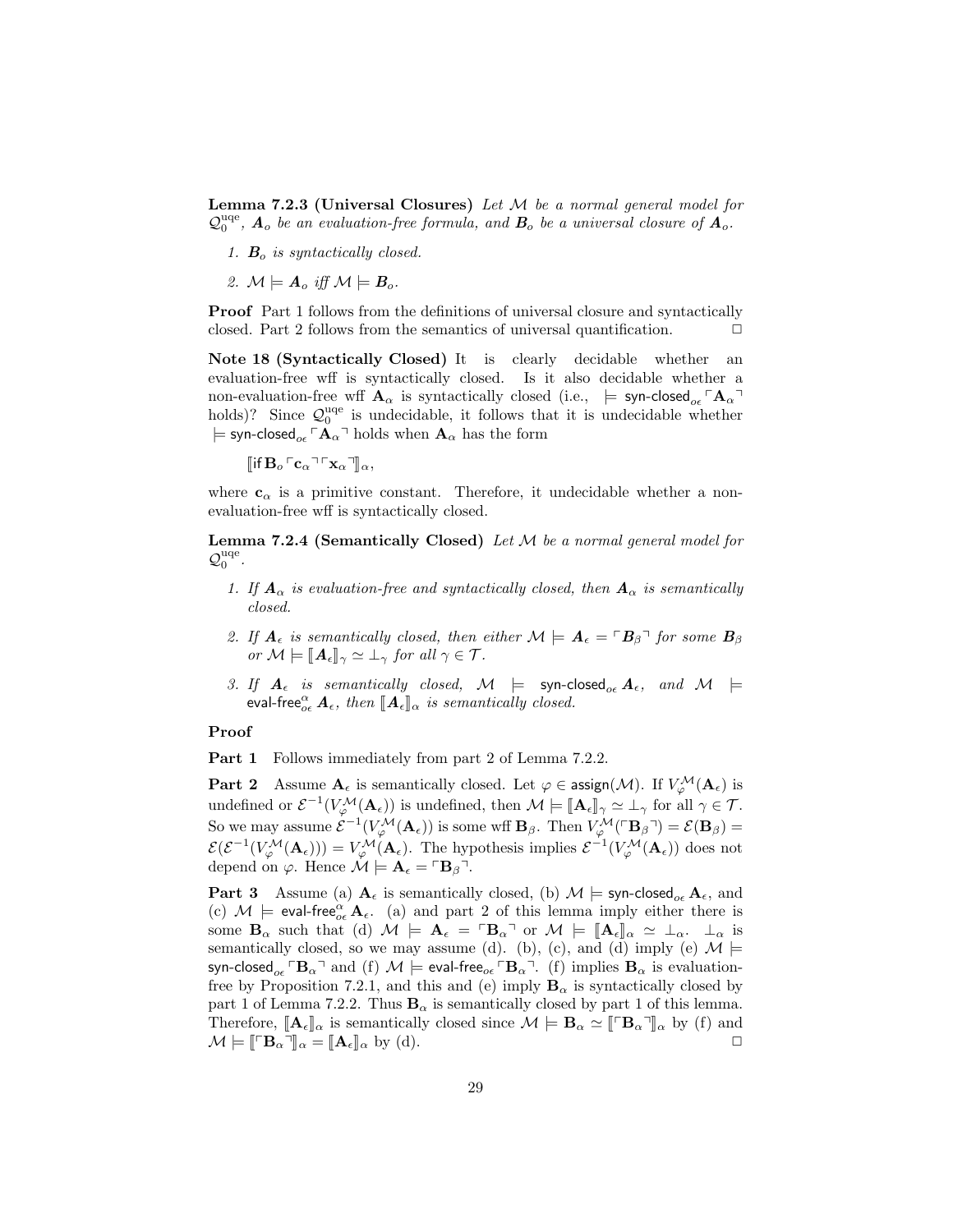#### 7.3 Properties of not-free-in<sub>oce</sub>

**Lemma 7.3.1 (Not Free In)** Let M be a normal general model for  $\mathcal{Q}_0^{\text{uqe}}$ .

- 1. If X is a set of variables such that  $M \models \text{not-free-in}_{\text{def}} \ulcorner \mathbf{x}_{\alpha} \urcorner \ulcorner \mathbf{B}_{\beta} \urcorner$  for all  $x_{\alpha} \in X$ , then  $B_{\beta}$  is independent of X in M.
- 2. If  $M \models$  not-free-in<sub>oce</sub>  $\lceil x_{\alpha} \rceil \lceil B_{\beta} \rceil$ , then

$$
V_\varphi^{\mathcal{M}}(\boldsymbol{B}_\beta) \simeq V_{\varphi[\mathbf{x}_\alpha \mapsto d]}^{\mathcal{M}}(\boldsymbol{B}_\beta)
$$

for all  $\varphi \in \text{assign}(\mathcal{M})$  and all  $d \in \mathcal{D}_{\alpha}$ .

#### Proof

**Part 1** Let X be a set of variables. Without loss of generality, we may assume that  $X$  is nonempty. We will show that, if

 $\mathcal{M} \models \mathsf{not\text{-}free\text{-}in_{o\epsilon\varepsilon}{}^{\sqcap} \mathbf{x}_{\alpha}{}^{\neg} \ulcorner \mathbf{D}_{\delta}{}^{\neg} \text{ for all } \mathbf{x}_{\alpha} \in X \ \ [\text{designated } H(\ulcorner \mathbf{D}_{\delta}{}^{\neg}, X)],$ 

then

 $\mathbf{D}_{\delta}$  is independent of X in M [designated  $C(\mathbf{D}_{\delta}, X)$ ].

Our proof is by induction on the complexity of  $\mathbf{D}_{\delta}$ . There are 9 cases corresponding to the 9 parts of Specification 7 used to specify not-free-in<sub>oce</sub>  $\lceil \mathbf{x}_{\alpha} \rceil \lceil \mathbf{D}_{\delta} \rceil$ .

**Case 1:**  $\mathbf{D}_{\delta}$  is a variable  $\mathbf{x}_{\alpha}$ . Assume  $H(\mathbf{x}_{\alpha}, X)$  is true. Then  $\mathbf{x}_{\alpha} \notin X$ by the specification of not-free-in<sub>oce</sub>. Hence  $C(\mathbf{x}_{\alpha}, X)$  is obviously true.

**Case 2:**  $D_{\delta}$  is a primitive constant  $c_{\alpha}$ . Then  $C(c_{\alpha}, X)$  is true since every primitive constant is semantically closed by Proposition 3.3.3.

**Case 3:**  $D_{\delta}$  is  $A_{\alpha\beta}B_{\beta}$ . Assume  $H(\ulcorner A_{\alpha\beta}B_{\beta}\urcorner, X)$  is true. Then  $H(\ulcorner A_{\alpha\beta}\urcorner, X)$  and  $H(\ulcorner B_{\beta}\urcorner, X)$  are true by the specification of not-free-in<sub>ore</sub>. Hence  $C(\mathbf{A}_{\alpha\beta}, X)$  and  $C(\mathbf{B}_{\beta}, X)$  are true by the induction hypothesis. These imply  $C(\mathbf{A}_{\alpha\beta}\mathbf{B}_{\beta}, X)$  by the semantics of function application.

**Case 4:**  $\mathbf{D}_{\delta}$  is  $\lambda \mathbf{x}_{\alpha} \mathbf{A}_{\beta}$ . Assume  $H(\ulcorner \lambda \mathbf{x}_{\alpha} \mathbf{A}_{\beta} \urcorner, X)$  is true.  $C(\lambda \mathbf{x}_{\alpha} \mathbf{A}_{\beta}, \{\mathbf{x}_{\alpha}\})$ is true by the semantics of function abstraction.  $H(\ulcorner \lambda \mathbf{x}_{\alpha} \mathbf{A}_{\beta} \urcorner, X)$  implies  $H(\ulcorner \mathbf{A}_{\beta} \urcorner, X \setminus \{ \mathbf{x}_{\alpha} \})$  by the specification of not-free-in<sub>ose</sub>. Hence  $C(\mathbf{A}_{\beta}, X \setminus \{ \mathbf{x}_{\alpha} \})$  $\{x_{\alpha}\}\$  is true by the induction hypothesis. This implies  $C(\lambda x_{\alpha}A_{\beta}, X \setminus$  $\{x_\alpha\}$ ) by the semantics of function abstraction. Therefore,  $C(\lambda x_\alpha \mathbf{A}_\beta, X)$ holds.

**Case 5:**  $D_{\delta}$  is if  $A_o B_{\alpha} C_{\alpha}$ . Similar to Case 3.

**Case 6:**  $D_{\delta}$  is  $\lceil A_{\alpha} \rceil$ . Then  $C(\lceil A_{\alpha} \rceil, X)$  is true since every quotation is semantically closed by Proposition 3.3.3.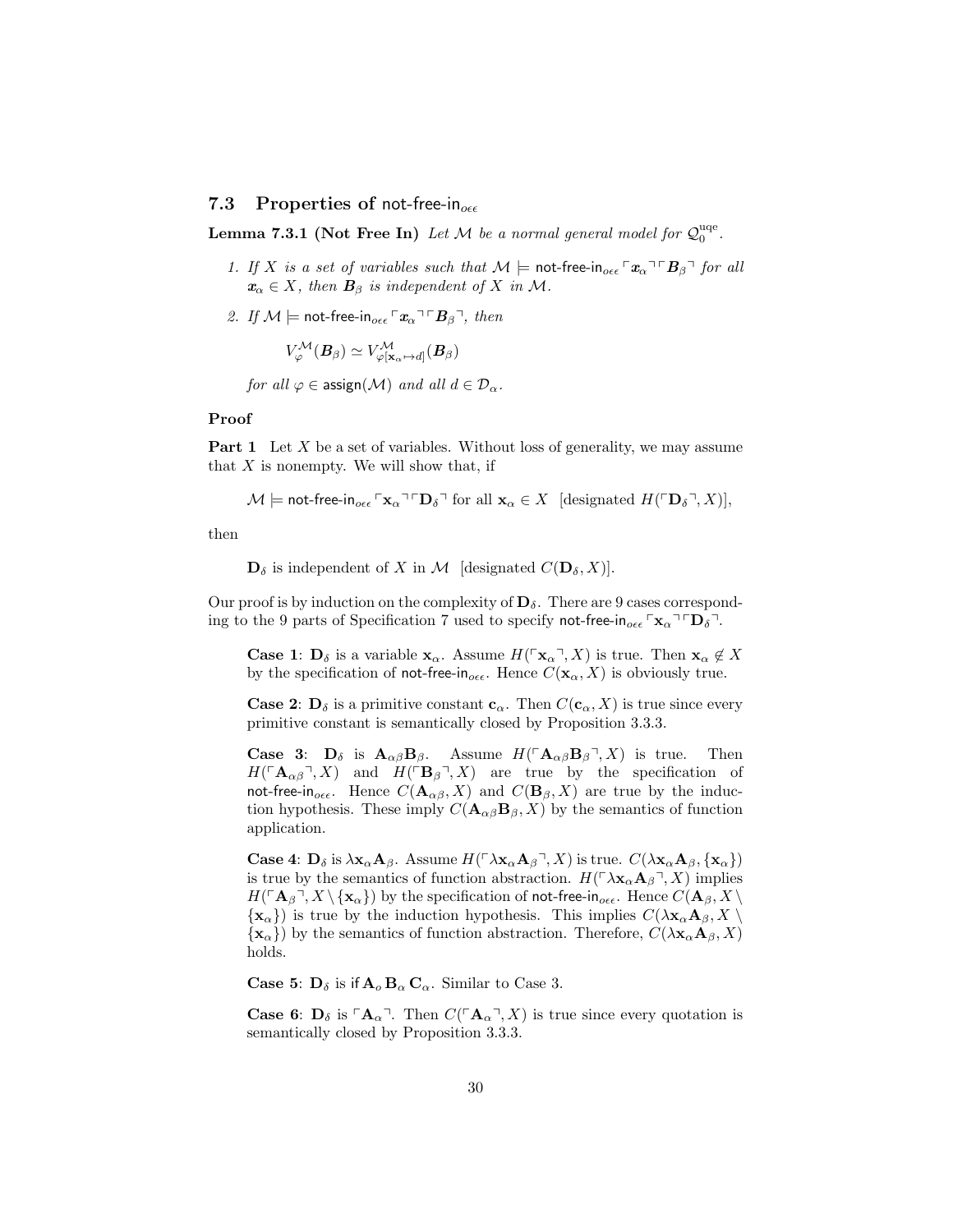**Case 7:**  $D_{\delta}$  is  $[\![A_{\epsilon}]\!]_{\alpha}$ . Assume  $H(\ulcorner [\![A_{\epsilon}]\!]_{\alpha} \urcorner, X)$  is true. Then (a)  $\mathcal{M} \models$  $\mathsf{syn\text{-}closed}_{o\epsilon} \ulcorner \mathbf{A}_{\epsilon} \urcorner, \; \vec{(b)} \;\; \mathcal{M} \;\models\; \mathsf{eval\text{-}free}^{\epsilon}_{o\epsilon} \ulcorner \mathbf{A}_{\epsilon} \urcorner, \; \vec{(c)} \;\; \mathcal{M} \;\models\; \mathsf{eval\text{-}free}^{\alpha}_{o\epsilon} \mathbf{A}_{\epsilon},$ and (d)  $H(\mathbf{A}_{\epsilon}, X)$  by the specification of not-free-in<sub>o $\epsilon \epsilon$ </sub> and the fact X is nonempty. (a) and (b) imply (e)  $A<sub>f</sub>$  is semantically closed by Proposition 7.2.1 and part 1 of Lemma 7.2.4. (e) and part 2 of Lemma 7.2.4 implies either  $[\![\mathbf{A}_{\epsilon}]\!]_{\alpha}$  is semantically closed or (f)  $\mathcal{E}^{-1}(\mathcal{V}_{\varphi}^{\mathcal{M}}(\mathbf{A}_{\epsilon}))$  is defined for all  $(\varepsilon \in \operatorname{scim}(M))$ . So we may assume (f) (o) and (f) imply fined for all  $\varphi \in \text{assign}(\mathcal{M})$ . So we may assume (f). (c) and (f) imply (g)  $\mathcal{E}^{-1}(\mathcal{V}_{\varphi}^{\mathcal{M}}(\mathbf{A}_{\epsilon}))$  is an evaluation-free wff<sub> $\alpha$ </sub> for all  $\varphi \in \mathsf{assign}(\mathcal{M})$ , and thus the complexity of  $\mathcal{E}^{-1}(\mathcal{V}_{\varphi}^{\mathcal{M}}(\mathbf{A}_{\epsilon}))$  is less than the complexity of  $[\mathbf{A}_{\epsilon}]\mathbf{A}_{\epsilon}$ (for any  $\varphi \in \text{assign}(\mathcal{M})$ ). Hence (d) implies  $C(\mathcal{E}^{-1}(\mathcal{V}_{\varphi}^{\mathcal{M}}(\mathbf{A}_{\epsilon})), X)$  by the induction hypothesis. Let  $\varphi, \varphi' \in \mathsf{assign}(\mathcal{M})$  such that  $\varphi(\mathbf{x}_{\alpha}) = \varphi'(\mathbf{x}_{\alpha})$ whenever  $\mathbf{x}_{\alpha} \notin X$ . Then

$$
\mathcal{V}_{\varphi}^{\mathcal{M}}([\![\mathbf{A}_{\epsilon}]\!]_{\beta})\tag{1}
$$

$$
\simeq \mathcal{V}_{\varphi}^{\mathcal{M}}(\mathcal{E}^{-1}(\mathcal{V}_{\varphi}^{\mathcal{M}}(\mathbf{A}_{\epsilon})))
$$
\n(2)

$$
\simeq \mathcal{V}_{\varphi'}^{\mathcal{M}}(\mathcal{E}^{-1}(\mathcal{V}_{\varphi}^{\mathcal{M}}(\mathbf{A}_{\epsilon})))\tag{3}
$$

$$
\simeq \mathcal{V}_{\varphi'}^{\mathcal{M}}(\mathcal{E}^{-1}(\mathcal{V}_{\varphi'}^{\mathcal{M}}(\mathbf{A}_{\epsilon})))\tag{4}
$$

$$
\simeq \mathcal{V}_{\varphi'}^{\mathcal{M}}([\![\mathbf{A}_{\epsilon}]\!]_{\beta}).\tag{5}
$$

(2) is by (g) and the semantics of evaluation; (3) is by  $C(\mathcal{E}^{-1}(\mathcal{V}_{\varphi}^{\mathcal{M}}(\mathbf{A}_{\epsilon}))), X);$  (4) is by (e); and (5) is again by (g) and the semantics of evaluation. This implies  $C(\mathbf{A}_{\epsilon}\mathbf{I}_{\beta}, X)$ .

**Part 2** This part of the lemma is the special case of part 1 when  $X$  is a  $\Box$  singleton.  $\Box$ 

#### 7.4 Properties of cleanse

**Lemma 7.4.1 (Cleanse)** Let M be a normal general model for  $Q_0^{\text{uqe}}$ .

- 1. If  $M \models [\text{cleanse}_{\epsilon \epsilon} \ulcorner D_\delta \urcorner] \downarrow$ , then cleanse $\epsilon_{\epsilon \epsilon} \ulcorner D_\delta \urcorner$  is semantically closed and  $\mathcal{M} \models$  eval-free $_{o\epsilon}^{\delta}$  [cleanse $_{\epsilon\epsilon}$  「  $\bm{D}_{\delta}$   $\lnot$  ].
- 2. Either  $M \models$  cleanse<sub> $\epsilon \epsilon$ </sub> $\lceil A_\alpha \rceil = \lceil B_\alpha \rceil$  for some evaluation-free  $B_\alpha$  or  $M \models$  $\lbrack \lbrack$  cleanse<sub>εε</sub>  $\lceil A_α \rceil \rbrack_\gamma \simeq \bot_\gamma$  for all  $\gamma \in \mathcal{T}$ .
- 3. If  $C_{\gamma}$  contains an evaluation  $[\![A_{\epsilon}]\!]_{\alpha}$  not in a quotation such that, for some *variable*  $x_{\beta}$ ,  $\mathcal{M} \models \sim$ [not-free-in<sub>oee</sub>  $\lceil x_{\beta} \rceil \lceil A_{\epsilon} \rceil$ ], then

 $\mathcal{M} \models$  [cleanse $_{\epsilon\epsilon}$   $\ulcorner C_{\gamma}$   $\urcorner$   $\urcorner \uparrow$  .

4. If  $\mathcal{M} \models$  [cleanse<sub>ee</sub>  $\ulcorner \mathbf{D}_\delta \urcorner \rvert \downarrow$ , then

 $\mathcal{M} \models$   $\llbracket$ cleanse $_{\epsilon\epsilon}$   $\ulcorner$   $\bm{D}_{\delta}$   $\urcorner\rrbracket_{\delta} \simeq$   $\bm{D}_{\delta}$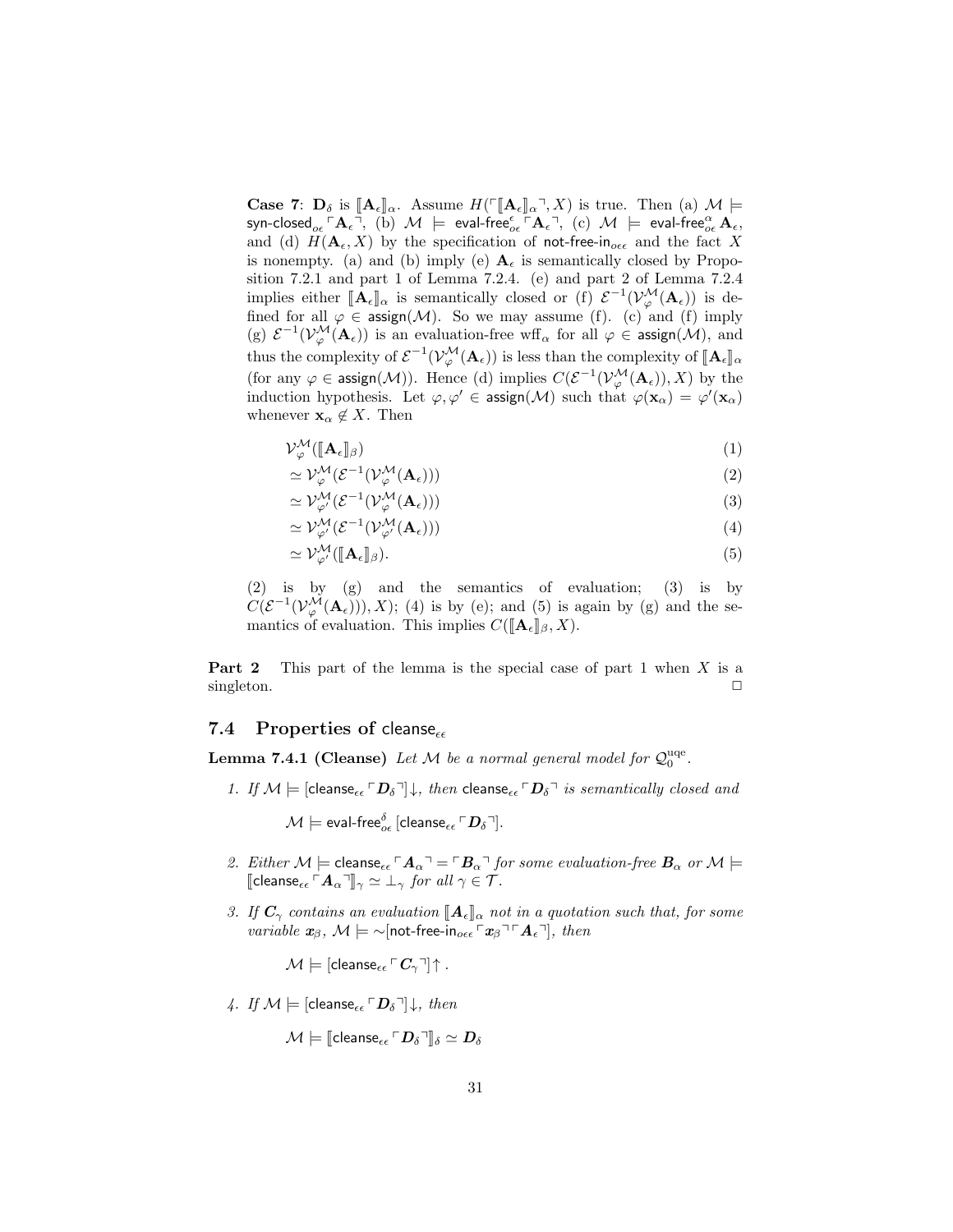**Proof** Let  $A(\ulcorner \mathbf{D}_\delta \urcorner)$  mean cleanse( $\ulcorner \mathbf{D}_\delta \urcorner$ ).

**Part 1** Our proof is by induction on the complexity of  $\mathbf{D}_{\delta}$ . There are 7 cases corresponding to the 7 parts of Specification 8 used to specify  $A(\ulcorner \mathbf{D}_\delta \urcorner)$ .

**Cases 1, 2, and 6:**  $D_{\delta}$  is a variable, primitive constant, or quotation. Then  $\mathcal{M} \models A(\ulcorner \mathbf{D}_\delta \urcorner) = \ulcorner \mathbf{D}_\delta \urcorner$  by the specification of cleanse. Hence  $A(\ulcorner \mathbf{D}_\delta \urcorner)$  is semantically closed since a quotation is semantically closed by Proposition 3.3.3 and  $\mathcal{M} \models$  eval-free  $\delta_{oe} A(\ulcorner \mathbf{D}_\delta \urcorner)$  since a variable, primitive constant, or quotation is evaluation-free.

**Case 3:**  $D_{\delta}$  is  $A_{\alpha\beta}B_{\beta}$ . Assume  $M \models A(\ulcorner A_{\alpha\beta}B_{\beta}\urcorner) \downarrow$ . Then  $M \models A(\ulcorner \mathbf{A}_{\alpha\beta}\urcorner) \downarrow \text{ and } M \models A(\ulcorner \mathbf{B}_{\beta}\urcorner) \downarrow \text{ by the specification of }$ cleanse<sub> $\epsilon$ </sub>. It follows that  $A(\ulcorner {\bf A}_{\alpha\beta} {\bf B}_{\beta} \urcorner)$  is semantically closed and  $M \models$ eval-free  $\alpha_{\alpha}$   $A(\ulcorner \mathbf{A}_{\alpha\beta} \mathbf{B}_{\beta} \urcorner)$  by the induction hypothesis and the specification of cleanse $_{\epsilon\epsilon}$ .

**Case 4:**  $\mathbf{D}_{\delta}$  is  $\lambda \mathbf{x}_{\beta} \mathbf{A}_{\alpha}$ . Similar to Case 3.

**Case 5:**  $D_{\delta}$  is if  $A_{\alpha}B_{\alpha}C_{\alpha}$ . Similar to the proof of Case 3.

**Case 7:**  $D_{\delta}$  is  $[\mathbf{A}_{\epsilon}]_{\alpha}$ . Assume (a)  $\mathcal{M} \models A(\ulcorner [\mathbf{A}_{\epsilon}]_{\alpha} \urcorner) \downarrow.$  (a) implies (b)  $\mathcal{M} \models$  syn-closed<sub>oc</sub>  $A(\ulcorner \mathbf{A}_{\epsilon} \urcorner)$ , (c)  $\mathcal{M} \models$  eval-free  $\alpha_{\epsilon}^{\alpha} [\![\tilde{A}(\ulcorner \mathbf{A}_{\epsilon} \urcorner)]\!]_{\epsilon}$ , and

(d)  $\mathcal{M} \models A(\ulcorner\llbracket \mathbf{A}_{\epsilon}\rrbracket_{\alpha} \urcorner) \simeq \llbracket A(\ulcorner \mathbf{A}_{\epsilon} \urcorner)\rrbracket_{\epsilon}$ 

by the specification of cleanse. (a) implies (e)  $\mathcal{M}$   $\models$   $A(\ulcorner A_{\epsilon}\urcorner) \downarrow$ , and (e) implies (f)  $A(\ulcorner {\bf A}_\epsilon \urcorner)$  is semantically closed and (g)  $\mathcal M$   $\models$ eval-free  $_{o\epsilon}^{\epsilon}$  A( $\Gamma$  **A**<sub> $\epsilon$ </sub><sup>-</sup>) by the induction hypothesis. (b), (f), and (g) imply (h)  $\llbracket A(\ulcorner\mathbf{A}_{\epsilon}\urcorner)\rrbracket_{\epsilon}$  is semantically closed by part 3 of Lemma 7.2.4. Therefore,  $A(\ulcorner \|\mathbf{A}_{\epsilon}\|_{\alpha}\urcorner)$  is semantically closed by (d) and (h).

Part 2 Follows easily from part 1 of this lemma and part 2 of Lemma 7.2.4.

**Part 3** Follows immediately from the specification of cleanse<sub> $\epsilon$ f</sub>.

Part 4 Assume

 $\mathcal{M} \models A(\ulcorner \mathbf{D}_\delta \urcorner) \downarrow \text{ [designated } H(\ulcorner \mathbf{D}_\delta \urcorner)].$ 

We must show that

 $\mathcal{M} \models \llbracket A(\ulcorner \mathbf{D}_{\delta} \urcorner) \rrbracket_{\delta} \simeq \mathbf{D}_{\delta}$  [designated  $C(\ulcorner \mathbf{D}_{\delta} \urcorner)$ ].

Our proof is by induction on the complexity of  $\mathbf{D}_{\delta}$ . There are 7 cases corresponding to the 7 parts of Specification 8 used to specify  $A(\ulcorner \mathbf{D}_\delta \urcorner)$ . Let  $\varphi \in \mathsf{assign}(\mathcal{M})$ .

**Case 1:**  $\mathbf{D}_{\delta}$  is  $\mathbf{x}_{\alpha}$ . Then

$$
\mathcal{V}_{\varphi}^{\mathcal{M}}(\llbracket A(\ulcorner \mathbf{x}_{\alpha} \urcorner)\rrbracket_{\alpha})\tag{1}
$$

$$
\simeq \mathcal{V}_{\varphi}^{\mathcal{M}}([\lceil \mathbf{x}_{\alpha} \rceil \rceil_{\alpha}) \tag{2}
$$

$$
\simeq \mathcal{V}_{\varphi}^{\mathcal{M}}(\mathbf{x}_{\alpha}). \tag{3}
$$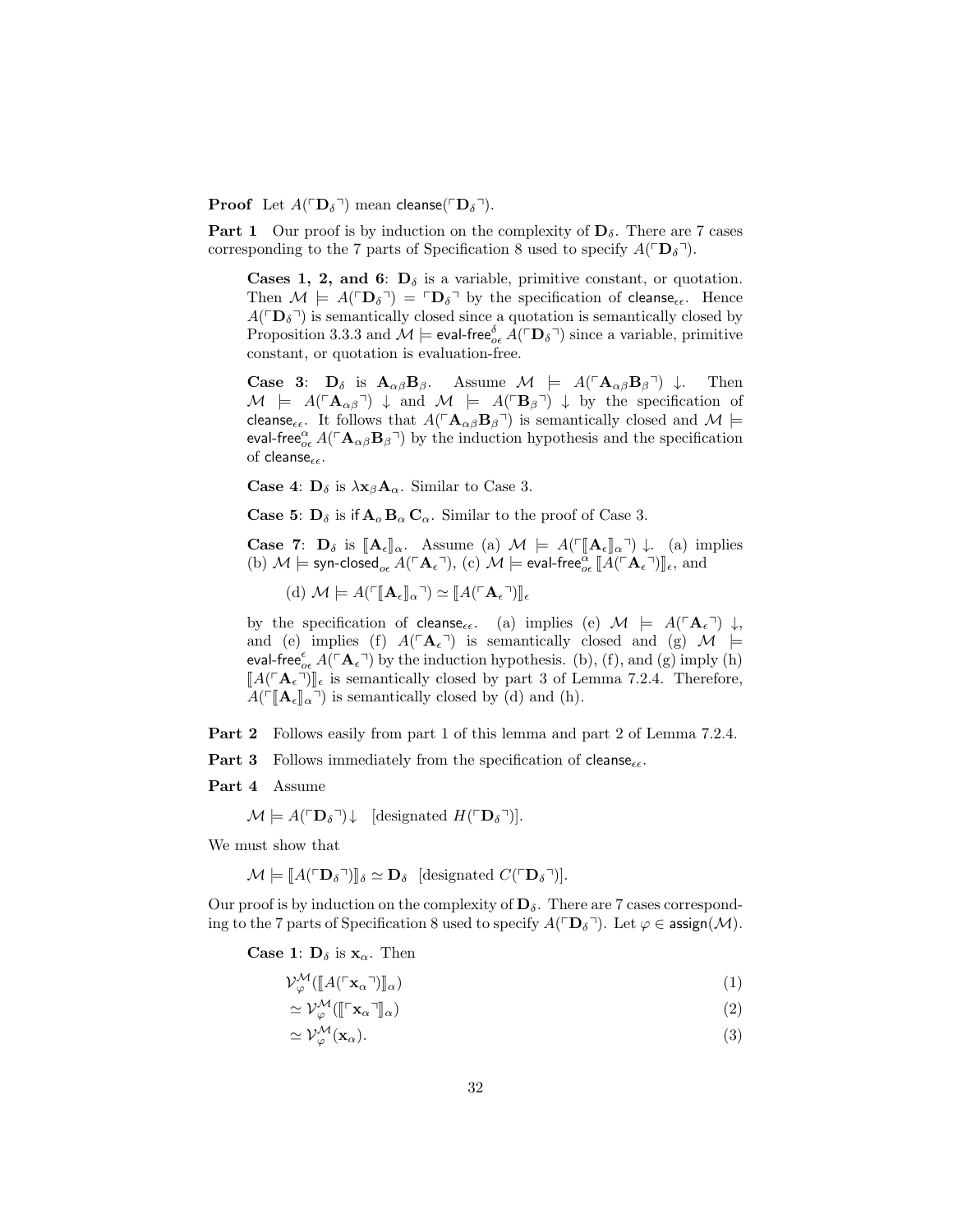(2) is by the specification of cleanse<sub> $\epsilon$ </sub>, and (3) is by the fact that  $\mathbf{x}_{\alpha}$  is evaluation-free and the semantics of evaluation. Therefore,  $C(\lceil x_\alpha \rceil)$  holds.

**Case 2:**  $D_{\delta}$  is a primitive constant  $c_{\alpha}$ . Similar to Case 1.

**Case 3:**  $D_{\delta}$  is  $A_{\alpha\beta}B_{\beta}$ .  $H(\lceil A_{\alpha\beta}B_{\beta}\rceil)$  implies  $H(\lceil A_{\alpha\beta}\rceil)$  and  $H(\lceil B_{\beta}\rceil)$ by the specification of cleanse<sub> $\epsilon \epsilon$ </sub>. These imply  $C(\lceil \mathbf{A}_{\alpha\beta}\rceil)$  and  $C(\lceil \mathbf{B}_{\beta}\rceil)$  by the induction hypothesis. Then

$$
\mathcal{V}_{\varphi}^{\mathcal{M}}([\![A(\ulcorner \mathbf{A}_{\alpha\beta}\mathbf{B}_{\beta}\urcorner)]\!]_{\alpha})
$$
\n(1)

$$
\simeq \mathcal{V}_{\varphi}^{\mathcal{M}}([\text{app}_{\epsilon\epsilon\epsilon}A(\ulcorner \mathbf{A}_{\alpha\beta}\urcorner)A(\ulcorner \mathbf{B}_{\beta}\urcorner)]_{\alpha})
$$
\n(2)

$$
\simeq \mathcal{V}_{\varphi}^{\mathcal{M}}([\![A(\ulcorner \mathbf{A}_{\alpha\beta}\urcorner)]\!]_{\alpha\beta}[\![A(\ulcorner \mathbf{B}_{\beta}\urcorner)]\!]_{\beta})
$$
\n(3)

$$
\simeq \mathcal{V}_{\varphi}^{\mathcal{M}}(\mathbf{A}_{\alpha\beta}\mathbf{B}_{\beta}). \tag{4}
$$

(2) is by the specification of cleanse<sub> $\epsilon$ </sub>; (3) is by the semantics of app<sub> $\epsilon$  $\epsilon$ </sub> and evaluation; and (4) is by  $C(\ulcorner A_{\alpha\beta}\urcorner)$  and  $C(\ulcorner B_{\beta}\urcorner)$ . Therefore,  $C(\ulcorner \mathbf{A}_{\alpha\beta} \mathbf{B}_{\beta} \urcorner)$  holds.

**Case 4:**  $D_{\delta}$  is  $\lambda x_{\beta}A_{\alpha}$ .  $H(\lceil \lambda x_{\beta}A_{\alpha} \rceil)$  implies  $H(\lceil A_{\alpha} \rceil)$  by the specification of cleanse<sub> $\epsilon \epsilon$ </sub>. This implies  $C(\overline{A_{\alpha}})$  by the induction hypothesis and  $A(\ulcorner \mathbf{A}_{\alpha}\urcorner)$  is semantically closed by part 1 of this lemma. Then

$$
\mathcal{V}_{\varphi}^{\mathcal{M}}([\![A(\ulcorner \lambda \mathbf{x}_{\beta} \mathbf{A}_{\alpha} \urcorner)]\!]_{\alpha\beta}) \tag{1}
$$

$$
\simeq \mathcal{V}_{\varphi}^{\mathcal{M}}([\mathsf{abs}_{\epsilon\epsilon\epsilon} \ulcorner \mathbf{x}_{\beta} \urcorner A(\ulcorner \mathbf{A}_{\alpha} \urcorner)]|_{\alpha\beta}) \tag{2}
$$

$$
\simeq \mathcal{V}_{\varphi}^{\mathcal{M}}(\lambda \mathbf{x}_{\beta} [\![A(\ulcorner \mathbf{A}_{\alpha}\urcorner)]\!]_{\alpha}) \tag{3}
$$

$$
\simeq \mathcal{V}_{\varphi}^{\mathcal{M}}(\lambda \mathbf{x}_{\beta} \mathbf{A}_{\alpha}). \tag{4}
$$

(2) is by the specification of cleanse<sub> $\epsilon$ </sub>; (3) is by the semantics of abs<sub> $\epsilon$ </sub> and evaluation and the fact that  $A(\ulcorner \mathbf{A}_{\alpha} \urcorner)$  is semantically closed; and (4) is by  $C(\ulcorner \mathbf{A}_\alpha \urcorner)$ . Therefore,  $C(\ulcorner \lambda \mathbf{x}_\beta \mathbf{A}_\alpha \urcorner)$  holds.

**Case 5:**  $D_{\delta}$  is if  $A_o B_{\alpha} C_{\alpha}$ . Similar to Case 3.

**Case 6:**  $D_{\delta}$  is  $\lceil A_{\alpha} \rceil$ . Similar to Case 1.

**Case 7:**  $\mathbf{D}_{\delta}$  is  $[\mathbf{A}_{\epsilon}]\_\alpha$ .  $H(\ulcorner \mathbf{A}_{\epsilon}\urcorner)$  is true by the proof for Case 7 of Part 1, and hence  $C(\ulcorner \mathbf{A}_{\epsilon} \urcorner)$  is true by the induction hypothesis. Then

$$
\mathcal{V}_{\varphi}^{\mathcal{M}}([\![A(\ulcorner\llbracket \mathbf{A}_{\epsilon}\rrbracket_{\alpha}\urcorner)]\!])_{\alpha})\tag{1}
$$

$$
\simeq \mathcal{V}_{\varphi}^{\mathcal{M}}([\llbracket A(\ulcorner \mathbf{A}_{\epsilon}\urcorner)]\rrbracket_{\alpha})
$$
\n(2)

$$
\simeq \mathcal{V}_{\varphi}^{\mathcal{M}}([\![\mathbf{A}_{\epsilon}]\!]_{\alpha}).\tag{3}
$$

 $(2)$  is by

$$
\mathcal{M} \models A(\ulcorner [\![ \mathbf{A}_{\epsilon} ]\!]_{\alpha} \urcorner) \simeq [\![ A(\ulcorner \mathbf{A}_{\epsilon} \urcorner)]\!]_{\epsilon}
$$

shown in the proof for Case 7 of Part 1, and (3) is by  $C(\mathbf{A}_{\epsilon})$ . Therefore,  $C(\ulcorner\llbracket A_{\epsilon}\rrbracket_{\alpha}\urcorner)$  holds.

 $\Box$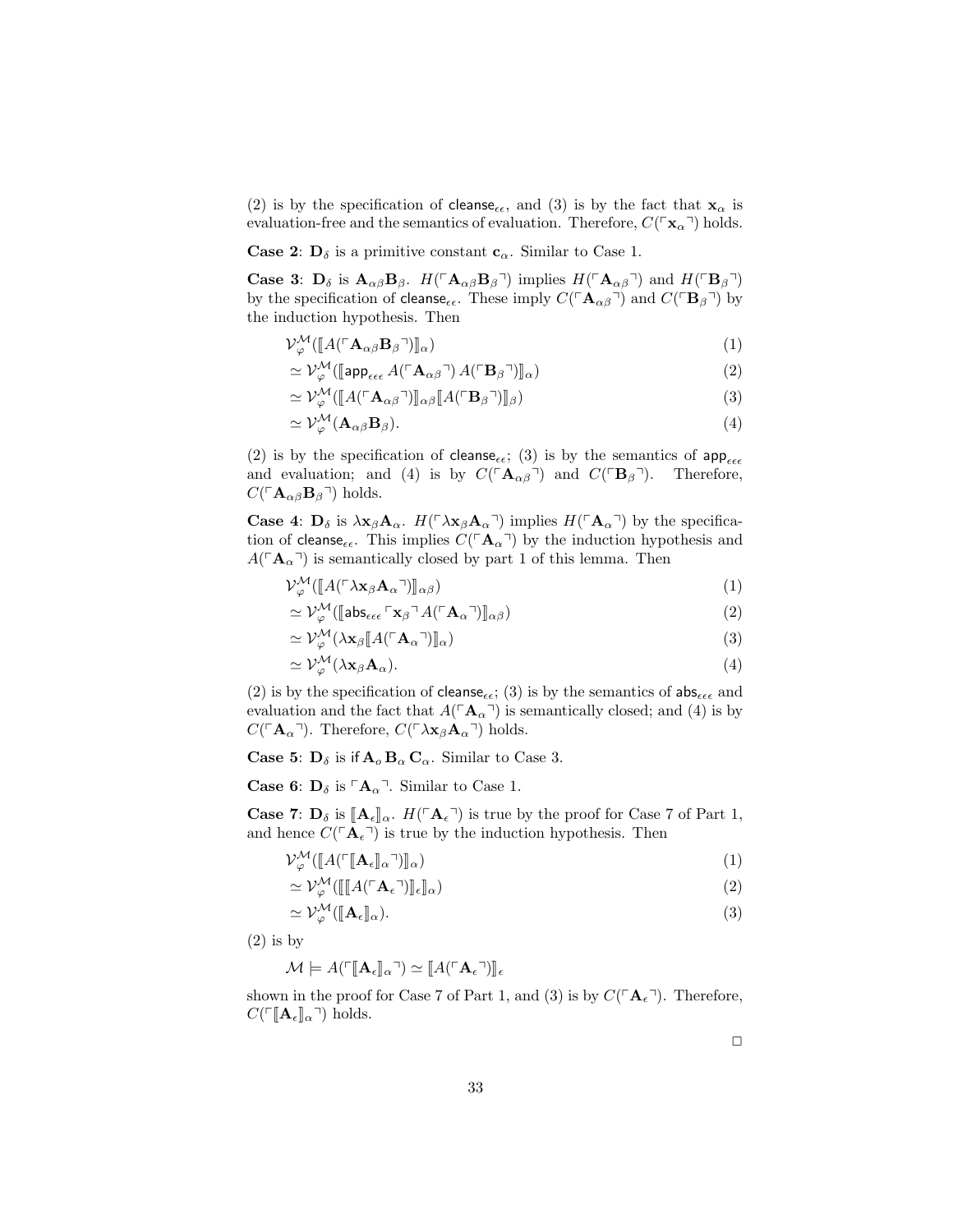#### 7.5 Properties of sub $_{\epsilon\epsilon\epsilon\epsilon}$

**Lemma 7.5.1 (Substitution)** Let M be a normal general model for  $\mathcal{Q}_0^{\text{uqe}}$ .

1. If  $M \models [\textsf{sub}_{\epsilon\epsilon\epsilon\epsilon} \ulcorner A_\alpha \urcorner \ulcorner x_\alpha \urcorner \ulcorner B_\beta \urcorner] \downarrow$ , then  $\textsf{sub}_{\epsilon\epsilon\epsilon\epsilon} \ulcorner A_\alpha \urcorner \ulcorner x_\alpha \urcorner \ulcorner B_\beta \urcorner$  is semantically closed and

 $\mathcal{M} \models \mathsf{eval\text{-}free}_{o\epsilon}^\beta$  [sub $_{\epsilon\epsilon\epsilon\epsilon}$   $\ulcorner \bm A_\alpha \urcorner \ulcorner \bm x_\alpha \urcorner \ulcorner \bm B_\beta \urcorner].$ 

- 2. Either  $M \models \mathsf{sub}_{\epsilon \epsilon \epsilon \epsilon} \ulcorner \mathbf{A}_\alpha \urcorner \ulcorner \mathbf{x}_\alpha \urcorner \ulcorner \mathbf{B}_\beta \urcorner = \ulcorner \mathbf{C}_\beta \urcorner$  for some evaluation-free  $\mathbf{C}_\beta$ or  $\mathcal{M} \models \llbracket \mathsf{sub}_{\epsilon\epsilon\epsilon\epsilon} \ulcorner \mathbf{A}_{\alpha} \urcorner \ulcorner \mathbf{x}_{\alpha} \urcorner \ulcorner \mathbf{B}_{\beta} \urcorner \rrbracket_{\gamma} \simeq \perp_{\gamma} \text{ for all } \gamma \in \mathcal{T}$ .
- 3. If  $M \models \textsf{sub}_{\epsilon \epsilon \epsilon \epsilon} \ulcorner A_\alpha \urcorner \ulcorner x_\alpha \urcorner B_\epsilon = \ulcorner C_\beta \urcorner$  for some  $C_\beta$  and  $M \models$ eval-free $^{\beta}_{o\epsilon}$   $\bm{B}_{\epsilon},$  then  $\mathcal{M} \models \bm{B}_{\epsilon} = \ulcorner \bm{D}_{\beta} \urcorner$  for some evaluation-free  $\bm{D}_{\beta}.$
- 4. If  $C_{\gamma}$  contains an evaluation  $\|B_{\epsilon}\|_{\beta}$  not in a quotation such that, for some variable  $y_{\gamma}$  with  $x_{\alpha} \neq y_{\gamma}$ ,

$$
\mathcal{M} \models {\sim}[\text{not-free-in}_{o\epsilon\epsilon} \ulcorner \pmb{y}_\gamma \urcorner [\text{sub}_{\epsilon\epsilon\epsilon\epsilon} \ulcorner \pmb{A}_\alpha \urcorner \ulcorner \pmb{x}_\alpha \urcorner \ulcorner \pmb{B}_\epsilon \urcorner]],
$$

then

 $\mathcal{M} \models [\mathsf{sub}_{\epsilon\epsilon\epsilon\epsilon} \ulcorner \bm{A}_\alpha \urcorner \ulcorner \bm{x}_\alpha \urcorner \ulcorner \bm{C}_\gamma \urcorner] \urcorner$  .

5. If  $\mathcal{M} \models \mathsf{sub}_{\epsilon \epsilon \epsilon \epsilon} \ulcorner \mathbf{A}_{\alpha} \urcorner \ulcorner \mathbf{x}_{\alpha} \urcorner \ulcorner \mathbf{D}_{\delta} \urcorner = \ulcorner \mathbf{E}_{\delta} \urcorner$  for some  $\mathbf{E}_{\delta}$  and

 $\mathcal{M} \models$  not-free-in<sub>ose</sub>  $\ulcorner x_\alpha \urcorner \ulcorner D_\delta \urcorner$ ,

then

$$
\mathcal{M} \models [\![ \mathsf{sub}_{\epsilon\epsilon\epsilon\epsilon} \ulcorner \bm{A}_\alpha \urcorner \ulcorner \bm{x}_\alpha \urcorner \ulcorner \bm{D}_\delta \urcorner ]\!]_\delta \simeq \bm{D}_\delta.
$$

6. If  $M \models \textsf{sub}_{\epsilon \epsilon \epsilon \epsilon} \Gamma A_{\alpha} \Gamma^{\dagger} x_{\alpha} \Gamma^{\dagger} D_{\delta} \Gamma = \Gamma E_{\delta} \Gamma$  for some  $E_{\delta}$ , then

$$
\mathcal{V}^{\mathcal{M}}_{\varphi}([\![\mathsf{sub}_{\epsilon\epsilon\epsilon\epsilon} \ulcorner \mathbf{A}_{\alpha} \urcorner \ulcorner \mathbf{x}_{\alpha} \urcorner \ulcorner D_{\delta} \urcorner ]\!]_{\delta}) \simeq \mathcal{V}^{\mathcal{M}}_{\varphi[\mathbf{x}_{\alpha} \mapsto \mathcal{V}^{\mathcal{M}}_{\varphi}(\mathbf{A}_{\alpha})]}(D_{\delta})
$$

for all  $\varphi \in \mathsf{assign}(\mathcal{M})$  such that  $\mathcal{V}^\mathcal{M}_\varphi(\bm{A}_\alpha)$  is defined.

7.  $M \models [\textsf{sub}_{\epsilon\epsilon\epsilon\epsilon} \ulcorner \mathbf{A}_\alpha \urcorner \ulcorner \mathbf{x}_\alpha \urcorner \ulcorner \mathbf{B}_\beta \urcorner] \downarrow$  whenever  $\mathbf{A}_\alpha$  and  $\mathbf{B}_\beta$  are evaluationfree,  ${\cal V}^{\cal M}_{\varphi}(\bm A_{\alpha})$  is defined, and substituting  $\bm A_{\alpha}$  for each free occurrence of  $\mathbf{x}_{\alpha}$  in  $\mathbf{B}_{\beta}$  does not result in a variable capture.

**Proof** Let  $S(\ulcorner \mathbf{D}_\delta \urcorner)$  mean sub<sub>ecte</sub>  $\ulcorner \mathbf{A}_\alpha \urcorner \ulcorner \mathbf{x}_\alpha \urcorner \ulcorner \mathbf{D}_\delta \urcorner$ .

- Part 1 Similar to the proof of part 1 of Lemma 7.4.1.
- Part 2 Follows easily from part 1 of this lemma and part 2 of Lemma 7.2.4.
- Part 3 Follows from Lemma 6.3.4.
- **Part 4** Follows immediately from the specification of  $\mathsf{sub}_{\epsilon\epsilon\epsilon\epsilon}$ .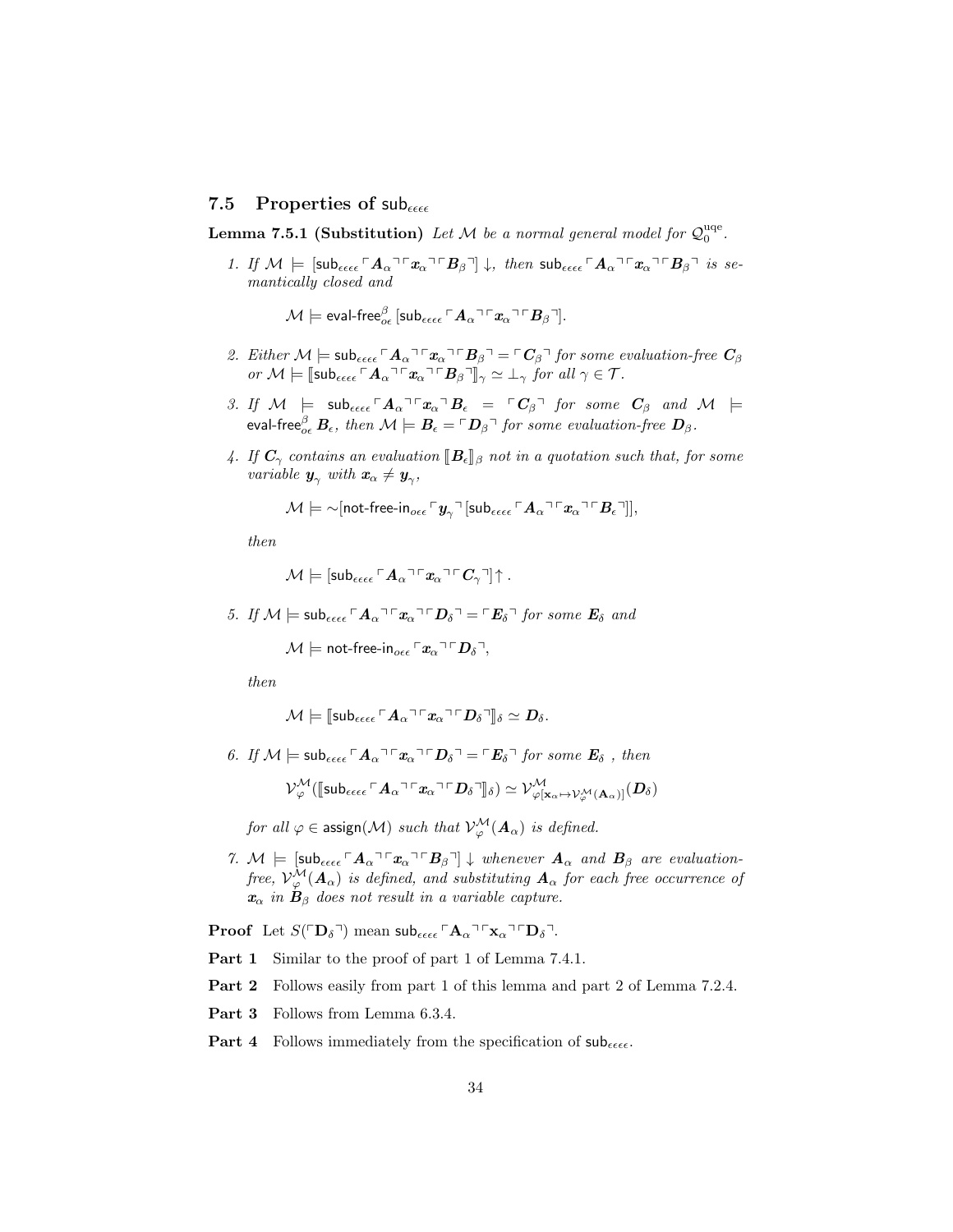Part 5 Assume

$$
\mathcal{M} \models S(\ulcorner \mathbf{D}_{\delta} \urcorner) = \ulcorner \mathbf{E}_{\delta} \urcorner \text{ for some } \mathbf{E}_{\delta} \text{ [designated } H_1(\ulcorner \mathbf{D}_{\delta} \urcorner)]
$$

and

$$
\mathcal{M} \models \text{not-free-in}_{\text{occ}} \ulcorner \mathbf{x}_{\alpha} \urcorner \ulcorner \mathbf{D}_{\delta} \urcorner \text{ (designated } H_2(\ulcorner \mathbf{D}_{\delta} \urcorner)].
$$

We must show that

$$
\mathcal{M} \models [S(\ulcorner \mathbf{D}_{\delta}\urcorner)]_{\delta} \simeq \mathbf{D}_{\delta} \quad \text{[designated } C(\ulcorner \mathbf{D}_{\delta}\urcorner)].
$$

Our proof is by induction on the complexity of  $\mathbf{D}_{\delta}$ . There are 9 cases corresponding to the 9 parts of Specification 9 used to specify  $S(\ulcorner \mathbf{D}_\delta \urcorner)$ . Let  $\varphi \in \mathsf{assign}(\mathcal{M})$ .

**Case 1:**  $D_{\delta}$  is  $x_{\alpha}$ . By the specification of not-free-in<sub>oes</sub>,  $H_2(\ulcorner x_{\alpha} \urcorner)$  does not hold in this case.

**Case 2:**  $\mathbf{D}_{\delta}$  is  $\mathbf{y}_{\beta}$  where  $\mathbf{x}_{\alpha} \neq \mathbf{y}_{\beta}$ . Then

$$
\mathcal{V}_{\varphi}^{\mathcal{M}}([\![S(\ulcorner \mathbf{y}_{\beta} \urcorner)]\!]_{\beta}) \tag{1}
$$

$$
\simeq \mathcal{V}_{\varphi}^{\mathcal{M}}([\lceil \mathbf{y}_{\beta} \rceil \rceil_{\beta}) \tag{2}
$$

$$
\simeq \mathcal{V}_{\varphi}^{\mathcal{M}}(\mathbf{y}_{\beta}).\tag{3}
$$

(2) is by the specification of  $\mathsf{sub}_{\epsilon\epsilon\epsilon\epsilon}$ , and (3) is by semantics of evaluation and the fact that  $y_\beta$  is evaluation-free. Therefore,  $C(\lceil y_\beta \rceil)$  holds.

**Case 3:**  $D_{\delta}$  is a primitive constant  $c_{\beta}$ . Similar to Case 2.

**Case 4:**  $\mathbf{D}_{\delta}$  is  $\mathbf{B}_{\beta\gamma}\mathbf{D}_{\delta}$ .  $H_1(\ulcorner \mathbf{B}_{\beta\gamma}\mathbf{D}_{\delta}\urcorner)$  implies  $H_1(\ulcorner \mathbf{B}_{\beta\gamma}\urcorner)$  and  $H_1(\ulcorner \mathbf{D}_{\delta}\urcorner)$ by the specification of  $\mathsf{sub}_{\epsilon\epsilon\epsilon\epsilon}$ .  $H_2(\ulcorner \mathbf{B}_{\beta\gamma}\mathbf{D}_\delta \urcorner)$  implies  $H_2(\ulcorner \mathbf{B}_{\beta\gamma} \urcorner)$  and  $H_2(\mathbf{D}_{\delta}^{\neg})$  by the specification of not-free-in<sub>oee</sub>. These imply  $C(\mathbf{B}_{\beta\gamma}^{\neg})$ and  $C(\ulcorner \mathbf{D}_\delta \urcorner)$  by the induction hypothesis. Then

$$
\mathcal{V}_{\varphi}^{\mathcal{M}}([\![S(\ulcorner \mathbf{B}_{\beta \gamma} \mathbf{D}_{\delta} \urcorner)]\!]_{\beta}) \tag{1}
$$

$$
\simeq \mathcal{V}_{\varphi}^{\mathcal{M}}([\text{app}_{\epsilon\epsilon\epsilon} S(\ulcorner \mathbf{B}_{\beta\gamma} \urcorner) S(\ulcorner \mathbf{D}_{\delta} \urcorner)]_{\alpha})
$$
\n(2)

$$
\simeq \mathcal{V}_{\varphi}^{\mathcal{M}}([\![S(\ulcorner \mathbf{B}_{\beta \gamma} \urcorner)]\!]_{\beta \gamma} [\![S(\ulcorner \mathbf{D}_{\delta} \urcorner)]\!]_{\gamma})
$$
\n(3)

$$
\simeq \mathcal{V}_{\varphi}^{\mathcal{M}}(\mathbf{B}_{\beta \gamma} \mathbf{D}_{\delta}). \tag{4}
$$

(2) is by the specification of  $\mathsf{sub}_{\epsilon\epsilon\epsilon\epsilon}$ ; (3) is by the semantics of  $\mathsf{app}_{\epsilon\epsilon\epsilon}$  and evaluation; and (4) is by  $C(\ulcorner \mathbf{B}_{\beta\gamma}\urcorner)$  and  $C(\ulcorner \mathbf{D}_{\delta}\urcorner)$ . Therefore,  $C(\ulcorner \mathbf{B}_{\beta\gamma}\mathbf{D}_{\delta}\urcorner)$ holds.

**Case 5:**  $\mathbf{D}_{\delta}$  is  $\lambda \mathbf{x}_{\alpha} \mathbf{B}_{\beta}$ .  $H_1(\ulcorner \lambda \mathbf{x}_{\alpha} \mathbf{B}_{\beta} \urcorner)$  implies  $\mathcal{M} \models$  [cleanse  $\epsilon \in [\mathbf{B}_{\beta} \urcorner] \downarrow$  by the specification of  $\mathsf{sub}_{\epsilon\epsilon\epsilon\epsilon}$ . This implies that  $\mathsf{cleanse}_{\epsilon\epsilon} \mathsf{FB}_\beta \mathsf{B}$  is semantically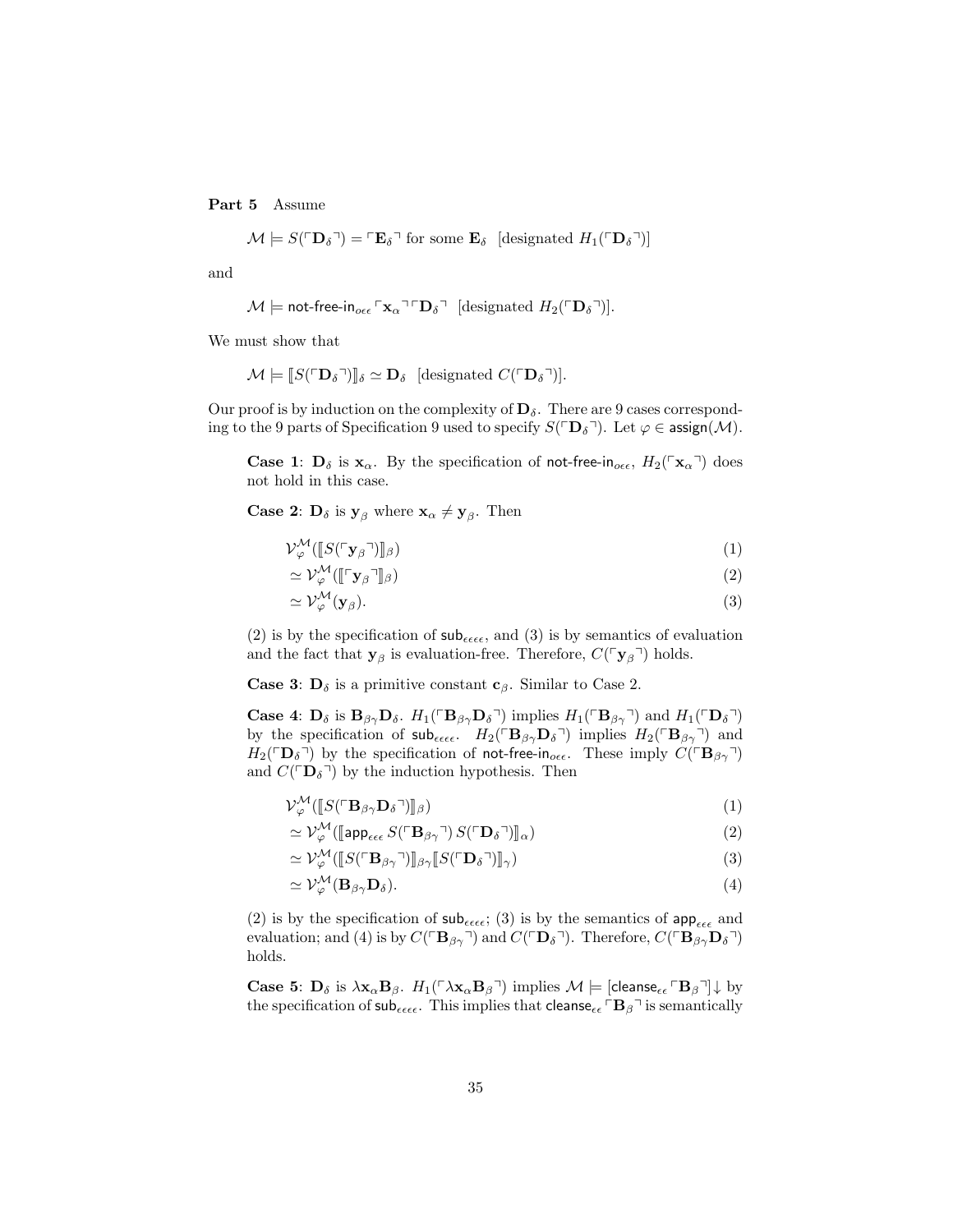closed by part 1 of Lemma 7.4.1. Then

$$
\mathcal{V}_{\varphi}^{\mathcal{M}}([\![S(\lambda \mathbf{x}_{\alpha} \mathbf{B}_{\beta})]\!]_{\beta\alpha})\tag{1}
$$

$$
\simeq \mathcal{V}_{\varphi}^{\mathcal{M}}([\mathsf{abs}_{\epsilon\epsilon\epsilon} \ulcorner \mathbf{x}_{\alpha} \urcorner \mathsf{cleanse}_{\epsilon\epsilon} \ulcorner \mathbf{B}_{\beta} \urcorner \mathbb{I}_{\beta\alpha})
$$
\n(2)

$$
\simeq \mathcal{V}_{\varphi}^{\mathcal{M}}(\lambda \mathbf{x}_{\alpha}[\text{cleanse}_{\epsilon\epsilon} \Gamma \mathbf{B}_{\beta} \mathbf{B}_{\beta}]) \tag{3}
$$

$$
\simeq \mathcal{V}_{\varphi}^{\mathcal{M}}(\lambda \mathbf{x}_{\alpha} \mathbf{B}_{\beta}). \tag{4}
$$

(2) is by the specification of  $\mathsf{sub}_{\epsilon\epsilon\epsilon\epsilon}$ ; (3) is by the semantics of  $\mathsf{abs}_{\epsilon\epsilon\epsilon}$  and evaluation and the fact that  $\text{cleanse}_{\epsilon\epsilon} \Gamma \mathbf{B}_{\beta}$ <sup> $\top$ </sup> is semantically closed; and (4) is by part 4 of Lemma 7.4.1. Therefore,  $C(\ulcorner \lambda \mathbf{x}_{\alpha} \mathbf{B}_{\beta} \urcorner)$  holds.

**Case 6:**  $\mathbf{D}_{\delta}$  is  $\lambda \mathbf{y}_{\beta} \mathbf{B}_{\gamma}$  where  $\mathbf{x}_{\alpha} \neq \mathbf{y}_{\beta}$ .  $H_1(\ulcorner \lambda \mathbf{y}_{\beta} \mathbf{B}_{\gamma} \urcorner)$  implies

$$
\mathcal{V}^{\mathcal{M}}_{\varphi}(S(\ulcorner\lambda \mathbf{y}_{\beta} \mathbf{B}_{\gamma}\urcorner)) \simeq \mathcal{V}^{\mathcal{M}}_{\varphi}(\mathsf{abs}_{\epsilon\epsilon\epsilon}\ulcorner \mathbf{y}_{\beta}\urcorner S(\ulcorner \mathbf{B}_{\gamma}\urcorner))
$$

and  $H_1(\mathbf{B}_\gamma)$  by the specification of sub $\epsilon_{\epsilon\epsilon\epsilon}$ .  $H_2(\mathbf{A}\mathbf{y}_{\beta}\mathbf{B}_\gamma)$  implies  $H_2(\mathbf{B}_\gamma)$  by the specification of not-free-in<sub>ose</sub>. These imply  $C(\mathbf{B}_\gamma)$ by the induction hypothesis and  $S(\ulcorner \mathbf{B}_{\gamma} \urcorner)$  is semantically closed by part 1 of this lemma. Then

$$
\mathcal{V}_{\varphi}^{\mathcal{M}}([\![S(\lambda \mathbf{y}_{\beta} \mathbf{B}_{\gamma})]\!]_{\gamma\beta})
$$
(1)

$$
\simeq \mathcal{V}_{\varphi}^{\mathcal{M}}([\mathsf{abs}_{\epsilon\epsilon\epsilon} \ulcorner \mathbf{y}_{\beta} \urcorner S(\ulcorner \mathbf{B}_{\gamma} \urcorner)]_{\gamma\beta})
$$
\n
$$
\tag{2}
$$

$$
\simeq \mathcal{V}_{\varphi}^{\mathcal{M}}(\lambda \mathbf{y}_{\beta}[\![S(\ulcorner \mathbf{B}_{\gamma}\urcorner)]\!]\gamma) \tag{3}
$$

$$
\simeq \mathcal{V}_{\varphi}^{\mathcal{M}}(\lambda \mathbf{y}_{\beta} \mathbf{B}_{\gamma}). \tag{4}
$$

(2) is by the equation shown above; (3) is by the semantics of  $\mathsf{abs}_{\epsilon\epsilon\epsilon}$  and evaluation and the fact that  $S(\ulcorner \mathbf{B}_{\gamma}\urcorner)$  is semantically closed; and (4) is by  $C(\ulcorner \mathbf{B}_{\gamma}\urcorner)$ . Therefore,  $C(\ulcorner \lambda \mathbf{y}_{\beta} \mathbf{B}_{\gamma}\urcorner)$  holds.

**Case 7:**  $D_{\delta}$  is if  $A_o B_{\alpha} C_{\alpha}$ . Similar to Case 4.

**Case 8:**  $\mathbf{D}_{\delta}$  is  $\lceil \mathbf{B}_{\beta} \rceil$ . Similar to Case 2.

**Case 9:**  $\mathbf{D}_{\delta}$  is  $[\mathbf{B}_{\epsilon}]\beta$ .  $H_1(\ulcorner [\mathbf{B}_{\epsilon}]\beta\urcorner)$  implies

(a) 
$$
\mathcal{M} \models \text{eval-free}_{o\epsilon}^{\beta} \llbracket S(\ulcorner \mathbf{B}_{\epsilon} \urcorner) \rrbracket_{\epsilon}
$$

and

(b) 
$$
\mathcal{M} \models S(\ulcorner [\mathbf{B}_{\epsilon}]\!]_{\beta} \urcorner) = S([\![S(\ulcorner \mathbf{B}_{\epsilon} \urcorner)]\!]_{\epsilon})
$$

by the specification of  $\mathsf{sub}_{\epsilon\epsilon\epsilon\epsilon}$ . (a), (b), and  $H_1(\ulcorner [\mathbf{B}_\epsilon]\!]_\beta\urcorner)$  imply  $H_1([S(\mathbf{B}_{\epsilon}])]_{\epsilon})$  by part 3 of this lemma, and so (c)  $\mathcal{M} \models [S(\mathbf{B}_{\epsilon}])]_{\epsilon}$  =  $\lceil C_{\beta} \rceil$  for some evaluation-free  $C_{\beta}$ .  $H_1(\lceil S(\lceil B_{\epsilon} \rceil) \rceil_{\epsilon})$  implies  $H_1(\lceil B_{\epsilon} \rceil)$ by the specification of  $sub_{\epsilon\epsilon\epsilon\epsilon}$ . By the specification of not-free-in<sub>o $\epsilon\epsilon$ </sub>,  $H_2(\ulcorner [\mathbf{B}_\epsilon]_\beta \urcorner)$  implies  $\mathcal{M} \models$  syn-closed<sub>of</sub>  $\ulcorner \mathbf{B}_\epsilon \urcorner$  (hence  $H_2(\ulcorner \mathbf{B}_\epsilon \urcorner)$  by the definition of syn-closedo), M |= eval-free o <sup>p</sup>Bq, and <sup>H</sup>2(JpBqK) (hence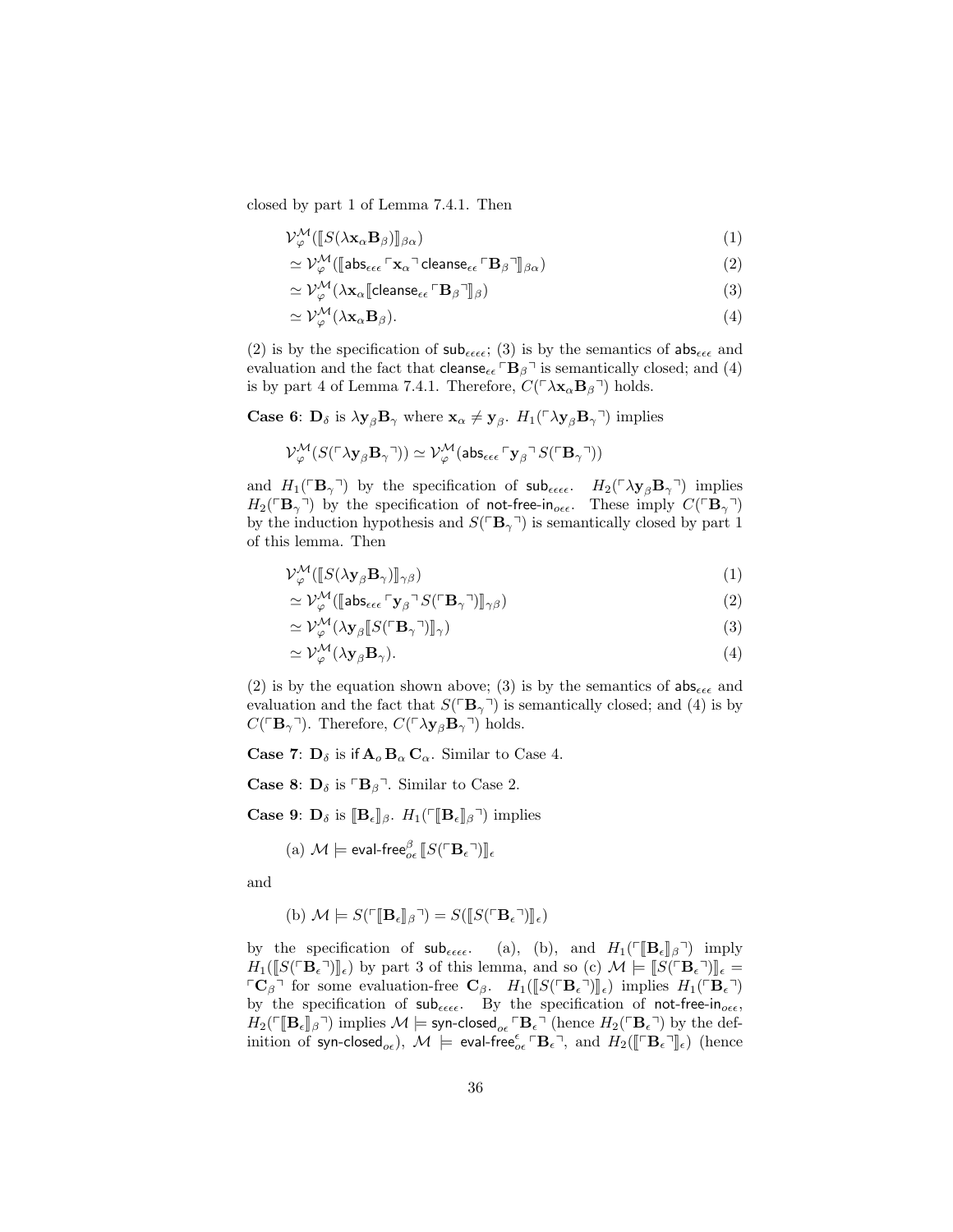$H_2(\mathbf{B}_{\epsilon})$  by the semantics of evaluation).  $H_1(\mathbf{B}_{\epsilon})$  and  $H_2(\mathbf{B}_{\epsilon})$  imply  $C(\ulcorner \mathbf{B}_{\epsilon}\urcorner)$  by the induction hypothesis, and so (d)  $\mathcal{M} \models \llbracket S(\ulcorner \mathbf{B}_{\epsilon}\urcorner)\rrbracket_{\epsilon} \simeq \mathbf{B}_{\epsilon}$ . (c) and (d) imply (e)  $\mathcal{M} \models \mathbf{B}_{\epsilon} = \ulcorner \mathbf{C}_{\beta} \urcorner$ .  $H_1(\llbracket S(\ulcorner \mathbf{B}_{\epsilon} \urcorner)\rrbracket_{\epsilon})$  and (c) imply  $H_1(\ulcorner {\bf C}_\beta \urcorner)$ .  $H_2({\bf B}_\epsilon)$  and (e) implies  $H_2(\ulcorner {\bf C}_\beta \urcorner)$ .  $H_1(\ulcorner {\bf C}_\beta \urcorner)$  and  $H_2(\ulcorner {\bf C}_\beta \urcorner)$ imply  $C(\ulcorner \mathbf{C}_{\beta}\urcorner)$  by the inductive hypothesis. Then

 $\mathcal{V}_{\varphi}^{\mathcal{M}}([\![S(\ulcorner[\![\mathbf{B}_{\epsilon}]\!]_{\beta}\urcorner)]\!]_{\beta})$  (1)

$$
\simeq \mathcal{V}_{\varphi}^{\mathcal{M}}([\![S([\![S(\ulcorner \mathbf{B}_{\epsilon}\urcorner)]\!]_{\epsilon})]\!])_{\beta})
$$
\n<sup>(2)</sup>

$$
\simeq \mathcal{V}_{\varphi}^{\mathcal{M}}([\![S(\ulcorner \mathbf{C}_{\beta}\urcorner)]\!]_{\beta})\tag{3}
$$

$$
\simeq \mathcal{V}_{\varphi}^{\mathcal{M}}(\mathbf{C}_{\beta}) \tag{4}
$$

$$
\simeq \mathcal{V}_{\varphi}^{\mathcal{M}}([\mathbb{F} \mathbf{C}_{\beta} \mathbb{I}]_{\beta}) \tag{5}
$$

$$
\simeq \mathcal{V}_{\varphi}^{\mathcal{M}}([\mathbf{B}_{\epsilon}]]_{\beta}). \tag{6}
$$

(2) is by (b); (3) is by (d) and (e); (4) is by  $C(\ulcorner \mathbb{C}_\beta \urcorner)$ ; (5) is by the semantics of evaluation and the fact  $\mathbf{C}_{\beta}$  is evaluation-free; and (6) is by (e). Therefore,  $C(\ulcorner [\mathbf{B}_{\epsilon}]\!]_{\beta}\urcorner)$  holds.

Part 6 Assume

$$
\mathcal{M} \models S(\ulcorner \mathbf{D}_{\delta} \urcorner) = \ulcorner \mathbf{E}_{\delta} \urcorner \text{ for some } \mathbf{E}_{\delta} \text{ [designated } H(\ulcorner \mathbf{D}_{\delta} \urcorner)]
$$

We must show that

$$
\mathcal{M} \models \mathcal{V}_{\varphi}^{\mathcal{M}}(\llbracket S(\ulcorner \mathbf{D}_{\delta} \urcorner)\rrbracket_{\delta}) \simeq \mathcal{V}_{\varphi(\mathbf{x}_{\alpha} \mapsto \mathcal{V}_{\varphi}^{\mathcal{M}}(\mathbf{A}_{\alpha})]}^{\mathcal{M}}(\mathbf{D}_{\delta}) \text{ for all } \varphi \in \mathsf{assign}(\mathcal{M}) \text{ such that } \mathcal{V}_{\varphi}^{\mathcal{M}}(\mathbf{A}_{\alpha}) \text{ is defined [designated } C(\ulcorner \mathbf{D}_{\delta} \urcorner)].
$$

Our proof is by induction on the complexity of  $\mathbf{D}_{\delta}$ . There are 9 cases corresponding to the 9 parts of Specification 9 used to specify  $S(\ulcorner \mathbf{D}_\delta \urcorner)$ . Let  $\varphi \in \mathsf{assign}(\mathcal{M})$ such that  $\mathcal{V}_{\varphi}^{\mathcal{M}}(\mathbf{A}_{\alpha})$  is defined.

**Case 1:**  $\mathbf{D}_{\delta}$  is  $\mathbf{x}_{\alpha}$ . Then

$$
\mathcal{V}_{\varphi}^{\mathcal{M}}([\![S(\ulcorner \mathbf{x}_{\alpha}\urcorner)]\!]_{\alpha})\tag{1}
$$

$$
\simeq \mathcal{V}_{\varphi}^{\mathcal{M}}([\text{cleanse}_{\epsilon\epsilon} \ulcorner \mathbf{A}_{\alpha}\urcorner \rbrack_{\alpha}) \tag{2}
$$

$$
\simeq \mathcal{V}_{\varphi}^{\mathcal{M}}(\mathbf{A}_{\alpha})
$$
\n(3)

$$
\simeq \mathcal{V}_{\varphi[\mathbf{x}_{\alpha} \mapsto \mathcal{V}_{\varphi}^{\mathcal{M}}(\mathbf{A}_{\alpha})]}^{\mathcal{M}}(\mathbf{x}_{\alpha}). \tag{4}
$$

(2) is by the specification of  $\mathsf{sub}_{\epsilon\epsilon\epsilon\epsilon}$ ; (3) is by  $H(\ulcorner \mathbf{x}_{\alpha} \urcorner)$  and part 4 of Lemma 7.4.1; and (4) is by the semantics of variables. Therefore,  $C(\lceil x_{\alpha} \rceil)$ holds.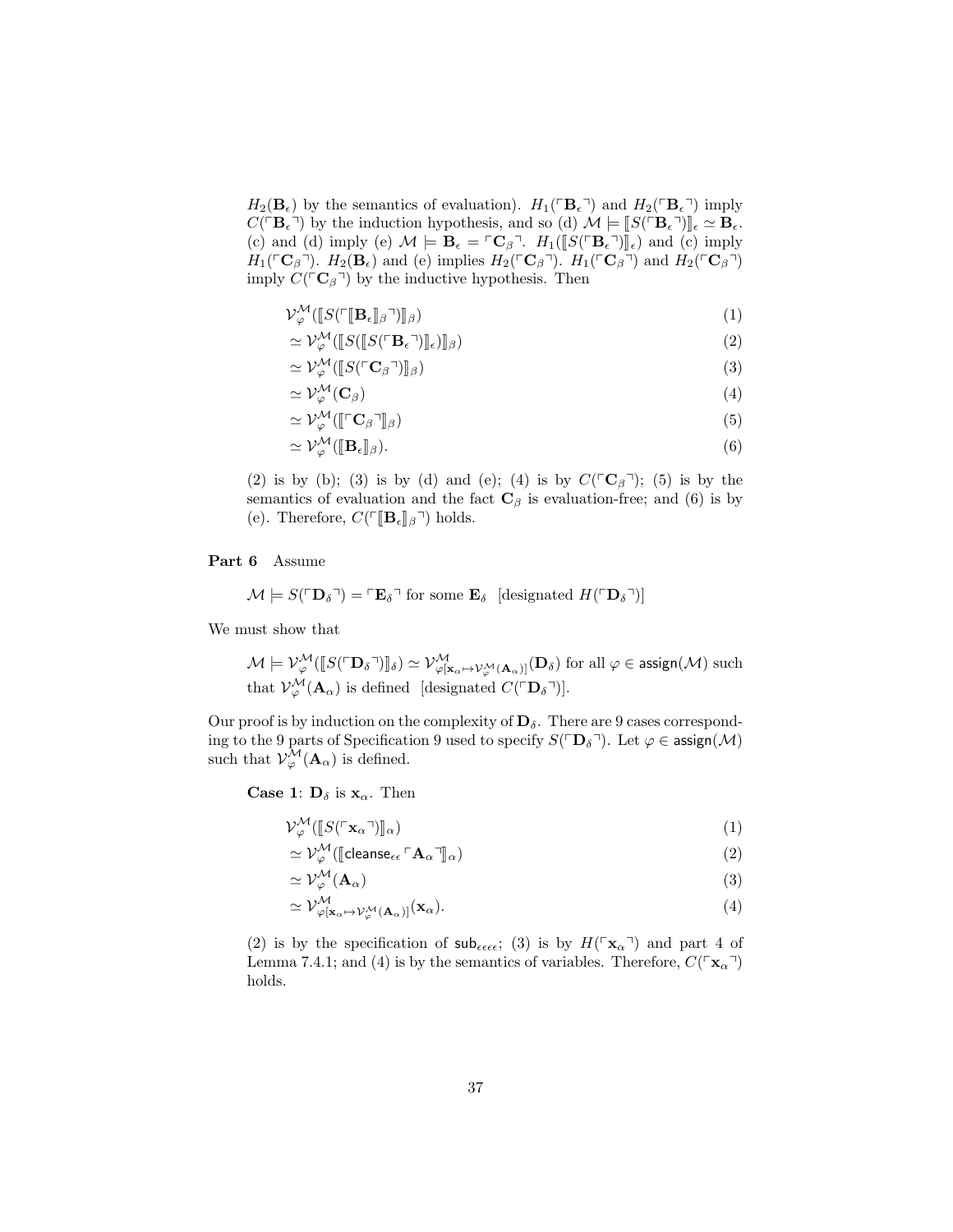**Case 2:**  $\mathbf{D}_{\delta}$  is  $\mathbf{y}_{\beta}$  where  $\mathbf{x}_{\alpha} \neq \mathbf{y}_{\beta}$ . Then

$$
\mathcal{V}_{\varphi}^{\mathcal{M}}([\![S(\ulcorner \mathbf{y}_{\beta} \urcorner)]\!]_{\beta})
$$
\n<sup>(1)</sup>

$$
\simeq \mathcal{V}_{\varphi}^{\mathcal{M}}([\lceil \mathbf{y}_{\beta} \rceil \rceil_{\beta}) \tag{2}
$$

$$
\simeq \mathcal{V}_{\varphi}^{\mathcal{M}}(\mathbf{y}_{\beta}) \tag{3}
$$

$$
\simeq \mathcal{V}_{\varphi[\mathbf{x}_{\alpha} \mapsto \mathcal{V}_{\varphi}^{\mathcal{M}}(\mathbf{A}_{\alpha})]}^{\mathcal{M}}(\mathbf{y}_{\beta}). \tag{4}
$$

(2) is by the specification of  $\mathsf{sub}_{\epsilon\epsilon\epsilon\epsilon}$ ; (3) is by the semantics of evaluation and that fact that  $y_\beta$  is evaluation-free; and (4) follows from  $x_\alpha \neq y_\beta$ . Therefore,  $C(\lceil \mathbf{y}_{\beta} \rceil)$  holds.

**Case 3:**  $D_{\delta}$  is a primitive constant **c**<sub>β</sub>. Similar to Case 2.

**Case 4:**  $\mathbf{D}_{\delta}$  is  $\mathbf{B}_{\beta\gamma}\mathbf{D}_{\delta}$ .  $H(\ulcorner \mathbf{B}_{\beta\gamma}\mathbf{D}_{\delta}\urcorner)$  implies  $H(\ulcorner \mathbf{B}_{\beta\gamma}\urcorner)$  and  $H(\ulcorner \mathbf{D}_{\delta}\urcorner)$  by the specification of  $\mathsf{sub}_{\epsilon\epsilon\epsilon\epsilon}$ . These imply  $C(\mathbf{B}_{\beta\gamma}\mathbf{a})$  and  $C(\mathbf{D}_{\delta}\mathbf{a})$  by the induction hypothesis. Then

$$
\mathcal{V}_{\varphi}^{\mathcal{M}}([\![S(\ulcorner \mathbf{B}_{\beta \gamma} \mathbf{D}_{\delta}\urcorner)]\!]_{\beta}) \tag{1}
$$

$$
\simeq \mathcal{V}_{\varphi}^{\mathcal{M}}([\text{app}_{\epsilon\epsilon\epsilon} S(\ulcorner \mathbf{B}_{\beta\gamma} \urcorner) S(\ulcorner \mathbf{D}_{\delta} \urcorner)]_{\alpha})
$$
\n
$$
(2)
$$

$$
\simeq \mathcal{V}_{\varphi}^{\mathcal{M}}([\![S(\ulcorner \mathbf{B}_{\beta \gamma}\urcorner)]\!]_{\beta \gamma} [\![S(\ulcorner \mathbf{D}_{\delta}\urcorner)]\!]_{\gamma})
$$
\n(3)

$$
\simeq \mathcal{V}_{\varphi}^{\mathcal{M}}([\![S(\ulcorner \mathbf{B}_{\beta \gamma}\urcorner)]\!]_{\beta \gamma})(\mathcal{V}_{\varphi}^{\mathcal{M}}([\![S(\ulcorner \mathbf{D}_{\delta}\urcorner)]\!]_{\gamma}))
$$
\n
$$
\tag{4}
$$

$$
\simeq \mathcal{V}_{\varphi[\mathbf{x}_{\alpha} \mapsto \mathcal{V}_{\varphi}^{\mathcal{M}}(\mathbf{A}_{\alpha})]}^{\mathcal{M}}(\mathbf{B}_{\beta \gamma})(\mathcal{V}_{\varphi[\mathbf{x}_{\alpha} \mapsto \mathcal{V}_{\varphi}^{\mathcal{M}}(\mathbf{A}_{\alpha})]}^{\mathcal{M}}(\mathbf{D}_{\delta}))
$$
(5)

$$
\simeq \mathcal{V}_{\varphi[\mathbf{x}_{\alpha} \mapsto \mathcal{V}_{\varphi}^{\mathcal{M}}(\mathbf{A}_{\alpha})]}^{\mathcal{M}}(\mathbf{B}_{\beta \gamma} \mathbf{D}_{\delta}).
$$
\n(6)

(2) is by the specification of  $\mathsf{sub}_{\epsilon\epsilon\epsilon\epsilon}$ ; (3) is by the semantics of  $\mathsf{app}_{\epsilon\epsilon\epsilon}$  and evaluation; (4) and (6) are by the semantics of application; and (5) is by  $C(\ulcorner \mathbf{B}_{\beta\gamma}\urcorner)$  and  $C(\ulcorner \mathbf{D}_{\delta}\urcorner)$ . Therefore,  $C(\ulcorner \mathbf{B}_{\beta\gamma}\mathbf{D}_{\delta}\urcorner)$  holds.

**Case 5:**  $\mathbf{D}_{\delta}$  is  $\lambda \mathbf{x}_{\alpha} \mathbf{B}_{\beta}$ .  $H(\ulcorner \lambda \mathbf{x}_{\alpha} \mathbf{B}_{\beta} \urcorner)$  implies  $\mathcal{M} \models$  [cleanse  $\epsilon \in \ulcorner \mathbf{B}_{\beta} \urcorner \urcorner \downarrow$  by the specification of  $\mathsf{sub}_{\epsilon\epsilon\epsilon\epsilon}$ . This implies that  $\mathsf{cleanse}_{\epsilon\epsilon} \ulcorner \mathbf{B}_{\beta} \urcorner$  is semantically closed by part 1 of Lemma 7.4.1. Then

$$
\mathcal{V}_{\varphi}^{\mathcal{M}}([\![S(\lambda \mathbf{x}_{\alpha} \mathbf{B}_{\beta})]\!]_{\beta \alpha}) \tag{1}
$$

$$
\simeq \mathcal{V}_{\varphi}^{\mathcal{M}}([\mathsf{abs}_{\epsilon\epsilon\epsilon} \ulcorner \mathbf{x}_{\alpha} \urcorner \mathsf{cleanse}_{\epsilon\epsilon} \ulcorner \mathbf{B}_{\beta} \urcorner \mathbb{I}_{\beta\alpha})
$$
(2)

$$
\simeq \mathcal{V}_{\varphi}^{\mathcal{M}}(\lambda \mathbf{x}_{\alpha}[\text{cleanse}_{\epsilon\epsilon} \Gamma \mathbf{B}_{\beta} \mathbf{B}_{\beta}])
$$
\n(3)

$$
\simeq \mathcal{V}_{\varphi}^{\mathcal{M}}(\lambda \mathbf{x}_{\alpha} \mathbf{B}_{\beta}) \tag{4}
$$

$$
\simeq \mathcal{V}_{\varphi[\mathbf{x}_{\alpha} \mapsto \mathcal{V}_{\varphi}^{\mathcal{M}}(\mathbf{A}_{\alpha})]}^{\mathcal{M}}(\lambda \mathbf{x}_{\alpha} \mathbf{B}_{\beta}).
$$
\n(5)

(2) is by the specification of  $\mathsf{sub}_{\epsilon\epsilon\epsilon\epsilon}$ ; (3) is by the semantics of  $\mathsf{abs}_{\epsilon\epsilon\epsilon}$  and evaluation and the fact that cleanse  $\epsilon \in \mathbf{B}_{\beta}$  is semantically closed; (4) is by part 4 of Lemma 7.4.1; and (5) is by the fact that

$$
\mathcal{V}^{\mathcal{M}}_{\varphi[\mathbf{x}_{\alpha} \mapsto d]}(\mathbf{B}_{\beta}) \simeq \mathcal{V}^{\mathcal{M}}_{\varphi[\mathbf{x}_{\alpha} \mapsto \mathcal{V}^{\mathcal{M}}_{\varphi}(\mathbf{A}_{\alpha})][\mathbf{x}_{\alpha} \mapsto d]}(\mathbf{B}_{\beta})
$$

for all  $d \in \mathcal{D}_{\alpha}$ . Therefore,  $C(\ulcorner \lambda \mathbf{x}_{\alpha} \mathbf{B}_{\beta} \urcorner)$  holds.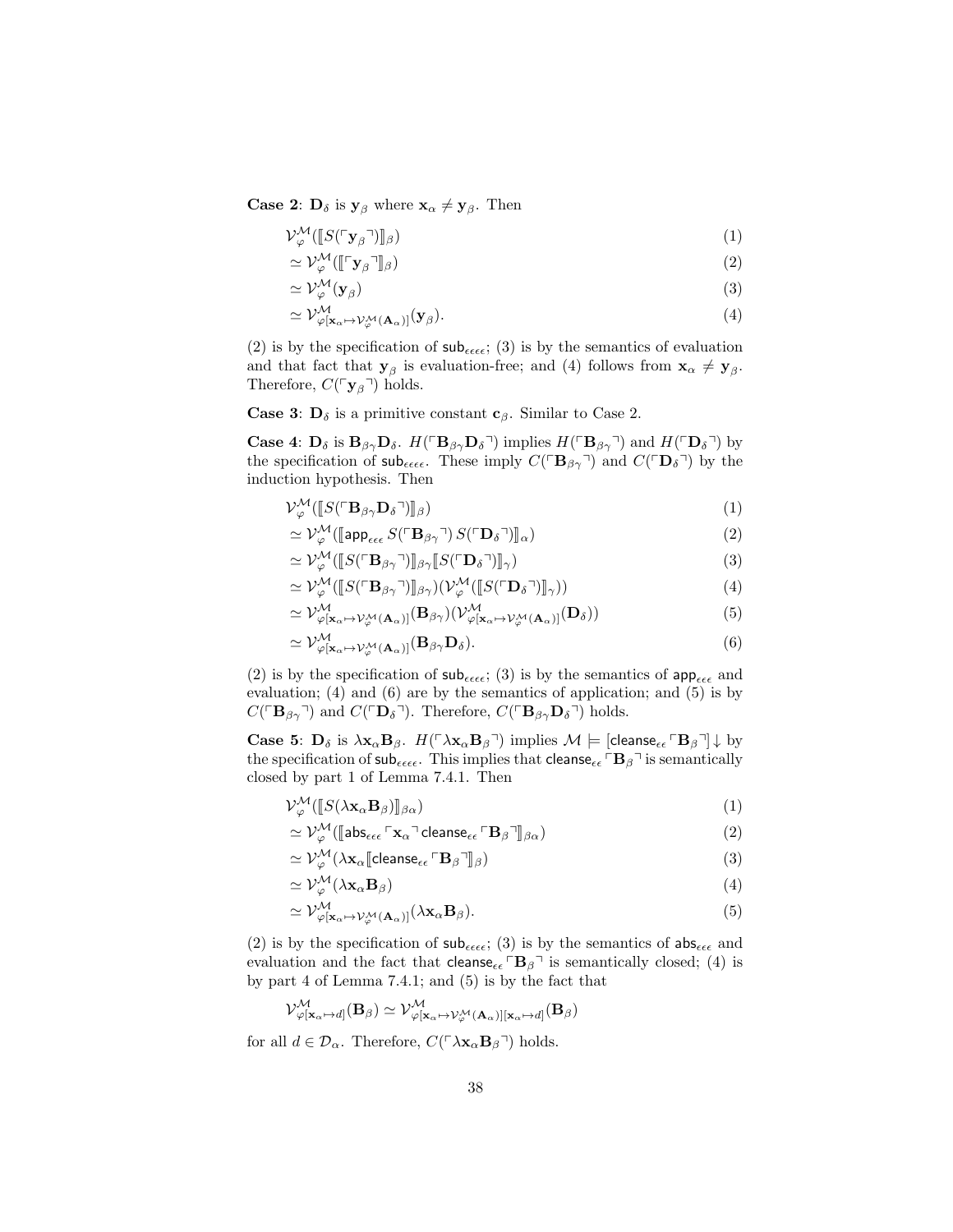**Case 6:**  $\mathbf{D}_{\delta}$  is  $\lambda \mathbf{y}_{\beta} \mathbf{B}_{\gamma}$  where  $\mathbf{x}_{\alpha} \neq \mathbf{y}_{\beta}$ .  $H(\ulcorner \lambda \mathbf{y}_{\beta} \mathbf{B}_{\gamma} \urcorner)$  implies

(a) 
$$
\mathcal{V}_{\varphi}^{\mathcal{M}}(S(\ulcorner \lambda \mathbf{y}_{\beta} \mathbf{B}_{\gamma} \urcorner)) \simeq \mathcal{V}_{\varphi}^{\mathcal{M}}(\mathsf{abs}_{\epsilon \epsilon \epsilon} \ulcorner \mathbf{y}_{\beta} \urcorner S(\ulcorner \mathbf{B}_{\gamma} \urcorner)),
$$

 $H(\ulcorner \mathbf{B}_{\gamma}\urcorner)$ , and either (\*)  $\mathcal{M} \models$  not-free-in<sub>oee</sub> $\ulcorner \mathbf{x}_{\alpha} \urcorner \ulcorner \mathbf{B}_{\gamma} \urcorner$  or (\*\*)  $\mathcal{M} \models$ not-free-in<sub>oεε</sub>  $\int y_B$ <sup> $\int$ </sup> $\mathbf{A}_{\alpha}$ <sup> $\bar{\phantom{\alpha}}$ </sup> by the specification of sub<sub>εεεε</sub>.  $H(\int \mathbf{B}_{\gamma} \cdot \bar{\phantom{\alpha}})$  implies  $C(\mathbf{B}_{\gamma})$  by the induction hypothesis and (b)  $S(\mathbf{B}_{\gamma})$  is semantically closed by part 1 of this lemma. Then

$$
\mathcal{V}_{\varphi}^{\mathcal{M}}([\![S(\lambda \mathbf{y}_{\beta} \mathbf{B}_{\gamma})]\!]_{\gamma\beta})
$$
(1)

$$
\simeq \mathcal{V}_{\varphi}^{\mathcal{M}}([\mathsf{abs}_{\epsilon\epsilon\epsilon} \ulcorner \mathbf{y}_{\beta} \urcorner S(\ulcorner \mathbf{B}_{\gamma} \urcorner)]_{\gamma\beta})
$$
\n(2)

$$
\simeq \mathcal{V}_{\varphi}^{\mathcal{M}}(\lambda \mathbf{y}_{\beta}[\![S(\ulcorner \mathbf{B}_{\gamma}\urcorner)]\!]\gamma) \tag{3}
$$

$$
\simeq \mathcal{V}_{\varphi[\mathbf{x}_{\alpha} \mapsto \mathcal{V}_{\varphi}^{\mathcal{M}}(\mathbf{A}_{\alpha})]}^{\mathcal{M}}(\lambda \mathbf{y}_{\beta} \mathbf{B}_{\gamma}). \tag{4}
$$

(2) is by (a); (3) is by (b) and the semantics of  $\mathsf{abs}_{\epsilon\epsilon\epsilon}$  and evaluation; and (4) is by separate arguments for the two cases  $(*)$  and  $(**)$ . In case  $(*)$ ,

$$
\mathcal{V}_{\varphi[\mathbf{y}_{\alpha}\mapsto d]}^{\mathcal{M}}([\![S(\ulcorner \mathbf{B}_{\gamma}\urcorner)]\!]_{\gamma})\tag{1}
$$

$$
\simeq \mathcal{V}_{\varphi[\mathbf{y}_{\alpha} \mapsto d]}^{\mathcal{M}}(\mathbf{B}_{\gamma})
$$
\n(2)

$$
\simeq \mathcal{V}_{\varphi[\mathbf{y}_{\alpha} \mapsto d][\mathbf{x}_{\alpha} \mapsto \mathcal{V}_{\varphi}^{\mathcal{M}}(\mathbf{A}_{\alpha})]}^{\mathcal{M}}(\mathbf{B}_{\gamma})
$$
(3)

$$
\simeq \mathcal{V}_{\varphi[\mathbf{x}_{\alpha} \mapsto \mathcal{V}_{\varphi}^{\mathcal{M}}(\mathbf{A}_{\alpha})][\mathbf{y}_{\alpha} \mapsto d]}^{\mathcal{M}}(\mathbf{B}_{\gamma})
$$
(4)

for all  $d \in \mathcal{D}_{\alpha}$ . (2) is by (\*),  $H(\ulcorner \mathbf{B}_{\gamma} \urcorner)$ , and part 5 of this lemma; (3) is by (\*) and part 2 of Lemma 7.3.1; and (4) follows from  $\mathbf{x}_{\alpha} \neq \mathbf{y}_{\beta}$ . In case (∗∗),

$$
\mathcal{V}_{\varphi[\mathbf{y}_{\alpha}\mapsto d]}^{\mathcal{M}}([\![S(\ulcorner \mathbf{B}_{\gamma}\urcorner)]\!]_{\gamma})\tag{1}
$$

$$
\simeq \mathcal{V}_{\varphi[\mathbf{y}_{\alpha} \mapsto d][\mathbf{x}_{\alpha} \mapsto \mathcal{V}_{\varphi[\mathbf{y}_{\alpha} \mapsto d]}^{\mathcal{M}}(\mathbf{A}_{\alpha})]}(\mathbf{B}_{\gamma})
$$
(2)

$$
\simeq \mathcal{V}_{\varphi[\mathbf{y}_{\alpha} \mapsto d][\mathbf{x}_{\alpha} \mapsto \mathcal{V}_{\varphi}^{\mathcal{M}}(\mathbf{A}_{\alpha})]}(\mathbf{B}_{\gamma})
$$
\n(3)

$$
\simeq \mathcal{V}_{\varphi[\mathbf{x}_{\alpha} \mapsto \mathcal{V}_{\varphi}^{\mathcal{M}}(\mathbf{A}_{\alpha})][\mathbf{y}_{\alpha} \mapsto d]}^{\mathcal{M}}(\mathbf{B}_{\gamma})
$$
(4)

for all  $d \in \mathcal{D}_{\alpha}$ . (2) is by  $C(\ulcorner \mathbf{B}_{\gamma} \urcorner);$  (3) is by (\*\*) and part 2 of Lemma 7.3.1; and (4) follows from  $\mathbf{x}_{\alpha} \neq \mathbf{y}_{\beta}$ . Therefore,  $C(\ulcorner \lambda \mathbf{y}_{\beta} \mathbf{B}_{\gamma} \urcorner)$  holds.

**Case 7:**  $D_{\delta}$  is if  $A_o B_{\alpha} C_{\alpha}$ . Similar to Case 4.

**Case 8:**  $\mathbf{D}_{\delta}$  is  $\lceil \mathbf{B}_{\beta} \rceil$ . Similar to Case 2.

**Case 9:**  $\mathbf{D}_{\delta}$  is  $[\mathbf{B}_{\epsilon}]\beta$ .  $H(\ulcorner [\mathbf{B}_{\epsilon}]\beta\urcorner)$  implies

(a) 
$$
\mathcal{M} \models \text{eval-free}_{o\epsilon}^{\beta} \llbracket S(\ulcorner \mathbf{B}_{\epsilon} \urcorner) \rrbracket_{\epsilon}
$$

and

(b) 
$$
\mathcal{M} \models S(\ulcorner [\mathbf{B}_{\epsilon}]\!]_{\beta} \urcorner) = S([\![S(\ulcorner \mathbf{B}_{\epsilon} \urcorner)]\!]_{\epsilon})
$$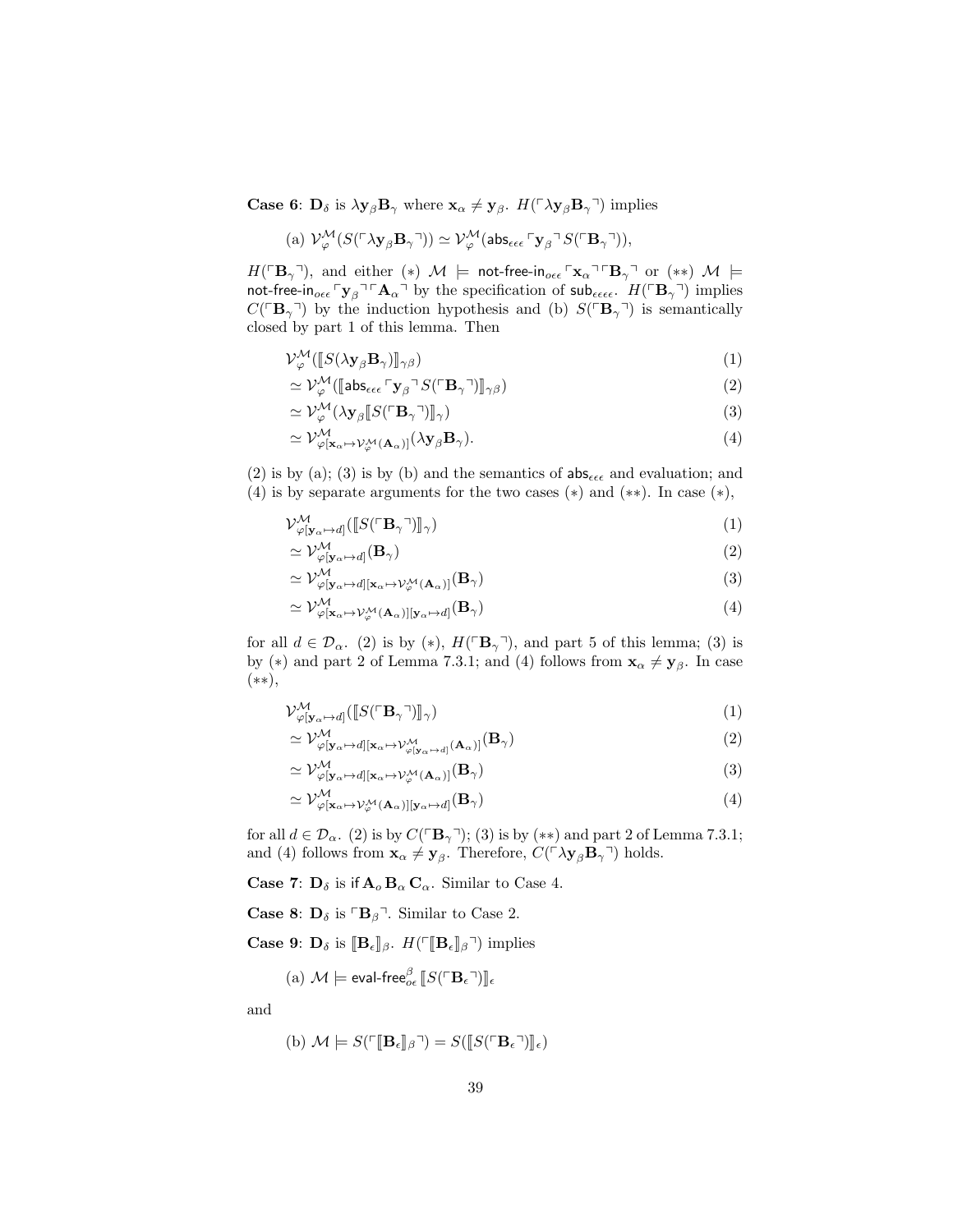by the specification of  $\mathsf{sub}_{\epsilon\epsilon\epsilon\epsilon}$ . (a), (b), and  $H(\ulcorner [\mathbf{B}_{\epsilon}]\!]_{\beta}\urcorner)$  imply  $H(\llbracket S(\ulcorner \mathbf{B}_{\epsilon} \urcorner)\rrbracket_{\epsilon})$  by part 3 of this lemma, and so (c)  $\mathcal{M} \models \llbracket S(\ulcorner \mathbf{B}_{\epsilon} \urcorner)\rrbracket_{\epsilon} =$  $\lceil C_{\beta} \rceil$  for some evaluation-free  $C_{\beta}$ .  $H(\lbrack S(\lbrack B_{\epsilon} \rbrack)\rbrack_{\epsilon})$  implies  $H(\lbrack B_{\epsilon} \rbrack)$  by the specification of  $\mathsf{sub}_{\epsilon\epsilon\epsilon\epsilon}$ .  $H(\ulcorner \mathbf{B}_{\epsilon}\urcorner)$  implies  $C(\ulcorner \mathbf{B}_{\epsilon}\urcorner)$  by the induction hypothesis, and so

(d) 
$$
\mathcal{V}_{\varphi}^{\mathcal{M}}(\llbracket S(\ulcorner \mathbf{B}_{\epsilon} \urcorner)\rrbracket_{\epsilon}) \simeq \mathcal{V}_{\varphi[\mathbf{x}_{\alpha} \mapsto \mathcal{V}_{\varphi}^{\mathcal{M}}(\mathbf{A}_{\alpha})]}^{\mathcal{M}}(\mathbf{B}_{\epsilon}).
$$

(c) and (d) imply

$$
\text{(e) }\mathcal{V}^{\mathcal{M}}_{\varphi[\mathbf{x}_{\alpha} \mapsto \mathcal{V}^{\mathcal{M}}_{\varphi}(\mathbf{A}_{\alpha})]}(\mathbf{B}_{\epsilon}) = \mathcal{V}^{\mathcal{M}}_{\varphi}(\ulcorner \mathbf{C}_{\beta} \urcorner) = \mathcal{V}^{\mathcal{M}}_{\varphi[\mathbf{x}_{\alpha} \mapsto \mathcal{V}^{\mathcal{M}}_{\varphi}(\mathbf{A}_{\alpha})]}(\ulcorner \mathbf{C}_{\beta} \urcorner)
$$

since  $\ulcorner \mathbf{C}_\beta \urcorner$  is semantically closed.  $H([\![S(\ulcorner \mathbf{B}_\epsilon \urcorner)]\!]_\epsilon)$  and (c) imply  $H(\ulcorner \mathbf{C}_\beta \urcorner)$ , and  $H(\lceil \mathbf{C}_{\beta} \rceil)$  implies  $C(\lceil \mathbf{C}_{\beta} \rceil)$  by the inductive hypothesis.

$$
\mathcal{V}_{\varphi}^{\mathcal{M}}([\![S(\ulcorner [\mathbf{B}_{\epsilon}]\!]_{\beta}\urcorner)]\!]_{\beta})\tag{1}
$$

$$
\simeq \mathcal{V}_{\varphi}^{\mathcal{M}}([\![S([\![S(\ulcorner \mathbf{B}_{\epsilon} \urcorner)]\!]_{\epsilon})]\!])_{\beta})
$$
\n<sup>(2)</sup>

$$
\simeq \mathcal{V}_{\varphi}^{\mathcal{M}}([\![S(\ulcorner \mathbf{C}_{\beta}\urcorner)]\!]_{\beta})\tag{3}
$$

$$
\simeq \mathcal{V}_{\varphi[\mathbf{x}_{\alpha} \mapsto \mathcal{V}_{\varphi}^{\mathcal{M}}(\mathbf{A}_{\alpha})]}^{\mathcal{M}}(\mathbf{C}_{\beta})
$$
(4)

$$
\simeq \mathcal{V}_{\varphi[\mathbf{x}_{\alpha} \mapsto \mathcal{V}_{\varphi}^{\mathcal{M}}(\mathbf{A}_{\alpha})]}^{\mathcal{M}}([\mathbb{F} \mathbf{C}_{\beta} \mathbb{I}]_{\beta})
$$
\n
$$
\tag{5}
$$

$$
\simeq \mathcal{V}_{\varphi[\mathbf{x}_{\alpha} \mapsto \mathcal{V}_{\varphi}^{\mathcal{M}}(\mathbf{A}_{\alpha})]}^{\mathcal{M}}([\mathbf{B}_{\epsilon}]]_{\beta}). \tag{6}
$$

(2) is by (b); (3) is by (d) and (e); (4) is by  $C(\ulcorner \mathbf{C}_{\beta} \urcorner)$ ; (5) is by the semantics of evaluation and the fact  $\mathbf{C}_{\beta}$  is evaluation-free; and (6) is by (e). Therefore,  $C(\ulcorner [\mathbf{B}_{\epsilon}]\vert_{\beta}\urcorner)$  holds.

## Part 7 Follows from the specifications of not-free-in<sub>oce</sub>, cleanse<sub> $\epsilon$ e</sub>, and sub $\epsilon_{\epsilon\epsilon\epsilon}$ .  $\Box$

The five requirements for  $\mathsf{sub}_{\epsilon\epsilon\epsilon\epsilon}$  are satisfied as follows:

- 1. Requirement 1 is satisfied by Specification 9 for  $\mathsf{sub}_{\epsilon\epsilon\epsilon\epsilon}$ . Part 6 of Lemma 7.5.1 verifies that  $\mathsf{sub}_{\epsilon\epsilon\epsilon\epsilon}$  performs substitution correctly.
- 2. Requirement 2 is satisfied by Specification 7 for not-free-in<sub>o $\epsilon \epsilon$ </sub> and Specification 9.6 for sub $_{\epsilon \epsilon \epsilon \epsilon}$ . Part 6 of Lemma 7.5.1 verifies that, when  $\mathsf{sub}_{\epsilon\epsilon\epsilon\epsilon} \mathsf{A}_{\alpha} \mathsf{A}_{\alpha} \mathsf{A}_{\alpha}$ <sup> $\mathsf{A}_{\alpha}$ </sup> is defined, variables are not captured.
- 3. Requirement 3 is satisfied by Specification 8 for cleanse  $\epsilon_{\epsilon}$  and Specifications 9.1, 9.5, and 9.9 for  $sub_{\epsilon\epsilon\epsilon\epsilon}$ . Part 1 of Lemma 7.5.1 verifies that, when  $\mathsf{sub}_{\epsilon\epsilon\epsilon\epsilon} \mathsf{F} \mathbf{A}_{\alpha} \mathsf{F} \mathbf{X}_{\alpha} \mathsf{F} \mathbf{B}_{\beta}$  is defined, it represents an evaluation-free wff<sub>β</sub>.
- 4. Requirement 4 is satisfied by Specification 7.9 for not-free-in<sub>o $\epsilon$ </sub>, Specification 8.7 for cleanse<sub>ce</sub>, and Specification 9.9 for sub<sub>ecce</sub>. Part 1 of Lemma 7.5.1 verifies that, when  $\mathsf{sub}_{\epsilon\epsilon\epsilon\epsilon} \mathsf{A}_{\alpha} \mathsf{A}_{\alpha} \mathsf{A}_{\alpha} \mathsf{A}_{\beta}$  is defined, it is semantically closed.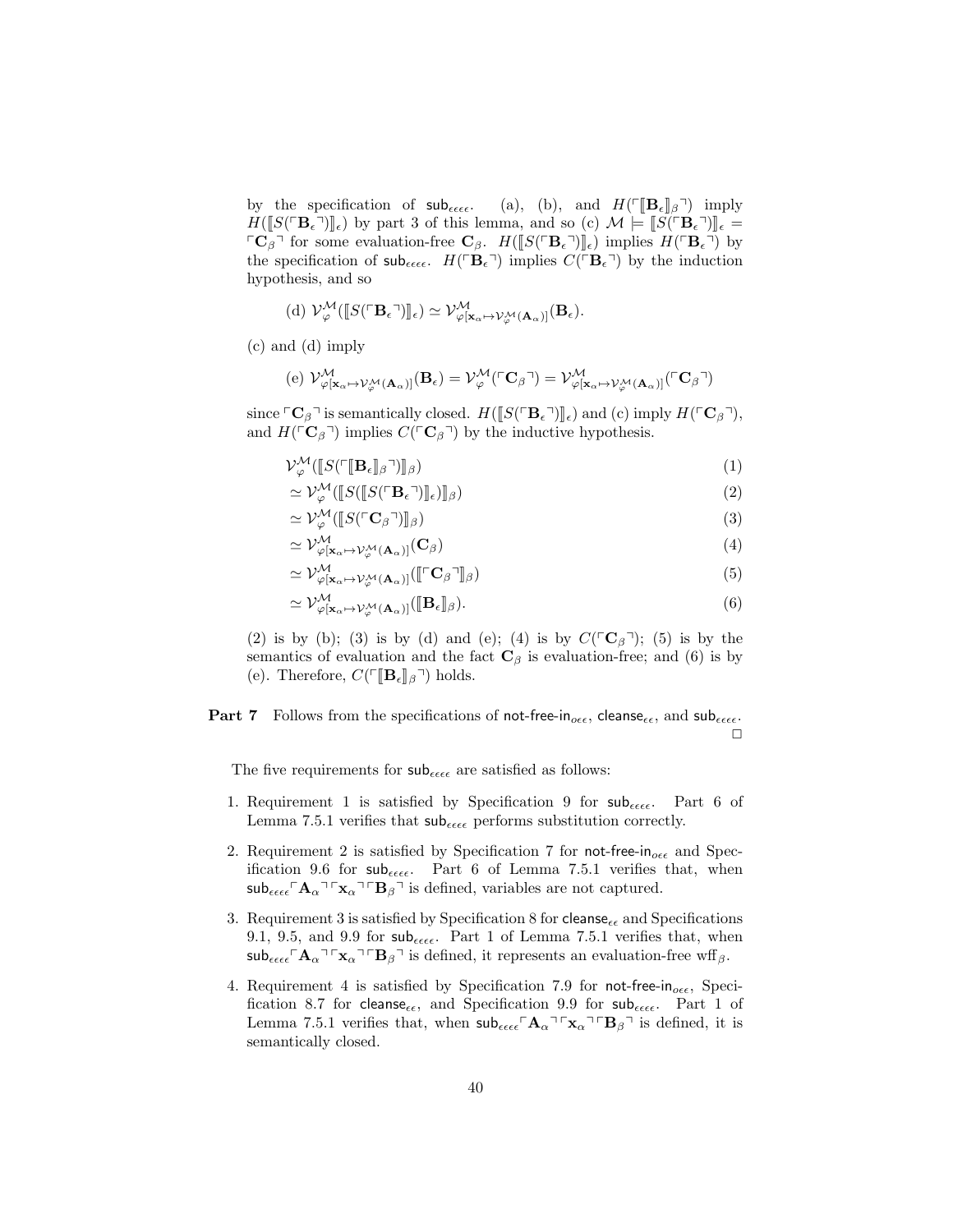5. Requirement 5 is satisfied by Specifications 7–9. Part 7 of Lemma 7.5.1 verifies that  $\mathsf{sub}_{\epsilon\epsilon\epsilon\epsilon} \ulcorner \mathbf{A}_\alpha \urcorner \ulcorner \mathbf{x}_\alpha \urcorner \ulcorner \mathbf{B}_\beta \urcorner$  is defined in the cases corresponding to when substitution is defined in  $\mathcal{Q}_0$ .

As a consequence of  $sub_{\epsilon \epsilon \epsilon}$  satisfying Requirements 1–5, we can now prove that the law of beta-reduction for  $\mathcal{Q}_0^{\text{uqe}}$  is valid in  $\mathcal{Q}_0^{\text{uqe}}$ .

Theorem 7.5.2 (Law of Beta-Reduction) Let  $M$  be a normal general model for  $\mathcal{Q}_0^{\text{uqe}}$ . Then

$$
\mathcal{M} \models [\mathbf{A}_\alpha\!\downarrow\wedge\mathsf{sub}_{{\epsilon}{\epsilon}{\epsilon}{\epsilon}}\ulcorner \mathbf{A}_\alpha\urcorner\ulcorner \mathbf{x}_\alpha\urcorner\ulcorner \mathbf{B}_\beta\urcorner = \ulcorner \mathbf{C}_\beta\urcorner] \supset [\lambda \mathbf{x}_\alpha \mathbf{B}_\beta] \mathbf{A}_\alpha \simeq \mathbf{C}_\beta.
$$

**Proof** Let  $\varphi \in \text{assign}(\mathcal{M})$ . Assume (a)  $\mathcal{V}_{\varphi}^{\mathcal{M}}(\mathbf{A}_{\alpha})$  is defined and

(b) 
$$
\mathcal{V}_{\varphi}^{\mathcal{M}}(\mathsf{sub}_{\epsilon\epsilon\epsilon\epsilon} \Gamma \mathbf{A}_{\alpha} \mathbf{A}^{\dagger} \mathbf{x}_{\alpha} \mathbf{A}^{\dagger} \mathbf{B}_{\beta} \mathbf{A}^{\dagger} = \Gamma \mathbf{C}_{\beta} \mathbf{A}^{\dagger}) = \mathbf{T}.
$$

We must show

$$
\mathcal{V}_{\varphi}^{\mathcal{M}}([\lambda \mathbf{x}_{\alpha} \mathbf{B}_{\beta}]\mathbf{A}_{\alpha}) \simeq \mathcal{V}_{\varphi}^{\mathcal{M}}(\mathbf{C}_{\beta}).
$$

(b) implies

$$
\text{(c) } \mathcal{M} \models \mathsf{sub}_{\epsilon\epsilon\epsilon\epsilon} \ulcorner \mathbf{A}_\alpha \urcorner \ulcorner \mathbf{x}_\alpha \urcorner \ulcorner \mathbf{B}_\beta \urcorner = \ulcorner \mathbf{C}_\beta \urcorner
$$

and (d)  $\mathbf{C}_{\beta}$  is evaluation-free by part 1 of Lemma 7.5.1. Then

$$
\mathcal{V}_{\varphi}^{\mathcal{M}}([\lambda \mathbf{x}_{\alpha} \mathbf{B}_{\beta}]\mathbf{A}_{\alpha}) \tag{1}
$$

$$
\simeq \mathcal{V}_{\varphi[\mathbf{x}_{\alpha} \mapsto \mathcal{V}_{\varphi}^{\mathcal{M}}(\mathbf{A}_{\alpha})]}^{\mathcal{M}}(\mathbf{B}_{\beta})
$$
\n
$$
\tag{2}
$$

$$
\simeq \mathcal{V}_{\varphi}^{\mathcal{M}}([\mathsf{sub}_{\epsilon\epsilon\epsilon\epsilon} \Gamma \mathbf{A}_{\alpha} \top \Gamma \mathbf{x}_{\alpha} \top \Gamma \mathbf{B}_{\beta} \top]_{\beta})
$$
\n(3)

$$
\simeq \mathcal{V}_{\varphi}^{\mathcal{M}}([\![\ulcorner \mathbf{C}_{\beta} \urcorner ]\!]_{\beta}) \tag{4}
$$

$$
\simeq \mathcal{V}_{\varphi}^{\mathcal{M}}(\mathbf{C}_{\beta}).\tag{5}
$$

(2) is by (a) and the semantics of function application and function abstraction;  $(3)$  is by  $(c)$  and part 6 of Lemma 7.5.1;  $(4)$  is by  $(b)$ ; and  $(5)$  is by  $(d)$  and the semantics of evaluation. Therefore,  $\mathcal{V}_{\varphi}^{\mathcal{M}}([\lambda \mathbf{x}_{\alpha} \mathbf{B}_{\beta} | \mathbf{A}_{\alpha}) \simeq \mathcal{V}_{\varphi}^{\mathcal{M}}(\mathbf{C}_{\beta}).$ 

## 7.6 Example: Double Substitution

We mentioned above that  $\mathsf{sub}_{\epsilon\epsilon\epsilon\epsilon} \ulcorner \mathbf{A}_\alpha \urcorner \ulcorner \mathbf{x}_\alpha \urcorner \ulcorner \mathbf{B}_\beta \urcorner$  may involve a "double substitution" when  $B_\beta$  is an evaluation. The following example explores this pos-

sibility when  $\mathbf{B}_{\beta}$  is the simple evaluation  $[\![\mathbf{x}_{\epsilon}]\!]_o$ .<br>Let M be any normal general model for  $\mathcal{Q}_0^{\text{uqe}}, \varphi \in \text{assign}(\mathcal{M})$ , and  $\mathbf{A}_o$  be an evaluation-free wff in which  $x_{\epsilon}$  is not free. Then

$$
\mathcal{V}_{\varphi}^{\mathcal{M}}(\mathsf{sub}_{\epsilon\epsilon\epsilon\epsilon} \sqcap \mathbf{A}_{o} \sqcap \sqcap \mathbf{x}_{\epsilon} \sqcap \llbracket \mathbf{x}_{\epsilon} \rrbracket_{o} \sqcap) \tag{1}
$$

$$
= \mathcal{V}_{\varphi}^{\mathcal{M}}(\mathsf{sub}_{\epsilon\epsilon\epsilon\epsilon} \sqcap \mathbf{A}_{o} \sqcap \sqcap \mathbf{x}_{\epsilon} \sqcap [\![\mathsf{sub}_{\epsilon\epsilon\epsilon\epsilon} \sqcap \mathbf{A}_{o} \sqcap \sqcap \mathbf{x}_{\epsilon} \sqcap \mathbf{x}_{\epsilon} \sqcap ]\!]_{\epsilon}) \tag{2}
$$

$$
= \mathcal{V}_{\varphi}^{\mathcal{M}}(\mathsf{sub}_{\epsilon\epsilon\epsilon\epsilon} \sqcap \mathbf{A}_{o} \sqcap \sqcap \mathbf{x}_{\epsilon} \sqcap [\![\ulcorner \ulcorner \mathbf{A}_{o} \urcorner \urcorner ]\!]_{\epsilon}) \tag{3}
$$

$$
= \mathcal{V}_{\varphi}^{\mathcal{M}}(\mathsf{sub}_{\epsilon\epsilon\epsilon\epsilon} \sqcap \mathbf{A}_{o}^{\neg \neg \sqcap \mathsf{T}} \mathbf{x}_{\epsilon}^{\neg \sqcap} \mathbf{A}_{o}^{\neg})
$$
\n
$$
\tag{4}
$$

$$
=\mathcal{V}_{\varphi}^{\mathcal{M}}(\ulcorner \mathbf{A}_o \urcorner). \tag{5}
$$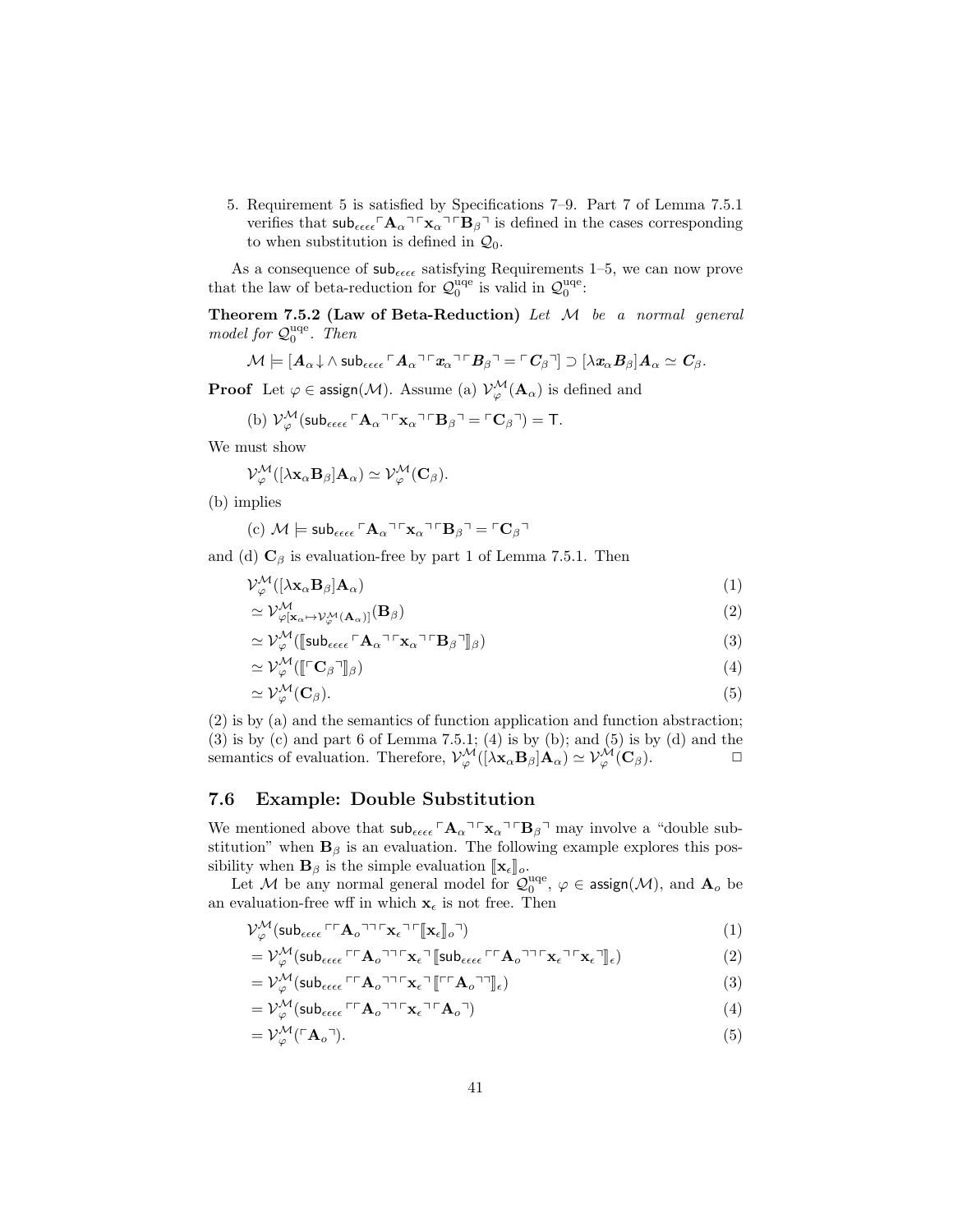(2) is by the specification of  $\mathsf{sub}_{\epsilon\epsilon\epsilon\epsilon}$ , the fact that  $\lceil \mathbf{A}_o \rceil$  is syntactically closed, and the fact that  $\mathbf{A}_o$  is evaluation-free; (3) is by the specification of  $\mathsf{sub}_{\epsilon\epsilon\epsilon\epsilon}$ ; (4) is by the semantics of evaluation and the fact that  $\mathbf{A}_{o}$ <sup> $\top$ </sup> is evaluation-free; and (5) is by the specification of  $\mathsf{sub}_{\epsilon\epsilon\epsilon\epsilon}$  and the fact that  $\mathbf{x}_{\epsilon}$  is not free in  $\mathbf{A}_{o}$ . Therefore,

$$
\mathcal{M} \models \mathsf{sub}_{\epsilon \epsilon \epsilon \epsilon} \ulcorner \ulcorner \mathbf{A}_o \urcorner \ulcorner \mathbf{x}_{\epsilon} \urcorner \ulcorner [\![\mathbf{x}_{\epsilon}]\!]_o \urcorner) = \ulcorner \mathbf{A}_o \urcorner
$$

and only the first substitution has an effect.

Now consider the evaluation-free wff  $\mathbf{x}_{\epsilon} = \mathbf{x}_{\epsilon}$  (in which the variable  $\mathbf{x}_{\epsilon}$  is free). Then

$$
\mathcal{V}_{\varphi}^{\mathcal{M}}(\mathsf{sub}_{\epsilon\epsilon\epsilon\epsilon} \sqcap \mathbf{x}_{\epsilon} = \mathbf{x}_{\epsilon} \sqcap \sqcap \mathbf{x}_{\epsilon} \sqcap [\![\mathbf{x}_{\epsilon}]\!]_{o} \sqcap)
$$
(1)

$$
= \mathcal{V}_{\varphi}^{\mathcal{M}}(\mathsf{sub}_{\epsilon\epsilon\epsilon\epsilon} \sqcap \mathbf{x}_{\epsilon} = \mathbf{x}_{\epsilon} \sqcap \sqcap \mathbf{x}_{\epsilon} \sqcap [\![\mathsf{sub}_{\epsilon\epsilon\epsilon\epsilon} \sqcap \mathbf{x}_{\epsilon} = \mathbf{x}_{\epsilon} \sqcap \sqcap \mathbf{x}_{\epsilon} \sqcap \sqcap \mathbf{x}_{\epsilon} \sqcap ]\!]_{\epsilon}) \tag{2}
$$

$$
= \mathcal{V}_{\varphi}^{\mathcal{M}}(\mathsf{sub}_{\epsilon\epsilon\epsilon\epsilon} \sqcap \mathbf{x}_{\epsilon} = \mathbf{x}_{\epsilon} \sqcap \sqcap \mathbf{x}_{\epsilon} \sqcap [\![\sqcap \mathbf{x}_{\epsilon} = \mathbf{x}_{\epsilon} \sqcap \mathbf{x}_{\epsilon}]\!]
$$
(3)

$$
= \mathcal{V}_{\varphi}^{\mathcal{M}}(\mathsf{sub}_{\epsilon\epsilon\epsilon\epsilon} \sqcap \mathbf{x}_{\epsilon} = \mathbf{x}_{\epsilon} \sqcap \sqcap \mathbf{x}_{\epsilon} \sqcap \mathbf{x}_{\epsilon} = \mathbf{x}_{\epsilon} \sqcap)
$$
(4)

$$
= \mathcal{V}_{\varphi}^{\mathcal{M}}(\ulcorner \ulcorner \mathbf{x}_{\epsilon} = \mathbf{x}_{\epsilon} \urcorner = \ulcorner \mathbf{x}_{\epsilon} = \mathbf{x}_{\epsilon} \urcorner \urcorner). \tag{5}
$$

 $(1)$ – $(4)$  are by the same reasoning as above, and  $(5)$  is by the specification of  $sub_{\epsilon \epsilon \epsilon \epsilon}$ . Therefore,

$$
\mathcal{M} \models \mathsf{sub}_\mathsf{e\mathsf{c\mathsf{c}\mathsf{c}\mathsf{c}}} \ulcorner\ulcorner \mathbf{x}_\epsilon = \mathbf{x}_\epsilon \urcorner\urcorner\ulcorner \mathbf{x}_\epsilon \urcorner\ulcorner \llbracket \mathbf{x}_\epsilon \rrbracket_o \urcorner = \ulcorner\ulcorner \mathbf{x}_\epsilon = \mathbf{x}_\epsilon \urcorner = \ulcorner \mathbf{x}_\epsilon = \mathbf{x}_\epsilon \urcorner\urcorner
$$

and both substitutions have an effect.

### 7.7 Example: Variable Renaming

In predicate logics like  $\mathcal{Q}_0$ , bound variables can be renamed in a wff (in certain ways) without changing the meaning the wff. For example, when the variable  $x_{\alpha}$ is renamed to the variable  $y_{\alpha}$  (or any other variable of type  $\alpha$ ) in the evaluationfree wff  $\lambda x_{\alpha}x_{\alpha}$ , the result is the wff  $\lambda y_{\alpha}y_{\alpha}$ .  $\lambda x_{\alpha}x_{\alpha}$  and  $\lambda y_{\alpha}y_{\alpha}$  are logically equivalent to each other, i.e.,

$$
\mathcal{M} \models \lambda x_{\alpha} x_{\alpha} = \lambda y_{\alpha} y_{\alpha}.
$$

In fact, a variable renaming that permutes the names of the variables occurring in an evaluation-free wff of  $\mathcal{Q}_0^{\text{uqe}}$  without changing the names of the wff's free variables preserves the meaning of the wff.

Unfortunately, meaning-preserving variable renamings do not exist for all the non-evaluation-free wffs of  $\mathcal{Q}_0^{\text{uqe}}$ . As an example, consider the two nonevaluation-free wffs  $\lambda x_{\epsilon} [x_{\epsilon}]\rangle_{\epsilon \epsilon}$  and  $\lambda y_{\epsilon} [y_{\epsilon}]\rangle_{\epsilon \epsilon}$  where  $x_{\epsilon}$  and  $y_{\epsilon}$  are distinct variables. Obviously,  $\lambda y_{\epsilon} [y_{\epsilon}]_{\langle \epsilon \epsilon \rangle}$  is obtained from  $\lambda x_{\epsilon} [x_{\epsilon}]_{\langle \epsilon \epsilon \rangle}$  by renaming  $x_{\epsilon}$ <br>to be  $y_{\epsilon}$ . If we forget about evaluation, we would expect that  $\lambda x \llbracket x \rrbracket$ . to be  $y_{\epsilon}$ . If we forget about evaluation, we would expect that  $\lambda x_{\epsilon}[[x_{\epsilon}]]_{\langle \epsilon \epsilon \rangle}$ and  $\lambda y_{\epsilon} [y_{\epsilon}]\rangle_{\langle \epsilon \epsilon \rangle}$  are logically equivalent — but they are not! Let  $\mathbf{A}_{\epsilon}$  be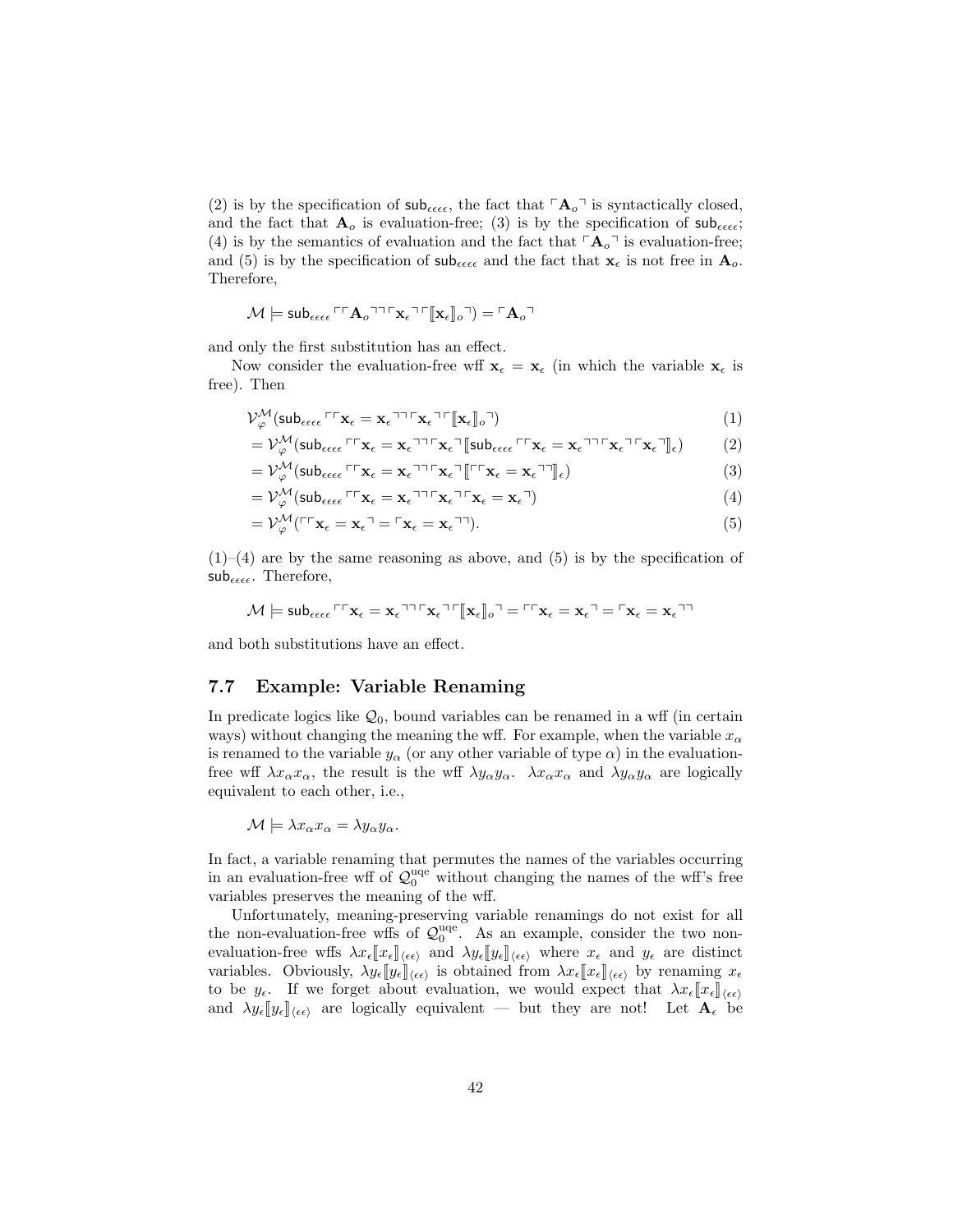$\Gamma$ pair<sub>( $\epsilon \in \mathcal{X} \in \mathcal{Y} \in \mathcal{Y}$ </sub>, and suppose  $\varphi(x_{\epsilon}) = \mathcal{E}(x_{\epsilon})$  and  $\varphi(y_{\epsilon}) = \mathcal{E}(y_{\epsilon})$ . Then

$$
\mathcal{V}_{\varphi}^{\mathcal{M}}([\lambda x_{\epsilon} \| x_{\epsilon} ] | \mathbf{A}_{\epsilon})
$$
\n
$$
\simeq \mathcal{V}_{\varphi[x_{\epsilon} \mapsto \mathcal{V}_{\varphi[\mathbf{A}_{\epsilon}]}]}^{\mathcal{M}}([x_{\epsilon} ]_{\langle \epsilon \epsilon \rangle})
$$
\n
$$
\simeq \mathcal{V}_{\varphi[x_{\epsilon} \mapsto \mathcal{V}_{\varphi[\mathbf{A}_{\epsilon}]}]}^{\mathcal{M}}(\mathcal{E}^{-1}(\mathcal{V}_{\varphi[x_{\epsilon} \mapsto \mathcal{V}_{\varphi[\mathbf{A}_{\epsilon}]}]}^{\mathcal{M}}(x_{\epsilon})))
$$
\n
$$
\simeq \mathcal{V}_{\varphi[x_{\epsilon} \mapsto \mathcal{V}_{\varphi[\mathbf{A}_{\epsilon}]}]}^{\mathcal{M}}(\mathcal{E}^{-1}(\mathcal{E}(\text{pair}_{\langle \epsilon \epsilon \rangle \epsilon \epsilon} x_{\epsilon} y_{\epsilon})))
$$
\n
$$
\simeq \mathcal{V}_{\varphi[x_{\epsilon} \mapsto \mathcal{V}_{\varphi[\mathbf{A}_{\epsilon}]}]}^{\mathcal{M}}(\text{pair}_{\langle \epsilon \epsilon \rangle \epsilon \epsilon} x_{\epsilon} y_{\epsilon}))
$$
\n
$$
= \langle \mathcal{E}(\text{pair}_{\langle \epsilon \epsilon \rangle \epsilon \epsilon} x_{\epsilon} y_{\epsilon}), \mathcal{E}(y_{\epsilon}) \rangle.
$$

Similarly,

$$
\mathcal{V}_{\varphi}^{\mathcal{M}}([\lambda y_{\epsilon}[\![y_{\epsilon}]\!](\epsilon_{\epsilon})]\mathbf{A}_{\epsilon}) \simeq \langle \mathcal{E}(x_{\epsilon}), \mathcal{E}(\mathsf{pair}_{\langle \epsilon \epsilon \rangle \epsilon \epsilon} x_{\epsilon} y_{\epsilon}) \rangle.
$$

Therefore,  $\lambda x_{\epsilon} [x_{\epsilon}]_{\langle \epsilon \epsilon \rangle}$  and  $\lambda y_{\epsilon} [y_{\epsilon}]_{\langle \epsilon \epsilon \rangle}$  are not logically equivalent, but the functions  $\mathcal{V}_{\varphi}^{\mathcal{M}}(\lambda x_{\epsilon} [x_{\epsilon}]_{\langle \epsilon \epsilon \rangle})$  and  $\mathcal{V}_{\varphi}^{\mathcal{M}}(\lambda y_{\epsilon} [y_{\epsilon}]_{\langle \epsilon \epsilon \rangle})$  are equal on con

This example proves the following proposition:

**Proposition 7.7.1** Alpha-conversion is not valid in  $Q_0^{\text{uqe}}$  for some nonevaluation-free wffs.

Note 19 (Nominal Data Types) Since alpha-conversion is not universally valid in  $\mathcal{Q}_0^{\text{uqe}}$ , it is not clear whether techniques for managing variable naming and binding — such as *higher-order abstract syntax* [46, 52] and *nominal tech*niques [29, 53] — are applicable to  $\mathcal{Q}_0^{\text{uqe}}$ . However, the paper [48] does combine quotation/evaluation techniques with nominal techniques.

## 7.8 Limitations of sub $_{\epsilon\epsilon\epsilon\epsilon}$

Theorem 7.5.2 shows beta-reduction can be computed using  $\mathsf{sub}_{\epsilon\epsilon\epsilon\epsilon}$ . However, it is obviously not possible to use  $\mathsf{sub}_{\epsilon\epsilon\epsilon\epsilon}$  to compute a beta-reduction when the corresponding application of  $\mathsf{sub}_{\epsilon\epsilon\epsilon\epsilon}$  is undefined. There are thus two questions that concern us:

- 1. When is an application of  $\mathsf{sub}_{\epsilon\epsilon\epsilon\epsilon}$  undefined?
- 2. When an application of  $\mathsf{sub}_{\epsilon\epsilon\epsilon\epsilon}$  is undefined, is the the corresponding betareduction ever valid in  $\mathcal{Q}_0^{\text{uqe}}$ .

Let M be a normal general model for  $\mathcal{Q}_0^{\text{uqe}}$ . There are two cases in which  $\mathcal{M} \models [\mathsf{sub}_{\epsilon\epsilon\epsilon\epsilon} \ulcorner \mathbf{A}_\alpha \urcorner \ulcorner \mathbf{x}_\alpha \urcorner \ulcorner \mathbf{B}_\beta \urcorner] \uparrow$  will be true. The first case occurs when the naive substitution of  ${\bf A}_\alpha$  for the free occurrences of  ${\bf x}_\alpha$  in  ${\bf B}_\beta$  causes a variable capture. In this case the corresponding beta-reduction is not valid unless the bound variables in  $\mathbf{B}_{\beta}$  are renamed so that the variable capture is avoided. This can always be done if  $\mathbf{B}_{\beta}$  is evaluation-free, but as we showed in the previous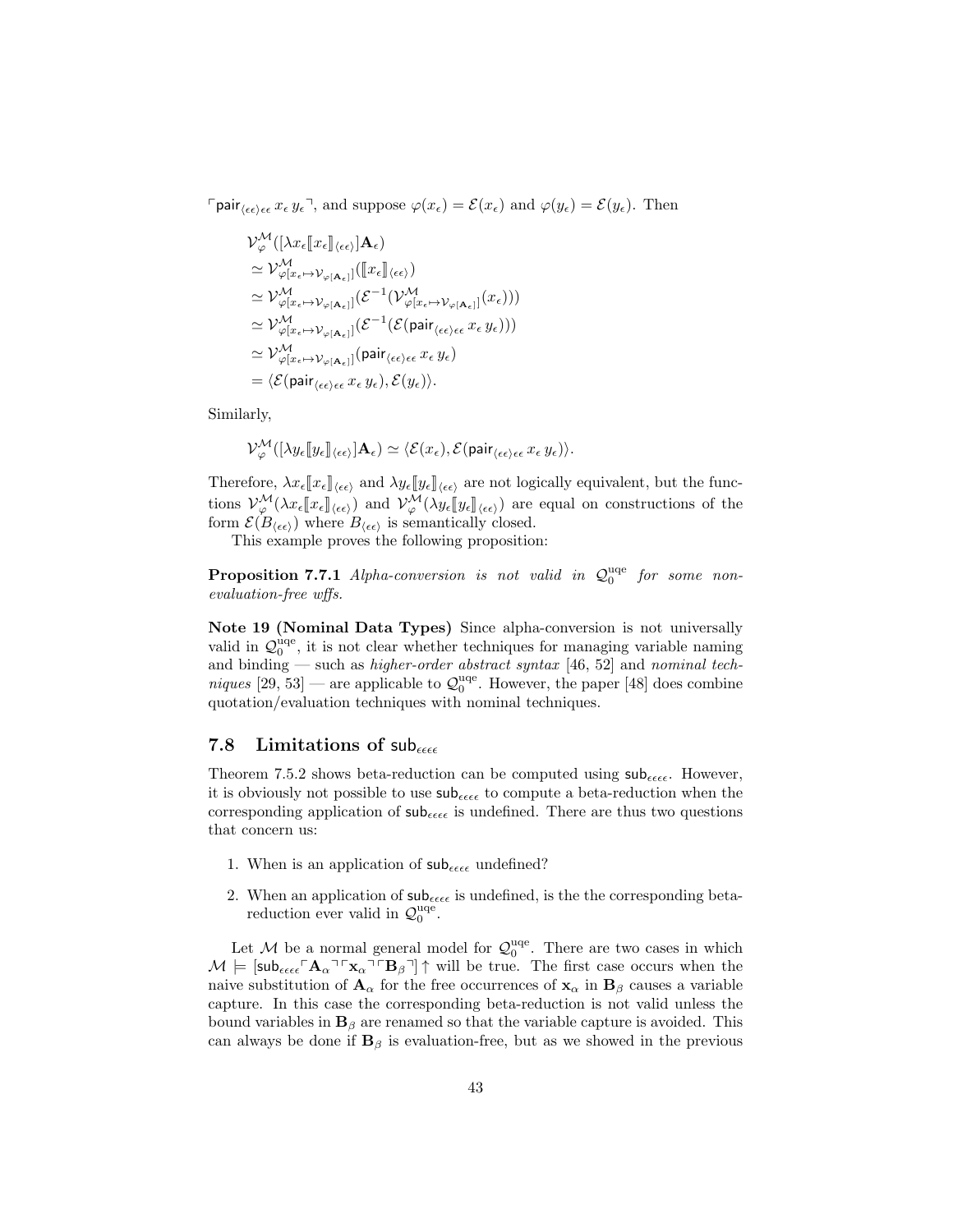subsection it is not always possible to rename variables in a non-evaluation-free wff.

The second case in which  $M \models [\mathsf{sub}_{\epsilon \epsilon \epsilon \epsilon} \mathsf{A}_{\alpha} \mathsf{A}_{\alpha} \mathsf{A}_{\alpha} \mathsf{A}_{\beta} \mathsf{A}_{\beta}] \uparrow$  will be true occurs when the naive cleansing of evaluations in the result of the substitution causes a variable to escape outside of a quotation. This happens when the body of an evaluation is not semantically closed after the first substitution. In this case, the corresponding beta-reduction may be valid. We will illustrate this possibility with three examples.

#### Example 1

Let  $\mathbf{A}_{\alpha\epsilon\epsilon}$  be the wff

 $\lambda x_{\epsilon} \lambda y_{\epsilon}$ [app<sub>eee</sub> $x_{\epsilon} y_{\epsilon}$ ] $_{\alpha}$ 

and  $\mathbf{B}_{\alpha\beta}$  and  $\mathbf{C}_{\beta}$  be syntactically closed evaluation-free wffs. Then

 $\mathcal{M} \models \mathbf{A}_{\alpha\epsilon\epsilon} \lceil \mathbf{B}_{\alpha\beta} \lceil \lceil \mathbf{C}_{\beta} \rceil \simeq \mathbf{B}_{\alpha\beta} \mathbf{C}_{\beta}.$ 

However, we also have

$$
\mathcal{M} \models [\mathsf{sub}_{{\epsilon}{\epsilon}{\epsilon}{\epsilon}} \ulcorner \mathbf{B}_{\alpha\beta} \urcorner \ulcorner x_{\epsilon} \urcorner \ulcorner \mathbf{A}_{\alpha{\epsilon}{\epsilon}} \urcorner] \urcorner
$$

since the body of the evaluation contains  $y_{\epsilon}$  after the first substitution. Hence the beta-reduction of  $\mathbf{A}_{\alpha\epsilon\epsilon} \mathbf{B}_{\alpha\beta} \mathbf{A} \mathbf{C}_{\beta}$  is valid in  $\mathcal{Q}_0^{\text{uqe}}$ , but the corresponding application of  $\mathsf{sub}_{\epsilon\epsilon\epsilon\epsilon}$  is undefined.

This is a significant limitation. It means, for instance, that using  $\mathsf{sub}_{\epsilon\epsilon\epsilon\epsilon}$  we cannot instantiate a formula with more than one variable within an evaluation (not in a quotation). An instance of specification 9.9 where the syntactic variables are replaced with variables is an example of a formula with this property.

In some cases this limitation can be overcome by instantiating all the variables of type  $\epsilon$  within an evaluation together as a group. For example, let  $\mathbf{A}^{\prime}_{\alpha\epsilon\epsilon}$ be the wff  $\lambda x_{\langle \epsilon \epsilon \rangle} \mathbf{D}_{\alpha}$  where  $\mathbf{D}_{\alpha}$  is

$$
\llbracket \mathsf{app}_{\epsilon\epsilon\epsilon} \left[ \mathsf{fst}_{\epsilon\langle \epsilon\epsilon\rangle} \, x_{\langle \epsilon\epsilon\rangle} \right] \llbracket \mathsf{snd}_{\epsilon\langle \epsilon\epsilon\rangle} \, x_{\langle \epsilon\epsilon\rangle} \rrbracket \rrbracket_{\alpha}.
$$

Then

$$
\mathcal{V}_{\varphi}^{\mathcal{M}}(\mathsf{sub}_{\epsilon\epsilon\epsilon\epsilon} \ulcorner \mathsf{pair}_{\langle \epsilon\epsilon\rangle\epsilon\epsilon} \ulcorner \mathbf{B}_{\alpha\beta} \urcorner \ulcorner \mathbf{C}_{\beta} \urcorner \urcorner \ulcorner x_{\langle \epsilon\epsilon\rangle} \urcorner \ulcorner \mathbf{D}_{\alpha} \urcorner)
$$
\n
$$
\simeq \mathcal{V}_{\varphi}^{\mathcal{M}}(\mathsf{app}_{\epsilon\epsilon\epsilon} [\mathsf{fst}_{\epsilon\langle \epsilon\epsilon\rangle} [\mathsf{pair}_{\langle \epsilon\epsilon\rangle\epsilon\epsilon} \ulcorner \mathbf{B}_{\alpha\beta} \urcorner \ulcorner \mathbf{C}_{\beta} \urcorner]]
$$
\n
$$
[\mathsf{snd}_{\epsilon\langle \epsilon\epsilon\rangle} [\mathsf{pair}_{\langle \epsilon\epsilon\rangle\epsilon\epsilon} \ulcorner \mathbf{B}_{\alpha\beta} \urcorner \ulcorner \mathbf{C}_{\beta} \urcorner]]]
$$
\n
$$
\simeq \mathcal{V}_{\varphi}^{\mathcal{M}}(\mathsf{app}_{\epsilon\epsilon\epsilon} \ulcorner \mathbf{B}_{\alpha\beta} \urcorner \ulcorner \mathbf{C}_{\beta} \urcorner)
$$
\n
$$
\simeq \mathcal{V}_{\varphi}^{\mathcal{M}}(\ulcorner \mathbf{B}_{\alpha\beta} \mathbf{C}_{\beta} \urcorner)
$$

for all  $\varphi \in \text{assign}(\mathcal{M})$ . Hence

$$
\mathcal{M} \models \mathsf{sub}_{{\epsilon}{\epsilon}{\epsilon}{\epsilon}} \ulcorner \mathsf{pair}_{{\langle}{\epsilon}{\epsilon}{\rangle}{\epsilon}{\epsilon}} \ulcorner \mathbf{B}_{\alpha\beta} \urcorner \ulcorner \mathbf{C}_\beta \urcorner \urcorner \ulcorner x_{\epsilon} \urcorner \ulcorner \mathbf{D}_{\alpha} \urcorner = \ulcorner \mathbf{B}_{\alpha\beta} \mathbf{C}_\beta \urcorner,
$$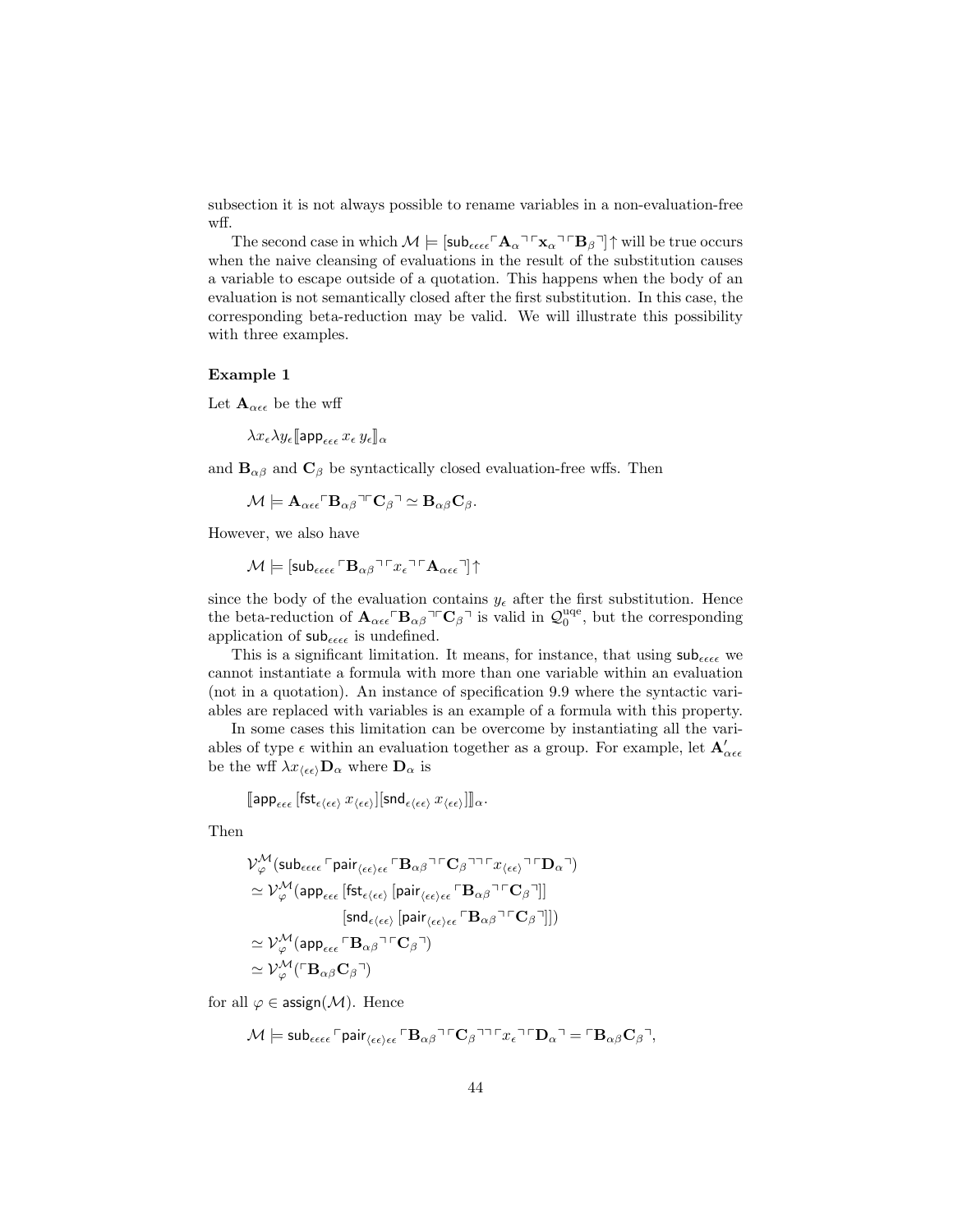and so by Theorem 7.5.2

$$
\mathcal{M} \models \mathbf{A}_{\alpha\epsilon\epsilon}' \, [\mathsf{pair}_{\langle \epsilon\epsilon\rangle \epsilon\epsilon} \, {}^{\mathsf{r}} \mathbf{B}_{\alpha\beta} {}^{\mathsf{r} \mathsf{r}} \mathbf{C}_\beta {}^{\mathsf{r} }] \simeq \mathbf{B}_{\alpha\beta} \mathbf{C}_\beta.
$$

The main reason we have introduced pairs in  $\mathcal{Q}_0^{\text{uqe}}$  is to allow us to express function abstractions like  $\mathbf{A}_{\alpha\epsilon\epsilon}$  in a form like  $\mathbf{A}_{\alpha\epsilon\epsilon}^{\prime\prime}$  that can be beta-reduced using  $\mathsf{sub}_{\epsilon\epsilon\epsilon\epsilon}$ .

## Example 2

Let  $\mathbf{C}_{\alpha}$  be the wff  $[\lambda x_{\epsilon} x_{\epsilon}]\|x_{\epsilon}\|_{\alpha}$ . Then

$$
\mathcal{M} \models [\lambda x_{\epsilon} x_{\epsilon}][\![x_{\epsilon}]\!]_{\alpha} \simeq [\![x_{\epsilon}]\!]_{\alpha}
$$

but

$$
\mathcal{M} \models [\mathsf{sub}_{\epsilon\epsilon\epsilon\epsilon} \ulcorner [\![x_\epsilon]\!]_\alpha \urcorner \ulcorner x_\epsilon \urcorner \ulcorner x_\epsilon \urcorner ]\uparrow
$$

since  $\mathcal{M} \models [\text{cleanse}_{\epsilon \epsilon} [x_{\epsilon}]_{\alpha}] \uparrow$ . We will overcome this limitation of sub $\epsilon_{\epsilon \epsilon \epsilon}$  by including

 $[\lambda x_{\epsilon}x_{\epsilon}]\mathbf{A}_{\alpha} \simeq \mathbf{A}_{\alpha}$ 

and the other basic properties of lambda-notation in the axioms of  $\mathcal{P}^{\text{uqe}}$ . These properties will be presented as schemas similar to Axioms  $4<sub>1</sub>-4<sub>5</sub>$  in [2].

#### Example 3

Let  $\mathbf{C}_{\alpha}$  be the wff  $[\lambda x_{\epsilon} \| x_{\epsilon} ]_{\alpha} | x_{\epsilon}$ . Then

$$
\mathcal{M} \models [\lambda x_{\epsilon}[\![x_{\epsilon}]\!]_{\alpha}]x_{\epsilon} \simeq [\![x_{\epsilon}]\!]_{\alpha}
$$

but

$$
\mathcal{M} \models [\mathsf{sub_{\epsilon\epsilon\epsilon\epsilon}} \ulcorner x_{\epsilon} \urcorner \ulcorner x_{\epsilon} \urcorner \ulcorner [x_{\epsilon}]\!]_{\alpha} \urcorner] \uparrow
$$

since the body of the evaluation contains  $x_{\epsilon}$  after the first substitution. We will overcome this limitation of  $\mathsf{sub}_{\epsilon\epsilon\epsilon\epsilon}$  by including

 $[\lambda x_{\alpha} \mathbf{B}_{\beta}]x_{\alpha} \simeq \mathbf{B}_{\alpha}$ 

in the axioms of  $\mathcal{P}^{\text{uqe}}$ .

# 8 Proof System

Now that we have defined a mechanism for substitution, we are ready to present the proof system of  $\mathcal{Q}_0^{\text{uqe}}$  called  $\mathcal{P}^{\text{uqe}}$ . It is derived from  $\mathcal{P}^{\text{u}}$ , the proof system of  $\mathcal{Q}_0^{\mathrm{u}}$ . The presence of undefinedness makes  $\mathcal{P}^{\mathrm{u}}$  moderately more complicated than P, the proof system of  $\mathcal{Q}_0$ , but the presence of the type  $\epsilon$  and quotation and evaluation makes  $\mathcal{P}^{\text{uqe}}$  significantly more complicated than  $\mathcal{P}^{\text{u}}$ . A large part of the complexity of  $\mathcal{Q}_0^{\text{uqe}}$  is due to the difficulty of beta-reducing wffs that involve evaluations.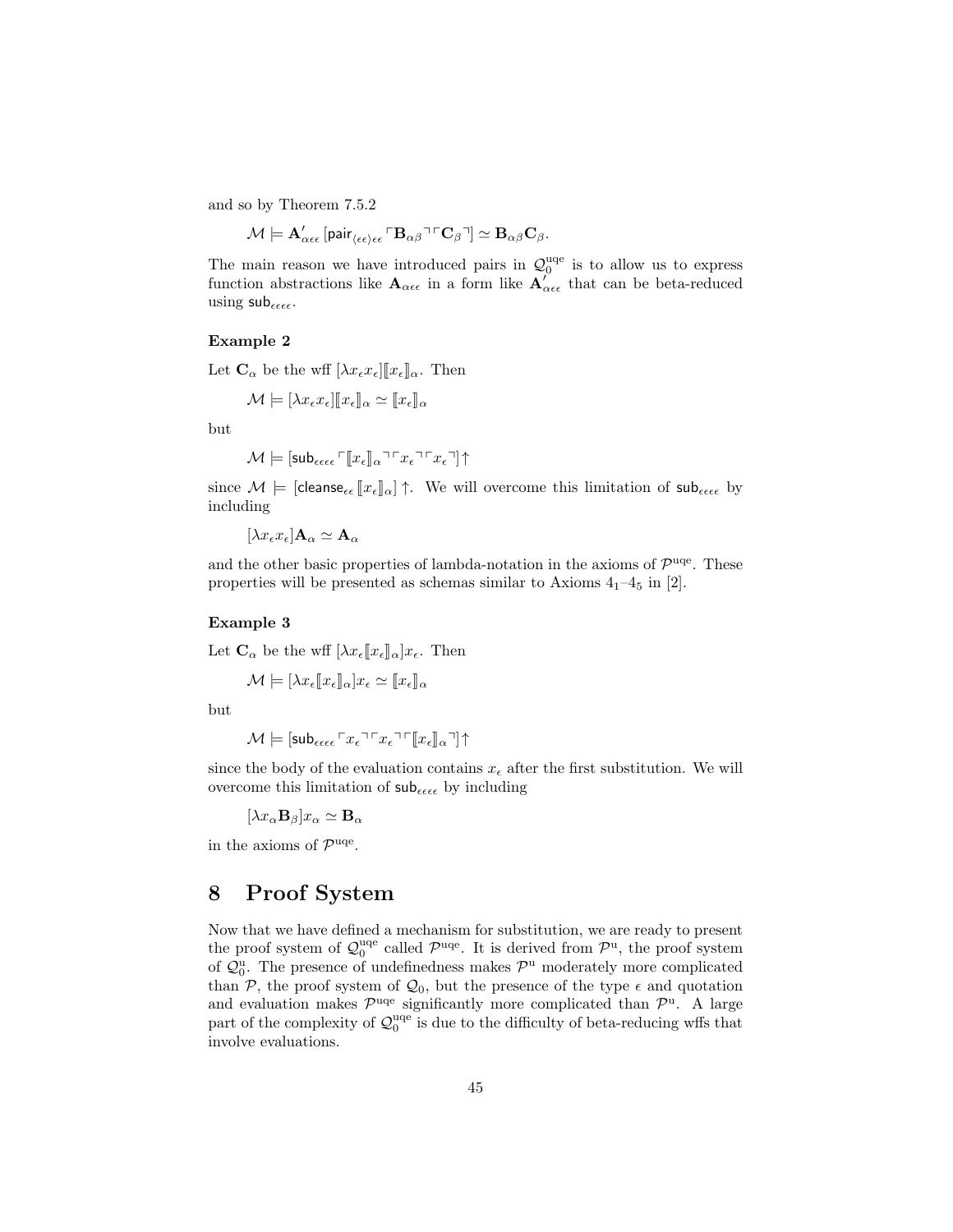## 8.1 Axioms

 $\mathcal{P}^{\text{uqe}}$  consists of a set of axioms and a set of rules of inference. The axioms are given in this section, while the rules of inference are given in the next section. The axioms are organized into groups. The members of each group are presented using one or more formula schemas. A group is called an "Axiom" even though it consists of infinitely many formulas.

## Axiom 1 (Truth Values)

 $[\mathbf{G}_{oo}T_o \wedge \mathbf{G}_{oo}F_o] \equiv \forall \mathbf{x}_o[\mathbf{G}_{oo}\mathbf{x}_o].$ 

Axiom 2 (Leibniz' Law)

$$
\mathbf{A}_{\alpha} = \mathbf{B}_{\alpha} \supset [\mathbf{H}_{o\alpha} \mathbf{A}_{\alpha} \equiv \mathbf{H}_{o\alpha} \mathbf{B}_{\alpha}].
$$

Axiom 3 (Extensionality)

$$
[\mathbf{F}_{\alpha\beta}\downarrow\wedge\mathbf{G}_{\alpha\beta}\downarrow]\supset\mathbf{F}_{\alpha\beta}=\mathbf{G}_{\alpha\beta}\equiv\forall\mathbf{x}_{\beta}[\mathbf{F}_{\alpha\beta}\mathbf{x}_{\beta}\simeq\mathbf{G}_{\alpha\beta}\mathbf{x}_{\beta}].
$$

Axiom 4 (Beta-Reduction)

- 1.  $[\mathbf{A}_{\alpha} \downarrow \wedge \mathsf{sub}_{\epsilon \epsilon \epsilon \epsilon} \ulcorner \mathbf{A}_{\alpha} \urcorner \ulcorner \mathbf{x}_{\alpha} \urcorner \ulcorner \mathbf{B}_{\beta} \urcorner = \ulcorner \mathbf{C}_{\beta} \urcorner] \supset [\lambda \mathbf{x}_{\alpha} \mathbf{B}_{\beta}] \mathbf{A}_{\alpha} \simeq \mathbf{C}_{\beta}.$
- 2.  $[\lambda \mathbf{x}_{\alpha} \mathbf{x}_{\alpha}] \mathbf{A}_{\alpha} \simeq \mathbf{A}_{\alpha}$ .
- 3.  $\mathbf{A}_{\alpha} \downarrow \supset [\lambda \mathbf{x}_{\alpha} \mathbf{y}_{\beta}] \mathbf{A}_{\alpha} \simeq \mathbf{y}_{\beta}$  where  $\mathbf{x}_{\alpha} \neq \mathbf{y}_{\beta}$ .
- 4.  $\mathbf{A}_{\alpha} \downarrow \supset [\lambda \mathbf{x}_{\alpha} \mathbf{c}_{\beta}] \mathbf{A}_{\alpha} \simeq \mathbf{c}_{\alpha}$  where  $\mathbf{c}_{\beta}$  is a primitive constant.
- 5.  $[\lambda \mathbf{x}_{\alpha}[\mathbf{B}_{\alpha\beta} \mathbf{C}_{\beta}]|\mathbf{A}_{\alpha} \simeq [[\lambda \mathbf{x}_{\alpha} \mathbf{B}_{\alpha\beta}|\mathbf{A}_{\alpha}]][\lambda \mathbf{x}_{\alpha} \mathbf{C}_{\beta}|\mathbf{A}_{\alpha}].$
- 6.  $\mathbf{A}_{\alpha} \downarrow \supset [\lambda \mathbf{x}_{\alpha} [\lambda \mathbf{x}_{\alpha} \mathbf{B}_{\beta}]] \mathbf{A}_{\alpha} = \lambda \mathbf{x}_{\alpha} \mathbf{B}_{\beta}.$
- 7.  $\mathbf{A}_{\alpha}$   $\downarrow$  ∧ [not-free-in<sub>o $\epsilon \epsilon$ </sub>  $\lceil \mathbf{x}_{\alpha} \rceil \lceil \mathbf{B}_{\gamma} \rceil$   $\vee$  not-free-in $\epsilon$ <sub>o $\epsilon \epsilon$ </sub>  $\lceil \mathbf{y}_{\beta} \rceil \lceil \mathbf{A}_{\alpha} \rceil$   $\supset$  $[\lambda \mathbf{x}_{\alpha} [\lambda \mathbf{y}_{\beta} \mathbf{B}_{\gamma}]] \mathbf{A}_{\alpha} = \lambda \mathbf{y}_{\beta} [[\lambda \mathbf{x}_{\alpha} \mathbf{B}_{\gamma}] \mathbf{A}_{\alpha}] \text{ where } \mathbf{x}_{\alpha} \neq \mathbf{y}_{\alpha}$ .
- 8.  $[\lambda \mathbf{x}_{\alpha}[\mathbf{i}\mathbf{B}_{o}\mathbf{C}_{\beta}\mathbf{D}_{\beta}]\mathbf{A}_{\alpha} \simeq \mathbf{i}\mathbf{f}[\lambda \mathbf{x}_{\alpha}\mathbf{B}_{o}]\mathbf{A}_{\alpha}][\lambda \mathbf{x}_{\alpha}\mathbf{C}_{\beta}]\mathbf{A}_{\alpha}][\lambda \mathbf{x}_{\alpha}\mathbf{D}_{\beta}]\mathbf{A}_{\alpha}].$
- 9.  $\mathbf{A}_{\alpha} \downarrow \supset [\lambda \mathbf{x}_{\alpha} \mathbf{B}_{\beta} \mathbf{A}_{\alpha} \simeq \mathbf{B}_{\beta} \mathbf{A}_{\alpha}$ .
- 10.  $[\lambda \mathbf{x}_{\alpha} \mathbf{B}_{\beta}] \mathbf{x}_{\alpha} \simeq \mathbf{B}_{\beta}$ .

### Axiom 5 (Tautologous Formulas)

 $A_o$  where  $A_o$  is tautologous.

### Axiom 6 (Definedness)

1.  $\mathbf{x}_{\alpha} \downarrow$ .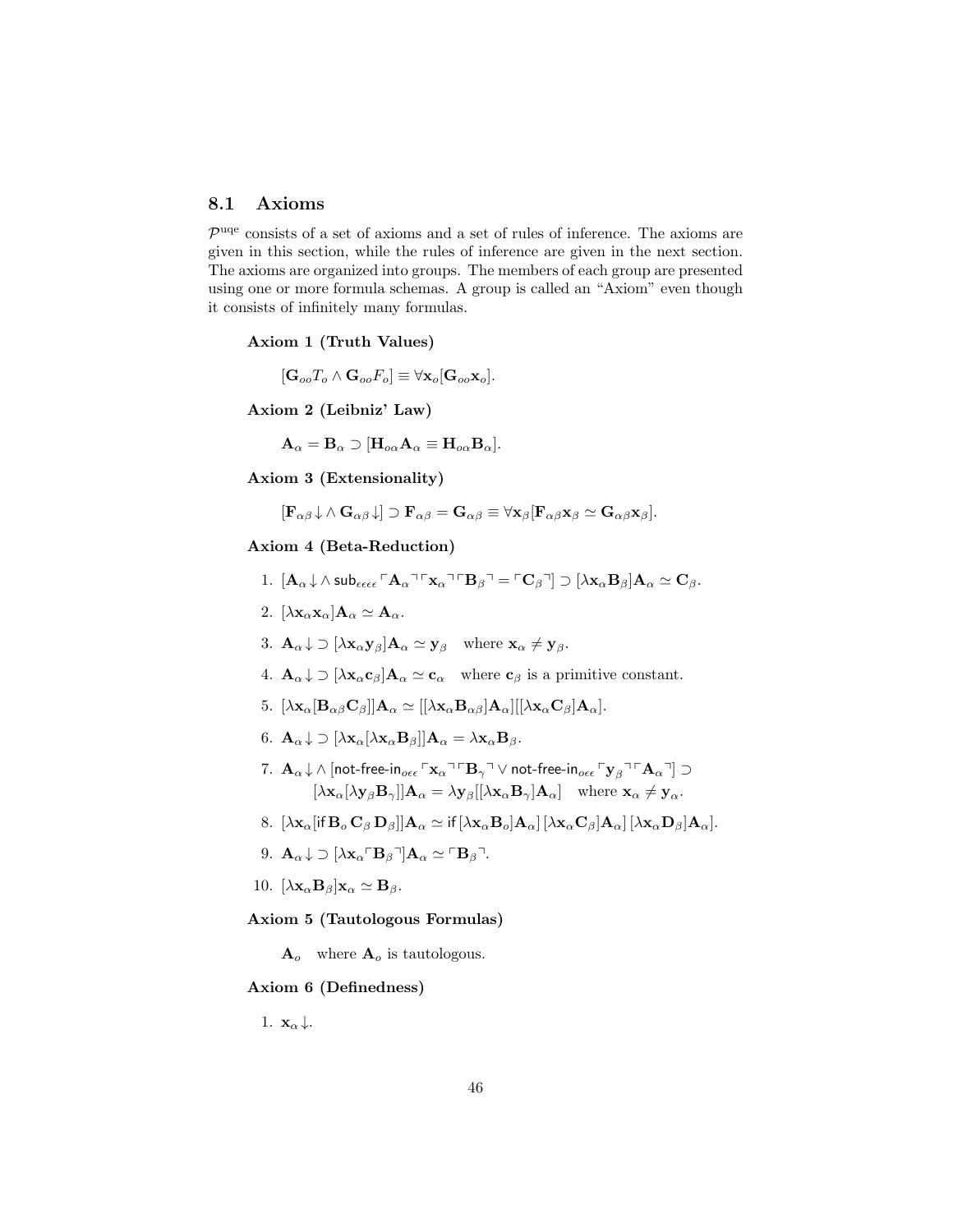- 2.  $\mathbf{c}_{\alpha} \downarrow$  where  $\mathbf{c}_{\alpha}$  is a primitive constant.<sup>4</sup>
- 3.  $\mathbf{A}_{o\beta} \mathbf{B}_{\beta} \downarrow$ .
- 4.  $[\mathbf{A}_{\alpha\beta} \uparrow \vee \mathbf{B}_{\beta} \uparrow] \supset \mathbf{A}_{\alpha\beta} \mathbf{B}_{\beta} \simeq \perp_{\alpha}$ .
- 5.  $[\lambda \mathbf{x}_{\alpha} \mathbf{B}_{\beta}] \downarrow$ .
- 6. [if  $\mathbf{A}_o \mathbf{B}_o \mathbf{C}_o$ ]  $\downarrow$ .
- 7.  $\ulcorner A_\alpha \urcorner \downarrow$ .
- 8.  $\mathbf{A}_{\epsilon}\mathbf{I}_{o}\downarrow$ .
- 9.  $\mathbb{F} \mathbb{F} \mathbf{A}_{\alpha}$ <sup> $\Box$ </sup>
- 10. ~ [eval-free $_{\alpha\epsilon}^{\alpha}$  **A**<sub> $_{\epsilon}$ </sub>]  $\supset$   $[$ **A**<sub> $_{\epsilon}$ </sub> $]_{\alpha} \simeq \perp_{\alpha}$ .
- 11.  $\perp_{\alpha} \uparrow$  where  $\alpha \neq 0$ .

Axiom 7 (Quasi-Equality)

1.  $\mathbf{A}_{\alpha} \simeq \mathbf{A}_{\alpha}$ .

Axiom 8 (Definite Description)

1.  $\exists_1 \mathbf{x}_{\alpha} \mathbf{A}_{o} \equiv [\mathbf{I} \mathbf{x}_{\alpha} \mathbf{A}_{o}] \downarrow \text{ where } \alpha \neq o.$ 2.  $[\exists_1 \mathbf{x}_{\alpha} \mathbf{A}_{o} \wedge \mathsf{sub}_{\epsilon \epsilon \epsilon \epsilon} \ulcorner \mathbf{I} \mathbf{x}_{\alpha} \mathbf{A}_{o} \urcorner \ulcorner \mathbf{x}_{\alpha} \urcorner \ulcorner \mathbf{A}_{o} \urcorner = \ulcorner \mathbf{B}_{o} \urcorner] \supset \mathbf{B}_{o}$  where  $\alpha \neq o$ .

## Axiom 9 (Ordered Pairs)

- 1.  $[pair_{\langle \alpha\beta\rangle\beta\alpha} A_{\alpha} B_{\beta} = pair_{\langle \alpha\beta\rangle\beta\alpha} C_{\alpha} D_{\beta}] \equiv [A_{\alpha} = C_{\alpha} \wedge B_{\beta} = D_{\beta}].$
- $2. \ \ {\bf A}_{\langle\alpha\beta\rangle}\!\downarrow\supset\exists {\bf x}_\alpha\exists {\bf y}_\alpha[{\bf A}_{\langle\alpha\beta\rangle}=$  pair $_{\langle\alpha\beta\rangle\beta\alpha}{\bf x}_\alpha{\bf y}_\beta].$

Axiom 10 (Conditionals)

- 1. [if  $T_o$   $\mathbf{B}_{\alpha}$   $\mathbf{C}_{\alpha}$ ]  $\simeq$   $\mathbf{B}_{\alpha}$ .
- 2. [if  $F_{\alpha}$   $\mathbf{B}_{\alpha}$   $\mathbf{C}_{\alpha}$ ]  $\simeq$   $\mathbf{C}_{\alpha}$ .
- 3.  $\left[\left\|\mathbf{f}\mathbf{A}_{o}\mathbf{B}_{\epsilon}\mathbf{C}_{\epsilon}\right\|_{\alpha}\simeq\left\|\mathbf{f}\mathbf{A}_{o}\right\|\mathbf{B}_{\epsilon}\right\|_{\alpha}\left\|\mathbf{C}_{\epsilon}\right\|_{\alpha}$ .

Axiom 11 (Evaluation)

- 1.  $\llbracket \ulcorner \mathbf{x}_{\alpha} \urcorner \rrbracket_{\alpha} = \mathbf{x}_{\alpha}.$
- 2.  $\lbrack \lbrack \lbrack \mathbf{\rceil c}_\alpha \rbrack \rbrack_\alpha = \mathbf{c}_\alpha$  where  $\mathbf{c}_\alpha$  is primitive constant.
- 3. wff $_{o\epsilon}^{\alpha\beta}$   $\mathbf{A}_{\epsilon} \supset$   $[\![ \mathsf{app}_{\epsilon\epsilon\epsilon} \mathbf{A}_{\epsilon} \mathbf{B}_{\epsilon} ]\!]_{\alpha} \simeq [\![ \mathbf{A}_{\epsilon} ]\!]_{\alpha\beta} [\![ \mathbf{B}_{\epsilon} ]\!]_{\beta}.$

<sup>&</sup>lt;sup>4</sup>Notice that, for  $\alpha \neq 0$ ,  $\mathbf{c}_{\alpha} \downarrow$  is false if  $\mathbf{c}_{\alpha}$  is the defined constant  $\perp_{\alpha}$ .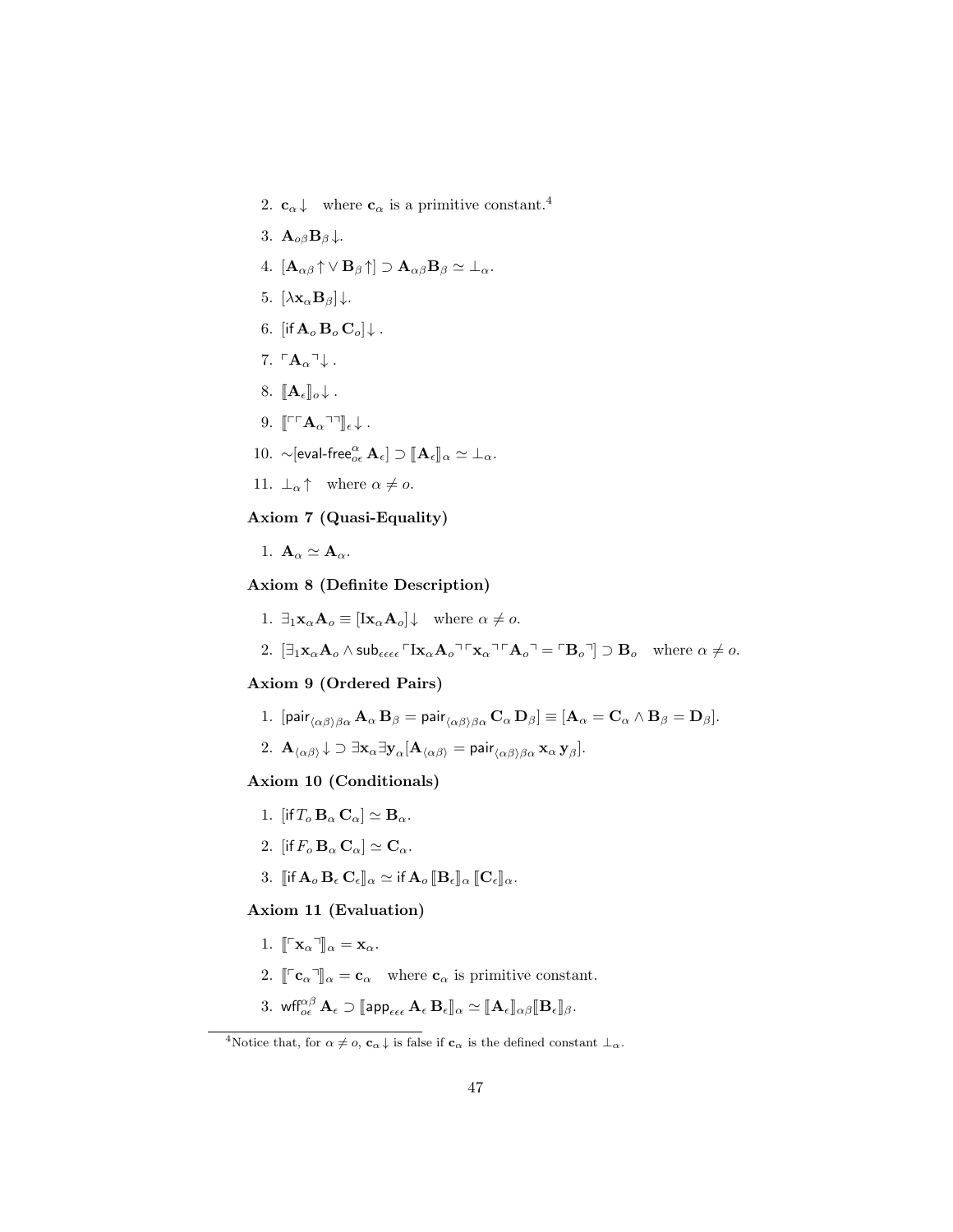- 4. not-free-in ${}_{o\epsilon\epsilon}$   $\lceil x_{\alpha} \rceil \lceil B_{\epsilon} \rceil \supset$   $\lceil \mathsf{abs}_{\epsilon\epsilon\epsilon} \lceil \mathsf{c}_\mathbf{x_{\alpha}} \rceil B_{\epsilon} \rceil$  ${}_{\beta\alpha} \simeq \lambda \mathsf{x}_{\alpha} \lceil \mathsf{B}_{\epsilon} \rceil$  ${}_{\beta}$ .
- 5.  $\lbrack \mathsf{cond}_{\epsilon\epsilon\epsilon\epsilon} \mathbf{A}_{\epsilon} \mathbf{B}_{\epsilon} \mathbf{C}_{\epsilon} \rbrack_{\alpha} \simeq \text{if } \lbrack \lbrack \mathbf{A}_{\epsilon} \rbrack_{o} \lbrack \mathbf{B}_{\epsilon} \rbrack_{\alpha} \lbrack \mathbf{C}_{\epsilon} \rbrack_{\alpha}.$
- 6.  $\llbracket \mathsf{quot}_{\epsilon\epsilon} \mathbf{A}_{\epsilon} \rrbracket_{\epsilon} \downarrow \supset \llbracket \mathsf{quot}_{\epsilon\epsilon} \mathbf{A}_{\epsilon} \rrbracket_{\epsilon} = \mathbf{A}_{\epsilon}.$

### Axiom 12 (Specifying Axioms)

 $A_{\alpha}$  where  $A_{\alpha}$  is a specifying axiom in Specifications 1–9.

Note 20 (Overview of Axioms) Axioms 1–4 of  $\mathcal{Q}_0^{\text{uqe}}$  correspond to the first four axioms of  $\mathcal{Q}_0$ . Axioms 1 and 2 say essentially the same thing as the first and second axioms of  $\mathcal{Q}_0$  (see the next note). A modificiation of the third axiom of  $\mathcal{Q}_0$ , Axiom 3 is the axiom of extensionality for partial and total functions. Axiom 4 is the law of beta-reduction for functions that may be partial and arguments that may be undefined. Axiom 4.1 expresses the law of beta-reduction with substitution represented by the logical constant  $\mathsf{sub}_{\epsilon\epsilon\epsilon\epsilon}$ . Axioms 4.2–9 express the law of beta-reduction using the basic properties of lambda-notation. Axiom 4.10 is an additional property of lambda-notation.

Axiom 5 provides the tautologous formulas that are needed to discharge the definedness conditions and substitution conditions on instances of Axiom 4. Axiom 6 deals with the definedness properties of wffs; the first five parts of Axiom 6 address the three principles of the traditional approach. Axiom 7 states the reflexivity law for quasi-equality. Axioms 8 and 9 state the properties of the logical constants  $\iota_{\alpha(\alpha\alpha)}$  and  $\text{pair}_{\langle\alpha\beta\rangle\beta\alpha}$ , respectively. Axiom 10 states the properties of conditionals. Axioms 11 states the properties of evaluation. Axiom 12 gives the specifying axioms of the 12 logical constants involving the type  $\epsilon$ .

Note 21 (Schemas vs. Universal Formulas) The proof systems  $P$  and  $P^{\text{u}}$ are intended to be mimimalist axiomatizations of  $\mathcal{Q}_0$  and  $\mathcal{Q}_0^{\mathrm{u}}$ . For instance, in both systems the first three axiom groups are single universal formulas that express three different fundamental ideas. In contrast, the first three axiom groups of  $\mathcal{P}^{\text{uqe}}$  are formula schemas that present all the instances of the three universal formulas. The instances of the these universal formulas are obtained in  $P$  and  $P^{\mathrm{u}}$  by substitution. Formulas schemas are employed in  $P^{\mathrm{uqe}}$  instead of universal formulas for the sake of convenience and uniformity. In fact, the only axiom presented as a single formula in Axioms 1–12 is Specification 4.29, the principle of induction for type  $\epsilon$ .

Note 22 (Syntactic Side Conditions) The syntactic conditions placed on the syntactic variables in the schemas in Axioms 1–12 come in a few simple forms:

- 1. A syntactic variable  $\mathbf{A}_{\alpha}$  can be any wff of type  $\alpha$ .
- 2. A syntactic variable  $\mathbf{x}_{\alpha}$  can be any variable of type  $\alpha$ .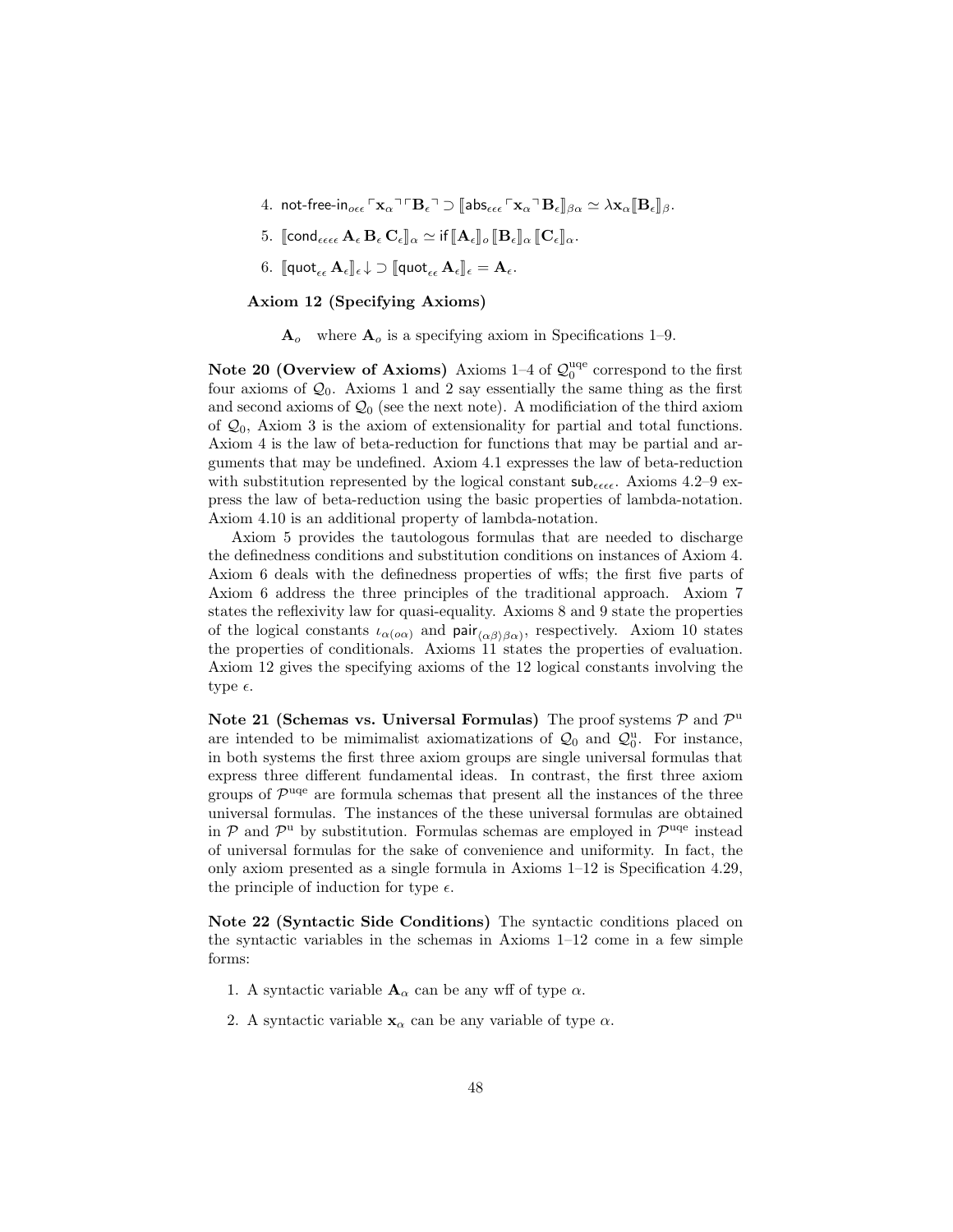- 3. A syntactic variable  $c_{\alpha}$  with the condition " $c_{\alpha}$  is a primitive constant" can be any primitive constant of type  $\alpha$ ,
- 4. A syntactic variable  $A_{\alpha}$  with the condition " $A_{\alpha}$  is a not a variable" can be any wff of type  $\alpha$  that is not a variable.
- 5. A syntactic variable  $A_{\alpha}$  with the condition " $A_{\alpha}$  is a not a primitive constant" can be any wff of type  $\alpha$  that is not a primitive constant.
- 6. Two variables must be distinct.
- 7. Two primitive constants must be distinct.
- 8. Two types must be distinct.

Notice that none of these syntactic side conditions refer to notions concerning free variables and substitution.

### 8.2 Rules of Inference

 $\ensuremath{\mathcal{Q}}_0^{\mathrm{uqe}}$  has just two rules of inference:

**Rule 1 (Quasi-Equality Substitution)** From  $A_{\alpha} \simeq B_{\alpha}$  and  $C_{\alpha}$  infer the result of replacing one occurrence of  $\mathbf{A}_{\alpha}$  in  $\mathbf{C}_{o}$  by an occurrence of  $\mathbf{B}_{\alpha}$ , provided that the occurrence of  $\mathbf{A}_{\alpha}$  in  $\mathbf{C}_{o}$  is not within a quotation, not the first argument of a function abstraction, and not the second argument of an evaluation.

### Rule 2 (Modus Ponens) From  $A_o$  and  $A_o \supset B_o$  infer  $B_o$ .

Note 23 (Overview of Rules of Inference)  $\mathcal{Q}_0^{\mathrm{uqe}}$  has the same two rules of inference as  $\mathcal{Q}_0^{\mathrm{u}}$ . Rule 1 (Quasi-Equality Substitution) corresponds to  $\mathcal{Q}_0$ 's single rule of inference, which is equality substitution. These rules are exactly the same except that the  $\mathcal{Q}_0^{\text{uqe}}$  rule requires only *quasi-equality* ( $\simeq$ ) between the target wff and the substitution wff, while the  $\mathcal{Q}_0$  rule requires *equality* (=). Rule 2 (Modus Ponens) is a primitive rule of inference in  $\mathcal{Q}_0^{\text{uqe}}$ , but modus ponens is a derived rule of inference in  $\mathcal{Q}_0$ . Modus ponens must be primitive in  $\mathcal{Q}_0^{\text{uqe}}$  since it is needed to discharge the definedness conditions and substitution conditions on instances of Axiom 4, the law of beta-reduction.

## 8.3 Proofs

Let  $A_0$  be a formula and  $H$  be a set of sentences (i.e., semantically closed formulas) of  $\mathcal{Q}_0^{\text{uqe}}$ . A proof of  $\mathbf{A}_o$  from H in  $\mathcal{P}^{\text{uqe}}$  is a finite sequence of wffs<sub>o</sub>, ending with  $\mathbf{A}_o$ , such that each member in the sequence is an axiom of  $\mathcal{P}^{\text{uqe}}$ , a member of  $H$ , or is inferred from preceding members in the sequence by a rule of inference of  $\mathcal{P}^{\text{uqe}}$ . We write  $\mathcal{H} \vdash A_o$  to mean there is a proof of  $A_o$  from  $\mathcal{H}$ in  $\mathcal{P}^{\text{uqe}}$ .  $\vdash \mathbf{A}_o$  is written instead of  $\emptyset \vdash \mathbf{A}_o$ .  $\mathbf{A}_o$  is a theorem of  $\mathcal{P}^{\text{uqe}}$  if  $\vdash \mathbf{A}_o$ .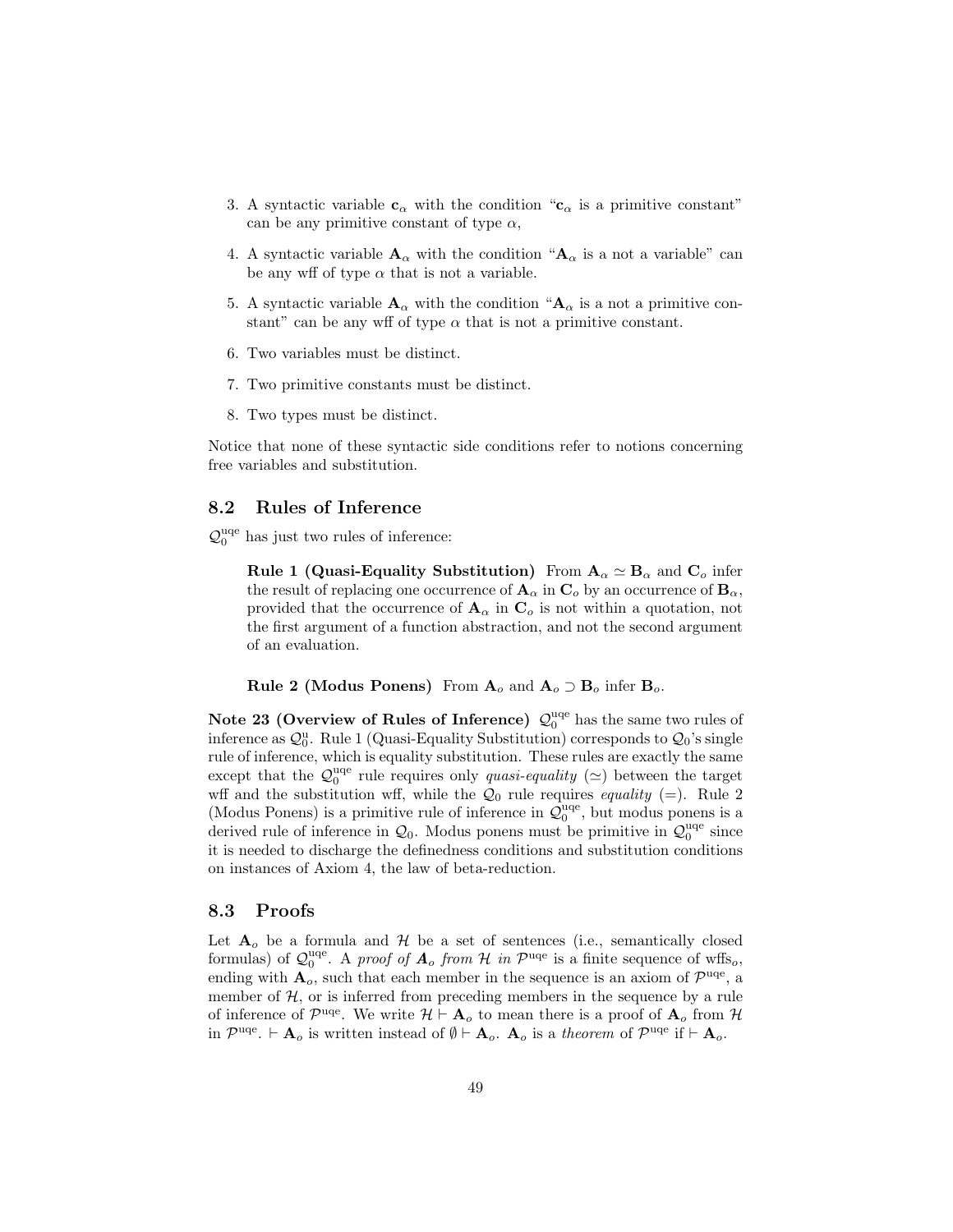Now let  $\mathcal{H}$  be a set of syntactically closed evaluation-free formulas of  $\mathcal{Q}_0^{\text{uqe}}$ . (Recall that a syntactically closed evaluation-free formula is also semantically closed by Lemma 7.2.4.) An evaluation-free proof of  $A_o$  from  $H$  in  $\mathcal{P}^{uqe}$  is a proof of  $A_o$  from H that is a sequence of evaluation-free wffs<sub>o</sub>. We write  $\mathcal{H} \vdash^{\text{ef}} \mathbf{A}_o$  to mean there is an evaluation-free proof of  $\mathbf{A}_o$  from H in  $\mathcal{P}^{\text{uqe}}$ . Obviously,  $\mathcal{H} \vdash^{\text{ef}} A_o$  implies  $\mathcal{H} \vdash A_o$ .  $\vdash^{\text{ef}} A_o$  is written instead of  $\emptyset \vdash^{\text{ef}} A_o$ .

H is consistent in  $\mathcal{P}^{\text{uqe}}$  if there is no proof of  $F_o$  from H in  $\mathcal{P}^{\text{uqe}}$ .

Note 24 (Proof from Hypotheses) Andrews employs in [2] a more complicated notion of a "proof from hypotheses" in which a hypothesis is not required to be semantically or syntactically closed. We have chosen to use the simpler notion since it is difficult to define Andrews' notion in the presence of evaluations and we can manage well enough in this paper with having only semantically or syntactically closed hypotheses.

## 9 Soundness

 $\mathcal{P}^{\text{uqe}}$  is sound for  $\mathcal{Q}_0^{\text{uqe}}$  if  $\mathcal{H} \vdash A_o$  implies  $\mathcal{H} \models_n \mathbf{A}_o$  whenever  $\mathbf{A}_o$  is a formula and H is a set of sentences of  $\mathcal{Q}_0^{\text{uqe}}$ . We will prove that the proof system  $\mathcal{P}^{\text{uqe}}$ is sound for  $\mathcal{Q}_0^{\text{uqe}}$  by showing that its axioms are valid in every normal general model for  $\mathcal{Q}_0^{\text{uqe}}$  and its rules of inference preserve validity in every normal general model for  $\mathcal{Q}_0^{\text{uqe}}$ .

## 9.1 Axioms and Rules of Inference

**Lemma 9.1.1** Each axiom of  $\mathcal{P}^{\text{uqe}}$  is valid in every normal general model for  $\mathcal{Q}_0^{\text{uqe}}$ .

**Proof** Let  $M = \langle \{ \mathcal{D}_{\alpha} \mid \alpha \in \mathcal{T} \}, \mathcal{J} \rangle$  be a normal general model for  $\mathcal{Q}_0^{\text{uqe}}$  and  $\varphi \in \text{assign}(\mathcal{M})$ . There are 16 cases, one for each group of axioms.

Axiom 1 The proof is similar to the proof of 5402 for Axiom 1 in [2, p. 241] when  $\mathcal{V}_{\varphi}^{\mathcal{M}}(\mathbf{G}_{oo})$  is defined. The proof is straightforward when  $\mathcal{V}_{\varphi}^{\mathcal{M}}(\mathbf{G}_{oo})$  is undefined.

Axiom 2 The proof is similar to the proof of 5402 for Axiom 2 in [2, p. 242] when  $\mathcal{V}_{\varphi}^{\mathcal{M}}(\mathbf{H}_{o\alpha})$  is defined. The proof is straightforward when  $\mathcal{V}_{\varphi}^{\mathcal{M}}(\mathbf{H}_{o\alpha})$  is undefined.

Axiom 3 The proof is similar to the proof of 5402 for Axiom 3 in [2, p. 242].

Axiom 4

**Axiom 4.1** Each instance of Axiom 4.1 is valid in  $M$  by Theorem 7.5.2.

Axiom 4.2 We must show

(a)  $\mathcal{V}_{\varphi}^{\mathcal{M}}([\lambda \mathbf{x}_{\alpha} \mathbf{x}_{\alpha}] \mathbf{A}_{\alpha}) \simeq \mathcal{V}_{\varphi}^{\mathcal{M}}(\mathbf{A}_{\alpha})$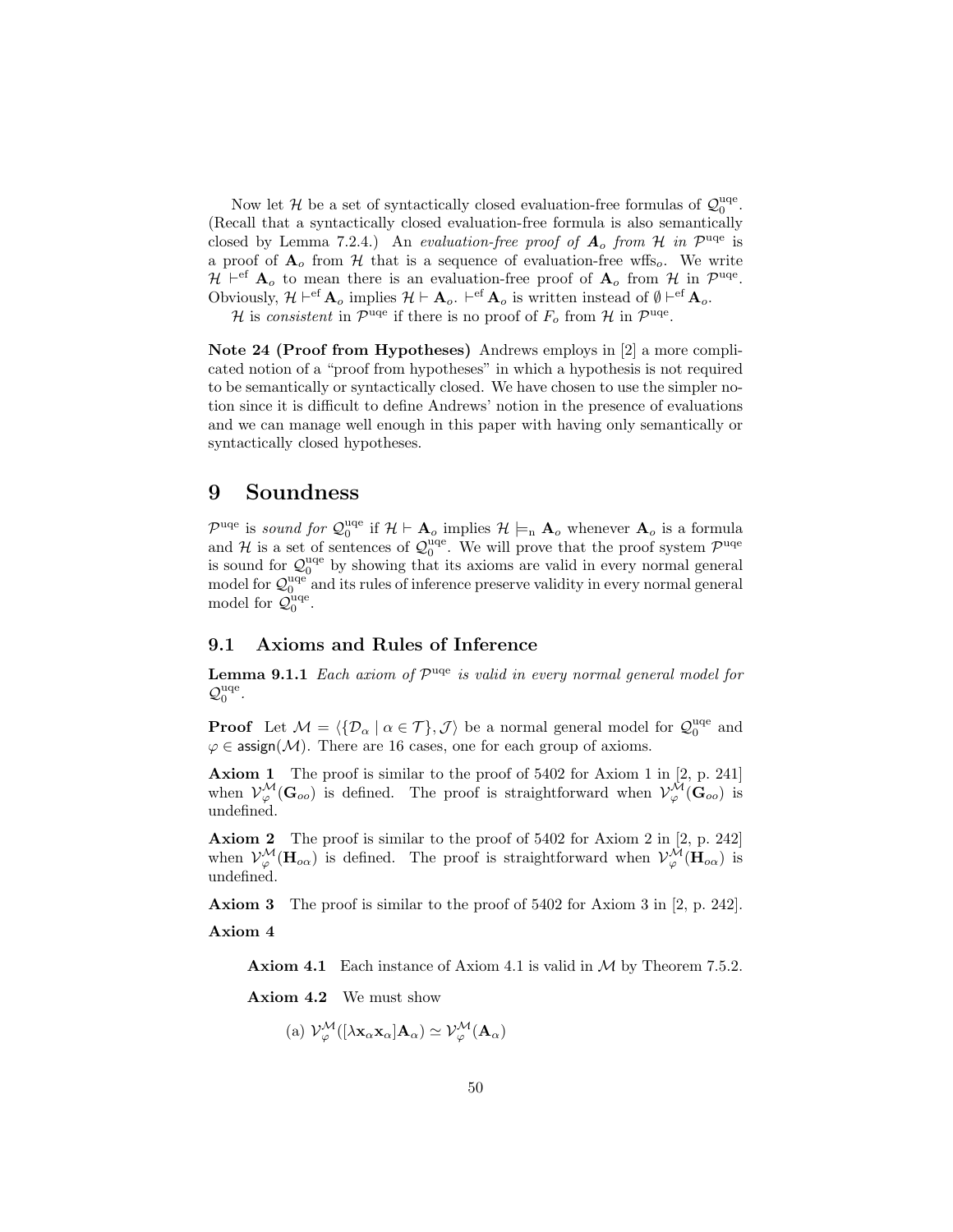to prove Axiom 4.2 is valid in M. If  $\mathcal{V}_{\varphi}^{\mathcal{M}}(\mathbf{A}_{\alpha})$  is undefined, then clearly (a) is true. So assume (b)  $\mathcal{V}_{\varphi}^{\mathcal{M}}(\mathbf{A}_{\alpha})$  is defined. Then

$$
\mathcal{V}_{\varphi}^{\mathcal{M}}([\lambda \mathbf{x}_{\alpha} \mathbf{x}_{\alpha}]\mathbf{A}_{\alpha})
$$
\n(1)

$$
\simeq \mathcal{V}_{\varphi[\mathbf{x}_{\alpha} \mapsto \mathcal{V}_{\varphi}^{\mathcal{M}}(\mathbf{A}_{\alpha})]}^{\mathcal{M}}(\mathbf{x}_{\alpha})
$$
\n(2)

$$
\simeq \mathcal{V}_{\varphi}^{\mathcal{M}}(\mathbf{A}_{\alpha})
$$
 (3)

(2) is by (b) and the semantics of function application and function abstraction, and (3) is by the semantics of variables.

**Axiom 4.3** Assume (a)  $\mathcal{V}_{\varphi}^{\mathcal{M}}(\mathbf{A}_{\alpha})$  is defined and (b)  $\mathbf{x}_{\alpha} \neq \mathbf{y}_{\beta}$ . We must show

$$
\mathcal{V}^{\mathcal{M}}_{\varphi}([\lambda {\bf x}_{\alpha}{\bf y}_{\beta}] {\bf A}_{\alpha}) \simeq \mathcal{V}^{\mathcal{M}}_{\varphi}({\bf y}_{\beta})
$$

to prove Axiom 4.3 is valid in M. Then

$$
\mathcal{V}_{\varphi}^{\mathcal{M}}([\lambda \mathbf{x}_{\alpha} \mathbf{y}_{\beta}]\mathbf{A}_{\alpha})
$$
\n(1)

$$
\simeq \mathcal{V}_{\varphi[\mathbf{x}_{\alpha} \mapsto \mathcal{V}_{\varphi}^{\mathcal{M}}(\mathbf{A}_{\alpha})]}^{\mathcal{M}}(\mathbf{y}_{\beta})
$$
\n(2)

$$
\simeq \mathcal{V}_{\varphi}^{\mathcal{M}}(\mathbf{y}_{\beta}).\tag{3}
$$

(2) is by (a) and the semantics of function application and function abstraction, and (3) is by (b) and the semantics of variables.

Axiom 4.4 Similar to Axiom 4.3.

Axiom 4.5 We must show

(a) 
$$
\mathcal{V}_{\varphi}^{\mathcal{M}}([\lambda \mathbf{x}_{\alpha}[\mathbf{B}_{\alpha\beta}\mathbf{C}_{\beta}]]\mathbf{A}_{\alpha}) \simeq \mathcal{V}_{\varphi}^{\mathcal{M}}([[ \lambda \mathbf{x}_{\alpha}\mathbf{B}_{\alpha\beta}]\mathbf{A}_{\alpha}]][\lambda \mathbf{x}_{\alpha}\mathbf{C}_{\beta}]\mathbf{A}_{\alpha}])
$$

to prove Axiom 4.5 is valid in M. If  $\mathcal{V}_{\varphi}^{\mathcal{M}}(\mathbf{A}_{\alpha})$  is undefined, then clearly (a) is true. So assume (b)  $\mathcal{V}_{\varphi}^{\mathcal{M}}(\mathbf{A}_{\alpha})$  is defined. Then

$$
\mathcal{V}_{\varphi}^{\mathcal{M}}([\lambda \mathbf{x}_{\alpha}[\mathbf{B}_{\alpha\beta}\mathbf{C}_{\beta}]]\mathbf{A}_{\alpha}) \tag{1}
$$

$$
\simeq \mathcal{V}_{\varphi[\mathbf{x}_{\alpha} \mapsto \mathcal{V}_{\varphi}^{\mathcal{M}}(\mathbf{A}_{\alpha})]}^{\mathcal{M}}(\mathbf{B}_{\alpha\beta}\mathbf{C}_{\beta})
$$
\n(2)

$$
\simeq \mathcal{V}_{\varphi[\mathbf{x}_{\alpha} \mapsto \mathcal{V}_{\varphi}^{\mathcal{M}}(\mathbf{A}_{\alpha})]}^{\mathcal{M}}(\mathbf{B}_{\alpha\beta})(\mathcal{V}_{\varphi[\mathbf{x}_{\alpha} \mapsto \mathcal{V}_{\varphi}^{\mathcal{M}}(\mathbf{A}_{\alpha})]}^{\mathcal{M}}(\mathbf{C}_{\beta}))
$$
(3)

$$
\simeq \mathcal{V}_{\varphi}^{\mathcal{M}}([\lambda \mathbf{x}_{\alpha} \mathbf{B}_{\alpha \beta}] \mathbf{A}_{\alpha}) (\mathcal{V}_{\varphi}^{\mathcal{M}}([\lambda \mathbf{x}_{\alpha} \mathbf{C}_{\beta}] \mathbf{A}_{\alpha})) \tag{4}
$$

$$
\simeq \mathcal{V}_{\varphi}^{\mathcal{M}}([[ \lambda \mathbf{x}_{\alpha} \mathbf{B}_{\alpha \beta} ] \mathbf{A}_{\alpha}][[ \lambda \mathbf{x}_{\alpha} \mathbf{C}_{\beta} ] \mathbf{A}_{\alpha}]). \tag{5}
$$

(2) and (4) are by (b) and the semantics of function application and function abstraction, and (3) and (5) are by the semantics of function application.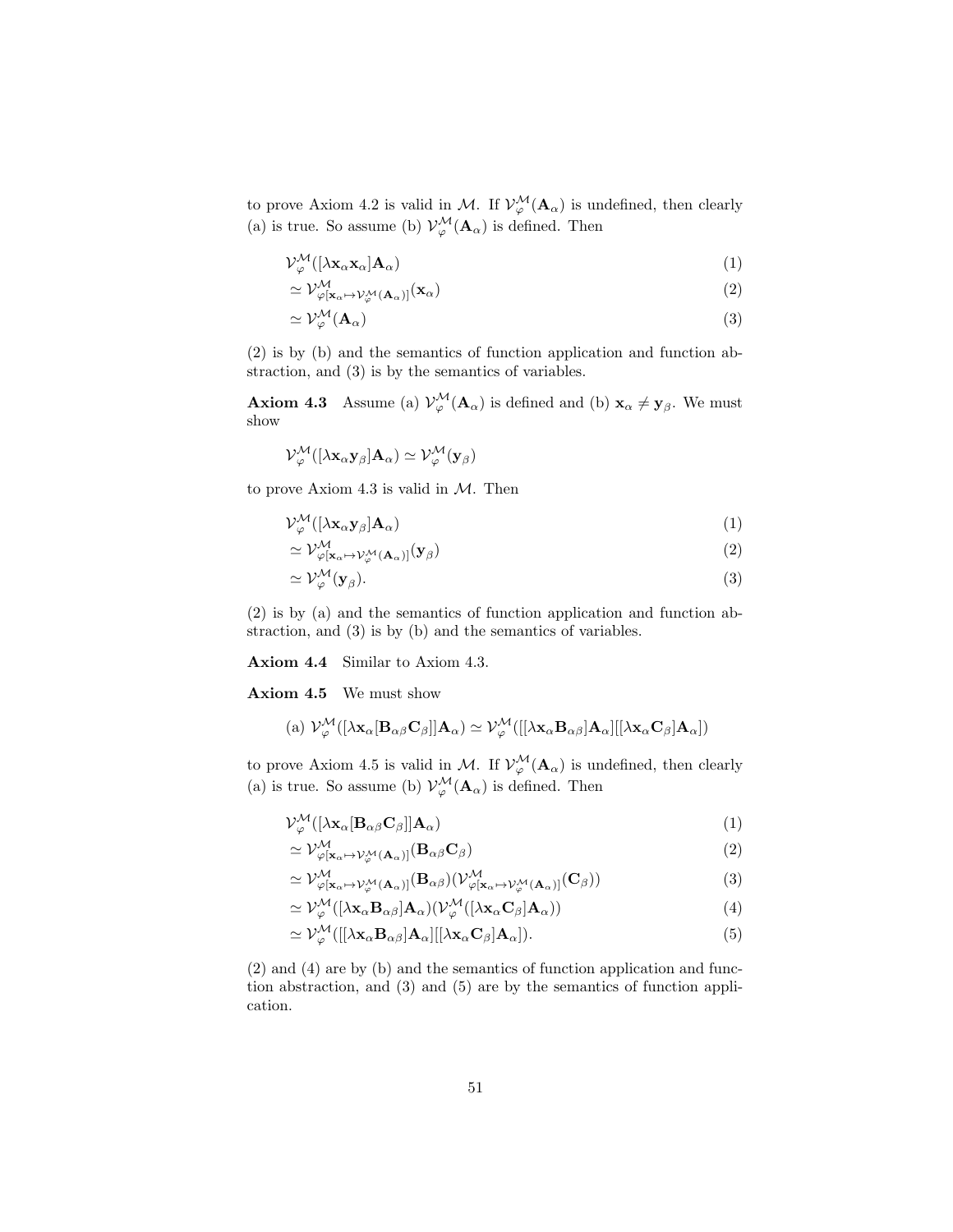**Axiom 4.6** Assume (a)  $\mathcal{V}_{\varphi}^{\mathcal{M}}(\mathbf{A}_{\alpha})$  is defined. We must show

$$
{\cal V}_\varphi^{\cal M}([\lambda{\bf x}_\alpha[\lambda{\bf x}_\alpha{\bf B}_\beta]]{\bf A}_\alpha)(d)\simeq {\cal V}_\varphi^{\cal M}(\lambda{\bf x}_\alpha{\bf B}_\beta)(d),
$$

where  $d \in \mathcal{D}_{\alpha}$ , to prove Axiom 4.6 is valid in M.

$$
\mathcal{V}_{\varphi}^{\mathcal{M}}([\lambda \mathbf{x}_{\alpha}[\lambda \mathbf{x}_{\alpha} \mathbf{B}_{\beta}]]\mathbf{A}_{\alpha})(d) \tag{1}
$$

$$
\simeq \mathcal{V}_{\varphi[\mathbf{x}_{\alpha}\mapsto\mathcal{V}_{\varphi}^{\mathcal{M}}(\mathbf{A}_{\alpha})]}^{\mathcal{M}}(\lambda\mathbf{x}_{\alpha}\mathbf{B}_{\beta})(d)
$$
\n(2)

$$
\simeq \mathcal{V}_{\varphi[\mathbf{x}_{\alpha} \mapsto \mathcal{V}_{\varphi}^{\mathcal{M}}(\mathbf{A}_{\alpha})][\mathbf{x}_{\alpha} \mapsto d]}^{\mathcal{M}}(\mathbf{B}_{\beta})
$$
\n(3)

$$
\simeq \mathcal{V}_{\varphi[\mathbf{x}_{\alpha}\mapsto d]}^{\mathcal{M}}(\mathbf{B}_{\beta})
$$
\n(4)

$$
\simeq \mathcal{V}_{\varphi}^{\mathcal{M}}(\lambda \mathbf{x}_{\alpha} \mathbf{B}_{\beta}](d). \tag{5}
$$

(2) is by (a) and the semantics of function application and function abstraction; (3) and (5) are by the semantics of function abstraction; and  $(4)$  is by

$$
\varphi[\mathbf{x}_{\alpha} \mapsto \mathcal{V}_{\varphi}^{\mathcal{M}}(\mathbf{A}_{\alpha})][\mathbf{x}_{\alpha} \mapsto d] = \varphi[\mathbf{x}_{\alpha} \mapsto d].
$$

**Axiom 4.7** Assume (a)  $\mathcal{V}_{\varphi}^{\mathcal{M}}(\mathbf{A}_{\alpha})$  is defined, (b)  $\mathbf{x}_{\alpha} \neq \mathbf{y}_{\beta}$ , and

(c)  $\mathcal{M} \models \mathsf{not\text{-}free\text{-}in}_{o\epsilon\epsilon} \ulcorner \mathbf{x}_{\alpha} \urcorner \ulcorner \mathbf{B}_{\gamma} \urcorner$  or  $\mathcal{M} \models$  not-free-in<sub>oee</sub>  $\ulcorner \mathbf{y}_{\beta} \urcorner \ulcorner \mathbf{A}_{\alpha} \urcorner$ .

We must show

$$
\mathcal{V}_{\varphi}^{\mathcal{M}}([\lambda \mathbf{x}_{\alpha}[\lambda \mathbf{y}_{\beta} \mathbf{B}_{\gamma}]]\mathbf{A}_{\alpha})(d) \simeq \mathcal{V}_{\varphi}^{\mathcal{M}}(\lambda \mathbf{y}_{\beta}[[\lambda \mathbf{x}_{\alpha} \mathbf{B}_{\gamma}]\mathbf{A}_{\alpha}])(d),
$$

where  $d \in \mathcal{D}_{\beta}$ , to prove Axiom 4.7 is valid in M.

$$
\mathcal{V}_{\varphi}^{\mathcal{M}}([\lambda \mathbf{x}_{\alpha}[\lambda \mathbf{y}_{\beta} \mathbf{B}_{\gamma}]]\mathbf{A}_{\alpha})(d) \tag{1}
$$

$$
\simeq \mathcal{V}_{\varphi[\mathbf{x}_{\alpha} \mapsto \mathcal{V}_{\varphi}^{\mathcal{M}}(\mathbf{A}_{\alpha})]}^{\mathcal{M}}(\lambda \mathbf{y}_{\beta} \mathbf{B}_{\gamma})(d)
$$
\n(2)

$$
\simeq \mathcal{V}_{\varphi[\mathbf{x}_{\alpha} \mapsto \mathcal{V}_{\varphi}^{\mathcal{M}}(\mathbf{A}_{\alpha})][\mathbf{y}_{\beta} \mapsto d]}^{\mathcal{M}}(\mathbf{B}_{\gamma})
$$
\n(3)

$$
\simeq \mathcal{V}_{\varphi[\mathbf{y}_{\beta}\mapsto d][\mathbf{x}_{\alpha}\mapsto\mathcal{V}_{\varphi}^{\mathcal{M}}(\mathbf{A}_{\alpha})]}(\mathbf{B}_{\gamma})
$$
\n(4)

$$
\simeq \mathcal{V}_{\varphi[\mathbf{y}_{\beta}\mapsto d][\mathbf{x}_{\alpha}\mapsto\mathcal{V}_{\varphi[\mathbf{y}_{\beta}\mapsto d]}^{\mathcal{M}}(\mathbf{A}_{\alpha})]}(\mathbf{B}_{\gamma})
$$
\n(5)

$$
\simeq \mathcal{V}_{\varphi[\mathbf{y}_{\beta}\mapsto d]}^{\mathcal{M}}([\lambda \mathbf{x}_{\alpha}\mathbf{B}_{\gamma}]\mathbf{A}_{\alpha})
$$
\n(6)

$$
\simeq \mathcal{V}_{\varphi}^{\mathcal{M}}(\lambda \mathbf{y}_{\beta}[[\lambda \mathbf{x}_{\alpha} \mathbf{B}_{\gamma}]\mathbf{A}_{\alpha}])
$$
(7)

(2) and (6) are by (a) and the semantics of function application and function abstraction; (3) and (7) are by the semantics of function abstraction;  $(4)$  is by  $(b)$ ; and  $(5)$  is by  $(c)$  and part 2 of Lemma 7.3.1.

Axiom 4.8 Similar to Axiom 4.5.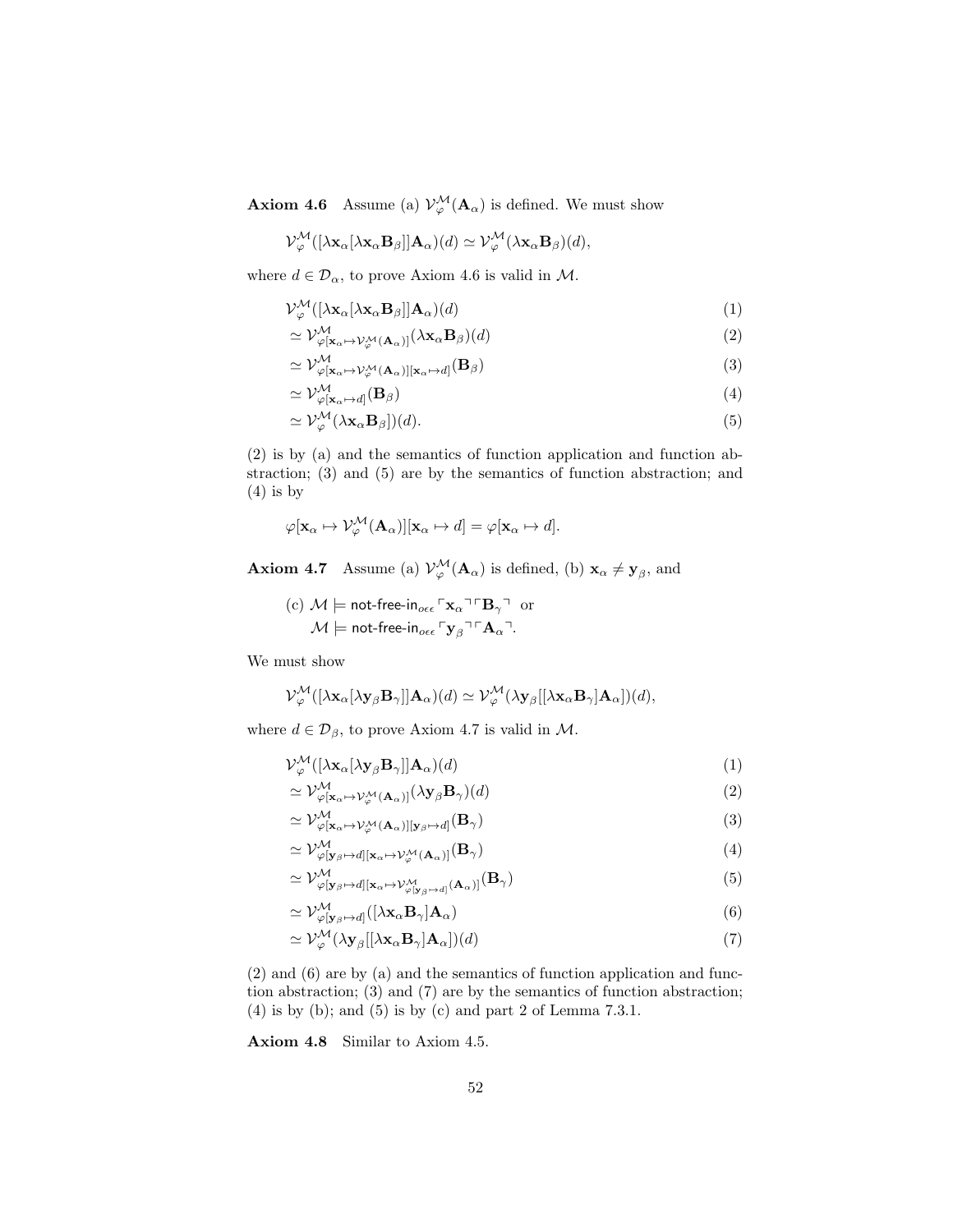Axiom 4.9 Similar to Axiom 4.3.

Axiom 4.10 We must show

$$
{\mathcal V}^{\mathcal M}_{\varphi}([\lambda{\mathbf x}_\alpha{\mathbf B}_\beta]{\mathbf x}_\alpha)\simeq{\mathcal V}^{\mathcal M}_{\varphi}({\mathbf B}_\beta)
$$

to prove Axiom 4.10 is valid in  $\mathcal{M}$ .

$$
\mathcal{V}_{\varphi}^{\mathcal{M}}([\lambda \mathbf{x}_{\alpha} \mathbf{B}_{\beta} | \mathbf{x}_{\alpha}) \tag{1}
$$

$$
\simeq \mathcal{V}_{\varphi[\mathbf{x}_{\alpha}\mapsto\varphi(\mathbf{x}_{\alpha})]}^{\mathcal{M}}(\mathbf{B}_{\beta})
$$
\n
$$
\tag{2}
$$

$$
\simeq \mathcal{V}_{\varphi}^{\mathcal{M}}(\mathbf{B}_{\beta}) \tag{3}
$$

(2) is by the semantics of function application, function abstraction, variables; and (3) is by  $\varphi = \varphi[\mathbf{x}_{\alpha} \mapsto \varphi(\mathbf{x}_{\alpha})].$ 

**Axiom 5** The propositional constants  $T<sub>o</sub>$  and  $F<sub>o</sub>$  and the propositional connectives  $\wedge_{ooo}$ ,  $\vee_{ooo}$ , and  $\supset_{ooo}$  have their usual meanings in a general model. Hence any tautologous formula is valid in  $M$ .

**Axiom 6**  $\mathcal{M} \models \mathbf{A}_{\alpha} \downarrow \text{ iff } \mathcal{V}_{\varphi}^{\mathcal{M}}(\mathbf{A}_{\alpha}) \text{ is defined for all } \varphi \in \mathsf{assign}(\mathcal{M})$ . Hence Axioms 6.1, 6.2, 6.3, 6.4, 6.5, 6.6, 6,7, and 6.8 are valid in  $M$  by conditions 1, 2, 3, 3, 4, 5, 6, and 7 in the definition of a general model. Axiom 6.9 is valid in  $M$  by the fact that quotations are evaluation-free and conditions 6 and 7 in definition of a general model. Axiom 6.10 is valid in  $M$  by Proposition 7.2.1 and condition 7 in the definition of a general model. Axiom 6.11 is valid in  $M$ since  $\mathcal{J}(\iota_{\alpha(\infty)})$  is a unique member selector on  $\mathcal{D}_{\alpha}$  and  $\lambda x_{\alpha}[x_{\alpha} \neq x_{\alpha}]$  represents the empty set.

**Axiom 7** Clearly,  $\mathcal{V}_{\varphi}^{\mathcal{M}}(\mathbf{A}_{\alpha} \simeq \mathbf{A}_{\alpha}) = \mathsf{T}$  iff  $\mathcal{V}_{\varphi}^{\mathcal{M}}(\mathbf{A}_{\alpha}) \simeq \mathcal{V}_{\varphi}^{\mathcal{M}}(\mathbf{A}_{\alpha})$ , which is always true. Hence  $\mathcal{M} \models \mathbf{A}_{\alpha} \simeq \mathbf{A}_{\alpha}$ .

### Axiom 8

**Axiom 8.1** Axiom 8.1 is valid in M since  $\mathcal{J}(\iota_{\alpha(\rho\alpha)})$  is a unique member selector on  $\mathcal{D}_{\alpha}$ .

**Axiom 8.2** Assume (a)  $\mathcal{V}_{\varphi}^{\mathcal{M}}(\exists_1 \mathbf{x}_{\alpha} \mathbf{A}_{o}) = \mathsf{T}$  and

$$
\mathcal{V}^{\mathcal{M}}_{\varphi}(\mathsf{sub}_{\epsilon\epsilon\epsilon\epsilon} \ulcorner \mathrm{Ix}_{\alpha} \mathbf{A}_{o} \urcorner \ulcorner \mathbf{x}_{\alpha} \urcorner \ulcorner \mathbf{A}_{o} \urcorner = \ulcorner \mathbf{B}_{o} \urcorner) = \mathsf{T}.
$$

We must show  $\mathcal{V}_{\varphi}^{\mathcal{M}}(\mathbf{B}_{o}) = \mathsf{T}$  to prove that Axiom 8.2 is valid in M. Axiom 8.1 and (a) implies  $\mathcal{V}_{\varphi}^{\mathcal{M}}(I_{\mathbf{X}_{\alpha}}\mathbf{A}_{o})$  is defined. (a) and the fact that  $\mathcal{J}(\iota_{\alpha(\rho\alpha)})$  is a unique member selector on  $\mathcal{D}_{\alpha}$  implies

 ${\cal V}^{\cal M}_{\varphi} ( [\lambda {\bf x}_{\alpha} {\bf A}_{o}][\![{\bf x}_{\alpha} {\bf A}_{o}]\!]) = {\sf T}.$ 

Then  $\mathcal{V}_{\varphi}^{\mathcal{M}}([\lambda \mathbf{x}_{\alpha} \mathbf{A}_{o}][\mathbf{I} \mathbf{x}_{\alpha} \mathbf{A}_{o}] = \mathbf{B}_{o})$  by the proof for Axiom 4. Thus  ${\cal V}^{\cal M}_{\varphi}({\bf B}_{o}) = {\sf T}.$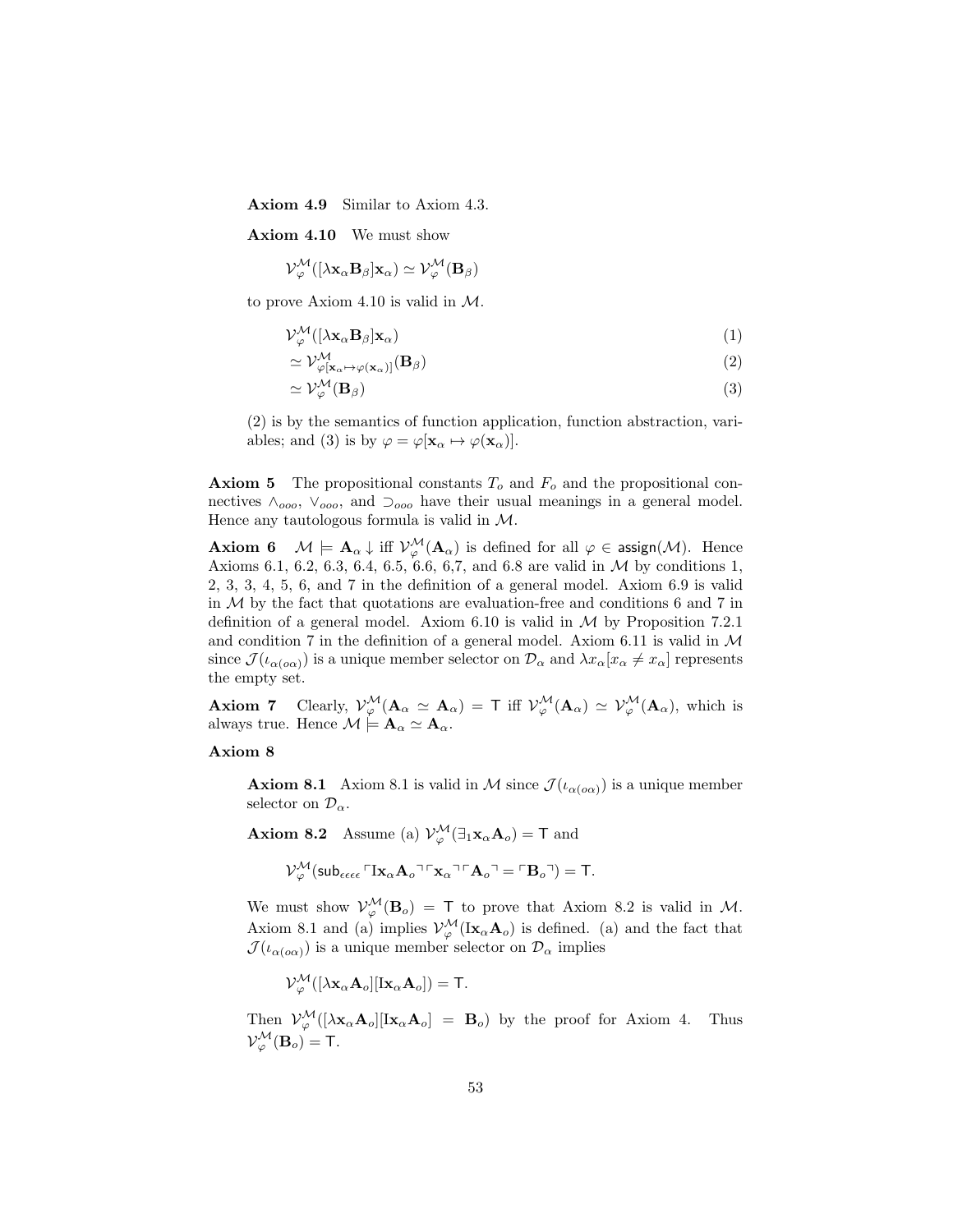**Axiom 9** Axiom 9.1 is valid in M since  $\mathcal{J}(\text{pair}_{\langle \alpha \beta \rangle \beta \alpha})$  is a pairing function on  $\mathcal{D}_{\alpha}$  and  $\mathcal{D}_{\beta}$ . Axiom 9.2 is valid in M since every  $p \in \mathcal{D}_{\langle \alpha\beta \rangle}$  is a pair  $\langle a, b \rangle$ where  $a \in \mathcal{D}_{\alpha}$  and  $b \in \mathcal{D}_{\beta}$  and  $\mathcal{J}(\text{pair}_{\langle \alpha \beta \rangle \beta \alpha})$  is a pairing function on  $\mathcal{D}_{\alpha}$  and  $\mathcal{D}_{\beta}$ .

**Axiom 10** Axioms 10.1 and 10.2 are valid in  $M$  by condition 5 in the definition of a general model.  $\mathcal{V}_{\varphi}^{\mathcal{M}}(\mathbf{A}_{o}) = \mathsf{T}$  implies  $\mathcal{V}_{\varphi}^{\mathcal{M}}([\![\mathbf{if}\,\mathbf{A}_{o}\,\mathbf{B}_{\epsilon}\,\mathbf{C}_{\epsilon}]\!]_{\alpha}) \simeq \mathcal{V}_{\varphi}^{\mathcal{M}}([\![\mathbf{B}_{\epsilon}]\!]_{\alpha})$ <br>and  $\mathcal{V}_{\varphi}^{\mathcal{M}}(\mathbf{A}_{o}) = \mathsf{F}$  implies  $\mathcal{V}_{\varphi}^{\math$ 

### Axiom 11

Axioms 11.1 and 11.2 Immediate by condition 7 in the definition of a general model since variables and primitive constants are evaluation-free.

**Axiom 11.3** Assume  $\mathcal{V}_{\varphi}^{\mathcal{M}}(\mathsf{wff}_{o\epsilon}^{\alpha\beta} \mathbf{A}_{\epsilon}) = \mathsf{T}$ . This implies (a)  $\mathcal{V}_{\varphi}^{\mathcal{M}}(\mathbf{A}_{\epsilon}) =$  $\mathcal{E}(\mathbf{C}_{\alpha\beta})$  for some  $\mathbf{C}_{\alpha\beta}$ . We must show  $X \simeq Y$  where X is

 $\mathcal{V}^{\mathcal{M}}_{\varphi}(\llbracket \mathsf{app}_{\epsilon\epsilon\epsilon} \, \mathbf{A}_{\epsilon} \, \mathbf{B}_{\epsilon} \rrbracket_{\alpha})$ 

and  $Y$  is

$$
{\mathcal V}^{\mathcal M}_\varphi(\llbracket {\mathbf A}_{\epsilon} \rrbracket_{\alpha \beta} \llbracket {\mathbf B}_{\epsilon} \rrbracket_{\beta}).
$$

First, assume (b)  $\mathcal{V}_{\varphi}^{\mathcal{M}}(\mathbf{B}_{\epsilon}) = \mathcal{E}(\mathbf{D}_{\beta})$  for some  $\mathbf{D}_{\beta}$ . If (c)  $\mathbf{C}_{\alpha\beta}\mathbf{D}_{\beta}$  is evaluation-free, then

$$
\mathcal{V}_{\varphi}^{\mathcal{M}}(\llbracket \textsf{app}_{\epsilon\epsilon\epsilon} \mathbf{A}_{\epsilon} \mathbf{B}_{\epsilon} \rrbracket_{\alpha}) \tag{1}
$$

$$
\simeq \mathcal{V}_{\varphi}^{\mathcal{M}}([\text{app}_{\epsilon\epsilon\epsilon}\,\mathcal{E}(\mathbf{C}_{\alpha\beta})\,\mathcal{E}(\mathbf{D}_{\beta})]_{\alpha})\tag{2}
$$

$$
\simeq \mathcal{V}_{\varphi}^{\mathcal{M}}([\mathcal{E}(\mathbf{C}_{\alpha\beta}\mathbf{D}_{\beta})]_{\alpha})
$$
\n(3)

$$
\simeq \mathcal{V}_{\varphi}^{\mathcal{M}}(\mathbf{C}_{\alpha\beta}\mathbf{D}_{\beta})
$$
\n(4)

$$
\simeq \mathcal{V}_{\varphi}^{\mathcal{M}}(\mathbf{C}_{\alpha\beta})(\mathcal{V}_{\varphi}^{\mathcal{M}}(\mathbf{D}_{\beta})) \tag{5}
$$

$$
\simeq \mathcal{V}_{\varphi}^{\mathcal{M}}([\![\mathcal{E}(\mathbf{C}_{\alpha\beta})]\!]_{\alpha\beta})(\mathcal{V}_{\varphi}^{\mathcal{M}}([\![\mathcal{E}(\mathbf{D}_{\beta})]\!]_{\beta}))
$$
(6)

$$
\simeq \mathcal{V}_{\varphi}^{\mathcal{M}}([\![\mathbf{A}_{\epsilon}]\!]_{\alpha\beta})(\mathcal{V}_{\varphi}^{\mathcal{M}}([\![\mathbf{B}_{\epsilon}]\!]_{\beta}))
$$
\n<sup>(7)</sup>

$$
\simeq \mathcal{V}_{\varphi}^{\mathcal{M}}([\![\mathbf{A}_{\epsilon}]\!]_{\alpha\beta}[\![\mathbf{B}_{\epsilon}]\!]_{\beta}).\tag{8}
$$

 $(2)$  and  $(7)$  are by  $(a)$ ,  $(b)$ , and Proposition 6.2.1;  $(3)$  is by the definition of  $\mathcal{E}$ ; (4) and (6) are by (c) and the semantics of evaluation; and (5) and (8) are by the semantics of function application. Hence  $X \simeq Y$ . If  $\mathbf{C}_{\alpha\beta}\mathbf{D}_{\beta}$ is not evaluation-free, then  $\mathbf{C}_{\alpha\beta}$  or  $\mathbf{D}_{\beta}$  is not evaluation-free. Then X and Y are both undefined by the semantics of evaluation and the beginning and end of the derivation above. Hence  $X \simeq Y$ .

Second, assume  $\mathcal{V}_{\varphi}^{\mathcal{M}}(\mathbf{B}_{\epsilon}) = \mathcal{E}(\mathbf{D}_{\gamma})$  with  $\gamma \neq \beta$ . Then X is undefined by Specifications 6.4 and 6.5, the semantics of evaluation, and the beginning of the derivation above, and  $Y$  is undefined by the semantics of evaluation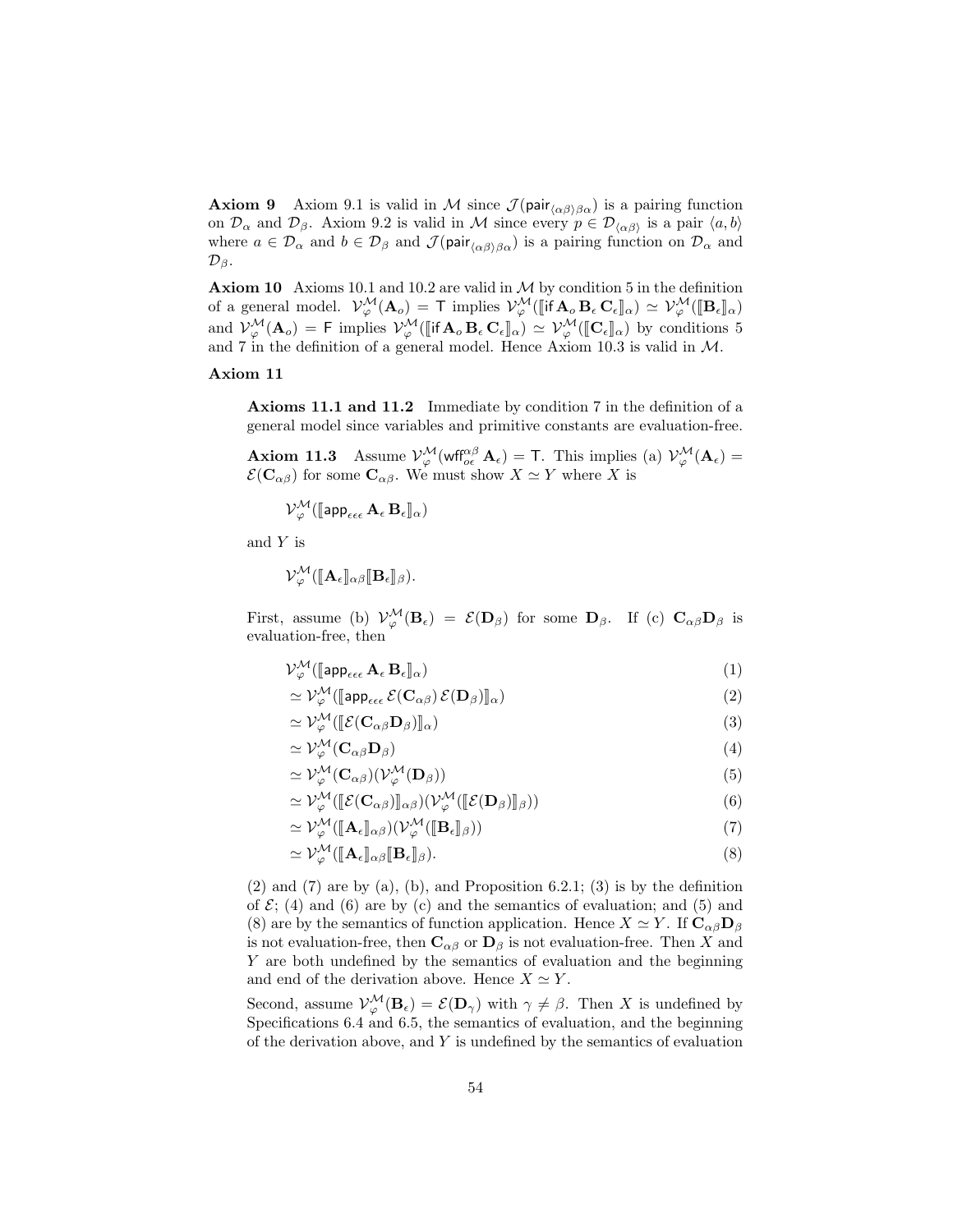and function application and the end of the derivation above. Hence  $X \simeq Y$ .

Third, assume  $\mathcal{V}_{\varphi}^{\mathcal{M}}(\mathbf{B}_{\epsilon}) = d$  where d is a nonstandard construction. Then  $X$  is undefined by Lemmas 6.3.2 and 6.3.3, and  $Y$  is undefined by Lemma 6.3.2 and the semantics of function application. Hence  $X \simeq Y$ in this case, and therefore, in every case.

### Axiom 11.4 Let

(a) 
$$
\mathcal{V}^{\mathcal{M}}_{\varphi}(\mathsf{not}\text{-free-in}_{o\epsilon\epsilon} \ulcorner \mathbf{x}_{\alpha} \urcorner \ulcorner \mathbf{B}_{\epsilon} \urcorner) = \mathsf{T}
$$

and  $d \in \mathcal{D}_{\alpha}$ . It suffices to show  $X(d) \simeq Y(d)$  where X is

$$
\mathcal{V}^{\mathcal{M}}_{\varphi}(\llbracket \mathsf{abs}_{\epsilon\epsilon\epsilon} \ulcorner \mathbf{x}_{\alpha} \urcorner \mathbf{B}_{\epsilon} \rrbracket_{\beta\alpha})
$$

and  $Y$  is

$$
\mathcal{V}_{\varphi}^{\mathcal{M}}(\lambda \mathbf{x}_{\alpha}[\![\mathbf{B}_{\epsilon}]\!]_{\beta}).
$$

First, assume (b)  $\mathcal{V}_{\varphi}^{\mathcal{M}}(\mathbf{B}_{\epsilon}) = \mathcal{E}(\mathbf{C}_{\beta})$  for some  $\mathbf{C}_{\beta}$ . This implies (c)  $\mathcal{V}_{\varphi[\mathbf{x}_{\alpha}\mapsto d]}^{\mathcal{M}}(\mathbf{B}_{\epsilon}) = \mathcal{E}(\mathbf{C}_{\beta})$  by (a) and part 2 of Lemma 7.3.1. If (d)  $C_\beta$  is evaluation-free, then

$$
\mathcal{V}_{\varphi}^{\mathcal{M}}([\mathbf{a} \mathbf{b} \mathbf{s}_{\epsilon \epsilon \epsilon} \ulcorner \mathbf{x}_{\alpha} \urcorner \mathbf{B}_{\epsilon}]]_{\beta \alpha})(d) \tag{1}
$$

$$
\simeq \mathcal{V}_{\varphi}^{\mathcal{M}}([\mathsf{abs}_{\epsilon\epsilon\epsilon} \ulcorner \mathbf{x}_{\alpha} \urcorner \mathcal{E}(\mathbf{C}_{\beta})]_{\beta\alpha})(d) \tag{2}
$$

$$
\simeq \mathcal{V}_{\varphi}^{\mathcal{M}}([\mathcal{E}(\lambda \mathbf{x}_{\alpha} \mathbf{C}_{\beta})]_{\beta \alpha})(d)
$$
\n(3)

$$
\simeq \mathcal{V}_{\varphi}^{\mathcal{M}}(\lambda \mathbf{x}_{\alpha} \mathbf{C}_{\beta})(d) \tag{4}
$$

$$
\simeq \mathcal{V}_{\varphi[\mathbf{x}_{\alpha}\mapsto d]}^{\mathcal{M}}(\mathbf{C}_{\beta})
$$
\n(5)

$$
\simeq \mathcal{V}_{\varphi[\mathbf{x}_{\alpha}\mapsto d]}^{\mathcal{M}}([\mathcal{E}(\mathbf{C}_{\beta})]_{\beta})
$$
\n(6)

$$
\simeq \mathcal{V}_{\varphi[\mathbf{x}_{\alpha} \mapsto d]}^{\mathcal{M}}([\mathbf{B}_{\epsilon}]]_{\beta}) \tag{7}
$$

$$
\simeq \mathcal{V}_{\varphi}^{\mathcal{M}}(\lambda \mathbf{x}_{\alpha}[\mathbf{B}_{\epsilon}]]_{\beta})(d). \tag{8}
$$

(2) is by (b) and Proposition 6.2.1; (3) is by the definition of  $\mathcal{E}$ ; (4) and (6) are by the semantics of evaluation and  $(d)$ ; (5) and  $(8)$  are by the semantics of function abstraction; and  $(7)$  is by  $(c)$  and and Proposition 6.2.1. Hence  $X(d) \simeq Y(d)$ . If  $\mathbf{C}_{\beta}$  is not evaluation-free, then  $X(d)$  and  $Y(d)$  are both undefined by the semantics of evaluation and the beginning and end of the derivation above. Hence  $X(d) \simeq Y(d)$ .

Second, assume  $\mathcal{V}_{\varphi}^{\mathcal{M}}(\mathbf{B}_{\epsilon}) = \mathcal{E}(\mathbf{C}_{\gamma})$  for some  $\mathbf{C}_{\gamma}$  where  $\gamma \neq \beta$ . Then  $X(d)$  is undefined by the semantics of evaluation and the beginning of the derivation above, and  $Y(d)$  is undefined by the semantics of evaluation and the end of the derivation above. Hence  $X(d) \simeq Y(d)$ .

Third, assume  $\mathcal{V}_{\varphi}^{\mathcal{M}}(\mathbf{B}_{\epsilon})$  is a nonstandard construction. Then  $X(d)$  is undefined by Lemmas 6.3.2 and 6.3.3, and  $Y(d)$  is undefined by Lemma 6.3.2. Hence  $X(d) \simeq Y(d)$  in this case, and therefore, in every case.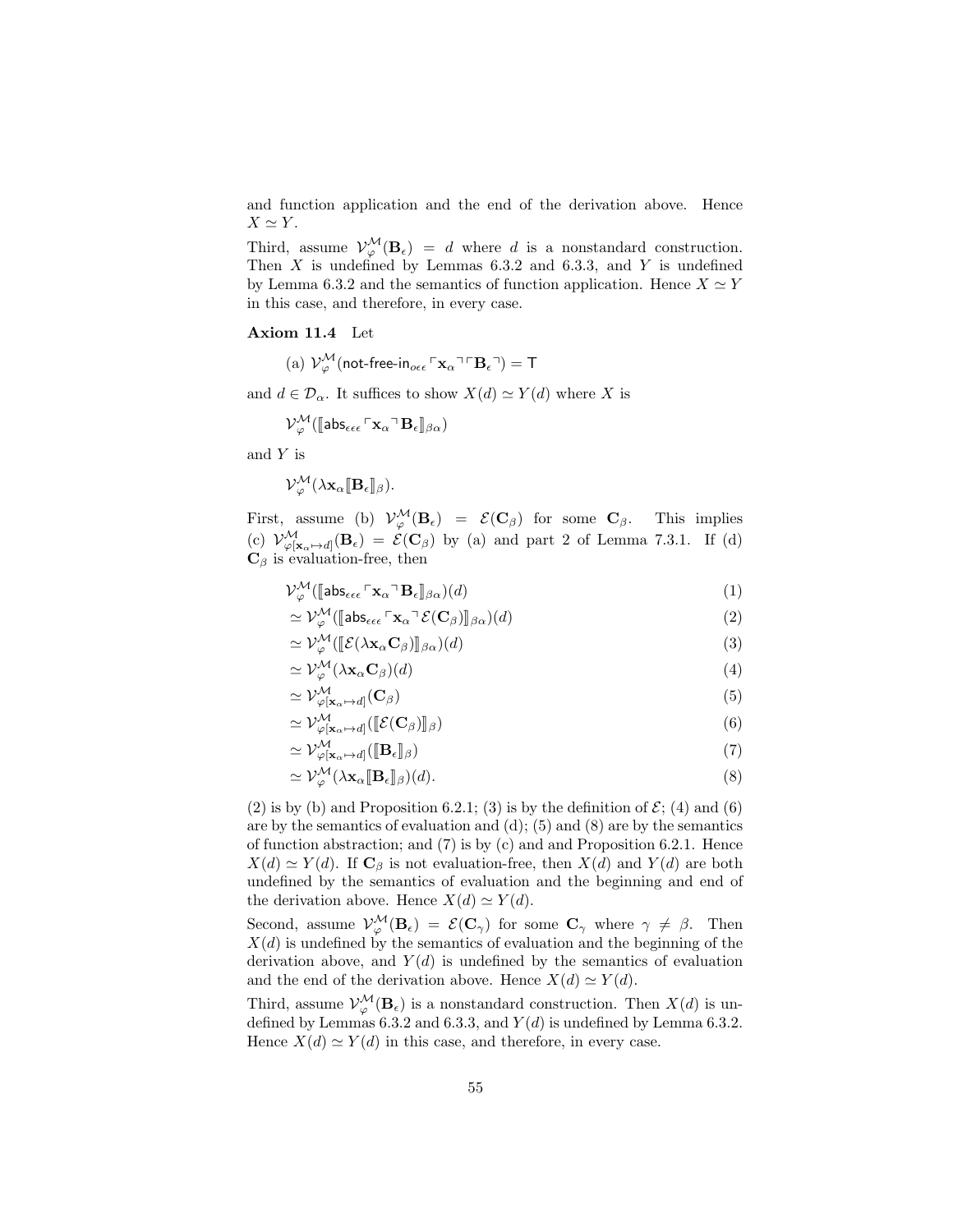Axiom 11.5 Similar to Axiom 11.3.

**Axiom 11.6** First, assume  $\mathcal{V}_{\varphi}^{\mathcal{M}}(\mathbf{A}_{\epsilon}) = \mathcal{E}(\mathbf{B}_{\alpha})$  for some  $\mathbf{B}_{\alpha}$ . Then

$$
\mathcal{V}_{\varphi}^{\mathcal{M}}(\llbracket \mathsf{quot}_{\epsilon\epsilon} \, \mathbf{A}_{\epsilon} \rrbracket_{\epsilon}).\tag{1}
$$

$$
\simeq \mathcal{V}_{\varphi}^{\mathcal{M}}([\text{quot}_{\epsilon\epsilon} \mathcal{E}(\mathbf{B}_{\alpha})]_{\epsilon}).
$$
\n(2)

$$
\simeq \mathcal{V}_{\varphi}^{\mathcal{M}}([\mathcal{E}(\ulcorner \mathbf{B}_{\alpha}\urcorner)]\ulcorner_{\epsilon}).\tag{3}
$$

$$
\simeq \mathcal{V}_{\varphi}^{\mathcal{M}}(\ulcorner \mathbf{B}_{\alpha}\urcorner). \tag{4}
$$

$$
\simeq \mathcal{V}_{\varphi}^{\mathcal{M}}(\mathbf{A}_{\epsilon}). \tag{5}
$$

(2) is by Proposition 6.2.1; (3) is by the definition of  $\mathcal{E}$ ; (4) by the semantics of evaluation and the fact that quotations are evaluation-free; and (5) is by Specification 1. Hence  $\mathcal{V}_{\varphi}^{\mathcal{M}}(\llbracket \mathsf{quot}_{\epsilon\epsilon} \mathbf{A}_{\epsilon} \rrbracket_{\epsilon}) = \mathcal{V}_{\varphi}^{\mathcal{M}}(\mathbf{A}_{\epsilon})$  since  $\mathcal{V}_{\varphi}^{\mathcal{M}}(\mathbf{A}_{\epsilon})$  is defined.

Second, assume  $\mathcal{V}_{\varphi}^{\mathcal{M}}(\mathbf{A}_{\epsilon}) \neq \mathcal{E}(\mathbf{B}_{\alpha})$  for all  $\mathbf{B}_{\alpha}$ . Then  $\mathcal{V}_{\varphi}^{\mathcal{M}}(\mathsf{quot}_{\epsilon\epsilon}\,\mathbf{A}_{\epsilon}) \neq 0$  $\mathcal{E}(\mathbf{A}_{\alpha})$  for all  $\mathbf{B}_{\alpha}$  by Lemma 6.3.3. Hence  $\mathcal{V}_{\varphi}^{\mathcal{M}}(\llbracket \mathsf{quot}_{\epsilon\epsilon} \mathbf{A}_{\epsilon} \rrbracket_{\epsilon})$  is undefined<br>by Lemma 6.3.2. Therefore, Arian 11.6 is valid in A4 in both gases by Lemma 6.3.2. Therefore, Axiom 11.6 is valid in  $M$  in both cases.

Axiom 12 Each axiom of this group is a specifying axiom and thus is valid in  $M$  since  $M$  is normal.

**Lemma 9.1.2** Each rule of inference of  $\mathcal{P}^{\text{uqe}}$  preserves validity in every normal general model for  $\mathcal{Q}_0^{\text{uqe}}$ .

**Proof** Let M be a normal general model for  $\mathcal{Q}_0^{\text{uqe}}$ . We must show that Rules 1 and 2 preserve validity in M.

**Rule 1** Suppose  $\mathbf{C}_o$  and  $\mathbf{C}'_o$  are wffs such that  $\mathbf{C}'_o$  is the result of replacing one occurrence of  $\mathbf{A}_{\alpha}$  in  $\mathbf{C}_{o}$  by an occurrence of  $\mathbf{B}_{\alpha}$ , provided that the occurrence of  $\mathbf{A}_{\alpha}$  in  $\mathbf{C}_{o}$  is not within a quotation, not the first argument of a function abstraction, and not the second argument of an evaluation. Then it easily follows that  $\mathcal{V}_{\varphi}^{\mathcal{M}}(\mathbf{A}_{\alpha}) \simeq \mathcal{V}_{\varphi}^{\mathcal{M}}(\mathbf{B}_{\alpha})$  for all  $\varphi \in \mathsf{assign}(\mathcal{M})$  implies  $\mathcal{V}_{\varphi}^{\mathcal{M}}(\mathbf{C}_{o}) = \mathcal{V}_{\varphi}^{\mathcal{M}}(\mathbf{C}_{o}')$ for all  $\varphi\in\mathsf{assign}(\mathcal{M})$  by induction on the size of  $\mathbf{C}_o.$  Hence  $\mathcal{M}\models\mathbf{A}_\alpha\simeq\mathbf{B}_\alpha$ implies  $\mathcal{M} \models \mathbf{C}_o = \mathbf{C}'_o$  since  $\mathcal{M} \models \mathbf{A}_\alpha \simeq \mathbf{B}_\alpha$  implies  $\mathcal{V}^{\mathcal{M}}_{\varphi}(\mathbf{A}_\alpha) \simeq \mathcal{V}^{\mathcal{M}}_{\varphi}(\mathbf{B}_\alpha)$  for all  $\varphi \in \text{assign}(\mathcal{M})$ . Therefore, Rule 1 preserves validity in M.

Rule 2 Since  $\Box_{ooo}$  has its usual meaning in a general model, Rule 2 obviously preserves validity in  $M$ .

## 9.2 Soundness and Consistency Theorems

# Theorem 9.2.1 (Soundness Theorem)  $\mathcal{P}^{\text{uqe}}$  is sound for  $\mathcal{Q}_0^{\text{uqe}}$ .

**Proof** Assume  $\mathcal{H} \vdash A_o$  and  $\mathcal{M} \models \mathcal{H}$  where  $A_o$  is a formula of  $\mathcal{Q}_0^{\text{uqe}}, \mathcal{H}$  is a set of sentences of  $\mathcal{Q}_0^{\text{uqe}}$ , and M is a normal general model for  $\mathcal{Q}_0^{\text{uqe}}$ . We must show that  $\mathcal{M} \models A_o$ . By Lemma 9.1.1, each axiom of  $\mathcal{P}^{uqe}$  is valid in  $\mathcal{M}$ , and by Lemma 9.1.2, each rule of inference of  $\mathcal{P}^{\text{uqe}}$  preserve validity in M. Therefore,  $\mathcal{H} \vdash A_o$  implies  $\mathcal{M} \models A_o$ .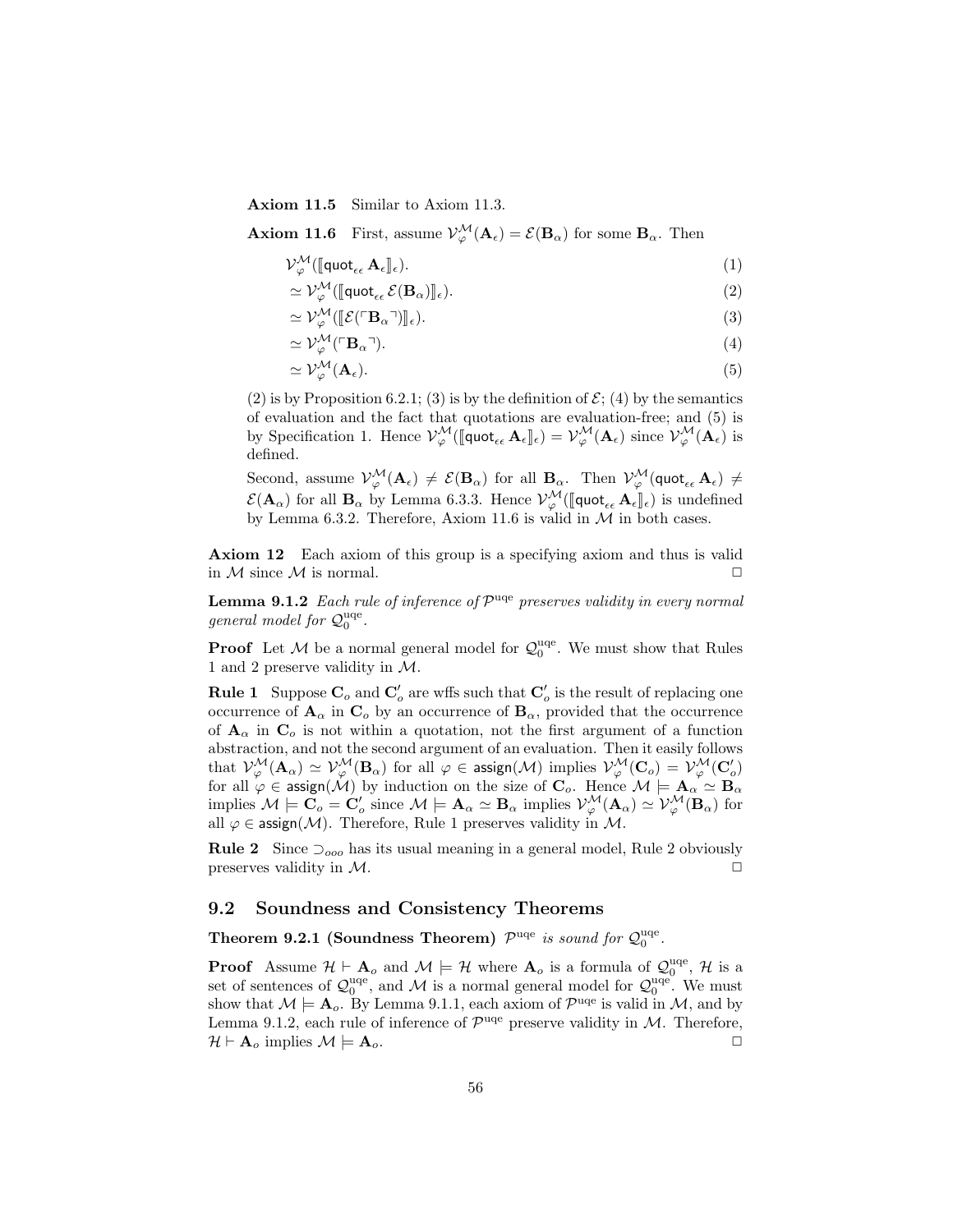**Theorem 9.2.2 (Consistency Theorem)** Let  $H$  be a set of sentences of  $\mathcal{Q}_0^{\text{uqe}}$ . If H has a normal general model, then H is consistent in  $\mathcal{P}^{\text{uqe}}$ .

**Proof** Let  $M$  be a normal general model for  $H$ . Assume that  $H$  is inconsistent in  $\mathcal{P}^{\text{uqe}}$ , i.e., that  $\mathcal{H} \vdash F_o$ . Then, by the Soundness Theorem,  $\mathcal{H} \models_{n} F_o$  and hence  $\mathcal{M} \models F_o$ . This means that  $\mathcal{V}_{\varphi}^{\mathcal{M}}(F_o) = \mathsf{T}$  and thus  $\mathcal{V}_{\varphi}^{\mathcal{M}}(F_o) \neq \mathsf{F}$  (for any assignment  $\varphi$ ), which contradicts the definition of a general model.

## 10 Some Metatheorems

We will prove several metatheorems of  $\mathcal{Q}_0^{\text{uqe}}$ . Most of them will be metatheorems that we need in order to prove the evaluation-free completeness of  $\mathcal{Q}_0^{\text{uqe}}$  in section 11 and the results in section 12.

## 10.1 Analogs to Metatheorems of  $\mathcal{Q}_0$

Most of the metatheorems we prove in this subsection are analogs of the metatheorems of  $\mathcal{Q}_0$  proven in section 52 of [2]. There will be two versions for many of them, the first restricted to evaluation-free proofs and the second unrestricted. In this subsection, let  $\mathcal{H}^{\text{ef}}$  be a set of syntactically closed evaluation-free formulas of  $\mathcal{Q}_0^{\text{uqe}}$  and  $\mathcal H$  be a set of sentences of  $\mathcal{Q}_0^{\text{uqe}}$ .

### Proposition 10.1.1 (Analog of 5200 in [2])

\n- 1. 
$$
\vdash^{\text{ef}} A_{\alpha} \simeq A_{\alpha}
$$
 where  $A_{\alpha}$  is evaluation-free.
\n- 2.  $\vdash A_{\alpha} \simeq A_{\alpha}$ .
\n

**Proof** By Axiom 7 for both parts.

$$
\Box
$$

## Theorem 10.1.2 (Tautology Theorem: Analog of 5234)

- 1. Let  $A_0^1, \ldots, A_0^n, B_0$  be evaluation-free. If  $\mathcal{H}^{\text{ef}} \vdash^{\text{ef}} A_0^1, \ldots, \mathcal{H}^{\text{ef}} \vdash^{\text{ef}} A_0^n$  and  $[A_o^1 \wedge \cdots \wedge A_o^n] \supset B_o$  is tautologous for  $n \geq 1$ , then  $\mathcal{H}^{\text{ef}} \vdash^{\text{ef}} B_o$ . Also, if  $\mathbf{B}_o$  is tautologous, then  $\mathcal{H}^{\text{ef}} \vdash^{\text{ef}} \mathbf{B}_o$ .
- 2. If  $\mathcal{H} \vdash A_o^1, \ldots, \mathcal{H} \vdash A_o^n$  and  $[A_o^1 \wedge \cdots \wedge A_o^n] \supset B_o$  is tautologous for  $n \geq 1$ , then  $\mathcal{H} \vdash \mathbf{B}_o$ . Also, if  $\mathbf{B}_o$  is tautologous, then  $\mathcal{H} \vdash \mathbf{B}_o$ .

Proof Follows from Axiom 5 (Tautologous Formulas) and Rule 2 (Modus Ponens) for both parts.  $\Box$ 

#### Lemma 10.1.3

1.  $\vdash^{\text{ef}} [A_{\alpha} = B_{\alpha}] \supset [A_{\alpha} \simeq B_{\alpha}]$  where  $A_{\alpha}$  and  $B_{\alpha}$  are evaluation-free. 2.  $\vdash [A_{\alpha} = B_{\alpha}] \supset [A_{\alpha} \simeq B_{\alpha}].$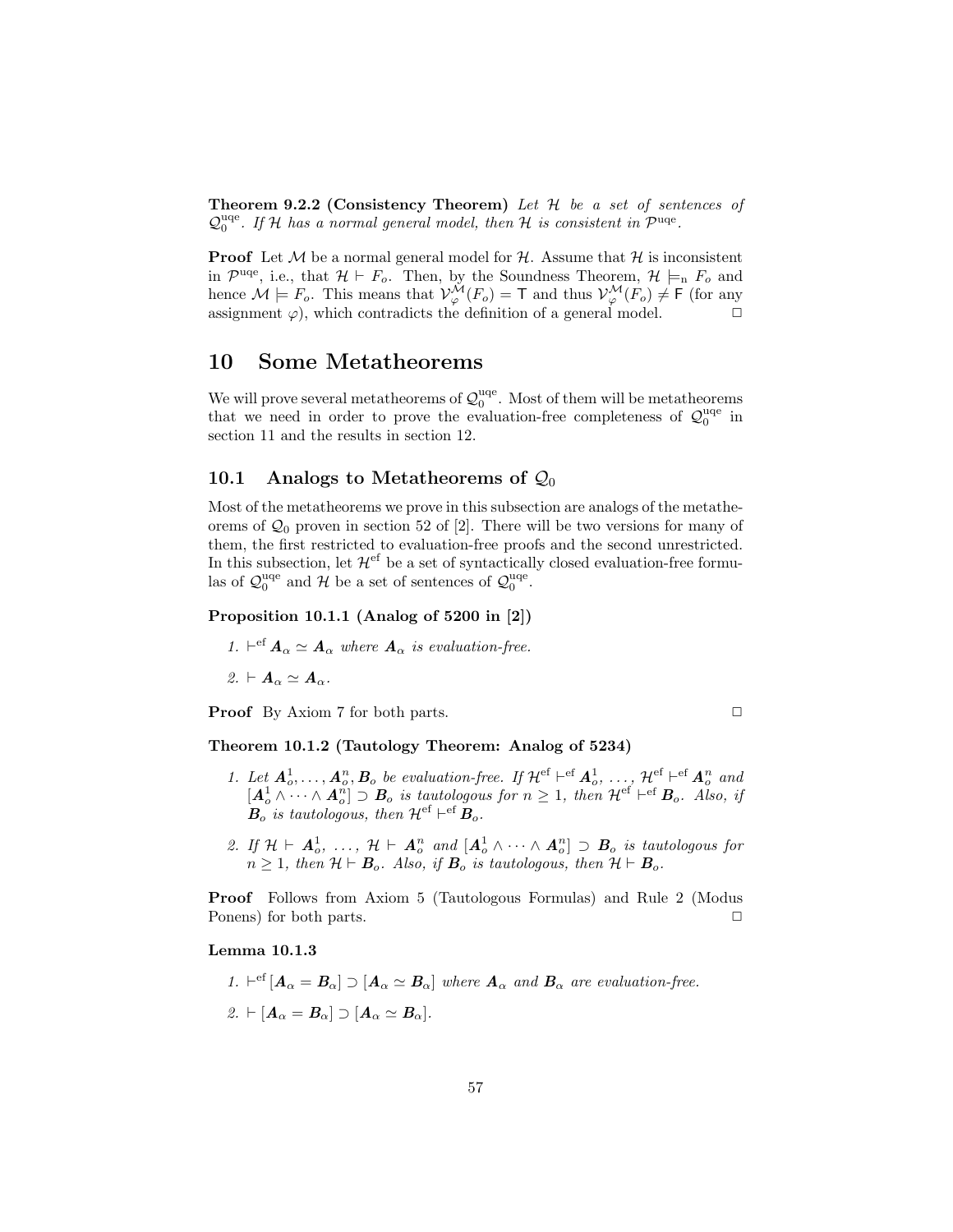**Proof** Follows from the definition of  $\simeq$  and the Tautology Theorem for both  $parts.$ 

### Lemma 10.1.4

- 1. If  $\mathcal{H}^{\text{ef}} \vdash^{\text{ef}} \mathbf{A}_{\alpha} \downarrow$  or  $\mathcal{H}^{\text{ef}} \vdash^{\text{ef}} \mathbf{B}_{\alpha} \downarrow$ , then  $\mathcal{H}^{\text{ef}} \vdash^{\text{ef}} \mathbf{A}_{\alpha} \simeq \mathbf{B}_{\alpha}$  implies  $\mathcal{H}^{\text{ef}} \vdash^{\text{ef}}$  $\mathbf{A}_{\alpha} = \mathbf{B}_{\alpha}$  where  $\mathbf{A}_{\alpha}$  and  $\mathbf{B}_{\alpha}$  are evaluation-free.
- 2. If  $\mathcal{H} \vdash A_{\alpha} \downarrow$  or  $\mathcal{H} \vdash B_{\alpha} \downarrow$ , then  $\mathcal{H} \vdash A_{\alpha} \simeq B_{\alpha}$  implies  $\mathcal{H} \vdash A_{\alpha} = B_{\alpha}$ .

**Proof** Follows from the definition of  $\simeq$  and the Tautology Theorem for both  $parts.$ 

Corollary 10.1.5 
$$
\vdash^{\text{ef}} T_o
$$
.

**Proof** By the definition of  $T_o$ , Axiom 6.2, Lemma 10.1.4, and Proposition 10.1.1.  $\Box$ 

Both versions of the Quasi-Equality Rules (analog of the Equality Rules (5201)) follow from Lemma 10.1.1 and Rule 1. By virtue of Lemmas 10.1.3 and the Quasi-Equality Rules, Rule 1 is valid if the hypothesis  $\mathbf{A}_{\alpha} \simeq \mathbf{B}_{\alpha}$  is replaced by  $B_{\alpha} \simeq A_{\alpha}$ ,  $A_{\alpha} = B_{\alpha}$ , or  $B_{\alpha} = A_{\alpha}$ ,

### Proposition 10.1.6

1.  $\vdash^{\text{ef}} A_o \downarrow$  where  $A_o$  is evaluation-free.

2.  $\vdash A_o \downarrow$ .

**Proof** By Axioms 6.1–3 and 6.5–8 for both parts.  $\Box$ 

**Lemma 10.1.7** Let  $A_{\alpha}$  and  $B_{\beta}$  be evaluation-free. Either

$$
\vdash^{\mathrm{ef}}[\mathsf{sub}_{\epsilon\epsilon\epsilon\epsilon}\ulcorner\boldsymbol{A}_\alpha\urcorner\ulcorner\boldsymbol{x}_\alpha\urcorner\ulcorner\boldsymbol{B}_\beta\urcorner]\,\uparrow
$$

or

$$
\vdash^{\mathrm{ef}}\mathsf{sub}_{\epsilon\epsilon\epsilon\epsilon}\ulcorner\boldsymbol{A}_\alpha\urcorner\ulcorner\boldsymbol{x}_\alpha\urcorner\ulcorner\boldsymbol{B}_\beta\urcorner=\ulcorner\boldsymbol{C}_\beta\urcorner
$$

for some (evaluation-free) wff  $C_{\beta}$ .

Proof Follows from Axiom 6.11, Axiom 10, Lemma 10.1.3, Specifications 7–9, the Tautology Theorem, and Rule 1.  $\Box$ 

When  $\mathbf{A}_{\alpha}$  and  $\mathbf{B}_{\beta}$  are evaluation-free, let  $\mathbf{S}_{\mathbf{A}_{\alpha}}^{\mathbf{x}_{\alpha}} \mathbf{B}_{\beta}$  be the wff sub<sub>ecce</sub>  $A_{\alpha}$ <sup> $\top$ </sup>**x**<sub> $\alpha$ </sub> $\top$ **B**<sub> $\beta$ </sub><sup> $\top$ </sup> denotes if sub<sub>ecce</sub>  $A_{\alpha}$ <sup> $\top$ </sup>**x**<sub> $\alpha$ </sub> $\top$ **B**<sub> $\beta$ </sub><sup> $\top$ </sup>**is** defined and be undefined otherwise.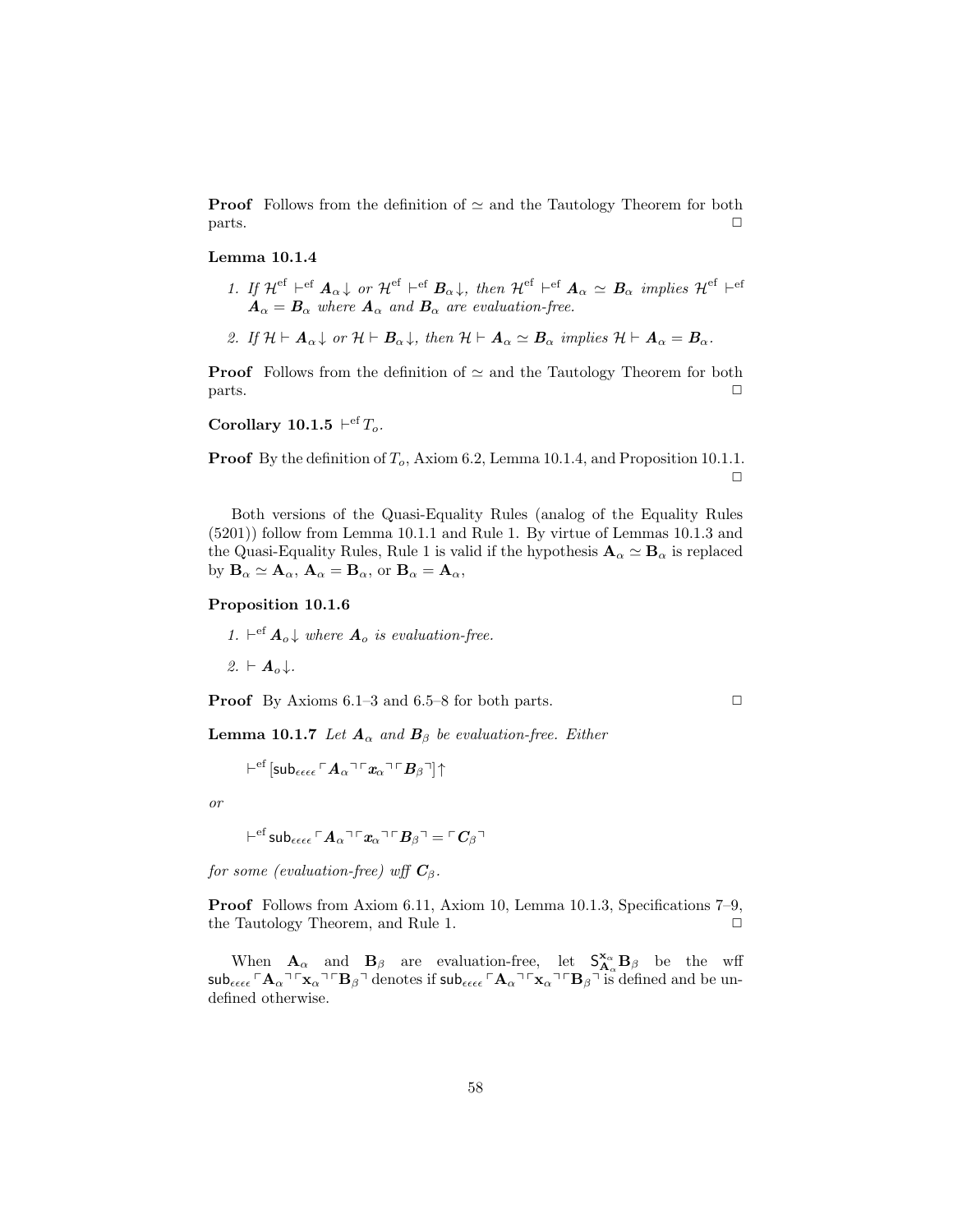### Theorem 10.1.8 (Beta-Reduction Theorem: Analog of 5207)

1.  $\vdash^{\text{ef}} A_{\alpha} \downarrow \supset [\lambda x_{\alpha} B_{\beta}] A_{\alpha} \simeq S_{A_{\alpha}}^{x_{\alpha}} B_{\beta}$ , provided  $S_{A_{\alpha}}^{x_{\alpha}} B_{\beta}$  is defined, where  $A_{\alpha}$ and  $\mathbf{B}_{\beta}$  are evaluation-free.

$$
\mathcal{Z} \vdash [A_\alpha\!\downarrow\wedge\mathsf{sub}_{{\epsilon}{\epsilon}{\epsilon}{\epsilon}}\ulcorner A_\alpha\ulcorner\ulcorner x_\alpha\urcorner\ulcorner B_\beta\urcorner = \ulcorner C_\beta\urcorner] \supset [\lambda x_\alpha B_\beta]A_\alpha \simeq C_\beta.
$$

Proof Part 1 is by Axiom 4, Lemma 10.1.7, and the Tautology Theorem. Part 2 is immediately by Axiom 4.1.  $\Box$ 

### Theorem 10.1.9 (Universal Instantiation: Analog of 5215)

- 1. If  $\mathcal{H}^{\text{ef}} \vdash^{\text{ef}} \mathbf{A}_{\alpha} \downarrow$  and  $\mathcal{H}^{\text{ef}} \vdash^{\text{ef}} \forall x_{\alpha} \mathbf{B}_{o}$ , then  $\mathcal{H}^{\text{ef}} \vdash^{\text{ef}} S_{\mathbf{A}_{\alpha}}^{\mathbf{x}_{\alpha}} \mathbf{B}_{o}$ , provided  $S_{\mathbf{A}_{\alpha}}^{\mathbf{x}_{\alpha}} \mathbf{B}_{\beta}$ is defined, where  $\bm{A}_{\alpha}$  and  $\bm{B}_{\beta}$  are evaluation-free.
- 2. If  $\mathcal{H} \vdash A_{\alpha} \downarrow$ ,  $\mathcal{H} \vdash \mathsf{sub}_{\epsilon \epsilon \epsilon} \ulcorner A_{\alpha} \urcorner \ulcorner x_{\alpha} \urcorner \ulcorner B_{o} \urcorner = \ulcorner C_{o} \urcorner$ , and  $\mathcal{H} \vdash \forall x_{\alpha} B_{o}$ , then  $\mathcal{H} \vdash C_o.$
- 3. If  $\mathcal{H} \vdash [\lambda x_{\alpha} B_{o}] A_{\alpha} = C_{o}$  and  $\mathcal{H} \vdash \forall x_{\alpha} B_{o}$ , then  $\mathcal{H} \vdash C_{o}$ .
- 4. If  $\mathcal{H} \vdash \forall x_{\alpha} B_{\alpha}$ , then  $\mathcal{H} \vdash B_{\alpha}$ .

### Proof

Part 1

$$
\mathcal{H}^{\text{ef}} \vdash^{\text{ef}} \lambda \mathbf{x}_{\alpha} T_o = \lambda \mathbf{x}_{\alpha} \mathbf{B}_o. \tag{1}
$$

$$
\mathcal{H}^{\text{ef}} \vdash^{\text{ef}} [\lambda \mathbf{x}_{\alpha} T_o] \mathbf{A}_{\alpha} \simeq [\lambda \mathbf{x}_{\alpha} \mathbf{B}_o] \mathbf{A}_{\alpha}.
$$
\n(2)

$$
\mathcal{H}^{\text{ef}} \vdash^{\text{ef}} T_o \simeq \mathsf{S}_{\mathbf{A}_{\alpha}}^{\mathbf{x}_{\alpha}} \mathbf{B}_{\beta}.
$$
\n
$$
(3)
$$

$$
\mathcal{H}^{\text{ef}} \vdash^{\text{ef}} S_{\mathbf{A}_{\alpha}}^{\mathbf{x}_{\alpha}} \mathbf{B}_{\beta}.
$$
\n
$$
\tag{4}
$$

(1) is by the definition of  $\forall$ ; (2) follows from (1) by the Quasi-Equality Rules; (3) follows from (2) by the first hypothesis, the Beta-Reduction Theorem (part 1), and Rule 1; and (4) follows from (3) and Corollary 10.1.5 by Rule 1.

Part 2 Similar to Part 1.

Part 3 Similar to Part 1.

Part 4 Follows from Axiom 4.10, Lemma 10.1.4, and part 3 of this theorem.

 $\Box$ 

## Theorem 10.1.10 (Universal Generalization: Analog of 5220)

- 1. If  $\mathcal{H}^{\text{ef}} \vdash^{\text{ef}} A_o$ , then  $\mathcal{H}^{\text{ef}} \vdash^{\text{ef}} \forall x_\alpha A_o$  where  $A_o$  is evaluation-free.
- 2. If  $\mathcal{H} \vdash A_o$ , then  $\mathcal{H} \vdash \forall x_o A_o$ .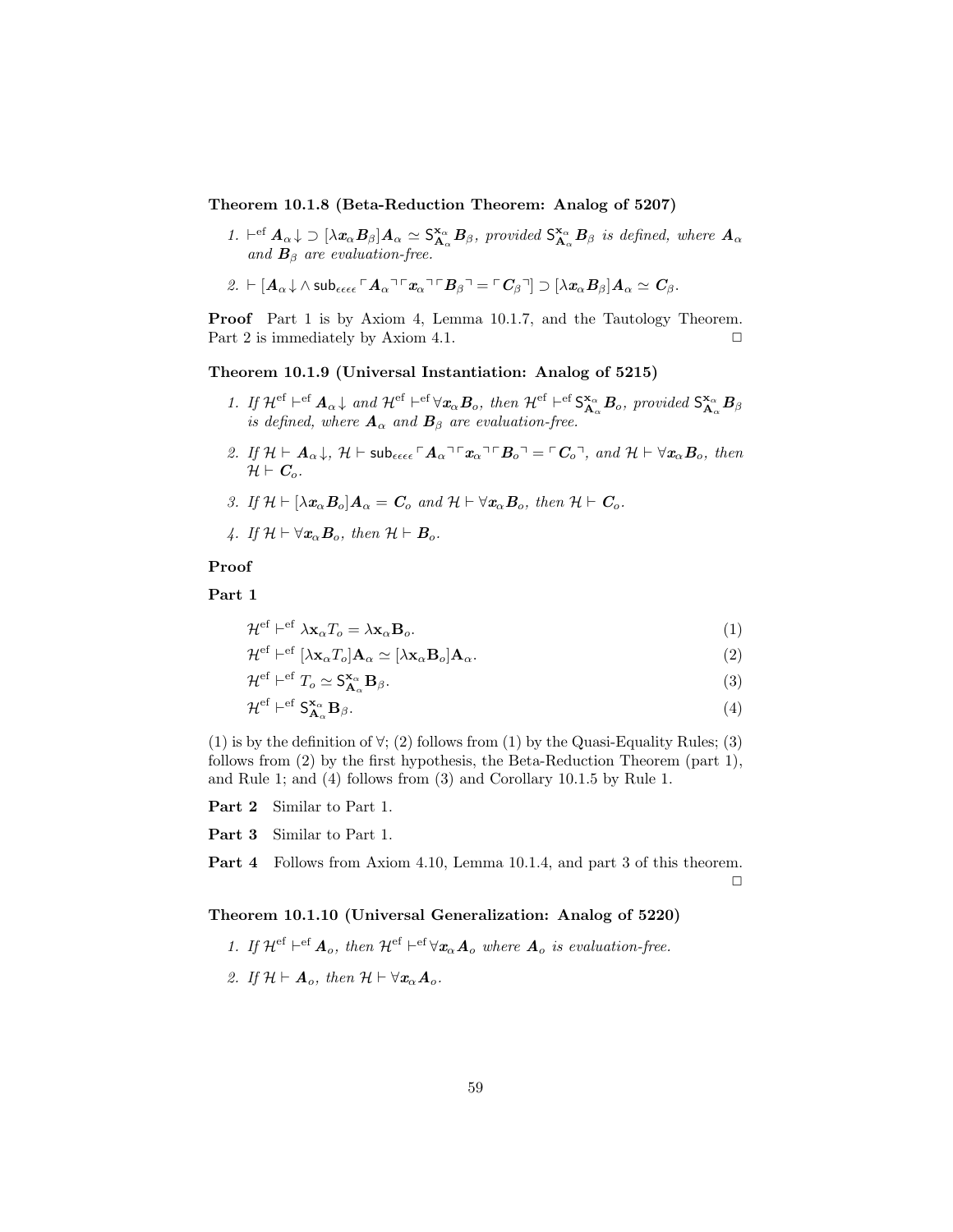Proof

Part 1

$$
\mathcal{H}^{\text{ef}} \vdash^{\text{ef}} \mathbf{A}_o \tag{1}
$$

$$
\mathcal{H}^{\text{ef}} \vdash^{\text{ef}} T_o = \mathbf{A}_o \tag{2}
$$

$$
\mathcal{H}^{\text{ef}} \vdash^{\text{ef}} \lambda x_{\alpha} T_o = \lambda x_{\alpha} T_o \tag{3}
$$

$$
\mathcal{H}^{\text{ef}} \vdash^{\text{ef}} \forall \mathbf{x}_{\alpha} \mathbf{A}_{o}. \tag{4}
$$

(1) is by hypothesis; (2) follows from (1) by the Tautology Theorem; (3) is by Axiom 6.5, Lemma 10.1.4, and Proposition 10.1.1; and (4) follows from (2) and (3) by Rule 1 and the definition of ∀.

Part 2 Similar to Part 1.

$$
\qquad \qquad \Box
$$

Lemma 10.1.11 (Analog of 5209) If  $\vdash^{\rm ef} A_{\alpha}\downarrow$  and  $\vdash^{\rm ef} B_{\beta}\,\simeq\, C_{\beta},\,$  then  $\vdash^{\rm ef}$  $\mathsf{S}_{\mathbf{A}_\alpha}^{\mathbf{x}_\alpha}[\mathbf{B}_\beta \simeq \mathbf{C}_\beta],$  provided  $\mathsf{S}_{\mathbf{A}_\alpha}^{\mathbf{x}_\alpha}[\mathbf{B}_\beta \simeq \mathbf{C}_\beta]$  is defined.

Proof Similar to the proof of 5209 in [2]. It uses Proposition 10.1.1, the Beta-Reduction Theorem (part 1), and Rule 1.

Corollary 10.1.12 If  $\vdash^{\text{ef}} A_{\alpha} \downarrow$  and  $\vdash^{\text{ef}} B_{o} = C_{o}$ , then  $\vdash^{\text{ef}} S_{A_{\alpha}}^{\mathbf{x}_{\alpha}} [B_{o} = C_{o}],$ provided  $S_{\mathbf{A}_{\alpha}}^{\mathbf{x}_{\alpha}}[\mathbf{B}_{o}=\mathbf{C}_{o}]$  is defined.

Proof By Lemma 10.1.3, Lemma 10.1.11, Proposition 10.1.6, and the Tautology Theorem.  $\Box$ 

Lemma 10.1.13 (Analog of 5205)  $\vdash^{\text{ef}} f_{\alpha\beta} = \lambda \textbf{\textit{y}}_\beta [f_{\alpha\beta} \textbf{\textit{y}}_\beta].$ 

Proof Similar to the proof of 5205 in [2]. It uses Axiom 3, Axioms 6.1 and 6.5, Corollary 10.1.12, Lemmas 10.1.3 and 10.1.4, the Quasi-Equality Rules, the Beta-Reduction Theorem (part 1), and Rule 1.  $\Box$ 

Lemma 10.1.14 (Analog of 5206)  $\vdash^{\text{ef}} \lambda x_{\beta} A_{\alpha} = \lambda z_{\beta} S_{\mathbf{z}_{\beta}}^{\mathbf{x}_{\beta}} A_{\alpha}$ , provided  $z_{\beta}$  is not free in  $\mathbf{A}_{\alpha}$  and  $\mathsf{S}_{\mathbf{z}_{\beta}}^{x_{\beta}}\mathbf{A}_{\alpha}$  is defined.

Proof Similar to the proof of 5206 in [2]. It employs Axioms 6.1 and 6.5, Corollary 10.1.12, Lemma 10.1.13, the Beta-Reduction Theorem (part 1), and Rule 1.  $\Box$ 

Analogs of  $\alpha$ -conversion,  $\beta$ -conversion, and  $\eta$ -conversion in [2] for evaluationfree proof are obtained directly from Lemma 10.1.14, the Beta-Reduction Theorem (part 1), Lemma 10.1.13 using Lemma 10.1.11 and Rule 1.

Theorem 10.1.15 (Deduction Theorem: Analog of 5240) Let  $A_o$  and  $H_o$  be syntactically closed evaluation-free formulas. If  $\mathcal{H}^{\text{ef}} \cup {\{\mathbf{H}_o\}} \vdash^{\text{ef}} \mathbf{A}_o$ , then  ${\mathcal H}^{\rm ef} \vdash^{\rm ef} \bm H_o \supset \bm A_o.$ 

Proof Similar to the proof of 5240 in [2]. It uses Axioms 1–3 and 6, the Tautology Theorem, the Beta-Reduction Theorem (part 1), Universal Instantiation (part 1), Universal Generalization,  $\alpha$ -conversion, and Rule 1.  $\Box$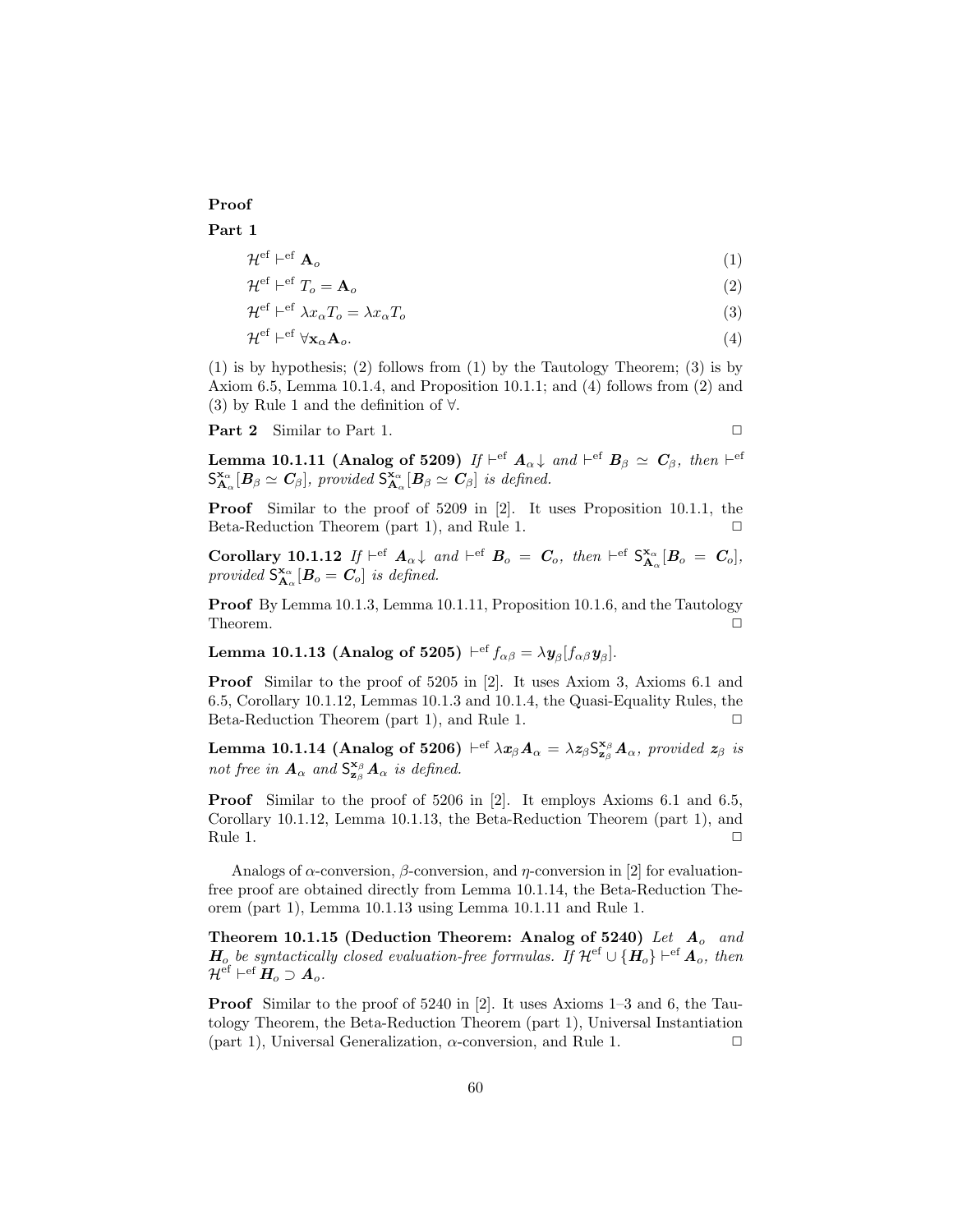### 10.2 Other Metatheorems

The metatheorems we prove in this subsection are not analogs of metatheorems of  $\mathcal{Q}_0$ ; they involve ordered pairs, quotation, and evaluation.

## Lemma 10.2.1 (Ordered Pairs)

- 1.  $\vdash^{\text{ef}} \forall x_\alpha \forall y_\beta$ [pair $\langle \alpha \beta \rangle \beta \alpha x_\alpha y_\beta$ ] $\downarrow$ .
- 2.  $\vdash^{\text{ef}} \forall x_\alpha \forall y_\beta [\text{fst}_{\alpha \langle \alpha \beta \rangle} [\text{pair}_{\langle \alpha \beta \rangle \beta \alpha} x_\alpha y_\beta] = x_\alpha].$
- $\beta$ .  $\vdash^{\text{ef}} \forall x_\alpha \forall y_\beta$ [snd $_{\beta(\alpha\beta)}$  [pair $_{(\alpha\beta)\beta\alpha} x_\alpha y_\beta$ ] =  $v_\beta$ ].
- $4. \ \mathsf{P}^{\text{ef}} \forall z_{\langle \alpha \beta \rangle} [\textsf{pair}_{\langle \alpha \beta \rangle \beta \alpha} [\textsf{fst}_{\alpha \langle \alpha \beta \rangle} z_{\langle \alpha \beta \rangle}] [\textsf{snd}_{\beta \langle \alpha \beta \rangle} z_{\langle \alpha \beta \rangle}] = z_{\langle \alpha \beta \rangle}].$

**Proof** These four metatheorems of  $\mathcal{Q}_0^{\text{uqe}}$  can be straightforwardly proved using the definitions of  $fst_{\alpha(\alpha\beta)}$  and  $snd_{\beta(\alpha\beta)}$  and Axioms 8 and 9.  $\Box$ 

Theorem 10.2.2 (Injectiveness of Quotation) If  $\vdash^{\text{ef}} \ulcorner A_\alpha \urcorner = \ulcorner B_\alpha \urcorner$ , then  $\boldsymbol{A}_\alpha = \boldsymbol{B}_\alpha$  .

**Proof** Assume  $\vdash^{\text{ef}} \ulcorner \mathbf{A}_{\alpha} \urcorner = \ulcorner \mathbf{B}_{\alpha} \urcorner$ . By Specification 1 and Rule 1, this implies  $e^{\int e^{\epsilon t}} \mathcal{E}(\mathbf{A}_{\alpha}) = \mathcal{E}(\mathbf{B}_{\beta}).$  From this and Specifications 4.1–28, we can prove that  $\mathbf{A}_{\alpha} = \mathbf{B}_{\alpha}$  by induction on the size of  $\mathbf{A}_{\alpha}$ .

**Theorem 10.2.3 (Disquotation Theorem)** If  $D_{\delta}$  is evaluation-free, then  $\vdash \llbracket \ulcorner D_\delta \urcorner \rrbracket_\alpha \simeq D_\delta.$ 

**Proof** The proof is by induction on the size of  $\mathbf{D}_{\delta}$ .

**Case 1:**  $\mathbf{D}_{\delta}$  is  $\mathbf{x}_{\alpha}$ . Then  $\vdash \llbracket \ulcorner \mathbf{x}_{\alpha} \urcorner \rrbracket_{\alpha} = \mathbf{x}_{\alpha}$  by Axiom 11.1.

**Case 2:**  $\mathbf{D}_{\delta}$  is a primitive constant  $\mathbf{c}_{\alpha}$ . Then  $\vdash \llbracket \ulcorner \mathbf{c}_{\alpha} \urcorner \rrbracket_{\alpha} = \mathbf{c}_{\alpha}$  by Axiom 11.2.

**Case 3:**  $D_{\delta}$  is  $A_{\alpha\beta}B_{\beta}$ . Assume (a)  $A_{\alpha\beta}B_{\beta}$  is evaluation-free. (a) implies (b)  $\mathbf{A}_{\alpha\beta}$  and  $\mathbf{B}_{\beta}$  are evaluation-free. Then we can derive the conclusion of the theorem as follows:

 $\begin{align} \n\vdash \llbracket \ulcorner \mathbf{A}_{\alpha\beta} \mathbf{B}_{\beta} \urcorner \rrbracket_{\alpha} &\cong \llbracket \ulcorner \mathbf{A}_{\alpha\beta} \mathbf{B}_{\beta} \urcorner \rrbracket_{\alpha}. \n\end{align}$   $\vdash \llbracket \ulcorner \mathbf{A}_{\alpha\beta} \mathbf{B}_{\beta} \urcorner \rrbracket_{\alpha} &\cong \llbracket \mathcal{E}(\mathbf{A}_{\alpha\beta} \mathbf{B}_{\beta}) \rrbracket_{\alpha}.$ (2)

$$
\vdash \llbracket \ulcorner \mathbf{A}_{\alpha\beta} \mathbf{B}_{\beta} \urcorner \rrbracket_{\alpha} \simeq \llbracket \mathcal{E}(\mathbf{A}_{\alpha\beta} \mathbf{B}_{\beta}) \rrbracket_{\alpha}.
$$
\n(2)

$$
\vdash \llbracket \ulcorner \mathbf{A}_{\alpha\beta} \mathbf{B}_{\beta} \urcorner \rrbracket_{\alpha} \simeq \llbracket \mathsf{app}_{\epsilon\epsilon\epsilon} \, \mathcal{E}(\mathbf{A}_{\alpha\beta}) \, \mathcal{E}(\mathbf{B}_{\beta}) \rrbracket_{\alpha}.
$$

$$
\vdash \llbracket \ulcorner \mathbf{A}_{\alpha\beta} \mathbf{B}_{\beta} \urcorner \rrbracket_{\alpha} \simeq \llbracket \mathsf{app}_{\epsilon\epsilon\epsilon} \ulcorner \mathbf{A}_{\alpha\beta} \urcorner \ulcorner \mathbf{B}_{\beta} \urcorner \rrbracket_{\alpha}.
$$
 (4)

$$
\vdash \mathbb{L} \mathbf{A}_{\alpha\beta} \mathbf{B}_{\beta} \mathbb{I}_{\alpha} \simeq \mathbb{I}_{\mathbf{a}} \mathbf{P}_{\epsilon\epsilon\epsilon} \mathbf{A}_{\alpha\beta} \mathbb{I}_{\alpha} \mathbf{B}_{\beta} \mathbb{I}_{\alpha}. \tag{4}
$$
\n
$$
\vdash \mathbb{I}_{\mathbf{a}} \mathbf{P}_{\epsilon\epsilon\epsilon} \mathbb{I}_{\mathbf{A}_{\alpha\beta}} \mathbb{I}_{\mathbf{B}_{\beta}} \mathbb{I}_{\alpha} \simeq \mathbb{I}_{\mathbf{a}_{\alpha\beta}} \mathbb{I}_{\alpha\beta} \mathbb{I}_{\alpha\beta} \mathbb{I}_{\beta} \mathbb{I}_{\beta}. \tag{5}
$$

$$
\vdash \llbracket \ulcorner \mathbf{A}_{\alpha\beta} \mathbf{B}_{\beta} \urcorner \rrbracket_{\alpha} \simeq \llbracket \ulcorner \mathbf{A}_{\alpha\beta} \urcorner \rrbracket_{\alpha\beta} \llbracket \ulcorner \mathbf{B}_{\beta} \urcorner \rrbracket_{\beta}.
$$
\n(6)

$$
\vdash \llbracket \ulcorner \mathbf{A}_{\alpha\beta} \mathbf{B}_{\beta} \urcorner \rrbracket_{\alpha} \simeq \mathbf{A}_{\alpha\beta} \mathbf{B}_{\beta}.
$$
 (7)

(1) is by Proposition 10.1.1; (2) and (4) follow from the  $(1)$  and  $(3)$ , respectively, and Specification 1 by Rule 1; (3) follows from (2) by the definition of  $\mathcal{E}$ ; (5) is by Axiom 11.3; (6) follows from (4) and (5) by Rule 1; (7) follows from (b), the induction hypothesis, and (6) by Rule 1.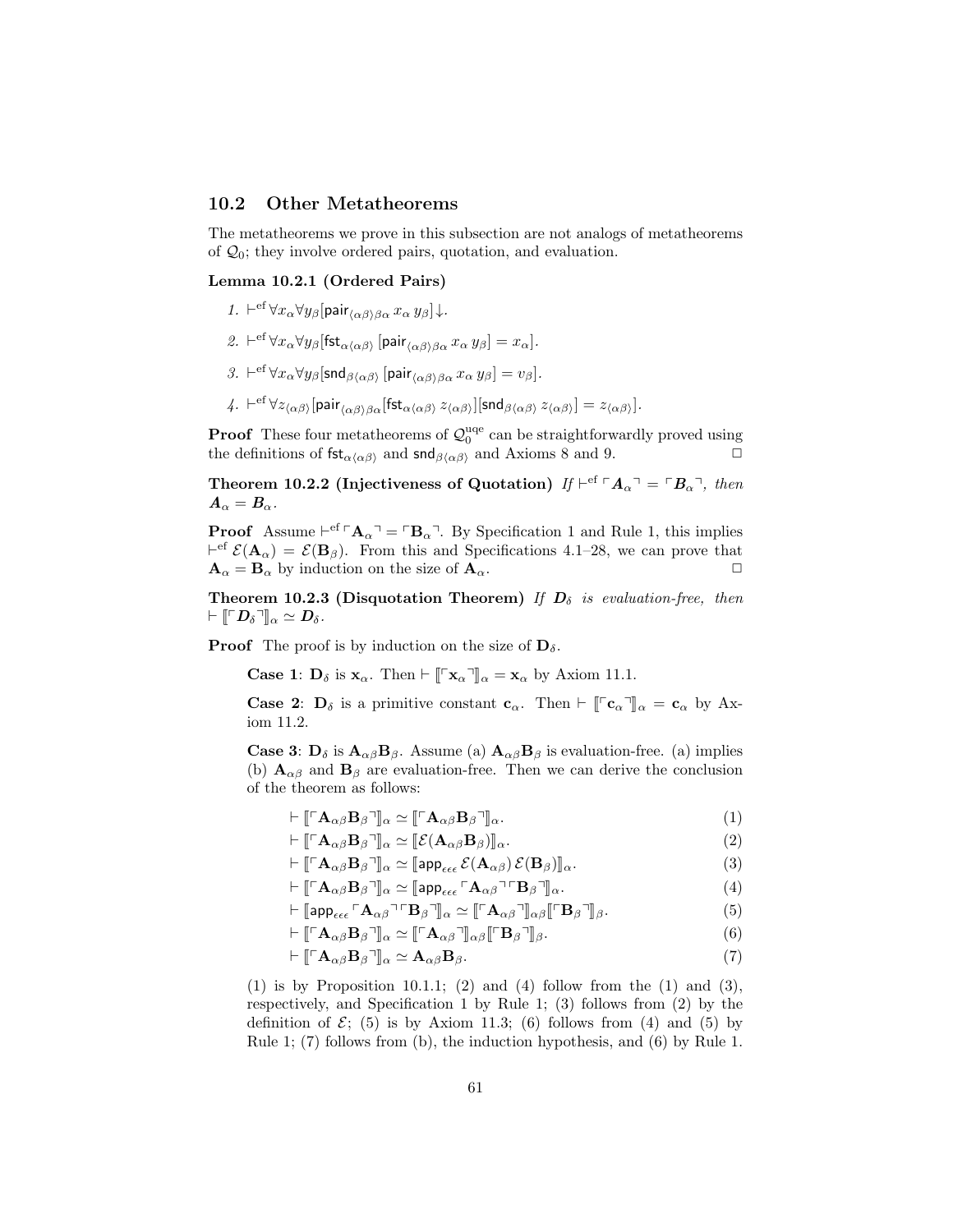**Case 4:**  $\mathbf{D}_{\delta}$  is  $\lambda \mathbf{x}_{\beta} \mathbf{A}_{\alpha}$ . Similar to Case 2. It is necessary to use the fact that  $\mathcal{E}(\mathbf{A}_{\alpha})$  is semantically closed.

**Case 5:**  $D_{\delta}$  is if  $A_{\alpha}B_{\alpha}C_{\alpha}$ . Similar to Case 2.

**Case 6:**  $D_{\delta}$  is  $\lceil A_{\alpha} \rceil$ . Then we can derive the conclusion of the theorem as follows:

 $\vdash \llbracket \ulcorner \ulcorner \mathbf{A}_{\alpha} \urcorner \urcorner \rrbracket_{\epsilon} \simeq \llbracket \ulcorner \ulcorner \mathbf{A}_{\alpha} \urcorner \urcorner \rrbracket_{\epsilon}.$  (1)

$$
\vdash \llbracket \ulcorner \ulcorner \mathbf{A}_{\alpha} \urcorner \urcorner \rrbracket_{\epsilon} \simeq \llbracket \mathcal{E}(\ulcorner \mathbf{A}_{\alpha} \urcorner) \rrbracket_{\epsilon}.
$$
\n
$$
(2)
$$

$$
\vdash \llbracket \ulcorner \ulcorner \mathbf{A}_{\alpha} \urcorner \urcorner \rrbracket_{\epsilon} \simeq \llbracket \text{quot}_{\epsilon\epsilon} \, \mathcal{E}(\mathbf{A}_{\alpha}) \rrbracket_{\epsilon}.
$$
\n(3)

$$
\vdash \llbracket \ulcorner \ulcorner \mathbf{A}_{\alpha} \urcorner \urcorner \rrbracket_{\epsilon} \simeq \llbracket \mathsf{quot}_{\epsilon\epsilon} \ulcorner \mathbf{A}_{\alpha} \urcorner \rrbracket_{\epsilon}.
$$
\n(4)

- $\vdash$   $[\text{quot}_{\epsilon \epsilon} \ulcorner \mathbf{A}_{\alpha}\urcorner]_{\epsilon} \simeq$  if  $[\text{quot}_{\epsilon \epsilon} \ulcorner \mathbf{A}_{\alpha}\urcorner]_{\epsilon} \downarrow \ulcorner \mathbf{A}_{\alpha}\urcorner \bot_{\epsilon}.$  (5)
- 
- $\vdash [\text{quot}_{\epsilon\epsilon} \ulcorner \mathbf{A}_{\alpha}\urcorner]_{\epsilon} \simeq \text{if } [\ulcorner \ulcorner \mathbf{A}_{\alpha}\urcorner \urcorner]_{\epsilon} \downarrow \ulcorner \mathbf{A}_{\alpha}\urcorner \perp_{\epsilon}.$ <br>  $\vdash [\ulcorner \ulcorner \mathbf{A}_{\alpha}\urcorner \urcorner]_{\epsilon} \downarrow.$ (7)  $\vdash \llbracket \ulcorner \ulcorner \mathbf{A}_\alpha \urcorner \urcorner \rrbracket_\epsilon \downarrow .$

$$
\vdash [\text{quot}_{\epsilon\epsilon} \ulcorner \mathbf{A}_{\alpha}\urcorner]_{\epsilon} \simeq \ulcorner \mathbf{A}_{\alpha}\urcorner. \tag{8}
$$

$$
\vdash \llbracket \ulcorner \ulcorner \mathbf{A}_{\alpha} \urcorner \urcorner \rrbracket_{\epsilon} \simeq \ulcorner \mathbf{A}_{\alpha} \urcorner. \tag{9}
$$

 $(1)$  is by Proposition 10.1.1;  $(2)$  and  $(4)$  follow from the  $(1)$  and  $(3)$ , respectively, and Specification 1 by Rule 1; (3) follows from (2) by the definition of  $\mathcal{E}$ ; (5) is by Axiom 11.6; (6) follows from (4) and (5) by Rule 1; (7) is by Axiom 6.8; (8) follows from  $(6)$  and  $(7)$  by Axiom 10.1 and Rule 1; and (9) follows from (4) and (8) by Rule 1.

**Case 7:**  $D_{\delta}$  is  $[\mathbf{A}_{\epsilon}]_{\alpha}$ . The theorem holds trivially in this case since  $D_{\delta}$ is not evaluation-free.

 $\Box$ 

## 11 Completeness

 $\mathcal{P}^{\text{uqe}}$  is complete for  $\mathcal{Q}_0^{\text{uqe}}$  if  $\mathcal{H} \models_n \mathbf{A}_o$  implies  $\mathcal{H} \vdash \mathbf{A}_o$  whenever  $\mathbf{A}_o$  is a formula and H is a set of sentences of  $\mathcal{Q}_0^{\text{uqe}}$ . However,  $\mathcal{P}^{\text{uqe}}$  is actually not complete for  $\mathcal{Q}_0^{\text{uqe}}$ . For instance, let  $A_o$  be the sentence

 $[\lambda x_{\epsilon}\lambda y_{\epsilon}\]$ app $\epsilon_{\epsilon\epsilon} x_{\epsilon} y_{\epsilon}\]_{\alpha}$ ] $\Gamma \sim_{oo} \Gamma T_o \Gamma = F_o$ .

Then, as observed in subsection 7.8,  $\models$ <sub>n</sub>  $A_o$  holds but  $\vdash A_o$  does not hold.

 $\mathcal{P}^{\text{uqe}}$  is evaluation-free complete for  $\mathcal{Q}_0^{\text{uqe}}$  if  $\mathcal{H} \models_n^{\text{ef}} \mathbf{A}_o$  implies  $\mathcal{H} \models^{\text{ef}} \mathbf{A}_o$ whenever  $\mathbf{A}_o$  is an evaluation-free formula and  $\mathcal H$  is a set of syntactically closed evaluation-free formulas of  $\mathcal{Q}_0^{\text{uqe}}$ . We will prove that  $\mathcal{P}^{\text{uqe}}$  is evaluation-free complete. Our proof will closely follow the proof of Theorem 22 (Henkin's Completeness Theorem for  $\mathcal{Q}_0^{\mathrm{u}}$  in [23] which itself is based on the proof of 5502 (Henkin's Completeness and Soundness Theorem) in [2].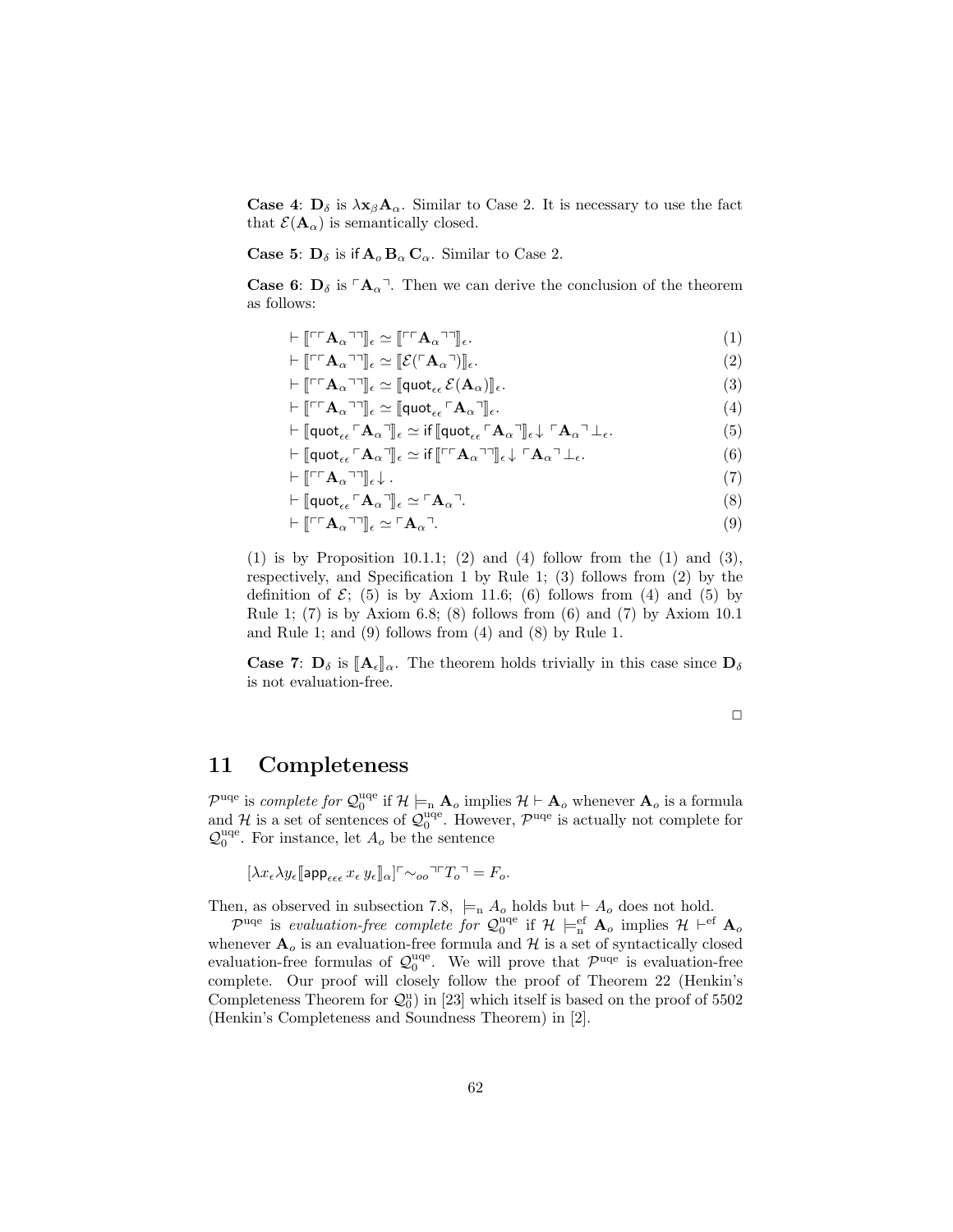### 11.1 Extension Lemma

For any set S, let  $card(S)$  be the cardinality of S. Let  $\mathcal{L}(\mathcal{Q}_0^{\text{uqe}})$  be the set of wffs of  $\mathcal{Q}_0^{\text{uqe}}$ , let  $\kappa = \text{card}(\mathcal{L}(\mathcal{Q}_0^{\text{uqe}}))$ , let  $\mathcal{C}_\alpha$  be a well-ordered set of cardinality  $\kappa$  of new primitive constants of type  $\alpha$  for each  $\alpha \in \mathcal{T}$ , and let  $\mathcal{C} = \bigcup_{\alpha \in \mathcal{T}} \mathcal{C}_{\alpha}$ .

Define  $\overline{Q_0^{\text{uqe}}}$  to be the logic that extends  $\mathcal{Q}_0^{\text{uqe}}$  as follows. The syntax of  $\overline{\mathcal{Q}_0^{\text{uqe}}}$  is obtained from the syntax of  $\mathcal{Q}_0^{\text{uqe}}$  by adding the members of  $\mathcal{C}$  to the primitive constants of  $\mathcal{Q}_0^{\text{uqe}}$  without extending the set of quotations of  $\mathcal{Q}_0^{\text{uqe}}$ . That is,  $\lceil \mathbf{c}_{\alpha} \rceil$  is not a wff of  $\overline{\mathcal{Q}_0^{\text{uqe}}}$  for all  $\mathbf{c}_{\alpha} \in \mathcal{C}$ , and  $\mathcal{E}$  is still only defined on the wffs of  $\mathcal{Q}_0^{\text{uqe}}$ . Let  $\mathcal{L}(\overline{\mathcal{Q}_0^{\text{uqe}}})$  be the set of wffs of  $\overline{\mathcal{Q}_0^{\text{uqe}}}$ . Obviously, card $(\mathcal{L}(\overline{\mathcal{Q}_0^{\text{uqe}}})) = \kappa$ . The semantics of  $\overline{\mathcal{Q}_0^{\text{uqe}}}$  is the same as the semantics of  $\mathcal{Q}_0^{\text{uqe}}$  except that a general or evaluation-free model for  $\overline{\mathcal{Q}_0^{\mathrm{uqe}}}$  is a general or evaluation-free model  $\langle \{D_\alpha \mid \alpha \in \mathcal{T}\},\mathcal{J}\rangle$  for  $\mathcal{Q}_0^{\text{uqe}}$  where the domain of  $\mathcal{J}$  has been extended to include C. Let  $\overline{\mathcal{P}^{uqe}}$  be the proof system that is obtained from  $\mathcal{P}^{uqe}$  by replacing the phrase "primitive constant" with the phrase "primitive constant not in  $\mathcal{C}$ " in each formula schema in Specifications 1–9 and Axioms 1–12 except Axiom 6.2. Since  $\mathcal{L}(\overline{\mathcal{Q}_0^{\text{uqe}}})$  is a proper superset of  $\mathcal{L}(\mathcal{Q}_0^{\text{uqe}})$ , the axioms of  $\overline{\mathcal{P}^{\text{uqe}}}$  are a proper superset of the axioms of  $\mathcal{P}^{\text{uqe}}$ .  $\overline{\mathcal{P}^{\text{uqe}}}$  has the same rules of inference as  $\mathcal{P}^{\text{uqe}}$ . Let  $\mathcal{H} \models^{\text{ef}} A_o$  mean there is an evaluation-free proof of  $A_o$  from H in  $\overline{\mathcal{P}^{\text{uqe}}}$ . Assume  $\overline{\mathcal{Q}_0^{\text{uqe}}}$  inherits all the other definitions of  $\mathcal{Q}_0^{\text{uqe}}$ .

An *xwff* of  $\overline{Q_0^{\text{uqe}}}$  is a syntactically closed evaluation-free wff of  $\overline{Q_0^{\text{uqe}}}$ . An  $xwff_\alpha$  is an xwff of type  $\alpha$ . Let H be a set of xwffs<sub>o</sub> of  $\overline{\mathcal{Q}_0^{\text{uqe}}}$ . H is evaluation-free complete in  $\overline{\mathcal{P}^{\text{uqe}}}$  if, for every xwff<sub>o</sub>  $\mathbf{A}_o$  of  $\overline{\mathcal{Q}_0^{\text{uqe}}}$ , either  $\mathcal{H} \overline{\mathsf{I}^{\text{ef}}}\mathbf{A}_o$  or  $\mathcal{H} \overline{\mathsf{I}^{\text{ef}}} \sim \mathbf{A}_o$ . H is evaluation-free extensionally complete in  $\overline{\mathcal{P}^{\text{uqe}}}$  if, for every xwff<sub>o</sub> of the form  $\mathbf{A}_{\alpha\beta} = \mathbf{B}_{\alpha\beta}$  of  $\overline{\mathcal{Q}_0^{\text{uqe}}}$ , there is an xwff  $\mathbf{C}_{\beta}$  such that:

- 1.  $\mathcal{H} \overline{\vdash^{\textup{ef}}} \mathbf{C}_{\beta} \downarrow$ .
- 2.  $\mathcal{H} \overline{\text{[Fe]}} [\mathbf{A}_{\alpha\beta} \downarrow \wedge \mathbf{B}_{\alpha\beta} \downarrow \wedge [\mathbf{A}_{\alpha\beta} \mathbf{C}_{\beta} \simeq \mathbf{B}_{\alpha\beta} \mathbf{C}_{\beta}] ] \supset [\mathbf{A}_{\alpha\beta} = \mathbf{B}_{\alpha\beta}].$

Lemma 11.1.1 (Extension Lemma) Let G be a set of xwffs, of  $\mathcal{Q}_0^{\text{uqe}}$  consistent in  $\mathcal{P}^{\text{uqe}}$ . Then there is a set H of xwffs<sub>o</sub> of  $\overline{\mathcal{Q}_0^{\text{uqe}}}$  such that:

- 1.  $\mathcal{G} \subset \mathcal{H}$ .
- 2. H is consistent in  $\overline{\mathcal{P}^{\text{uqe}}}.$
- 3. H is evaluation-free complete in  $\overline{\mathcal{P}^{\text{uqe}}}.$
- 4. H is evaluation-free extensionally complete in  $\overline{\mathcal{P}^{\text{uqe}}}.$

**Proof** The proof is very close to the proof of 5500 in [2]. By transfinite induction, a set  $\mathcal{G}_{\tau}$  of xwffs<sub>α</sub> is defined for each ordinal  $\tau \leq \kappa$ . The main difference between our proof and the proof of 5500 is that, in case (c) of the definition of  $\mathcal{G}_{\tau+1}$ ,

$$
{\cal G}_{\tau+1}={\cal G}_\tau\cup\{\sim[\mathbf{A}_{\alpha\beta}\!\downarrow\wedge\mathbf{B}_{\alpha\beta}\!\downarrow\wedge[\mathbf{A}_{\alpha\beta}\mathbf{c}_\beta\simeq\mathbf{B}_{\alpha\beta}\mathbf{c}_\beta]]\}
$$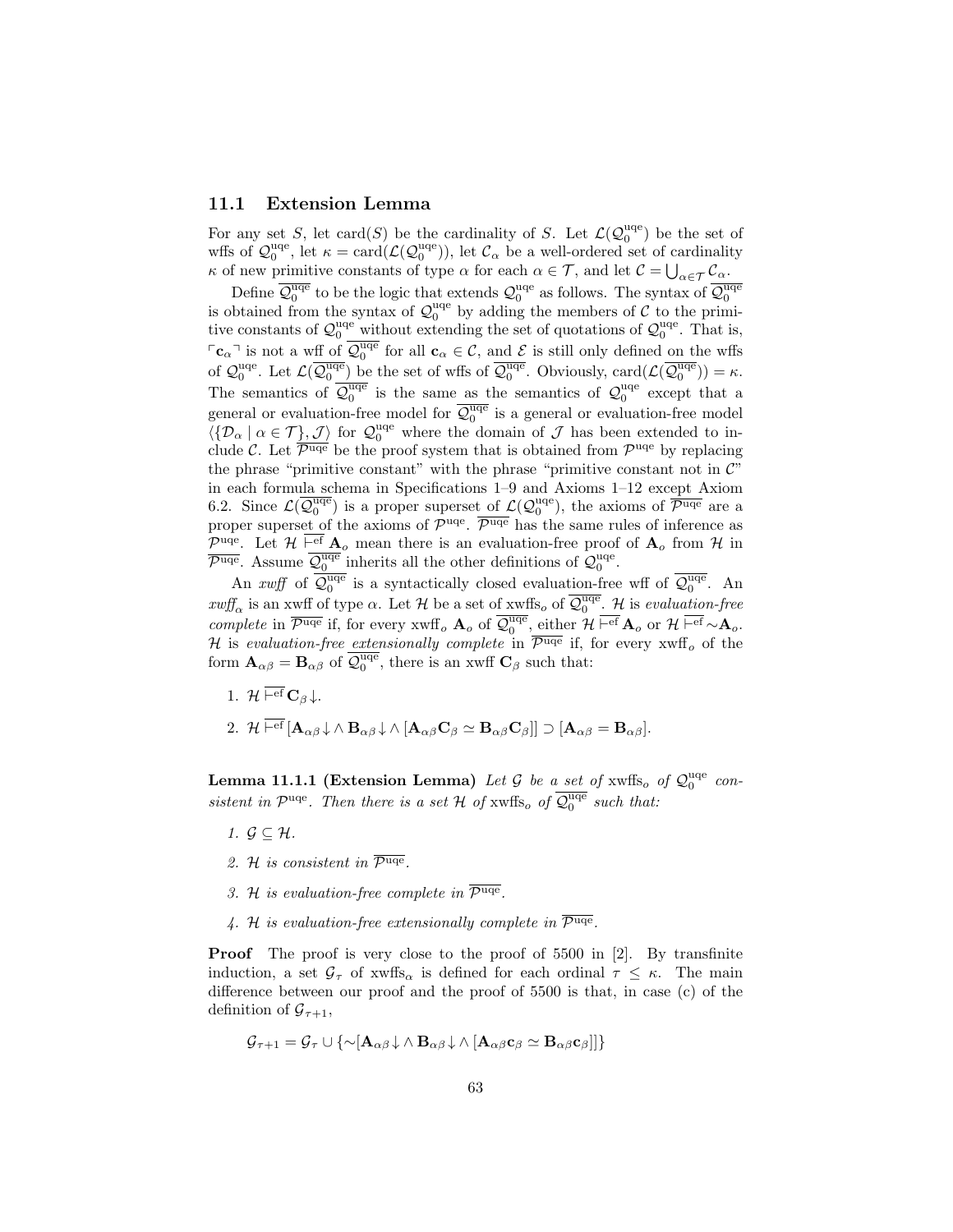where  $\mathbf{c}_{\beta}$  is the first constant in  $\mathcal{C}_{\beta}$  that does not occur in  $\mathcal{G}_{\tau}$  or  $\mathbf{A}_{\alpha\beta} = \mathbf{B}_{\alpha\beta}$ . (Notice that  $\overline{\vdash^{\text{ef}}}$  **c**<sub> $\beta$ </sub>  $\downarrow$  by Axiom 6.2.)

To prove that  $G_{\tau+1}$  is consistent in  $\overline{\mathcal{P}^{\text{uqe}}}$  assuming  $\mathcal{G}_{\tau}$  is consistent in  $\overline{\mathcal{P}^{\text{uqe}}}$ when  $G_{\tau+1}$  is obtained by case (c), it is necessary to show that, if

$$
\mathcal{G}_{\tau} \overset{\cdot}{\models^{\mathrm{ef}}} \mathbf{A}_{\alpha\beta} \downarrow \wedge \mathbf{B}_{\alpha\beta} \downarrow \wedge [\mathbf{A}_{\alpha\beta} \mathbf{c}_{\beta} \simeq \mathbf{B}_{\alpha\beta} \mathbf{c}_{\beta}],
$$

then  $\mathcal{G}_{\tau}$   $\overline{\vdash^{\text{ef}}}$   $\mathbf{A}_{\alpha\beta} = \mathbf{B}_{\alpha\beta}$ . Assume the hypothesis of this statement. Let P be an evaluation-free proof of

$$
\mathbf{A}_{\alpha\beta}\!\downarrow\,\wedge\,\mathbf{B}_{\alpha\beta}\!\downarrow\,\wedge\,[\mathbf{A}_{\alpha\beta}\mathbf{c}_{\beta}\simeq\mathbf{B}_{\alpha\beta}\mathbf{c}_{\beta}]
$$

from a finite subset S of  $\mathcal{G}_{\tau}$ , and let  $\mathbf{x}_{\beta}$  be a variable that does not occur in P or S. Since  $c_{\beta}$  does not occur in  $\mathcal{G}_{\tau}$ ,  $\mathbf{A}_{\alpha\beta}$ , or  $\mathbf{B}_{\alpha\beta}$  and  $c_{\beta} \in \mathcal{C}$ , the result of substituting  $\mathbf{x}_{\beta}$  for each occurrence of  $\mathbf{c}_{\beta}$  in P is an evaluation-free proof of

$$
\mathbf{A}_{\alpha\beta}\downarrow\wedge\mathbf{B}_{\alpha\beta}\downarrow\wedge\left[\mathbf{A}_{\alpha\beta}\mathbf{x}_{\beta}\simeq\mathbf{B}_{\alpha\beta}\mathbf{x}_{\beta}\right]
$$

from  $S$ . Therefore,

$$
\mathcal{S} \vdash^{\text{ef}} \mathbf{A}_{\alpha\beta} \downarrow \wedge \mathbf{B}_{\alpha\beta} \downarrow \wedge [\mathbf{A}_{\alpha\beta} \mathbf{x}_\beta \simeq \mathbf{B}_{\alpha\beta} \mathbf{x}_\beta].
$$

This implies

$$
\mathcal{S} \ \overline{\vdash^{\text{ef}} \mathbf{A}_{\alpha\beta} \downarrow}, \ \mathcal{S} \ \overline{\vdash^{\text{ef}} \mathbf{B}_{\alpha\beta} \downarrow}, \ \mathcal{S} \ \overline{\vdash^{\text{ef}} \forall \mathbf{x}_{\beta} [\mathbf{A}_{\alpha\beta} \mathbf{x}_{\beta} \simeq \mathbf{B}_{\alpha\beta} \mathbf{x}_{\beta}]}
$$

by the Tautology Theorem and Universal Generalization. It follows from these that  $\mathcal{G}_{\tau}$   $\vdash^{\text{ef}} \mathbf{A}_{\alpha\beta} = \mathbf{B}_{\alpha\beta}$  by Axiom 3, the Tautology Theorem, and Rule 1.

The rest of the proof is essentially the same as the proof of 5500.  $\Box$ 

### 11.2 Henkin's Theorem

A general or evaluation-free model  $\langle \{D_\alpha \mid \alpha \in \mathcal{T}\},\mathcal{J}\rangle$  for  $\mathcal{Q}_0^{\text{uqe}}$  is frugal if  $card(\mathcal{D}_{\alpha}) \leq card(\mathcal{L}(\mathcal{Q}_{0}^{\text{uqe}}))$  for all  $\alpha \in \mathcal{T}$ .

Theorem 11.2.1 (Henkin's Theorem for  $\mathcal{P}^{\text{uqe}}$ ) Every set of syntactically closed evaluation-free formulas of  $Q_0^{\text{uqe}}$  consistent in  $\mathcal{P}^{\text{uqe}}$  has a frugal normal evaluation-free model.

**Proof** The proof is very close to the proof of Theorem 21 in [23]. Let  $\mathcal G$  be a set of xwffs<sub>α</sub> of  $\mathcal{Q}_0^{\text{uqe}}$  consistent in  $\mathcal{P}^{\text{uqe}}$ , and let  $\mathcal{H}$  be a set of xwffs<sub>α</sub> of  $\overline{\mathcal{Q}_0^{\text{uqe}}}$ <br>that satisfies the four statements of the Extension Lemma.

**Step 1** We define simultaneously, by recursion on  $\gamma \in \mathcal{T}$ , a frame  $\{\mathcal{D}_{\alpha} \mid \alpha \in \mathcal{T}\}\$ and a partial function  $V$  whose domain is the set of xwffs of  $\overline{\mathcal{Q}_0^{\text{uqe}}}$  so that the following conditions hold for all  $\gamma \in \mathcal{T}$ :

(1<sup> $\gamma$ </sup>)  $\mathcal{D}_{\gamma} = {\mathcal{V}}(\mathbf{A}_{\gamma}) \mid \mathbf{A}_{\gamma}$  is a xwff<sub> $\gamma$ </sub> and  $\mathcal{H} \stackrel{\text{def}}{\mid} \mathbf{A}_{\gamma} \downarrow$ .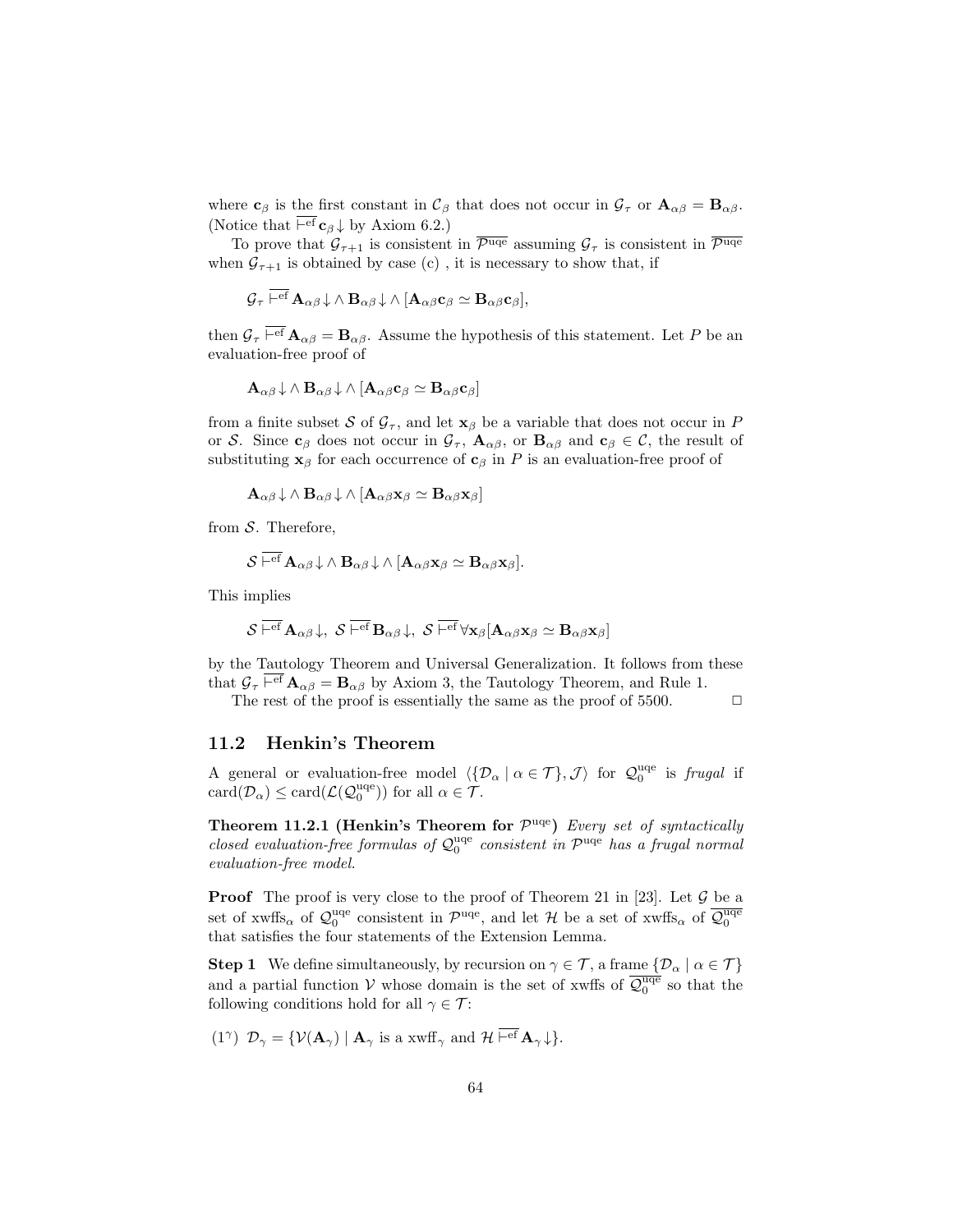- (2 $\gamma$ )  $\mathcal{V}(\mathbf{A}_{\gamma})$  is defined iff  $\mathcal{H} \stackrel{\text{def}}{=} \mathbf{A}_{\gamma} \downarrow$  for all xwffs  $\mathbf{A}_{\gamma}$ .
- (3<sup> $\gamma$ </sup>)  $\mathcal{V}(\mathbf{A}_{\gamma}) = \mathcal{V}(\mathbf{B}_{\gamma})$  iff  $\mathcal{H} \stackrel{\text{def}}{=} \mathbf{A}_{\gamma} = \mathbf{B}_{\gamma}$  for all xwffs  $\mathbf{A}_{\gamma}$  and  $\mathbf{B}_{\gamma}$ .

Let  $V(x) \simeq V(y)$  mean either  $V(x)$  and  $V(y)$  are both defined and equal or  $V(x)$ and  $V(y)$  are both undefined.

**Step 1.1** We define  $\mathcal{D}_i$  and  $\mathcal{V}$  on xwffs<sub>i</sub>. For each xwff  $\mathbf{A}_i$ , if  $\mathcal{H} \vdash^{\text{ef}} \mathbf{A}_i \downarrow$ , let

$$
\mathcal{V}(\mathbf{A}_i) = \{ \mathbf{B}_i \mid \mathbf{B}_i \text{ is a xwff, and } \mathcal{H} \mid \overline{\mathbf{F}^{\text{eff}}} \mathbf{A}_i = \mathbf{B}_i \},
$$

and otherwise let  $\mathcal{V}(\mathbf{A}_i)$  be undefined. Also, let

$$
\mathcal{D}_i = \{ \mathcal{V}(\mathbf{A}_i) \mid \mathbf{A}_i \text{ is a xwff, and } \mathcal{H} \models^{\text{ef}} \mathbf{A}_i \downarrow \}.
$$

 $(1^i)$ ,  $(2^i)$ , and  $(3^i)$  are clearly satisfied.

**Step 1.2** We define  $\mathcal{D}_o$  and  $\mathcal{V}$  on xwffs<sub>o</sub>. For each xwff  $\mathbf{A}_o$ , if  $\mathcal{H} \stackrel{\text{def}}{=} \mathbf{A}_o$ , let  $V(\mathbf{A}_{o}) = T$ , and otherwise let  $V(\mathbf{A}_{o}) = F$ . Also, let  $\mathcal{D}_{o} = \{T, F\}$ . By the consistency and evaluation-free completeness of  $\mathcal{H}$ , exactly one of  $\mathcal{H} \overline{\epsilon^{ef}} \mathbf{A}_o$  and  $\mathcal{H} \overline{\vdash^{\text{ef}}}\sim A_o$  holds. By Proposition 10.1.6,  $\mathcal{H} \overline{\vdash^{\text{ef}}} A_o \downarrow$  for all wffs  $A_o$ . Hence (1<sup>o</sup>),  $(2^o)$ , and  $(3^o)$  are satisfied.

**Step 1.3** We define  $\mathcal{D}_{\epsilon}$  and  $\mathcal{V}$  on xwffs. Let

 $\mathcal{D}_{\epsilon} = \{ \mathcal{E}(\mathbf{A}_{\alpha}) \mid \mathbf{A}_{\alpha} \text{ is a wff of } \mathcal{Q}_{0}^{\text{uqe}} \}.$ 

Choose a mapping f from  $\{A_{\epsilon} | A_{\epsilon} \text{ is an xwff}_{\epsilon} \text{ and } H \overline{\epsilon} \overline{\epsilon} \}$  to  $\mathcal{D}_{\epsilon}$  such that:

- 1.  $f(\mathbf{A}_{\epsilon}) = f(\mathbf{B}_{\epsilon})$  iff  $\mathcal{H} \overline{\epsilon} = \mathbf{B}_{\epsilon}$ .
- 2. If  $\mathcal{H} \overline{\vdash^{\text{ef}}} \mathbf{A}_{\epsilon} = \mathcal{E}(\mathbf{C}_{\gamma})$ , then  $f(\mathbf{A}_{\epsilon}) = \mathcal{E}(\mathbf{C}_{\gamma})$ .
- 3. If  $\mathcal{H} \overset{\text{def}}{\text{left}} \text{wff}_{o\epsilon}^{\alpha} \mathbf{A}_{\epsilon}$ , then  $f(\mathbf{A}_{\epsilon}) = \mathcal{E}(\mathbf{C}_{\alpha})$  for some wff  $\mathbf{C}_{\alpha}$ .

It is possible to choose such a mapping by Lemma 10.2.2, Specification 6.13, and the fact that  $\text{card}(\mathcal{L}(\mathcal{Q}_0^{\text{uqe}})) = \text{card}(\mathcal{L}(\overline{\mathcal{Q}_0^{\text{uqe}}}))$ . For each xwff  $\mathbf{A}_{\epsilon}$ , if  $\mathcal{H} \overline{\epsilon}$   $\overline{\epsilon}$   $\mathbf{A}_{\epsilon}$ , let  $\mathcal{V}(\mathbf{A}_{\epsilon}) = f(\mathbf{A}_{\epsilon})$ , and otherwise let  $\mathcal{V}(\mathbf{A}_{\epsilon}$  be undefined.  $(2^{\epsilon})$  and  $(3^{\epsilon})$  are clearly satisfied; (1<sup> $\epsilon$ </sup>) is satisfied since, for all wffs  $\mathbf{A}_{\alpha}$  of  $\mathcal{Q}_0^{\text{uqe}}$ ,  $\mathcal{E}(\mathbf{A}_{\alpha})$  is an  $xwff_{\epsilon}$  by the definition of  $\mathcal E$  and Specification 7 and  $\mathcal H \vert^{\epsilon}$   $\epsilon(\mathbf{A}_{\alpha}) \downarrow$  by Axiom 6.7 and Specification 1.

**Step 1.4** We define  $\mathcal{D}_{\alpha\beta}$  and V on xwffs<sub> $\alpha\beta$ </sub> for all  $\alpha, \beta \in \mathcal{T}$ . Now suppose that  $\mathcal{D}_{\alpha}$  and  $\mathcal{D}_{\beta}$  are defined and that the conditions hold for  $\alpha$  and  $\beta$ . For each xwff  $\mathbf{A}_{\alpha\beta}$ , if  $\mathcal{H} \stackrel{\text{def}}{=} \mathbf{A}_{\alpha\beta} \downarrow$ , let  $\mathcal{V}(\mathbf{A}_{\alpha\beta})$  be the (partial or total) function from  $\mathcal{D}_{\beta}$  to  $\mathcal{D}_{\alpha}$  whose value, for any argument  $\mathcal{V}(\mathbf{B}_{\beta}) \in \mathcal{D}_{\beta}$ , is  $\mathcal{V}(\mathbf{A}_{\alpha\beta}\mathbf{B}_{\beta})$  if  $\mathcal{V}(\mathbf{A}_{\alpha\beta}\mathbf{B}_{\beta})$  is defined and is undefined if  $\mathcal{V}(\mathbf{A}_{\alpha\beta}\mathbf{B}_{\beta})$  is undefined, and otherwise let  $\mathcal{V}(\mathbf{A}_{\alpha\beta})$  be undefined. We must show that this definition is independent of the particular xwff  $\mathbf{B}_{\beta}$  used to represent the argument. So suppose  $\mathcal{V}(\mathbf{B}_{\beta}) = \mathcal{V}(\mathbf{C}_{\beta})$ ; then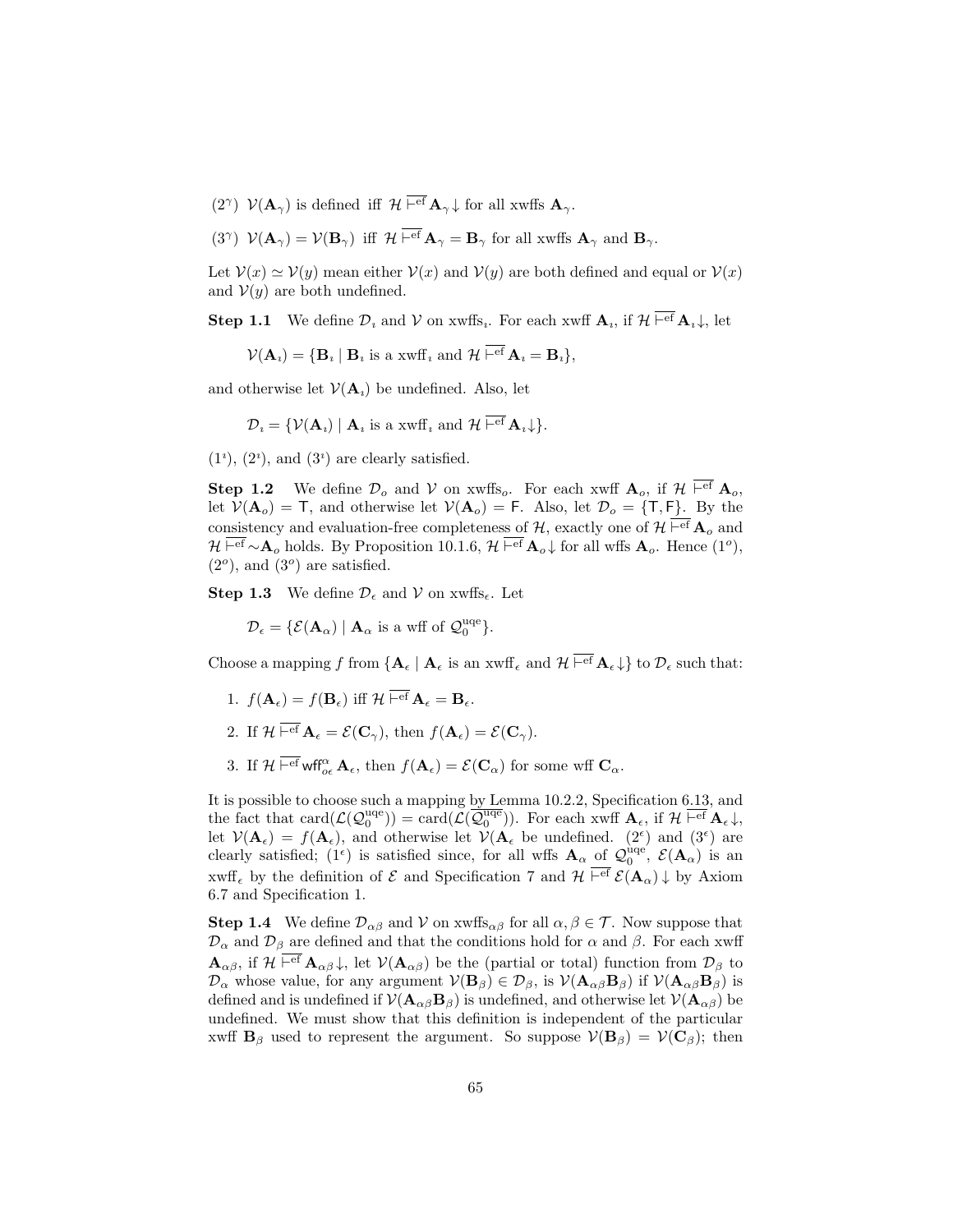$\mathcal{H} \stackrel{\text{def}}{=} \mathbf{B}_{\beta} = \mathbf{C}_{\beta}$  by  $(3^{\beta})$ , so  $\mathcal{H} \stackrel{\text{ref}}{=} \mathbf{A}_{\alpha\beta} \mathbf{B}_{\beta} \simeq \mathbf{A}_{\alpha\beta} \mathbf{C}_{\beta}$  by Lemma 10.1.3 and the Quasi-Equality Rules, and so  $\mathcal{V}(\mathbf{A}_{\alpha\beta}\mathbf{B}_{\beta}) \simeq \mathcal{V}(\mathbf{A}_{\alpha\beta}\mathbf{C}_{\beta})$  by (2<sup> $\alpha$ </sup>) and (3<sup> $\alpha$ </sup>). Finally, let

$$
\mathcal{D}_{\alpha\beta} = \{ \mathcal{V}(\mathbf{A}_{\alpha\beta}) \mid \mathbf{A}_{\alpha\beta} \text{ is a xwff}_{\alpha\beta} \text{ and } \mathcal{H} \models^{\text{ef}} \mathbf{A}_{\alpha\beta} \downarrow \}.
$$

 $(1^{\alpha\beta})$  and  $(2^{\alpha\beta})$  are clearly satisfied; we must show that  $(3^{\alpha\beta})$  is satisfied. Suppose  $\mathcal{V}(\mathbf{A}_{\alpha\beta}) = \mathcal{V}(\mathbf{B}_{\alpha\beta})$ . Then  $\mathcal{H} \models^{\text{eff}} \mathbf{A}_{\alpha\beta} \downarrow$  and  $\mathcal{H} \models^{\text{eff}} \mathbf{B}_{\alpha\beta} \downarrow$ . Since  $\mathcal{H}$  is evaluation-free extensionally complete, there is a  $\mathbf{C}_{\beta}$  such that  $\mathcal{H} \stackrel{\text{ref}}{=} \mathbf{C}_{\beta} \downarrow$  and

$$
\mathcal{H} \stackrel{\mathrm{def}}{:=}\nolimits [\mathbf{A}_{\alpha\beta} \downarrow \wedge \mathbf{B}_{\alpha\beta} \downarrow \wedge \, [\mathbf{A}_{\alpha\beta} \mathbf{C}_\beta \simeq \mathbf{B}_{\alpha\beta} \mathbf{C}_\beta]] \supset [\mathbf{A}_{\alpha\beta} = \mathbf{B}_{\alpha\beta}].
$$

Then  $\mathcal{V}(\mathbf{A}_{\alpha\beta}\mathbf{C}_{\beta}) \simeq \mathcal{V}(\mathbf{A}_{\alpha\beta})(\mathcal{V}(\mathbf{C}_{\beta})) \simeq \mathcal{V}(\mathbf{B}_{\alpha\beta})(\mathcal{V}(\mathbf{C}_{\beta})) \simeq \mathcal{V}(\mathbf{B}_{\alpha\beta}\mathbf{C}_{\beta}),$  so  $\mathcal{H} \models^{\text{eff}}$  $\mathbf{A}_{\alpha\beta}\mathbf{C}_{\beta} \simeq \mathbf{B}_{\alpha\beta}\mathbf{C}_{\beta}$  by  $(2^{\alpha})$  and  $(3^{\alpha})$ , and so  $\mathcal{H}$   $\overline{\phantom{1}^{1}}$   $\mathbf{A}_{\alpha\beta} = \mathbf{B}_{\alpha\beta}$ . Now suppose  $\mathcal{H} \vdash^{\text{eff}} \mathbf{A}_{\alpha\beta} = \mathbf{B}_{\alpha\beta}$ . Then, for all xwffs  $\mathbf{C}_{\beta} \in \mathcal{D}_{\beta}$ ,  $\mathcal{H} \vdash^{\text{eff}} \mathbf{A}_{\alpha\beta} \mathbf{C}_{\beta} \simeq \mathbf{B}_{\alpha\beta} \mathbf{C}_{\beta}$ by Lemma 10.1.3 and the Quasi-Equality Rules, and so  $\mathcal{V}(\mathbf{A}_{\alpha\beta})(\mathcal{V}(\mathbf{C}_{\beta})) \simeq$  $\mathcal{V}(\mathbf{A}_{\alpha\beta}\mathbf{C}_{\beta}) \simeq \mathcal{V}(\mathbf{B}_{\alpha\beta}\mathbf{C}_{\beta}) \simeq \mathcal{V}(\mathbf{B}_{\alpha\beta})(\mathcal{V}(\mathbf{C}_{\beta})).$  Hence  $\mathcal{V}(\mathbf{A}_{\alpha\beta}) = \mathcal{V}(\mathbf{B}_{\alpha\beta}).$ 

**Step 1.5** We define  $\mathcal{D}_{\{\alpha\beta\}}$  and V on xwffs<sub> $\{\alpha\beta\}$ </sub> for all  $\alpha, \beta \in \mathcal{T}$ . Now suppose that  $\mathcal{D}_{\alpha}$  and  $\mathcal{D}_{\beta}$  are defined and that the conditions hold for  $\alpha$  and  $\beta$ . For each xwff  $\mathbf{A}_{\langle\alpha\beta\rangle}$ , if  $\mathcal{H} \vdash^{\text{ef}} \mathbf{A}_{\langle\alpha\beta\rangle} \downarrow$ , let

$$
\mathcal{V}(\mathbf{A}_{\langle\alpha\beta\rangle})=\langle\mathcal{V}(\mathsf{fst}_{\alpha\langle\alpha\beta\rangle}\,\mathbf{A}_{\langle\alpha\beta\rangle}),\mathcal{V}(\mathsf{snd}_{\beta\langle\alpha\beta\rangle}\,\mathbf{A}_{\langle\alpha\beta\rangle})\rangle,
$$

and otherwise let  $\mathcal{V}(\mathbf{A}_{\langle \alpha \beta \rangle})$  be undefined. Also, let

$$
\mathcal{D}_{\langle\alpha\beta\rangle} = \{ \mathcal{V}(\mathbf{A}_{\langle\alpha\beta\rangle}) \mid \mathbf{A}_{\langle\alpha\beta\rangle} \text{ is a xwff}_{\langle\alpha\beta\rangle} \text{ and } \mathcal{H}^{\overline{\text{ref}}} \mathbf{A}_{\langle\alpha\beta\rangle} \downarrow \}.
$$

 $(1^{\langle \alpha\beta \rangle})$  and  $(2^{\langle \alpha\beta \rangle})$  are clearly satisfied; we must show that  $(3^{\langle \alpha\beta \rangle})$  is satisfied.

$$
\mathcal{V}(\mathbf{A}_{\langle\alpha\beta\rangle}) = \mathcal{V}(\mathbf{B}_{\langle\alpha\beta\rangle})
$$
\n
$$
\inf_{\langle\alpha\beta\rangle} \langle\langle\mathcal{V}(\mathbf{fst}_{\alpha\langle\alpha\rangle}, \mathbf{A}_{\langle\alpha\beta\rangle}) \rangle \langle\langle\mathbf{fnd}_{\beta\langle\alpha\beta\rangle}, \mathbf{A}_{\langle\alpha\beta\rangle})\rangle
$$
\n(1)

If 
$$
\langle (V(\text{tst}_{\alpha\langle\alpha\beta\rangle} \mathbf{A}_{\langle\alpha\beta\rangle}), V(\text{snd}_{\beta\langle\alpha\beta\rangle} \mathbf{A}_{\langle\alpha\beta\rangle})) \rangle
$$
,

$$
(\mathcal{V}(\mathsf{fst}_{\alpha\langle\alpha\beta\rangle}\mathbf{B}_{\langle\alpha\beta\rangle}), \mathcal{V}(\mathsf{snd}_{\beta\langle\alpha\beta\rangle}\mathbf{B}_{\langle\alpha\beta\rangle}))\rangle
$$
\n
$$
\text{iff }\mathcal{V}(\mathsf{fst}_{\alpha\langle\alpha\beta\rangle}\mathbf{A}_{\langle\alpha\beta\rangle}) = \mathcal{V}(\mathsf{fst}_{\alpha\langle\alpha\beta\rangle}\mathbf{B}_{\langle\alpha\beta\rangle})\text{ and}
$$
\n
$$
(2)
$$

$$
\mathcal{V}(\mathsf{snd}_{\beta\langle\alpha\beta\rangle} \mathbf{A}_{\langle\alpha\beta\rangle}) = \mathcal{V}(\mathsf{snd}_{\beta\langle\alpha\beta\rangle} \mathbf{B}_{\langle\alpha\beta\rangle})
$$
\n(3)

$$
\text{ iff } \mathcal{H} \vdash^{\text{ef}} \mathsf{fst}_{\alpha \langle \alpha \beta \rangle} \, \mathbf{A}_{\langle \alpha \beta \rangle} = \mathsf{fst}_{\alpha \langle \alpha \beta \rangle} \, \mathbf{B}_{\langle \alpha \beta \rangle} \text{ and }
$$

$$
\mathcal{H} \vdash^{\text{ef}} \text{snd}_{\beta(\alpha\beta)} \mathbf{A}_{\langle \alpha\beta \rangle} = \text{snd}_{\beta\langle \alpha\beta \rangle} \mathbf{B}_{\langle \alpha\beta \rangle}
$$
\n(4)

$$
\text{ iff } \mathcal{H} \vdash^{\text{ef}} \textsf{pair}_{\langle\alpha\beta\rangle\beta\alpha}\left[\textsf{fst}_{\alpha\langle\alpha\beta\rangle}\, \mathbf{A}_{\langle\alpha\beta\rangle}\right]\left[\textsf{snd}_{\beta\langle\alpha\beta\rangle}\, \mathbf{A}_{\langle\alpha\beta\rangle}\right] =
$$

$$
\mathsf{pair}_{\langle \alpha\beta \rangle \beta\alpha} \left[ \mathsf{fst}_{\alpha\langle \alpha\beta \rangle} \, \mathbf{B}_{\langle \alpha\beta \rangle} \right] \left[ \mathsf{snd}_{\beta\langle \alpha\beta \rangle} \, \mathbf{B}_{\langle \alpha\beta \rangle} \right] \tag{5}
$$

$$
\text{iff } \mathcal{H} \overline{\mid \mathbf{e}^{\mathbf{f}} \mathbf{A}_{\langle \alpha \beta \rangle}} = \mathbf{B}_{\langle \alpha \beta \rangle}.
$$

(2) is by the definition of V on  $x \text{wffs}_{(\alpha\beta)}$ ; (3) is by definition of ordered pairs; (4) is by  $(3^{\alpha})$  and  $(3^{\beta})$ ; (5) is by Axiom 9.1; and (6) is by Axioms 9.1 and 9.2. Hence  $(3^{\langle \alpha \beta \rangle})$  is satisfied.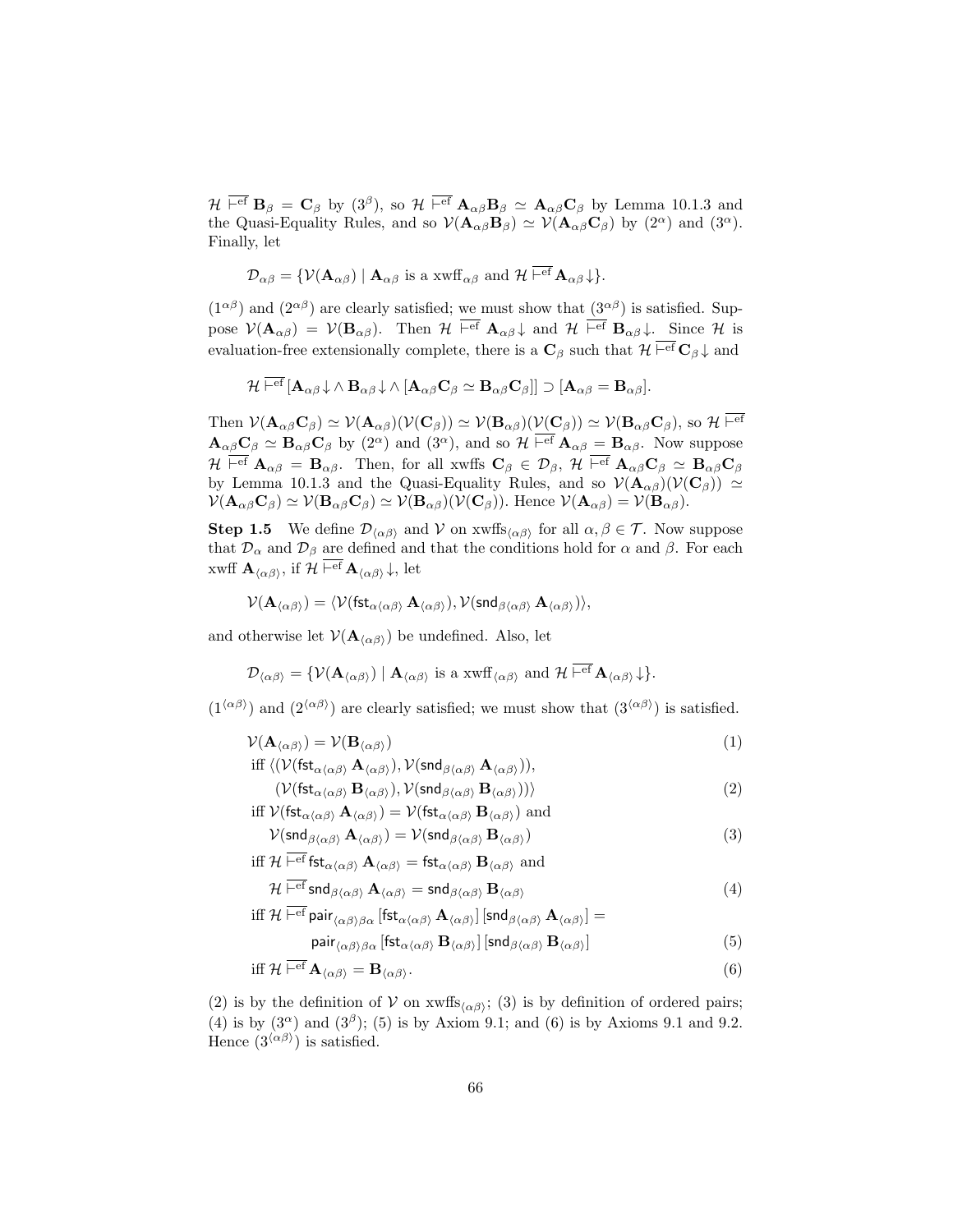**Step 2** We claim that  $M = \langle \{D_\alpha \mid \alpha \in \mathcal{T} \}, \mathcal{V} \rangle$  is an interpretation. For each primitive constant  $\mathbf{c}_{\gamma}$  of  $\overline{\mathcal{Q}_0^{\text{uqe}}}$ ,  $\mathbf{c}_{\gamma}$  is an xwff<sub> $\gamma$ </sub> and  $\mathcal{H} \overline{\vdash^{\text{ef}}} \mathbf{c}_{\gamma} \downarrow$  by Axiom 6.2, and thus V maps each primitive constant of  $\overline{\mathcal{Q}_0^{\text{uqe}}}$  of type  $\gamma$  into  $\mathcal{D}_{\gamma}$  by  $(1^{\gamma})$  and  $(2^{\gamma})$ .

**Step 2.1** We must show  $V(Q_{\alpha\alpha\alpha}) = \mathcal{J}(Q_{\alpha\alpha\alpha})$ , i.e., that  $V(Q_{\alpha\alpha\alpha})$  is the identity relation on  $\mathcal{D}_{\alpha}$ . Let  $\mathcal{V}(\mathbf{A}_{\alpha})$  and  $\mathcal{V}(\mathbf{B}_{\alpha})$  be arbitrary members of  $\mathcal{D}_{\alpha}$ . Then  $\mathcal{V}(\mathbf{A}_{\alpha}) = \mathcal{V}(\mathbf{B}_{\alpha})$  iff  $\mathcal{H} \stackrel{\text{def}}{\models} \mathbf{A}_{\alpha} = \mathbf{B}_{\alpha}$  iff  $\mathcal{H} \stackrel{\text{def}}{\models} \mathsf{Q}_{\alpha\alpha\alpha}\mathbf{A}_{\alpha}\mathbf{B}_{\alpha}$  iff  $T = V(Q_{\alpha\alpha\alpha}A_{\alpha}B_{\alpha}) = V(Q_{\alpha\alpha\alpha})(V(A_{\alpha}))(V(B_{\alpha}))$ . Thus  $V(Q_{\alpha\alpha\alpha})$  is the identity relation on  $\mathcal{D}_{\alpha}$ .

**Step 2.2** We must show that  $V(\iota_{\alpha(\rho\alpha)}) = \mathcal{J}(\iota_{\alpha(\rho\alpha)})$ , i.e., that, for  $\alpha \neq 0$ ,  $V(\iota_{\alpha(\infty)})$  is the unique member selector on  $\mathcal{D}_{\alpha}$ . For  $\alpha \neq o$ , let  $V(\mathbf{A}_{o\alpha})$  be an arbitrary member of  $\mathcal{D}_{o\alpha}$  and  $\mathbf{x}_{\alpha}$  be a variable that does not occur in  $\mathbf{A}_{o\alpha}$ . Suppose  $\mathcal{V}(\mathbf{A}_{o\alpha}) = \mathcal{V}(Q_{o\alpha\alpha}\mathbf{B}_{\alpha})$ . We must show that  $\mathcal{V}(\iota_{\alpha(o\alpha)})(\mathcal{V}(\mathbf{A}_{o\alpha})) = \mathcal{V}(\mathbf{B}_{\alpha})$ . The hypothesis implies  $\mathcal{H} \stackrel{\text{def}}{=} \mathbf{A}_{\alpha\alpha} = \mathbf{Q}_{\alpha\alpha\alpha} \mathbf{B}_{\alpha}$ , so  $\mathcal{H} \stackrel{\text{def}}{=} \exists_1 \mathbf{x}_{\alpha} [\mathbf{A}_{\alpha\alpha} \mathbf{x}_{\alpha}]$  by the definition of  $\exists_1$ , and so  $\mathcal{H} \stackrel{\text{def}}{\models} \mathbf{A}_{\alpha\alpha}[\mathbf{I}\mathbf{x}_{\alpha}\mathbf{A}_{\alpha\alpha}]$  by Axiom 8.1 and Axiom 8.2. Hence  $\mathcal{H} \stackrel{\text{def}}{\models} \mathsf{Q}_{\alpha\alpha\alpha} \mathbf{B}_{\alpha} [\mathbf{I} \mathbf{x}_{\alpha} \mathbf{A}_{\alpha\alpha}]$  by Rule 1, and so  $\mathcal{V}(\mathbf{B}_{\alpha}) = \mathcal{V}(\mathbf{I} \mathbf{x}_{\alpha} \mathbf{A}_{\alpha\alpha}) =$  $V(\iota_{\alpha(\circ\alpha)}\mathbf{A}_{\circ\alpha})=V(\iota_{\alpha(\circ\alpha)})(V(\mathbf{A}_{\circ\alpha})).$ 

Now suppose that  $\mathcal{V}(\forall \mathbf{x}_{\alpha}[\mathbf{A}_{o\alpha} \neq \mathbf{Q}_{o\alpha\alpha}\mathbf{x}_{\alpha}]) = \mathsf{T}$ . We must show that  $\mathcal{V}(\iota_{\alpha(\rho\alpha)})(\mathcal{V}(\mathbf{A}_{o\alpha}))$  is undefined. The hypothesis implies  $\mathcal{H} \stackrel{\text{def}}{\models} \forall \mathbf{x}_{\alpha} | \mathbf{A}_{o\alpha} \neq \emptyset$  $Q_{\alpha\alpha}x_{\alpha}$ , so  $\mathcal{H}$   $\overline{\vdash^{ef}}$  ~ $[\exists_1x_{\alpha}[\mathbf{A}_{\alpha\alpha}x_{\alpha}]]$  by the definition of  $\exists_1$ , and so  $\mathcal{H}$   $\overline{\vdash^{ef}}$  $[I\mathbf{x}_{\alpha}[\mathbf{A}_{o\alpha}\mathbf{x}_{\alpha}]] \uparrow$  by Axiom 8.1. Hence  $\mathcal{V}(\mathbf{x}_{\alpha}[\mathbf{A}_{o\alpha}\mathbf{x}_{\alpha}]) \simeq \mathcal{V}(\iota_{\alpha(o\alpha)}\mathbf{A}_{o\alpha}) \simeq$  $V(\iota_{\alpha(\circ\alpha)})(V(\mathbf{A}_{o\alpha}))$  is undefined.

**Step 2.4** We must show that  $V(\text{pair}_{(\alpha\beta)\beta\alpha}) = \mathcal{J}(\text{pair}_{(\alpha\beta)\beta\alpha})$ . Let  $V(\mathbf{A}_{\alpha})$  be an arbitrary member of  $\mathcal{D}_{\alpha}$  and  $V(\mathbf{B}_{\beta})$  be an arbitrary member of  $\mathcal{D}_{\beta}$ . We must show that  $\mathcal{V}(\text{pair}_{(\alpha\beta)\beta\alpha} \mathbf{A}_{\alpha}, \mathbf{B}_{\beta}) = \langle \mathcal{V}(\mathbf{A}_{\alpha}), \mathcal{V}(\mathbf{B}_{\beta}) \rangle$ .  $\mathcal{V}(\mathsf{fst}_{\alpha \langle \alpha \beta \rangle}[\mathsf{pair}_{\langle \alpha \beta \rangle \beta \alpha} \, \mathbf{A}_\alpha, \mathbf{B}_\beta]) = \mathcal{V}(\mathbf{A}_\alpha) \textrm{ iff } \mathcal{H} \vdash^{\text{ef}} \mathsf{fst}_{\alpha \langle \alpha \beta \rangle}[\mathsf{pair}_{\langle \alpha \beta \rangle \beta \alpha} \, \mathbf{A}_\alpha, \mathbf{B}_\beta] =$  $\mathbf{A}_{\alpha}$ , which holds by the definition of  $fst_{\alpha(\alpha\beta)}$  and Axiom 9.1. Similarly,  $\mathcal{V}(\mathsf{snd}_{\beta \langle \alpha \beta \rangle}[\mathsf{pair}_{\langle \alpha \beta \rangle \beta \alpha} \mathbf{A}_{\alpha}, \mathbf{B}_{\beta}]) = \mathcal{V}(\mathbf{B}_{\beta})$  holds by the definition of  $\mathsf{snd}_{\beta \langle \alpha \beta \rangle}$  and Axiom 9.1. Hence

$$
\mathcal{V}(\textsf{pair}_{\langle\alpha\beta\rangle\beta\alpha} \mathbf{A}_{\alpha}, \mathbf{B}_{\beta})
$$
  
=  $\langle \mathcal{V}(\textsf{fst}_{\alpha\langle\alpha\beta\rangle}[\textsf{pair}_{\langle\alpha\beta\rangle\beta\alpha} \mathbf{A}_{\alpha}, \mathbf{B}_{\beta}]), \mathcal{V}(\textsf{snd}_{\beta\langle\alpha\beta\rangle}[\textsf{pair}_{\langle\alpha\beta\rangle\beta\alpha} \mathbf{A}_{\alpha}, \mathbf{B}_{\beta}]) \rangle$   
=  $\langle \mathcal{V}(\mathbf{A}_{\alpha}), \mathcal{V}(\mathbf{B}_{\beta}) \rangle$ .

Thus  $M$  is an interpretation.

**Step 3** We claim further that M is an evaluation-free model for  $\overline{Q_0^{\text{uqe}}}$ . For each assignment  $\varphi \in \text{assign}(\mathcal{M})$  and evaluation-free wff  $\mathbf{D}_{\delta}$ , let

$$
\mathbf{D}^{\varphi}_\delta=\mathsf{S}^{\mathbf{x}^\mathbf{1}_{\delta_1}\cdots\mathbf{x}^\mathbf{n}_{\delta_n}}_{\mathbf{E}^\mathbf{1}_{\delta_1}\cdots\mathbf{E}^\mathbf{n}_{\delta_n}}\mathbf{D}_\delta=\mathsf{S}^{\mathbf{x}^\mathbf{1}_{\delta_1}}_{\mathbf{E}^\mathbf{1}_{\delta_1}}\mathsf{S}^{\mathbf{x}^\mathbf{2}_{\delta_2}}_{\mathbf{E}^\mathbf{2}_{\delta_2}}\cdots\mathsf{S}^{\mathbf{x}^\mathbf{n}_{\delta_n}}_{\mathbf{E}^\mathbf{n}_{\delta_n}}\mathbf{D}_\delta
$$

where  $\mathbf{x}_{\delta_1}^1 \cdots \mathbf{x}_{\delta_n}^n$  are the free variables of  $\mathbf{D}_{\delta}$  and  $\mathbf{E}_{\delta_i}^i$  is the first xwff (in some fixed enumeration) of  $\mathcal{L}(\overline{\mathcal{Q}_0^{\text{uqe}}})$  such that  $\varphi(\mathbf{x}_{\delta_i}^i) = \mathcal{V}(\mathbf{E}_{\delta_i}^i)$  for all i with  $1 \leq i \leq n$ . Since each  $\mathbf{E}_{\delta_i}^i$  is syntactically closed,  $\mathbf{D}_{\delta}^{\varphi}$  is always defined.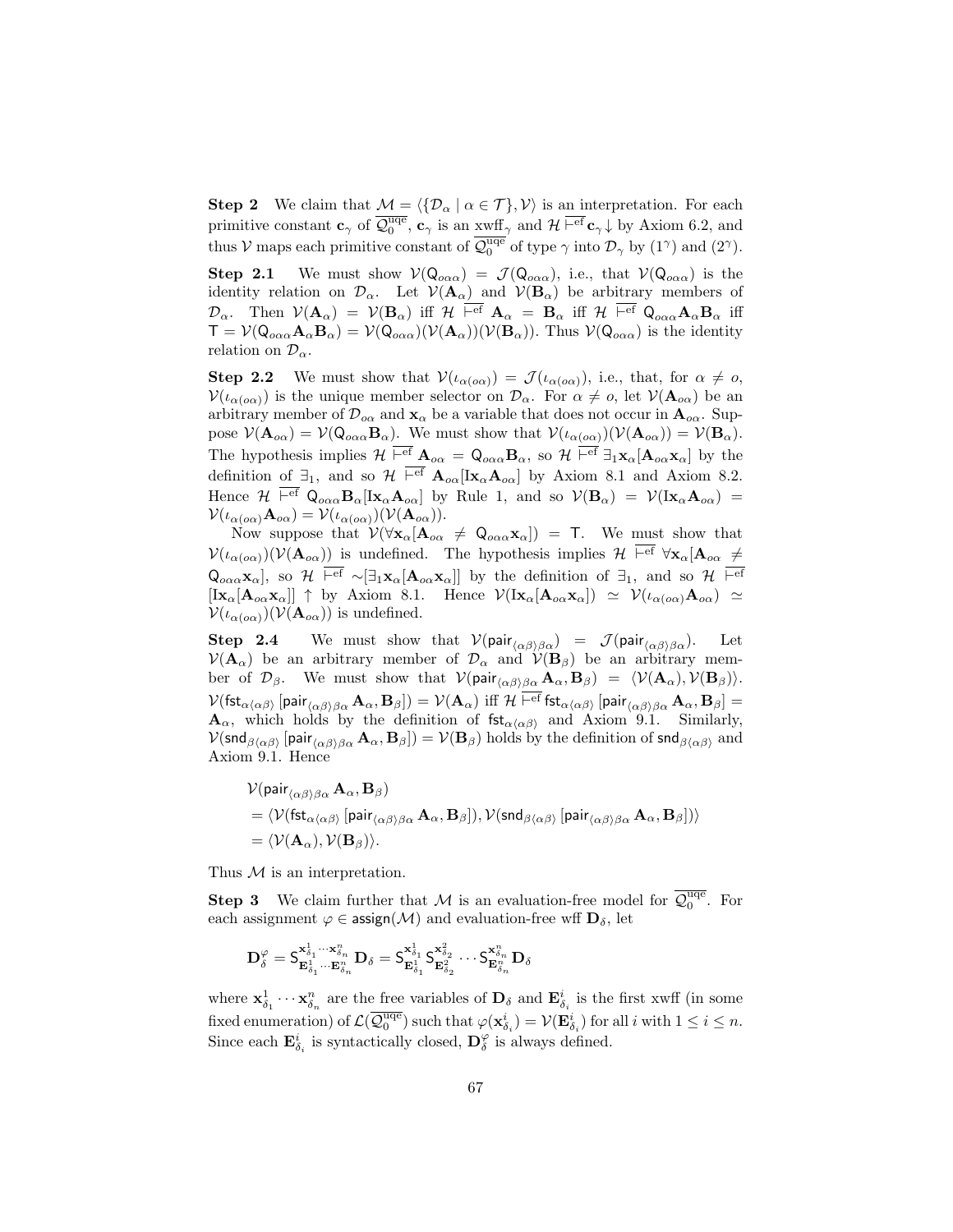Let  $\mathcal{V}_{\varphi}^{\mathcal{M}}(\mathbf{D}_{\delta}) \simeq \mathcal{V}(\mathbf{D}_{\delta}^{\varphi})$ .  $\mathbf{D}_{\delta}^{\varphi}$  is clearly a  $x \text{wff}_{\delta}$ , so  $\mathcal{V}_{\varphi}^{\mathcal{M}}(\mathbf{D}_{\delta}) \in \mathcal{D}_{\delta}$  if  $\mathcal{V}_{\varphi}^{\mathcal{M}}(\mathbf{D}_{\delta})$ is defined. We will show that the six conditions of an evaluation-free model are satisfied as follows:.

- 1. Let  $\mathbf{D}_{\delta}$  be a variable  $\mathbf{x}_{\delta}$ . Choose  $\mathbf{E}_{\delta}$  so that  $\varphi(\mathbf{x}_{\delta}) = \mathcal{V}(\mathbf{E}_{\delta})$  as above. Then  $\mathcal{V}_{\varphi}^{\mathcal{M}}(\mathbf{D}_{\delta}) = \mathcal{V}_{\varphi}^{\mathcal{M}}(\mathbf{x}_{\delta}) = \mathcal{V}(\mathbf{x}_{\delta}^{\varphi}) = \mathcal{V}(\mathbf{E}_{\delta}) = \varphi(\mathbf{x}_{\delta}).$
- 2. Let  $\mathbf{D}_{\delta}$  be a primitive constant. Then  $\mathcal{V}_{\varphi}^{\mathcal{M}}(\mathbf{D}_{\delta}) = \mathcal{V}(\mathbf{D}_{\delta}^{\varphi}) = \mathcal{V}(\mathbf{D}_{\delta}) =$  $\mathcal{J}(\mathbf{D}_{\delta}).$
- 3. Let  $\mathbf{D}_{\delta}$  be  $[\mathbf{A}_{\alpha\beta} \mathbf{B}_{\beta}]$ . If  $\mathcal{V}_{\varphi}^{\mathcal{M}}(\mathbf{A}_{\alpha\beta})$  is defined,  $\mathcal{V}_{\varphi}^{\mathcal{M}}(\mathbf{B}_{\beta})$  is defined, and  $\mathcal{V}_{\varphi}^{\mathcal{M}}(\mathbf{A}_{\alpha\beta})$  is defined at  $\mathcal{V}_{\varphi}^{\mathcal{M}}(\mathbf{B}_{\beta}),$  then  $\mathcal{V}_{\varphi}^{\mathcal{M}}(\mathbf{D}_{\delta}) = \mathcal{V}_{\varphi}^{\mathcal{M}}(\mathbf{A}_{\alpha\beta}\mathbf{B}_{\beta}) =$  $\mathcal{V}(\mathbf{A}^{\varphi}_{\alpha\beta}\mathbf{B}^{\varphi}_{\beta}) = \mathcal{V}(\mathbf{A}^{\varphi}_{\alpha\beta})(\mathcal{V}(\mathbf{B}^{\varphi}_{\beta})) = \mathcal{V}^{\mathcal{M}}_{\varphi}(\mathbf{A}_{\alpha\beta})(\mathcal{V}^{\mathcal{M}}_{\varphi}(\mathbf{B}_{\beta}))$ . Now assume  $\mathcal{V}_{\varphi}^{\mathcal{M}}(\mathbf{A}_{\alpha\beta})$  is undefined,  $\mathcal{V}_{\varphi}^{\mathcal{M}}(\mathbf{B}_{\beta})$  is undefined, or  $\mathcal{V}_{\varphi}^{\mathcal{M}}(\mathbf{A}_{\alpha\beta})$  is not defined at  $\mathcal{V}_{\varphi}^{\mathcal{M}}(\mathbf{B}_{\beta})$ . Then  $\mathcal{H} \stackrel{\text{def}}{\models} \mathbf{A}_{\alpha\beta}^{\varphi} \uparrow$ ,  $\mathcal{H} \stackrel{\text{def}}{\models} \mathbf{B}_{\beta}^{\varphi} \uparrow$ , or  $\mathcal{V}(\mathbf{A}_{\alpha\beta}^{\varphi} \mathbf{B}_{\beta}^{\varphi})$  is undefined.  $\mathcal{H} \stackrel{\text{def}}{\text{left}} \mathbf{A}_{\alpha\beta}^{\varphi} \uparrow \text{or } \mathcal{H} \stackrel{\text{def}}{\text{left}} \mathbf{B}_{\beta}^{\varphi} \uparrow \text{ implies } \mathcal{H} \stackrel{\text{ref}}{\text{left}} \mathbf{A}_{\alpha\beta}^{\varphi} \mathbf{B}_{\beta}^{\varphi} \simeq \perp_{\alpha} \text{ by Axiom 6.4.}$ If  $\alpha = 0$ , then  $\mathcal{V}_{\varphi}^{\mathcal{M}}(\mathbf{D}_{\delta}) = \mathcal{V}_{\varphi}^{\mathcal{M}}(\mathbf{A}_{\alpha\beta}\mathbf{B}_{\beta}) = \mathcal{V}(\mathbf{A}_{\alpha\beta}^{\varphi}\mathbf{B}_{\beta}^{\varphi}) = \mathcal{V}(F_{o}) = \mathsf{F}$ . If  $\alpha \neq o$ , then  $\mathcal{V}_{\varphi}^{\mathcal{M}}(\mathbf{D}_{\delta}) \simeq \mathcal{V}_{\varphi}^{\mathcal{M}}(\mathbf{A}_{\alpha\beta}\mathbf{B}_{\beta}) \simeq \mathcal{V}(\mathbf{A}_{\alpha\beta}^{\varphi}\mathbf{B}_{\beta}^{\varphi}) \simeq \mathcal{V}(\perp_{\alpha})$  is undefined by Axiom 6.11.
- 4. Let  $\mathbf{D}_{\delta}$  be  $[\lambda \mathbf{x}_{\alpha} \mathbf{B}_{\beta}]$ . Let  $\mathcal{V}(\mathbf{E}_{\alpha})$  be an arbitrary member of  $\mathcal{D}_{\alpha}$ , and so  $\mathbf{E}_{\alpha}$  is an xwff and  $\mathcal{H} \models^{\text{eff}} \mathbf{E}_{\alpha} \downarrow$ . Given an assignment  $\varphi \in \text{assign}(\mathcal{M})$ , let  $\psi = \varphi[\mathbf{x}_{\alpha} \mapsto \mathcal{V}(\mathbf{E}_{\alpha})]$ . It follows from the Beta-Reduction Theorem (part 1) that  $\mathcal{H} \stackrel{\text{def}}{\text{left}} [\lambda \mathbf{x}_{\alpha} \mathbf{B}_{\beta}]^{\varphi} \mathbf{E}_{\alpha} \simeq \mathbf{B}_{\beta}^{\psi}$ . Then  $\mathcal{V}_{\varphi}^{\mathcal{M}}(\mathbf{D}_{\delta})(\mathcal{V}(\mathbf{E}_{\alpha})) \simeq$  ${\cal V}^{\cal M}_{\varphi} ( [\lambda {\bf x}_{\alpha} {\bf B}_{\beta}] ) ({\cal V} ({\bf E}_{\alpha})) \; \simeq \; {\cal V} ( [\lambda {\bf x}_{\alpha} {\bf B}_{\beta}]^{\varphi} ) ({\cal V} ({\bf E}_{\alpha}) ) \; \simeq \; {\cal V} ( [\lambda {\bf x}_{\alpha} {\bf B}_{\beta}]^{\varphi} {\bf E}_{\alpha}) ) \; \simeq \;$  $\mathcal{V}(\mathbf{B}_{\beta}^{\psi}) \simeq \mathcal{V}_{\psi}^{\mathcal{M}}(\mathbf{B}_{\beta})$  as required.
- 5. Let  $\mathbf{D}_{\delta}$  be  $[\mathbf{c}\mathbf{A}_{o}\mathbf{B}_{\alpha}\mathbf{C}_{\alpha}]$ . If  $\mathcal{V}_{\varphi}^{\mathcal{M}}(\mathbf{A}_{o}) = \mathbf{T}$ , then  $\mathcal{V}_{\varphi}^{\mathcal{M}}(\mathbf{D}_{\delta}) \simeq$  ${\cal V}^{\cal M}_{\varphi}(\mathsf{c}\mathbf{A}_o\mathbf{B}_\alpha\mathbf{C}_\alpha) \simeq {\cal V}([\mathsf{c}\mathbf{A}_o\mathbf{B}_\alpha\mathbf{C}_\alpha]^\varphi) \simeq {\cal V}(\mathsf{c}\mathbf{A}_o^\varphi\mathbf{B}_\alpha^\varphi\mathbf{C}_\alpha^\varphi) \simeq {\cal V}(\mathsf{c}\,T_o\mathbf{B}_\alpha^\varphi\mathbf{C}_\alpha^\varphi) \simeq$  $\mathcal{V}(\mathbf{B}_{\alpha}^{\varphi}) \simeq \mathcal{V}_{\varphi}^{\mathcal{M}}(\mathbf{B}_{\alpha})$  by Axiom 10.1. Similarly, if  $\mathcal{V}_{\varphi}^{\mathcal{M}}(\mathbf{A}_{o}) = \mathsf{F}$ , then  $\mathcal{V}_{\varphi}^{\mathcal{M}}(\mathbf{D}_{\delta}) \simeq \mathcal{V}_{\varphi}^{\mathcal{M}}(\mathbf{B}_{\alpha})$  by Axiom 10.2.
- 6. Let  $\mathbf{D}_{\delta}$  be  $[q\mathbf{A}_{\alpha}]$ . Then  $\mathcal{V}_{\varphi}^{\mathcal{M}}(\mathbf{D}_{\delta}) = \mathcal{V}_{\varphi}^{\mathcal{M}}([q\mathbf{A}_{\alpha}]) = \mathcal{V}([q\mathbf{A}_{\alpha}]^{\varphi}) =$  $\mathcal{V}([\mathsf{q}\mathbf{A}_{\alpha}]) = \mathcal{E}(\mathbf{A}_{\alpha}).$

Thus M is an evaluation-free model for  $\overline{\mathcal{Q}_0^{\text{uqe}}}.$ 

**Step 4** We must show that M is normal and frugal. If  $A_0$  is an evaluationfree specifying axiom given by Specifications 1–9, then  $\mathcal{H} \models^{\text{eff}} \mathbf{A}_o$  by Axiom 12, so  $\mathcal{V}(\mathbf{A}_{o}) = \mathcal{T}$  and  $\mathcal{M} \models \mathbf{A}_{o}$ , and so  $\mathcal{M}$  is normal. Clearly, (a) card $(\mathcal{D}_{\alpha}) \leq \text{card}(\mathcal{L}(\mathcal{Q}_{0}^{\text{uqe}}))$  since V maps a subset of the xwffs<sub>α</sub> of  $\overline{\mathcal{Q}_{0}^{\text{uqe}}}$ onto  $\mathcal{D}_{\alpha}$  and (b) card $(\mathcal{L}(\overline{\mathcal{Q}_{0}^{\text{uqe}}})) = \text{card}(\mathcal{L}(\mathcal{Q}_{0}^{\text{uqe}}))$ , and so  $\mathcal{M}$  is frugal.

**Step 5** We must show that  $M$  is a frugal normal evaluation-free model for G. We have shown that M is a frugal normal evaluation-free model for  $\overline{\mathcal{Q}_0^{\text{uqe}}}.$ Clearly, M is also a frugal normal evaluation-free model for  $Q_0^{\text{uqe}}$ . If  $\mathbf{A}_o \in \mathcal{G}$ ,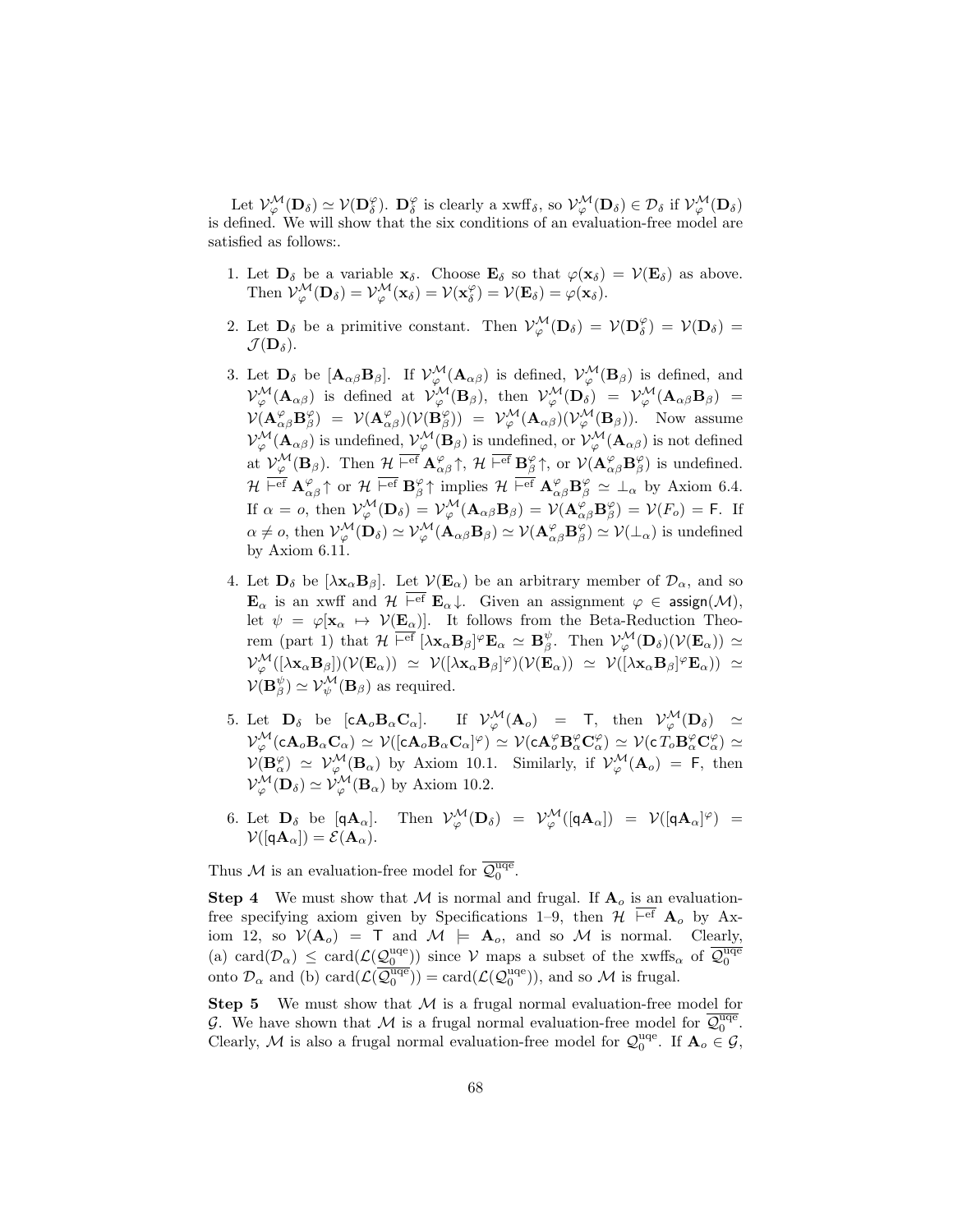then  $A_o \in \mathcal{H}$ , so  $\mathcal{H} \stackrel{\text{def}}{\text{left}} A_o$ , so  $\mathcal{V}(A_o) = T$  and  $\mathcal{M} \models A_o$ , and so M is an evaluation-free model for  $G$ .

### 11.3 Evaluation-Free Completeness Theorem

Theorem 11.3.1 (Evaluation-Free Completeness Theorem for  $\mathcal{P}^{\text{uqe}}$ )  $\mathcal{P}^{\text{uqe}}$  is evaluation-free complete for  $\mathcal{Q}_0^{\text{uqe}}$ .

**Proof** Let  $A_0$  be an evaluation-free formula and H be a set of syntactically closed evaluation-free formulas of  $\mathcal{Q}_0^{\text{uqe}}$ . Assume  $\mathcal{H} \models_n^{\text{ef}} \mathbf{A}_o$ , and let  $\mathbf{B}_o$  be a universal closure of  $A_o$ . Then  $B_o$  is syntactically closed and  $\mathcal{H} \models_n^{\text{ef}} B_o$  by Lemma 7.2.3. Suppose  $\mathcal{H} \cup {\sim} \mathbf{B}_o$  is consistent in  $\mathcal{P}^{\text{uqe}}$ . Then, by Henkin's Theorem, there is a normal evaluation-free model M for  $\mathcal{H} \cup {\{\sim} \mathbf{B}_{o}\}$ , and so  $\mathcal{M} \models \sim \mathbf{B}_o$ . Since M is also a normal evaluation-free model for  $\mathcal{H}, \mathcal{M} \models \mathbf{B}_o$ . From this contradiction it follows that  $\mathcal{H} \cup {\sim} \mathbf{B}_o$  is inconsistent in  $\mathcal{P}^{\text{uqe}}$ . Hence  $\mathcal{H} \vdash^{\text{ef}} \mathbf{B}_{o}$  by the Deduction Theorem and the Tautology Theorem. Therefore,  $\mathcal{H} \vdash^{\text{ef}} \mathbf{A}_o$  by Universal Instantiation (part 1) and Axiom 6.1.  $\Box$ 

# 12 Applications

We will now look at some applications of the machinery in  $\mathcal{Q}_0^{\text{uqe}}$  for reasoning about the interplay of the syntax and semantics of  $\mathcal{Q}_0^{\text{uqe}}$  expressions (i.e., wffs). We will consider three kinds of applications. The first kind uses the type  $\epsilon$ machinery to reason about the syntactic structure of wffs; see the examples in subsection 12.1. The second kind uses evaluation applied to variables of type  $\epsilon$  to express syntactic variables as employed, for example, in schemas; see the examples in subsections 12.2 and 12.3. The third kind uses the full machinery of  $\mathcal{Q}_0^{\text{uqe}}$  to formalize syntax-based mathematical algorithms in the manner described in [25]; see the example in subsection 12.4.

### 12.1 Example: Implications

We will illustrate how the type  $\epsilon$  machinery in  $\mathcal{Q}_0^{\text{uqe}}$  can be used to reason about the syntactic structure of wffs by defining some useful constants for analyzing and manipulating *implications*, i.e., formulas of the form  $\mathbf{A}_{o} \supset \mathbf{B}_{o}$ .

Let implies  $\epsilon_{\epsilon\epsilon}$  be a defined constant that stands for

 $\lambda x_{\epsilon} \lambda y_{\epsilon}$ [app<sub>eee</sub> [app<sub>eee</sub>  $\Box_{OOO} \alpha x_{\epsilon} y_{\epsilon}$ ].

**Lemma 12.1.1** For all formulas  $A_o$  and  $B_o$ ,

 $\vdash$  implies  $\epsilon_{\epsilon\epsilon}$   $\lceil A_o \rceil \lceil B_o \rceil = \lceil A_o \supset B_o \rceil$ .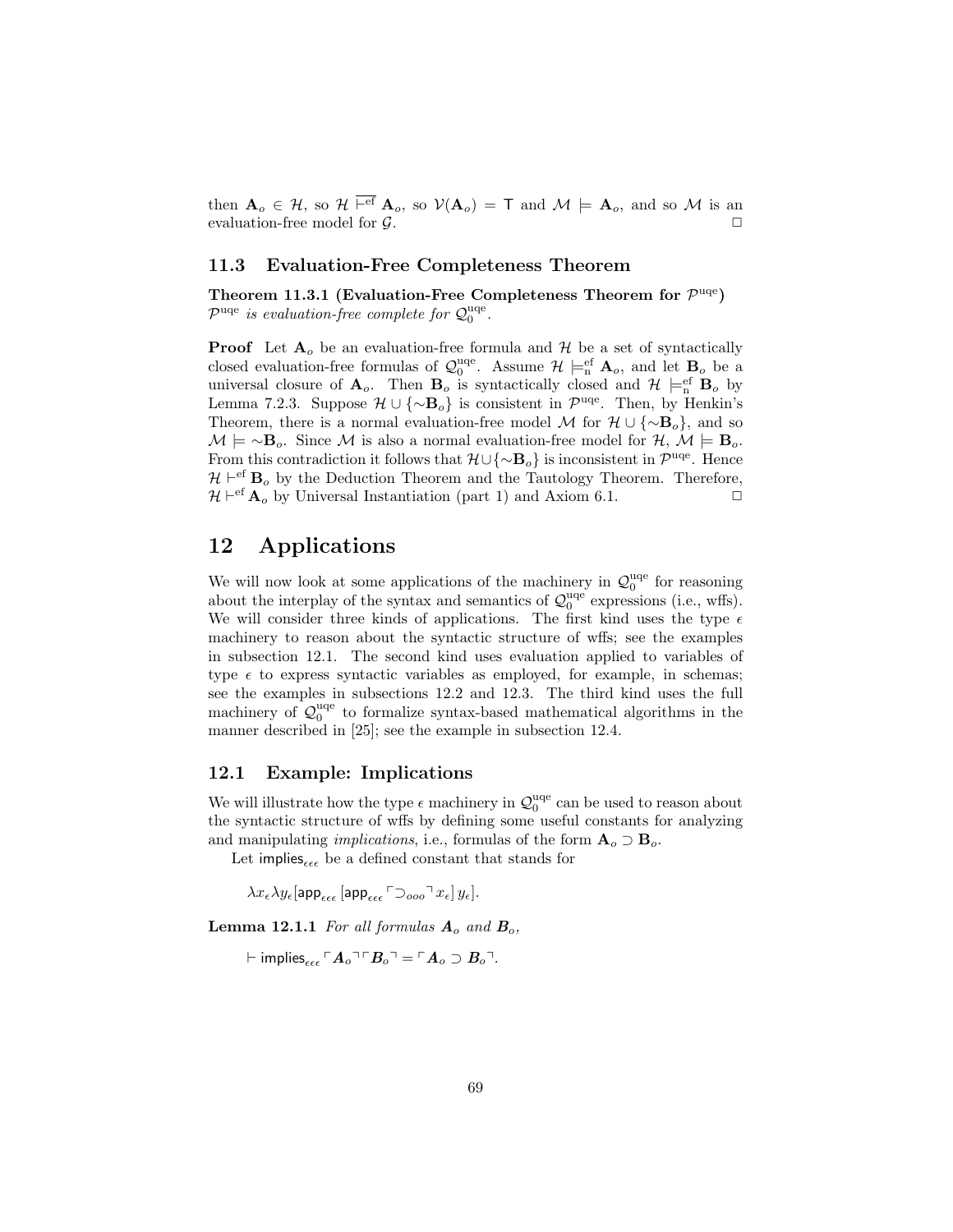Proof

$$
\vdash \text{implies}_{\epsilon\epsilon\epsilon} \ulcorner \mathbf{A}_o \urcorner \ulcorner \mathbf{B}_o \urcorner \simeq \text{implies}_{\epsilon\epsilon\epsilon} \ulcorner \mathbf{A}_o \urcorner \ulcorner \mathbf{B}_o \urcorner. \tag{1}
$$

$$
\vdash \mathsf{implies}_{\epsilon\epsilon\epsilon} \ulcorner \mathbf{A}_o \urcorner \ulcorner \mathbf{B}_o \urcorner \simeq
$$

$$
\left[\lambda x_{\epsilon}\lambda y_{\epsilon}\left[\mathsf{app}_{\epsilon\epsilon\epsilon}\left[\mathsf{app}_{\epsilon\epsilon\epsilon} \Box_{ooo} \Box x_{\epsilon}\right] y_{\epsilon}\right]\right] \Box \mathbf{A}_{o} \Box \Box \mathbf{B}_{o} \Box. \tag{2}
$$

$$
\vdash \mathsf{implies}_{\epsilon\epsilon\epsilon} \ulcorner \mathbf{A}_o \urcorner \ulcorner \mathbf{B}_o \urcorner \simeq \mathsf{app}_{\epsilon\epsilon\epsilon} \left[ \mathsf{app}_{\epsilon\epsilon\epsilon} \ulcorner \supset_{ooo} \urcorner \ulcorner \mathbf{A}_o \urcorner \right] \ulcorner \mathbf{B}_o \urcorner. \tag{3}
$$

$$
\vdash \text{implies}_{\epsilon\epsilon\epsilon} \ulcorner \mathbf{A}_o \urcorner \ulcorner \mathbf{B}_o \urcorner \simeq \mathsf{app}_{\epsilon\epsilon\epsilon} \ulcorner \supset_{ooo} \mathbf{A}_o \urcorner \ulcorner \mathbf{B}_o \urcorner. \tag{4}
$$

 $\vdash$  implies<sub>ee</sub>  $\lceil A_o \rceil \lceil B_o \rceil = \lceil D_{ooo} A_o B_o \rceil.$  (5)

$$
\vdash \text{implies}_{\epsilon\epsilon\epsilon} \ulcorner \mathbf{A}_o \urcorner \ulcorner \mathbf{B}_o \urcorner = \ulcorner \mathbf{A}_o \supset \mathbf{B}_o \urcorner. \tag{6}
$$

(1) is by Proposition 10.1.1; (2) follows from (1) by the definition of implies (3) follows from (2) and Axioms 4.2–5 and 6.6 by Rules 1 and 2; (4) follows from (3) by Specification 1; (5) follows from (4) by Specification 1; and (6) follows from (5) by abbreviation.  $\Box$ 

That is, implies is an *implication constructor*: the application of it to the syntactic representations of two formulas  $A_o$  and  $B_o$  denotes the syntactic representation of the implication  $\mathbf{A}_o \supset \mathbf{B}_o$ .

Let is-implication<sub>of</sub> be a defined constant that stands for

$$
\lambda x_{\epsilon} \exists y_{\epsilon} \exists z_{\epsilon} [x_{\epsilon} = \text{implies}_{\epsilon \epsilon \epsilon} y_{\epsilon} z_{\epsilon}].
$$

That is, is-implication<sub>os</sub> is an *implication recognizer*: the application of it to the syntactic representation of a formula  $A_o$  has the value T iff  $A_o$  has the form  $B_o \supset C_o$ .

Let antecedent<sub> $\epsilon \epsilon$ </sub> and succedent $\epsilon \epsilon$  be the defined constants that, respectively, stand for

$$
\lambda x_{\epsilon} I y_{\epsilon} \exists z_{\epsilon} [x_{\epsilon} = \text{implies}_{\epsilon \epsilon \epsilon} y_{\epsilon} z_{\epsilon}]
$$

and

$$
\lambda x_{\epsilon} \mathbb{I} z_{\epsilon} \exists y_{\epsilon} [x_{\epsilon} = \text{implies}_{\epsilon \epsilon \epsilon} y_{\epsilon} z_{\epsilon}].
$$

Then

$$
\vdash \text{antecedent}_{\epsilon\epsilon} \ulcorner \mathbf{A}_o \supset \mathbf{B}_o \urcorner = \ulcorner \mathbf{A}_o \urcorner
$$

and

$$
\vdash \mathsf{succedent}_{\epsilon\epsilon} \ulcorner \mathbf{A}_o \supset \mathbf{B}_o \urcorner = \ulcorner \mathbf{B}_o \urcorner.
$$

That is, antecedent<sub> $\epsilon$ </sub> and succedent<sub> $\epsilon$ </sub> are *implication deconstructors*: the applications of them to the syntactic representation of a formula  $A_o$  denote the syntactic representations of the antecedent and succedent, respectively, of  $\mathbf{A}_o$  if  $\mathbf{A}_o$  is an implication and are undefined otherwise.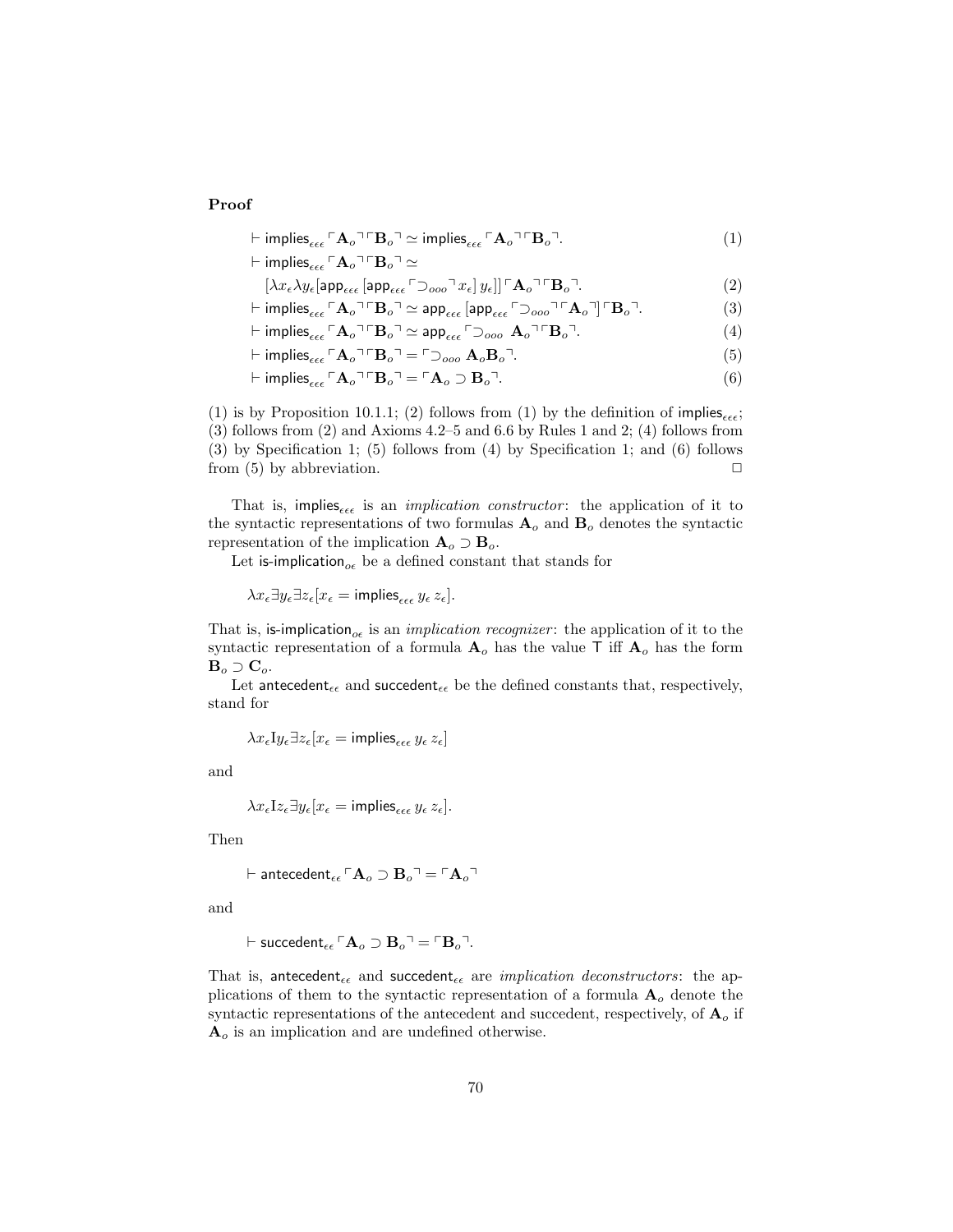Let converse<sub> $\epsilon$ e</sub> be a defined constant that stands for

 $\lambda x_{\epsilon}$ [implies $_{\epsilon \epsilon}$  [succedent $_{\epsilon \epsilon} x_{\epsilon}$ ] [antecedent $_{\epsilon \epsilon} x_{\epsilon}$ ]].

Then

 $\vdash$  converse  $\epsilon \in \mathbf{A}_o \supset \mathbf{B}_o \supset \mathbf{B}_o \supset \mathbf{A}_o$ .

That is, converse<sub>ce</sub> is an *implication converser*: the application of it to the syntactic representation of a formula  $A<sub>o</sub>$  denotes the syntactic representation of the converse of  $A_o$  if  $A_o$  is an implication and is undefined otherwise.

## 12.2 Example: Law of Excluded Middle

The value of a wff of the form  $[\mathbf{x}_{\epsilon}]_{\alpha}$  ranges over the values of wffs of type  $\alpha$ . Thus wffs like  $\|\mathbf{x}_{\epsilon}\|_{\alpha}$  can be used in other wffs as syntactic variables. It is thus possible to express schemas as single wffs in  $\mathcal{Q}_0^{\text{uqe}}$ . As an example, let us consider the law of excluded middle (LEM) which is usually written as a formula schema like

 $A_o \vee \sim A_o$ 

where  $\mathbf{A}_o$  ranges over all formulas. LEM can be naively represented in  $\mathcal{Q}_0^{\text{uqe}}$  as

 $\forall x_{\epsilon}[[x_{\epsilon}]_o \vee \sim [x_{\epsilon}]_o].$ 

The variable  $x_{\epsilon}$  ranges over the syntactic representations of all wffs, not just formulas. However,  $\llbracket x_{\epsilon} \rrbracket_o$  is false when the value of  $x_{\epsilon}$  is not an evaluation-free formula. A more intensionally correct representation of LEM is

 $\forall x_{\epsilon}[\textsf{eval-free}^o_{o\epsilon} x_{\epsilon} \supset [[x_{\epsilon}]]_o \vee \sim [[x_{\epsilon}]]_o]]$ 

where  $x_{\epsilon}$  is restricted to the syntactic representations of evaluation-free formulas. This representation of LEM is a theorem of  $\mathcal{P}^{\text{uqe}}$ :

Lemma 12.2.1  $\vdash \forall x_{\epsilon} [\text{eval-free}^o_{o\epsilon} x_{\epsilon} \supset [[\![x_{\epsilon}]\!]_o \vee \sim [\![x_{\epsilon}]\!]_o]]$ .

Proof

$$
\vdash x_o \lor \sim x_o. \tag{1}
$$

$$
\vdash \forall x_o[x_o \lor \sim x_o]. \tag{2}
$$

$$
\vdash [\lambda x_o[x_o \vee \sim x_o]] \text{ [if [eval-free]}_{oe}^o x_\epsilon] \llbracket x_\epsilon \rrbracket_o \perp_o] \simeq
$$
\n
$$
\text{ [if [eval-free]}_{oe}^o x_\epsilon] \llbracket x_\epsilon \rrbracket_o \perp_o] \vee \sim \text{ [if [eval-free]}_{oe}^o x_\epsilon] \llbracket x_\epsilon \rrbracket_o \perp_o].
$$
\n(3)

 $\vdash$  [if [eval-free<sub>oc</sub>  $x_{\epsilon}$ ]  $\left[\lVert x_{\epsilon}\rVert_{o} \perp_{o}\right] \vee \sim$  [if [eval-free<sub>oc</sub>  $x_{\epsilon}$ ]  $\left[\lVert x_{\epsilon}\rVert_{o} \perp_{o}\right]$ . (4)

 $\vdash$  eval-free $e^o \circ x \in \Box$  [[ $x \in \Box$   $\circ \lor \sim$  [ $x \in \Box$ ]. (5)

$$
\vdash \forall x_{\epsilon}[\text{eval-free}^o_{o\epsilon} \ x_{\epsilon} \supset [[x_{\epsilon}]]_o \ \vee \ \sim [[x_{\epsilon}]]_o]]. \tag{6}
$$

(1) is by Axiom 5; (2) follows from (1) by Universal Generalization; (3) follows from Axioms 4.2–4 and Proposition 10.1.6 by Rules 1 and 2; (4) follows from (2) and (3) by Universal Instantiation (part 3); (5) follows from (4) by the Axiom 10 and the Tautology Theorem; and (6) follows from (5) by Universal Generalization.  $\Box$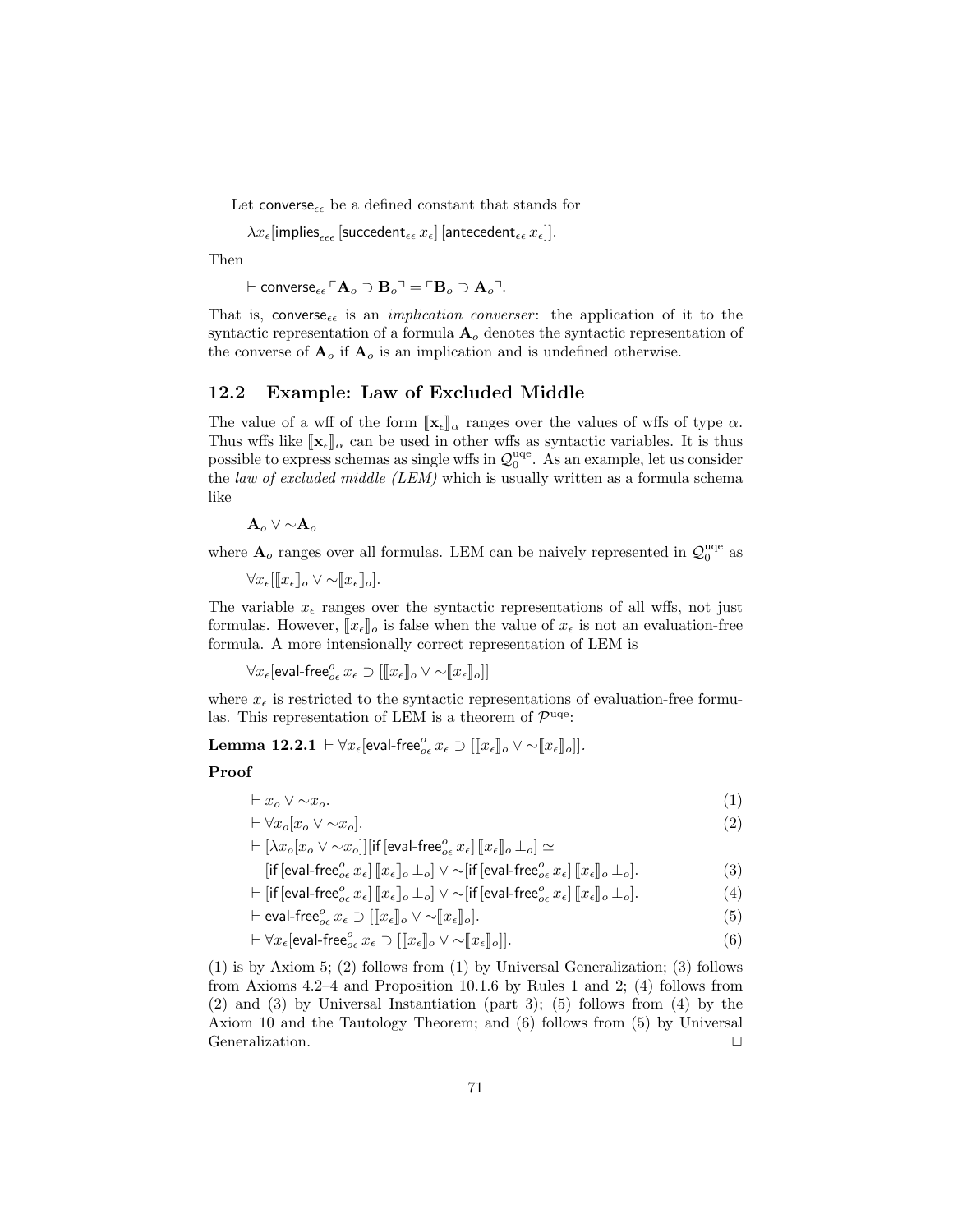### 12.3 Example: Law of Beta-Reduction

Axiom 4.1, the law of beta-reduction for  $\mathcal{Q}_0^{\text{uqe}}$ , can be expressed as the following schema whose only syntactic variables are  $\alpha$  and  $\beta$ :

$$
\forall x_{\epsilon} \forall y_{\epsilon} \forall z_{\epsilon} \forall z'_{\epsilon} [\llbracket x_{\epsilon} \rrbracket_{\alpha} \downarrow \wedge [\text{var}_{o\epsilon}^{\alpha} y_{\epsilon}] \wedge [\text{wff}_{o\epsilon}^{\beta} z_{\epsilon}] \wedge [\text{wff}_{o\epsilon}^{\beta} z'_{\epsilon}] \wedge \newline \text{sub}_{\epsilon\epsilon\epsilon\epsilon} x_{\epsilon} y_{\epsilon} z_{\epsilon} = z'_{\epsilon}] \supset \llbracket \text{app}_{\epsilon\epsilon\epsilon} [\text{abs}_{\epsilon\epsilon\epsilon} y_{\epsilon} z_{\epsilon}] x_{\epsilon} \rrbracket_{\beta} \simeq \llbracket z'_{\epsilon} \rrbracket_{\beta}
$$

Each instance of this schema (for a chosen  $\alpha$  and  $\beta$ ) is valid in  $\mathcal{Q}_0^{\text{uqe}}$  but not provable in  $\mathcal{P}^{\text{uqe}}$ . Moreover, the instances of an instance  $\mathbf{A}_{o}$  of this schema are not provable in  $\mathcal{P}^{\text{uqe}}$  from  $\mathbf{A}_o$  since  $\mathbf{A}_o$  contains the evaluation

 $\llbracket \mathsf{app}_{\epsilon\epsilon\epsilon}[\mathsf{abs}_{\epsilon\epsilon\epsilon} y_{\epsilon} z_{\epsilon}] x_{\epsilon} \rrbracket_{\beta}$ 

in which more than one variable is free.

Using the technique of grouping variables together described in Example 1 in subsection 7.8, we can also express Axiom 4.1 as the following schema that contains just the single variable  $x_{\langle\langle \epsilon \epsilon \rangle \langle \epsilon \epsilon \rangle}$ :

$$
\forall x_{\langle\langle\epsilon\epsilon\rangle\langle\epsilon\epsilon\rangle\rangle}[[[\![\mathbf{X}_\epsilon]\!]_\alpha\downarrow\wedge[\mathsf{var}^\alpha_{\mathsf{oe}}\,\mathbf{Y}_\epsilon]\wedge[\mathsf{wff}^\beta_{\mathsf{oe}}\,\mathbf{Z}_\epsilon]\wedge[\mathsf{wff}^\beta_{\mathsf{oe}}\,\mathbf{Z}_\epsilon']\wedge\\ \mathsf{sub}_\epsilon\epsilon\epsilon\epsilon\,\mathbf{X}_\epsilon\,\mathbf{Y}_\epsilon\,\mathbf{Z}_\epsilon=\mathbf{Z}_\epsilon']\supset[\![\mathsf{app}_\epsilon\epsilon\epsilon[\mathsf{abs}_\epsilon\epsilon\epsilon\,\mathbf{Y}_\epsilon\,\mathbf{Z}_\epsilon]\,\mathbf{X}_\epsilon]\!]_\beta\simeq[\![\mathbf{Z}_\epsilon']\!]_\beta]
$$

where:

 $\mathbf{X}_\epsilon$  is fst $_{\epsilon\langle\epsilon\epsilon\rangle}$  [fst $_{\langle\epsilon\epsilon\rangle\langle\epsilon\epsilon\rangle\langle\epsilon\epsilon\rangle\rangle}$   $x_{\langle\langle\epsilon\epsilon\rangle\langle\epsilon\epsilon\rangle\rangle}]$  $\mathbf{Y}_{\epsilon}$  is  $\mathsf{snd}_{\epsilon\langle\epsilon\epsilon\rangle}$  [fst $_{\langle\epsilon\epsilon\rangle\langle\langle\epsilon\epsilon\rangle\rangle}$   $\{x_{\langle\langle\epsilon\epsilon\rangle\langle\epsilon\epsilon\rangle\rangle}\}$  $\mathbf{Z}_{\epsilon}$  is fst $_{\epsilon\langle\epsilon\epsilon\rangle}$  [snd $_{\langle\epsilon\epsilon\rangle\langle\langle\epsilon\epsilon\rangle\rangle}$   $\mathcal{X}_{\langle\langle\epsilon\epsilon\rangle\langle\epsilon\epsilon\rangle\rangle}$ ]  $\mathbf{Z}_\epsilon'$  is  $\mathsf{snd}_{\epsilon \langle \epsilon \epsilon \rangle}$   $[\mathsf{snd}_{\langle \epsilon \epsilon \rangle \langle \epsilon \epsilon \rangle \langle \epsilon \epsilon \rangle \rangle} x_{\langle \langle \epsilon \epsilon \rangle \langle \epsilon \epsilon \rangle \rangle}].$ 

Like the first schema, each instance of this second schema is valid in  $\mathcal{Q}_0^{\text{uqe}}$  but not provable in  $\mathcal{P}^{\text{uqe}}$ . However, unlike the first schema, the instances of an instance  $\mathbf{A}_o$  of the second schema are provable in  $\mathcal{P}^{\text{uqe}}$  from  $\mathbf{A}_o$ .

## 12.4 Example: Conjunction Construction

Suppose A is an algorithm that, given two formulas  $\mathbf{A}_o$  and  $\mathbf{B}_o$  as input, returns as output (1)  $\mathbf{B}_o$  if  $\mathbf{A}_o$  is  $T_o$ , (2)  $\mathbf{A}_o$  if  $\mathbf{B}_o$  is  $T_o$ , (3)  $F_o$  if either  $\mathbf{A}_o$  or  $\mathbf{B}_o$  is  $F_o$ , or (4)  $\mathbf{A}_o \wedge \mathbf{B}_o$  otherwise. Although this is a trivial algorithm, we can use it to illustrate how a syntax-based mathematical algorithm can be formalized in  $\mathcal{Q}_0^{\text{uqe}}$ . As described in [25] we need to do the following three things to formalize  $\widetilde{A}$  in  $\mathcal{Q}_0^{\text{uqe}}$ .

- 1. Define an operator  $O_A$  in  $\mathcal{Q}_0^{\text{uqe}}$  as a constant that represents A.
- 2. Prove in  $\mathcal{P}^{\text{uqe}}$  that  $O_A$  is mathematically correct.
- 3. Devise a mechanism for using  $O_A$  in  $\mathcal{Q}_0^{\text{uqe}}$ .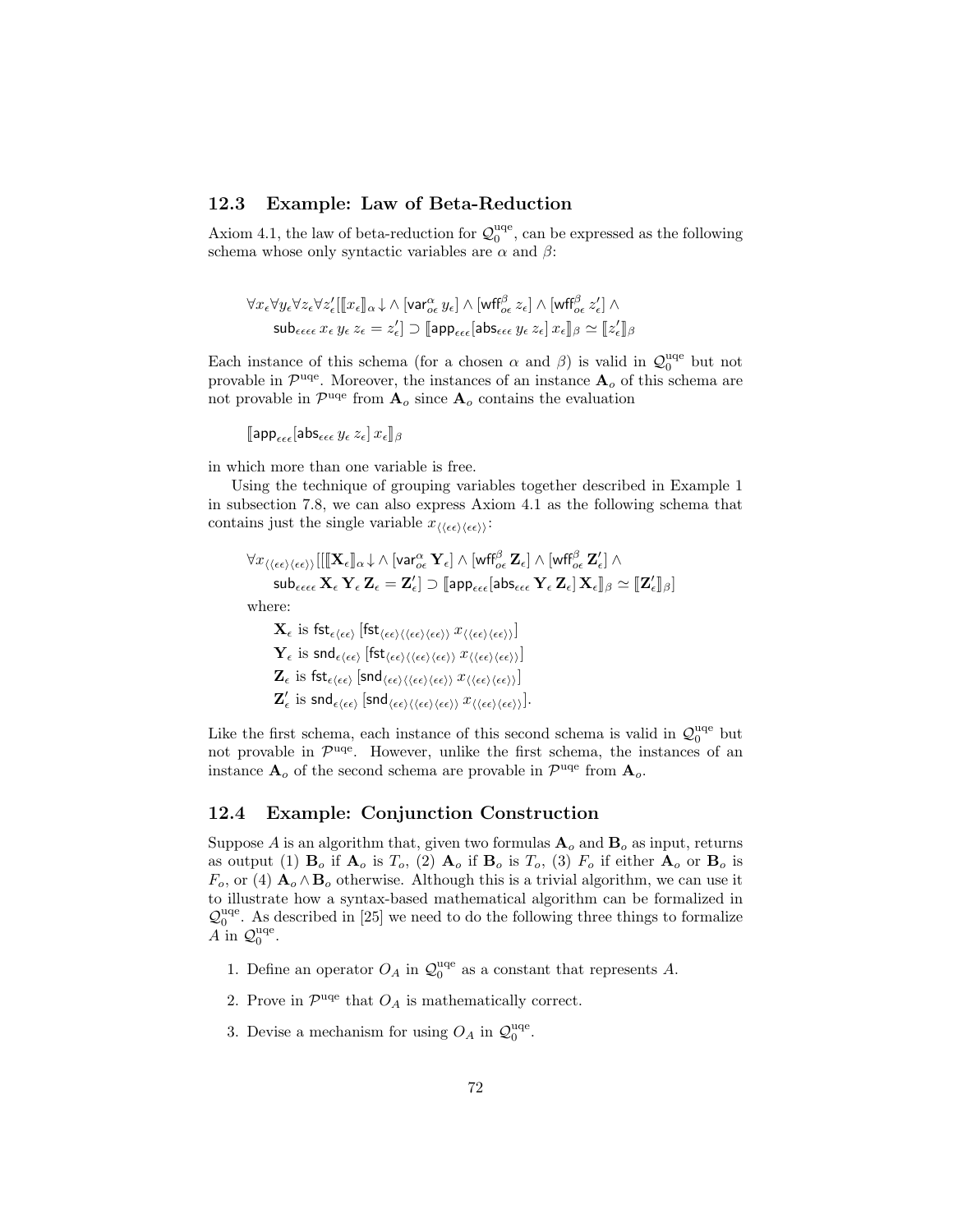Let  $\mathsf{and}_\epsilon\epsilon\epsilon$  be a defined constant that stands for

 $\lambda x_{\epsilon} \lambda y_{\epsilon}$ [app $_{\epsilon \epsilon \epsilon}$ [app $_{\epsilon \epsilon \epsilon}$   $\lceil \wedge_{ooo} \rceil x_{\epsilon}$ ]  $y_{\epsilon}$ ].

Then

 $\vdash$  and  $_{\epsilon\epsilon\epsilon}$   $\ulcorner$   $\mathbf{A}_o$   $\urcorner$   $\mathbf{B}_o$   $\urcorner$   $=$   $\ulcorner$   $\mathbf{A}_o$   $\wedge$   $\mathbf{B}_o$   $\urcorner$ 

for all formulas  $A_o$  and  $B_o$  as shown by a derivation similar to the one for implies<sub>ese</sub> in the proof of Lemma 12.1.1. Define  $O_A$  to be and-simp<sub>ese</sub>, a defined constant that stands for

$$
\lambda x_{\epsilon} \lambda y_{\epsilon} [\text{if } [x_{\epsilon} = \ulcorner T_o \urcorner] y_{\epsilon}
$$
  
\n
$$
[\text{if } [y_{\epsilon} = \ulcorner T_o \urcorner] x_{\epsilon}
$$
  
\n
$$
[\text{if } [x_{\epsilon} = \ulcorner F_o \urcorner] \ulcorner F_o \urcorner
$$
  
\n
$$
[\text{if } [y_{\epsilon} = \ulcorner F_o \urcorner] \ulcorner F_o \urcorner
$$
  
\n
$$
[\text{and}_{\epsilon \epsilon \epsilon} x_{\epsilon} y_{\epsilon}]]]]].
$$

The sentence

∀x∀y[[wff<sup>o</sup> o x ∧ wff<sup>o</sup> o y] ⊃ [[x = pToq ⊃ and-simp x y = y] ∧ [y = pToq ⊃ and-simp x y = x] ∧ [[x = pFoq ∨ y = pFoq] ⊃ and-simp x y = pFoq] ∧ [[x 6= pToq ∧ y 6= pToq ∧ x 6= pFoq ∧ y 6= pFoq] ⊃ and-simp x y = and x y]]],

called CompBehavior, specifies the intended *computational behavior* of  $O_A$ .

### Theorem 12.4.1 (Computational Behavior of and-simp $_{\epsilon\epsilon\epsilon}$ )

 $\vdash$  CompBehavior.

**Proof** CompBehavior follows easily in  $\mathcal{P}^{\text{uqe}}$  from the definition of and-simp $_{\epsilon\epsilon\epsilon}$ .  $\Box$ 

Hence  $O_A$  represents  $A$  by virtue of having the same computational behavior as that of A.

Let us make the following definitions:

 $\mathbf{P}_o$  is  $[\![\mathsf{and}_{\epsilon\epsilon\epsilon}[\mathsf{fst}_{\epsilon\langle \epsilon\epsilon\rangle}\,x_{\langle \epsilon\epsilon\rangle}]\!][\![\mathsf{snd}_{\epsilon\langle \epsilon\epsilon\rangle}\,x_{\langle \epsilon\epsilon\rangle}]\!]]_o.$  $\mathbf{Q}_o$  is  $[\![$ and-simp $_{\epsilon\epsilon\epsilon}$  [fst $_{\epsilon\langle\epsilon\epsilon\rangle}\,x_{\langle\epsilon\epsilon\rangle} ]$  [snd $_{\epsilon\langle\epsilon\epsilon\rangle}\,x_{\langle\epsilon\epsilon\rangle} ]\!]_o.$  $\mathbf{R}_o$  is  $[\![\mathsf{fst}_{\epsilon\langle \epsilon\epsilon\rangle} x_{\langle \epsilon\epsilon\rangle}]\!]_o \wedge [\![\mathsf{snd}_{\epsilon\langle \epsilon\epsilon\rangle} x_{\langle \epsilon\epsilon\rangle}]\!]_o.$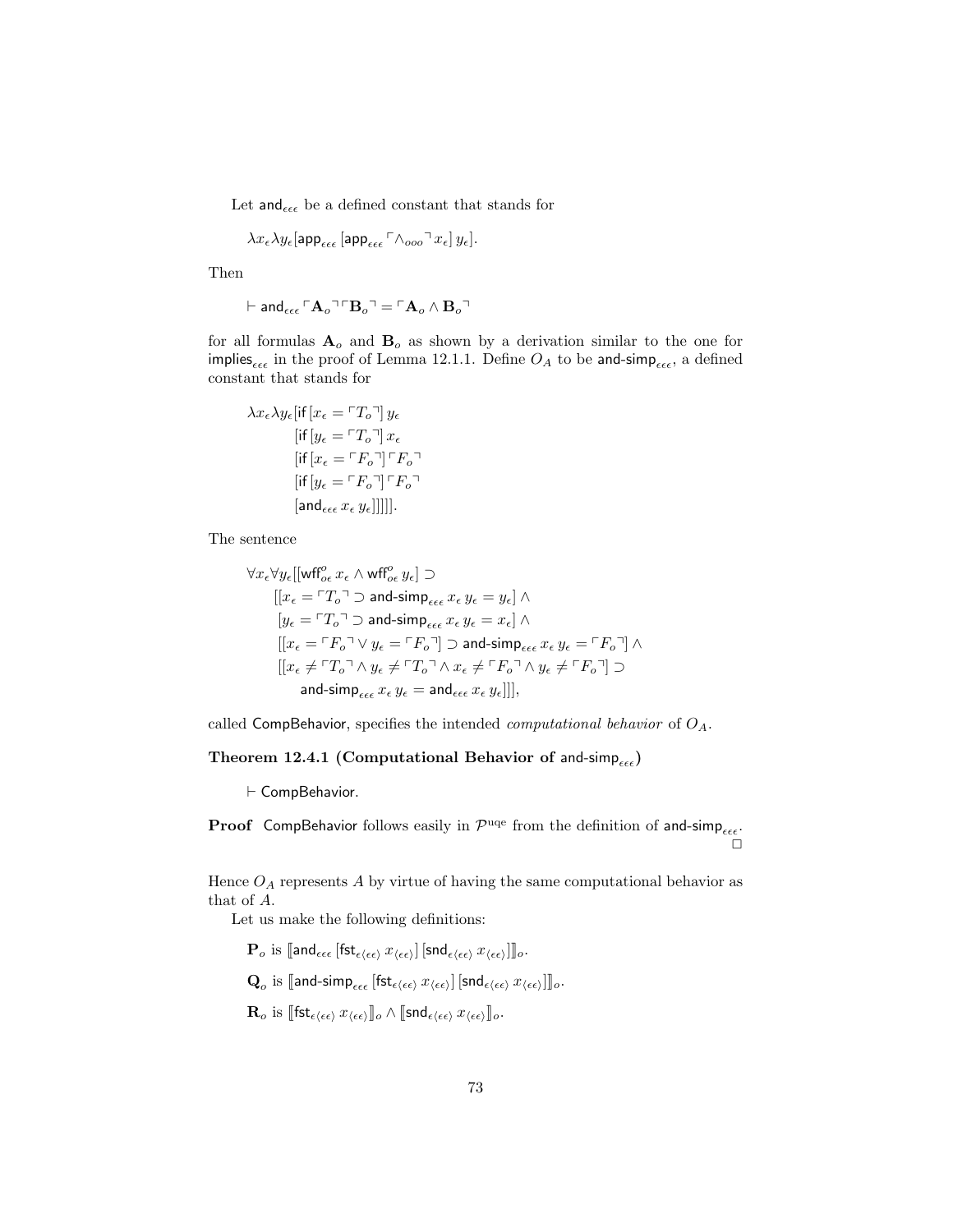$$
\mathbf{S}_{o} \text{ is } \left[ \text{if } \left[ \left[ \text{fst}_{\epsilon\left\langle \epsilon\epsilon\right\rangle}\, x_{\left\langle \epsilon\epsilon\right\rangle} \right] = \left[ T_{o} \right] \right] \left[ \text{snd}_{\epsilon\left\langle \epsilon\epsilon\right\rangle}\, x_{\left\langle \epsilon\epsilon\right\rangle} \right]_{o} \right]
$$
\n
$$
\left[ \text{if } \left[ \left[ \text{snd}_{\epsilon\left\langle \epsilon\epsilon\right\rangle}\, x_{\left\langle \epsilon\epsilon\right\rangle} \right] = \left[ T_{o} \right] \right] \left[ \left[ \text{fst}_{\epsilon\left\langle \epsilon\epsilon\right\rangle}\, x_{\left\langle \epsilon\epsilon\right\rangle} \right] \right]_{o} \right]
$$
\n
$$
\left[ \text{if } \left[ \left[ \text{fst}_{\epsilon\left\langle \epsilon\epsilon\right\rangle}\, x_{\left\langle \epsilon\epsilon\right\rangle} \right] = \left[ F_{o} \right] \right] \left[ \left[ F_{o} \right] \right]_{o} \right]
$$
\n
$$
\left[ \text{if } \left[ \left[ \text{snd}_{\epsilon\left\langle \epsilon\epsilon\right\rangle}\, x_{\left\langle \epsilon\epsilon\right\rangle} \right] = \left[ F_{o} \right] \right] \left[ \left[ F_{o} \right] \right]_{o} \right]
$$
\n
$$
\mathbf{P}_{o} \right] \right] \right].
$$

The formula

$$
\forall x_{\langle \epsilon \epsilon\rangle}[[\mathsf{wff}^o_{o\epsilon}\left[ \mathsf{fst}_{\epsilon\langle \epsilon \epsilon\rangle}\, x_{\langle \epsilon \epsilon\rangle}\right]\wedge \mathsf{wff}^o_{o\epsilon}\left[\mathsf{snd}_{\epsilon\langle \epsilon \epsilon\rangle}\, x_{\langle \epsilon \epsilon\rangle}\right]] \supset [\mathbf{Q}_o\equiv \mathbf{R}_o]],
$$

called MathMeaning, expresses the intended mathematical meaning of  $O<sub>A</sub>$ . We will show that MathMeaning is a theorem of  $\mathcal{P}^{\text{uqe}}$  via a series of lemmas.

The first lemma asserts that the analog of the MathMeaning for and $_{\epsilon\epsilon\epsilon}$  is a theorem of  $\mathcal{P}^{\text{uqe}}$ :

 $\textbf{Lemma 12.4.2 }\vdash \forall x_{\langle\epsilon\epsilon\rangle}[[\mathsf{wff}^o_{o\epsilon}[\mathsf{fst}_{\epsilon\langle\epsilon\epsilon\rangle}\,x_{\langle\epsilon\epsilon\rangle}]\wedge \mathsf{wff}^o_{o\epsilon}[\mathsf{snd}_{\epsilon\langle\epsilon\epsilon\rangle}\,x_{\langle\epsilon\epsilon\rangle}]] \supset [\bm{P}_o\equiv \bm{R}_o]].$ Proof

$$
\vdash [\text{wff}^o_{o\epsilon} \left[ \text{fst}_{\epsilon\langle \epsilon\epsilon\rangle} x_{\langle \epsilon\epsilon\rangle} \right] \wedge \text{wff}^o_{o\epsilon} \left[ \text{snd}_{\epsilon\langle \epsilon\epsilon\rangle} x_{\langle \epsilon\epsilon\rangle} \right]] \supset \mathbf{P}_o \equiv \mathbf{P}_o \tag{1}
$$

 $\vdash [\mathsf{wff}_{o\epsilon}^o[{\sf fst}_{\epsilon\langle\epsilon\epsilon\rangle}\,x_{\langle\epsilon\epsilon\rangle}]\wedge{\sf wff}_{o\epsilon}^o[{\sf snd}_{\epsilon\langle\epsilon\epsilon\rangle}\,x_{\langle\epsilon\epsilon\rangle}]] \supset$ 

$$
\mathbf{P}_{o} \equiv \left[ \mathsf{app}_{\epsilon\epsilon\epsilon} \left[ \mathsf{app}_{\epsilon\epsilon\epsilon} \ulcorner \wedge_{ooo} \urcorner \left[ \mathsf{fst}_{\epsilon\langle\epsilon\epsilon\rangle} x_{\langle\epsilon\epsilon\rangle} \right] \right] \left[ \mathsf{snd}_{\epsilon\langle\epsilon\epsilon\rangle} x_{\langle\epsilon\epsilon\rangle} \right] \right]_{o}.
$$
\n
$$
\vdash \left[ \mathsf{wff}_{oe}^{\sigma} \left[ \mathsf{fst}_{\epsilon\langle\epsilon\epsilon\rangle} x_{\langle\epsilon\epsilon\rangle} \right] \wedge \mathsf{wff}_{oe}^{\sigma} \left[ \mathsf{snd}_{\epsilon\langle\epsilon\epsilon\rangle} x_{\langle\epsilon\epsilon\rangle} \right] \right] \supset
$$
\n
$$
(2)
$$

$$
\mathbf{P}_o \equiv \left[ [\text{app}_{\epsilon\epsilon\epsilon} \ulcorner \ulcorner \wedge_{ooo} \urcorner [\text{fst}_{\epsilon\langle\epsilon\epsilon} \urcorner \mathbf{x}_{\langle\epsilon\epsilon\rangle}] \urcorner \right] \urcorner \mathbf{S} \mathbf{d}_{\epsilon\langle\epsilon\epsilon\rangle} \mathbf{x}_{\langle\epsilon\epsilon\rangle}] \right]_{oo} [\text{snd}_{\epsilon\langle\epsilon\epsilon\rangle} \mathbf{x}_{\langle\epsilon\epsilon\rangle}]_{o} .
$$
\n(3)

` [wff<sup>o</sup> o [fsth<sup>i</sup> x<sup>h</sup><sup>i</sup> ] ∧ wff<sup>o</sup> o [sndh<sup>i</sup> x<sup>h</sup><sup>i</sup> ]] ⊃ <sup>P</sup><sup>o</sup> <sup>≡</sup> <sup>J</sup>p∧oooqKoooJfsth<sup>i</sup> <sup>x</sup><sup>h</sup><sup>i</sup>KoJsndh<sup>i</sup> <sup>x</sup><sup>h</sup><sup>i</sup>Ko. (4)

$$
\vdash [\mathsf{wff}_{oe}^{\sigma}[\mathsf{fst}_{\epsilon\langle\epsilon\epsilon\rangle} \ x_{\langle\epsilon\epsilon\rangle}] \wedge \mathsf{wff}_{oe}^{\sigma}[\mathsf{snd}_{\epsilon\langle\epsilon\epsilon\rangle} \ x_{\langle\epsilon\epsilon\rangle}] ] \supset
$$

$$
\mathbf{P}_o \equiv \wedge_{ooo} [\![ \mathsf{fst}_{\epsilon \langle \epsilon \epsilon \rangle} \, x_{\langle \epsilon \epsilon \rangle} ]\!]_o [\![ \mathsf{snd}_{\epsilon \langle \epsilon \epsilon \rangle} \, x_{\langle \epsilon \epsilon \rangle} ]\!]_o. \tag{5}
$$

$$
\vdash [\text{wff}^o_{o\epsilon} \left[ \text{fst}_{\epsilon\langle \epsilon\epsilon\rangle} x_{\langle \epsilon\epsilon\rangle} \right] \wedge \text{wff}^o_{o\epsilon} \left[ \text{snd}_{\epsilon\langle \epsilon\epsilon\rangle} x_{\langle \epsilon\epsilon\rangle} \right]] \supset \mathbf{P}_o \equiv \mathbf{R}_o. \tag{6}
$$

$$
\vdash \forall x_{\langle \epsilon \epsilon \rangle} [[\mathsf{wff}^o_{o\epsilon}[\mathsf{fst}_{\epsilon \langle \epsilon \epsilon \rangle} x_{\langle \epsilon \epsilon \rangle}] \wedge \mathsf{wff}^o_{o\epsilon}[\mathsf{snd}_{\epsilon \langle \epsilon \epsilon \rangle} x_{\langle \epsilon \epsilon \rangle}] ] \supset [\mathbf{P}_o \equiv \mathbf{R}_o]]. \tag{7}
$$

(1) is by Lemmas 10.1.4, Propositions 10.1.1 and 10.1.6, and the Tautology Theorem; (2) follows from (1) by the definition of  $\mathsf{and}_{\epsilon\epsilon\epsilon}$ , Axioms 4.2–5, and Lemma 10.2.1; (3) and (4) follow from  $(2)$  and  $(3)$ , respectively, by Axiom 11.3, Lemma 10.2.1, and Specification 6; (5) follows from (4) by Axiom 11.2; (6) is by abbreviation; and  $(7)$  is by Universal Generalization.  $\Box$ 

The second lemma shows how  $\mathbf{Q}_o$  can be reduced:

## Lemma 12.4.3  $\vdash Q_o \equiv S_o$ .

Proof The right side of the equation is obtained from the left side in three steps. First, and-simp $_{\epsilon\epsilon\epsilon}$  is replaced by its definition. Second, the resulting formula is beta-reduced using Axioms 4.2–5 and 4.8 and parts 2 and 3 of Lemma 10.2.1. And third, evaluations are pushed inward using Axiom 10.3.  $\Box$ 

The next lemma consists of five theorems of  $\mathcal{P}^{\text{uqe}}$ :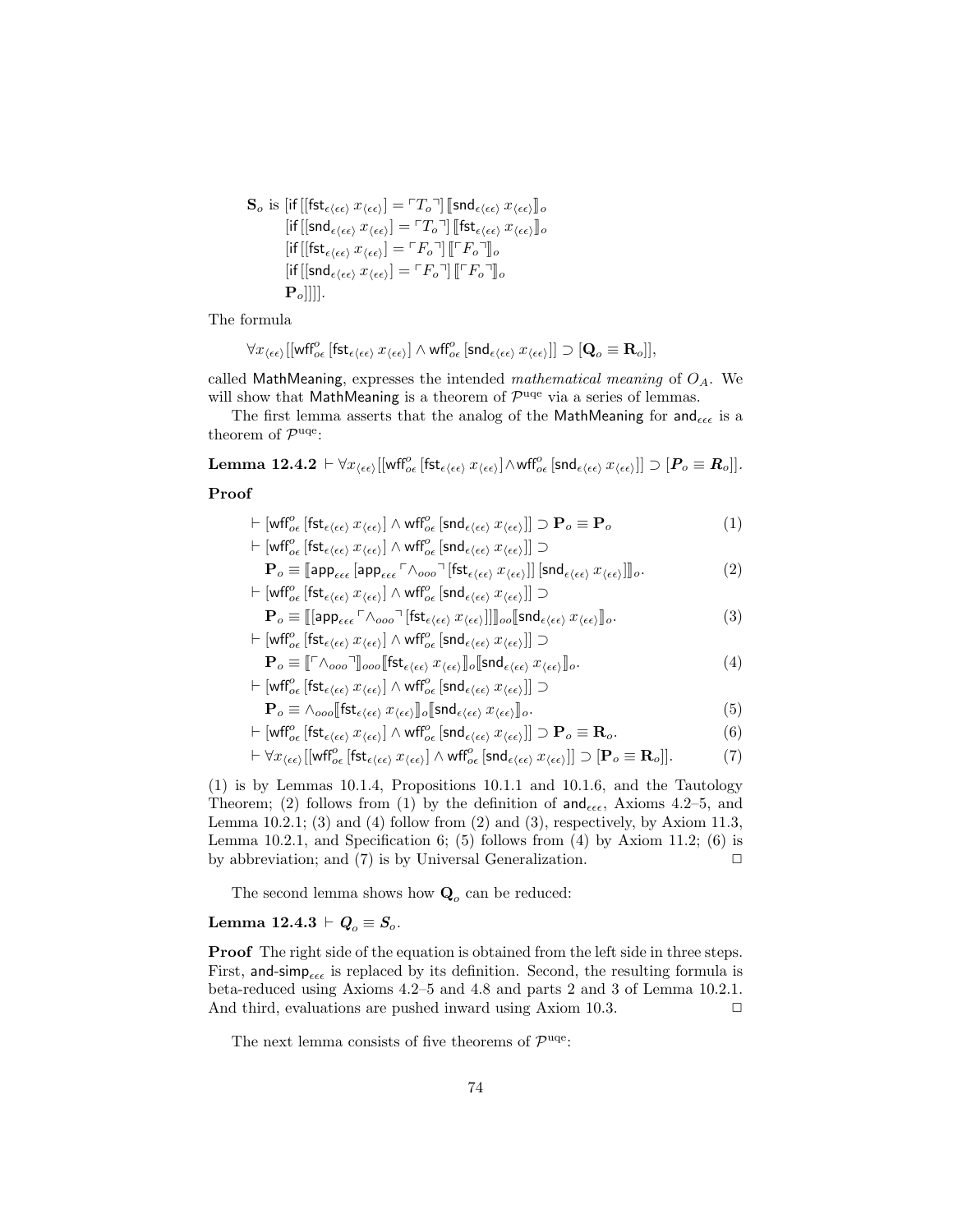### Lemma 12.4.4

1. 
$$
\vdash x_{\langle \epsilon \epsilon \rangle} = [\text{pair}_{\langle oo\rangle oo} \ulcorner T_o \urcorner T_o \urcorner] \supset [Q_o \equiv R_o].
$$
  
\n2.  $\vdash x_{\langle \epsilon \epsilon \rangle} = [\text{pair}_{\langle oo\rangle oo} \ulcorner F_o \urcorner T_o \urcorner] \supset [Q_o \equiv R_o].$   
\n3.  $\vdash x_{\langle \epsilon \epsilon \rangle} = [\text{pair}_{\langle oo\rangle oo} \ulcorner T_o \urcorner T_e \urcorner] \supset [Q_o \equiv R_o].$   
\n4.  $\vdash x_{\langle \epsilon \epsilon \rangle} = [\text{pair}_{\langle oo\rangle oo} \ulcorner F_o \urcorner T_e \urcorner] \supset [Q_o \equiv R_o].$   
\n5.  $\vdash [x_{\langle \epsilon \epsilon \rangle} \neq [\text{pair}_{\langle oo\rangle oo} \ulcorner T_o \urcorner T_o \urcorner] \land x_{\langle \epsilon \epsilon \rangle} \neq [\text{pair}_{\langle oo\rangle oo} \ulcorner F_o \urcorner T_o \urcorner] \land x_{\langle \epsilon \epsilon \rangle} \neq [\text{pair}_{\langle oo\rangle oo} \ulcorner F_o \urcorner T_e \urcorner] \land [\text{wff}_{oe}^o [\text{fst}_{\epsilon \langle \epsilon \epsilon \rangle} x_{\langle \epsilon \epsilon \rangle}] \land \text{wff}_{oe}^o [\text{snd}_{\epsilon \langle \epsilon \epsilon \rangle} x_{\langle \epsilon \epsilon \rangle}]]] \supset [Q_o \equiv R_o].$ 

## Proof

## Part 1

$$
\vdash x_{\langle \epsilon \epsilon \rangle} = [\text{pair}_{\langle oo\rangle oo} \ulcorner T_o \urcorner T_o \urcorner] \supset
$$
\n
$$
[[\lambda x_{\langle \epsilon \epsilon \rangle} [\mathbf{Q}_o \equiv \mathbf{R}_o]] x_{\langle \epsilon \epsilon \rangle} \equiv [\lambda x_{\langle \epsilon \epsilon \rangle} [\mathbf{Q}_o \equiv \mathbf{R}_o]] [\text{pair}_{\langle oo\rangle oo} \ulcorner T_o \urcorner T_o \urcorner]]. \qquad (1)
$$
\n
$$
\vdash x_{\langle \epsilon \epsilon \rangle} = [\text{pair}_{\langle oo\rangle oo} \ulcorner T_o \urcorner T_o \urcorner] \supset
$$

$$
[[\mathbf{Q}_o \equiv \mathbf{R}_o] \equiv [\lambda x_{\langle \epsilon \epsilon \rangle} [\mathbf{Q}_o \equiv \mathbf{R}_o]] [\text{pair}_{\langle oo \rangle oo} \ulcorner T_o \urcorner T_o \urcorner]].
$$
\n
$$
\vdash x_{\langle \epsilon \epsilon \rangle} = [\text{pair}_{\langle oo \rangle oo} \ulcorner T_o \urcorner T_o \urcorner] \supset
$$
\n(2)

$$
[[\mathbf{Q}_o \equiv \mathbf{R}_o] \equiv [\lambda x_{\langle \epsilon \epsilon \rangle} [\mathbf{S}_o \equiv \mathbf{R}_o]] [\text{pair}_{\langle oo \rangle oo} \Gamma T_o \Gamma T_o \Gamma]].
$$
\n
$$
\vdash x_{\langle \epsilon \epsilon \rangle} [\mathbf{S}_o \Gamma T_o \Gamma T_o \Gamma] \supseteq
$$
\n(3)

$$
\vdash x_{\langle \epsilon \epsilon \rangle} = |\text{pair}_{\langle oo \rangle oo} \cdot T_o \cdot T_o \cdot T_o \cdot \rceil \supset
$$
  
\n
$$
[[\mathbf{Q}_o \equiv \mathbf{R}_o] \equiv [[\ulcorner T_o \urcorner]_o \equiv [\ulcorner T_o \urcorner]_o \wedge [\ulcorner T_o \urcorner]_o]].
$$
\n(4)

$$
\vdash x_{\langle \epsilon \epsilon \rangle} = [\text{pair}_{\langle oo \rangle oo} \ulcorner T_o \urcorner T_o \urcorner]
$$

$$
[[\mathbf{Q}_o \equiv \mathbf{R}_o] \equiv T_o]. \tag{5}
$$

$$
\vdash x_{\langle \epsilon \epsilon \rangle} = [\text{pair}_{\langle oo \rangle oo} \ulcorner T_o \urcorner \ulcorner T_o \urcorner] \supset [\mathbf{Q}_o \equiv \mathbf{R}_o]. \tag{6}
$$

 $(1)$  is by Axiom 2;  $(2)$  follows from  $(1)$  by Axiom 4.10;  $(3)$  follows from  $(2)$  by Lemma  $12.4.3$  and Rule 1; (4) follows from  $(3)$  by Lemma  $10.2.1$ , part 2 of the Beta-Reduction Theorem, Axiom 10.1, and the Tautology Theorem; (5) follows (4) by Axiom 11.2 and the Tautology Theorem; (6) follows from (5) by the Tautology Theorem.

- Part 2 Similar to Part 1.
- Part 3 Similar to Part 1.
- Part 4 Similar to Part 1.

**Part 5** Let  $A_0$  be the antecedent of the implication in part 5 of the lemma.

$$
\vdash \mathbf{P}_o \equiv \mathbf{R}_o \tag{1}
$$

$$
\vdash \mathbf{A}_o \supset [\mathbf{P}_o \equiv \mathbf{R}_o]
$$
\n<sup>(2)</sup>

$$
\vdash \mathbf{A}_o \supset [\mathbf{S}_o \equiv \mathbf{R}_o] \tag{3}
$$

$$
\vdash \mathbf{A}_o \supset [\mathbf{Q}_o \equiv \mathbf{R}_o] \tag{4}
$$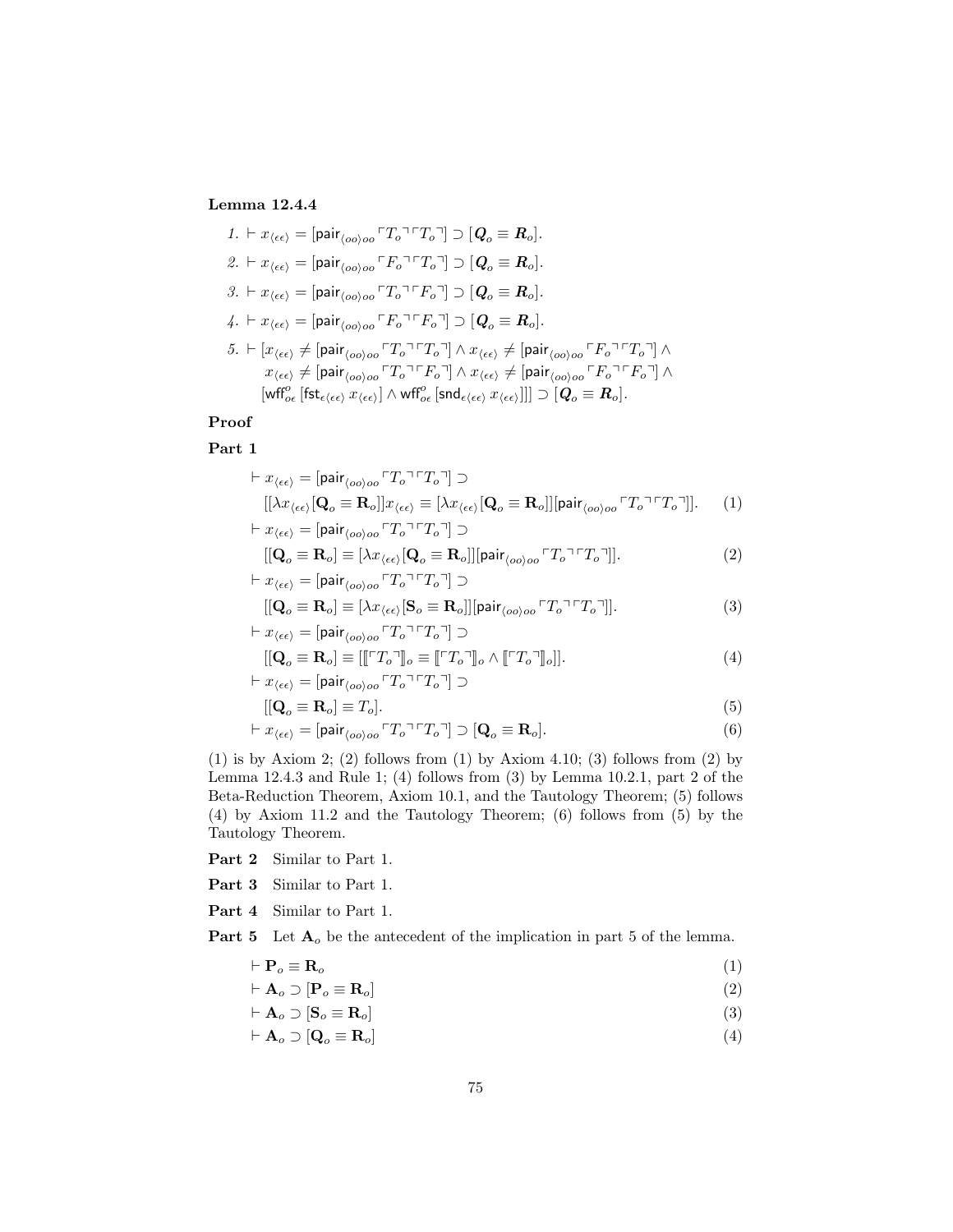(1) is by Lemma 12.4.2 and part 4 of Universal Instantiation; (2) follows from (1) by the Tautology Theorem; (3) follows from (2) by Axiom 10.2, Lemma 10.2.1, and the Tautology Theorem; and (4) follows from (3) by Lemma 12.4.3 and Rule 1.  $\Box$ 

Finally, the theorem below shows that MathMeaning is a theorem of  $\mathcal{P}^{\text{uqe}}$ :

#### Theorem 12.4.5 (Mathematical Meaning of and-simp $_{eff}$ )

 $\vdash$  MathMeaning.

#### Proof

$$
\vdash [{\sf wff}_{o\epsilon}^o\left[{\sf fst}_{\epsilon\langle\epsilon\epsilon\rangle}\,x_{\langle\epsilon\epsilon\rangle} \right]\wedge {\sf wff}_{o\epsilon}^o\left[{\sf snd}_{\epsilon\langle\epsilon\epsilon\rangle}\,x_{\langle\epsilon\epsilon\rangle} \right]] \supset [{\bf Q}_o\equiv {\bf R}_o]
$$

follows from Lemmas 10.2.1 and 12.4.4 and the Tautology Theorem. Then

$$
\vdash \forall x_{\langle \epsilon \epsilon \rangle}[[\mathsf{wff}_{o\epsilon}^o\;[\mathsf{fst}_{\epsilon \langle \epsilon \epsilon \rangle}\, x_{\langle \epsilon \epsilon \rangle}]\wedge \mathsf{wff}_{o\epsilon}^o\;[\mathsf{snd}_{\epsilon \langle \epsilon \epsilon \rangle}\, x_{\langle \epsilon \epsilon \rangle}]]]) \supset [\mathbf{Q}_o\equiv \mathbf{R}_o]]
$$

follows from this by Universal Generalization.  $\Box$ 

Hence  $O_A$  is mathematically correct.

While A manipulates formulas, and-simp $_{\epsilon\epsilon\epsilon}$  manipulates syntactic representations of formulas. An application of  $O_A$  has the form and-simp<sub>ere</sub>  $\lceil \mathbf{A}_o \rceil \lceil \mathbf{B}_o \rceil$ . Its value can be computed by expanding its definition, beta-reducing using Axiom 4, and then rewriting the resulting wff using Axiom 10 and Specification 1. If  $A_o$  and  $B_o$  are evaluation-free, its meaning can be obtained by instantiating the universal formula MathMeaning with the wff  $\langle \nabla \mathbf{A}_o \nabla, \nabla \mathbf{B}_o \nabla \rangle$  and then simplifying.

## 13 Conclusion

#### 13.1 Summary of Results

We have presented a version of simple type theory called  $\mathcal{Q}_0^{\text{uqe}}$  that admits undefined expressions, quotations, and evaluations.  $\mathcal{Q}_0^{\text{uqe}}$  is based on  $\mathcal{Q}_0$ , a version of Church's type theory [12] developed by Peter B. Andrews [2].  $\mathcal{Q}_0^{\text{uqe}}$  directly formalizes the traditional approach to undefinedness [19] in which undefined expressions are treated as legitimate, nondenoting expressions that can be components of meaningful statements. It has the same facility for reasoning about undefinedness as  $\mathcal{Q}_0^{\mathrm{u}}$  [23] that is derived from  $\mathcal{Q}_0$ . In addition, it has a facility for reasoning about the syntax of expressions based on quotation and evaluation.

The syntax of  $\mathcal{Q}_0^{\text{uqe}}$  differs from the syntax of  $\mathcal{Q}_0$  by having the following new machinery: a base type  $\epsilon$  that denotes a domain of syntactic values, a quotation operator, an evaluation operator, and several constants involving the type  $\epsilon$ .  $\mathcal{Q}_0^{\text{uqe}}$  also has some additional new machinery for ordered pairs and conditionals: a type constructor for forming types that denote domains of ordered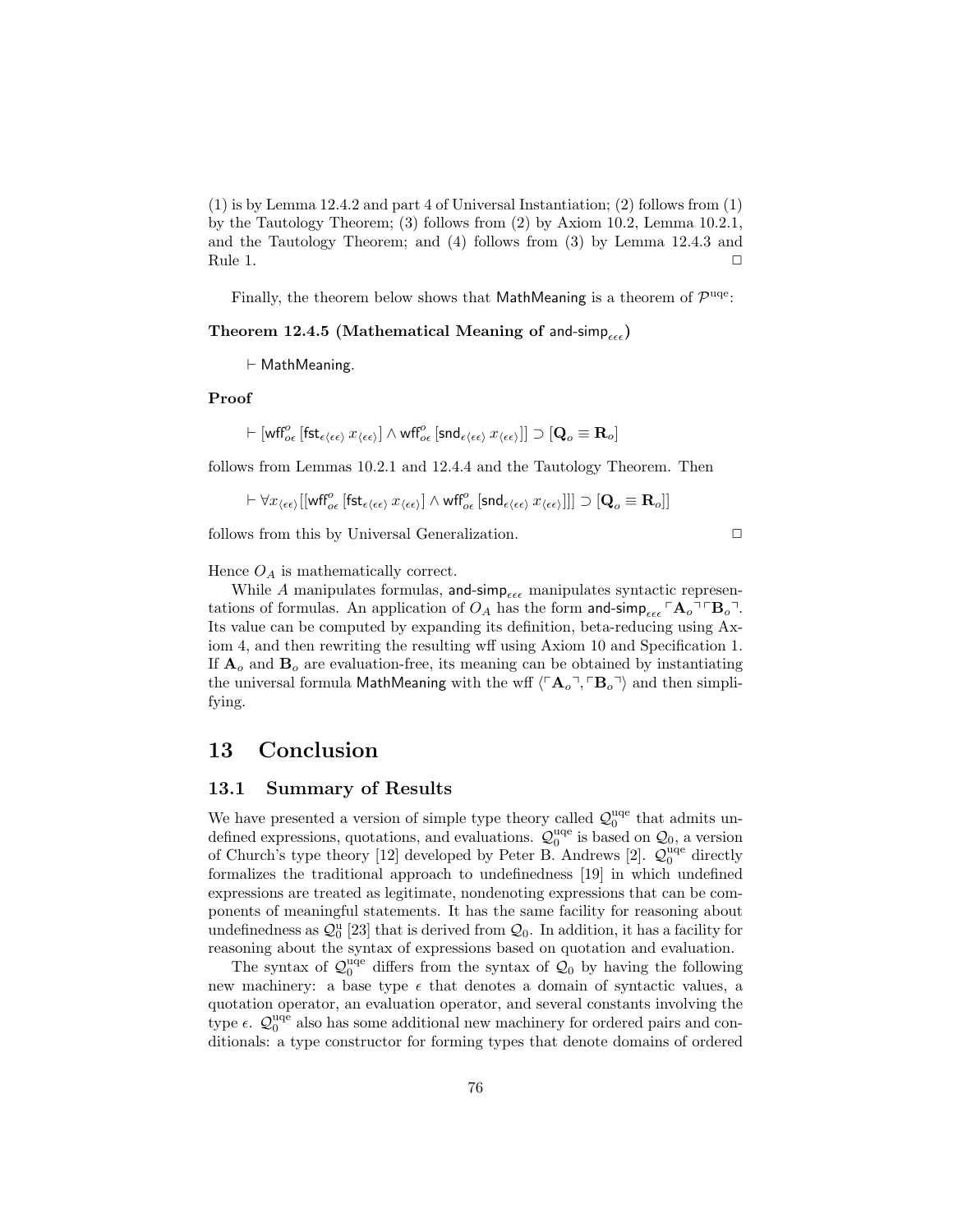pairs, a constant for forming ordered pairs, and an expression constructor for forming conditionals. The semantics of  $\mathcal{Q}_0^{\text{uqe}}$  is based on Henkin-style general models [41] that include partial functions as well as total functions and in which expressions may be undefined. The expression constructor for conditionals is nonstrict with respect to undefinedness. An application of the quotation operator to an expression denotes a syntactic value that represents the expression. An application of the evaluation operator to an expression  $E$  denotes the value of the expression represented by the value of E. To avoid the Evaluation Problem mentioned in the Introduction, an evaluation  $\llbracket \mathbf{A}_{\epsilon} \rrbracket_{\alpha}$  is undefined when  $\mathbf{A}_{\epsilon}$  is not evaluation-free.

The syntax and semantics of  $\mathcal{Q}_0^{\text{uqe}}$  are modest modifications of the syntax and semantics of  $\mathcal{Q}_0^{\mathrm{u}}$ , but  $\mathcal{P}^{\mathrm{uqe}}$ , the proof system of  $\mathcal{Q}_0^{\mathrm{uqe}}$ , is a major modification of  $\mathcal{P}^{\mathrm{u}}$ , the proof system of  $\mathcal{Q}_{0}^{\mathrm{u}}$ . The substitution operation that is needed to perform beta-reduction is defined in the metalogic of  $\mathcal{Q}_0^{\mathrm{u}}$ , while it is represented in  $\mathcal{Q}_0^{\text{uqe}}$  by a primitive constant  $\text{sub}_{\epsilon\epsilon\epsilon\epsilon}$ . To avoid the Variable Problem mentioned in the Introduction,  $sub_{\epsilon \epsilon \epsilon \epsilon}$  defines a semantics-dependent form of substitution. Moreover, the syntactic side conditions concerning free variables and substitution that are expressed in the metalogic of a traditional logic are expressed in the language of  $\mathcal{Q}_0^{\text{uqe}}$ . We prove that  $\mathcal{P}^{\text{uqe}}$  is sound with respect to the semantics of  $Q_0^{\text{uqe}}$  (Theorem 9.2.1), but it is not complete. However, it is complete for evaluation-free formulas (Theorem 11.3.1).

 $\mathcal{Q}_0^{\text{uqe}}$  is not complete because it is not possible to beta-reduce all applications of function abstraction. There are two ways of performing beta-reduction in  $\mathcal{Q}_0^{\text{uqe}}$ . The first way uses the specifying axioms of the primitive constant  $sub_{\epsilon\epsilon\epsilon\epsilon}$  to perform substitution as expressed by Axiom 4.1. This first way works for all applications of function abstraction involving just evaluation-free wffs, but it works for only some applications involving evaluations. The second way uses the basic properties of lambda-notation as expressed by Axioms 4.2–10. Like the first way, this second way works for all applications of function abstraction involving just evaluation-free wffs, but it works for only some applications involving evaluations. However, the two ways complement each other because they work for different applications of function abstraction involving evaluations.

### 13.2 Significance of Results

The construction of  $\mathcal{Q}_0^{\text{uqe}}$  demonstrates how the replete approach to reasoning about syntax  $[25]$  — in which it is possible to reason about the syntax of the entire language of the logic using quotation and evaluation operators defined in the logic — can be implemented in Church's type theory  $[12]$ . Moreover, the implementation ideas employed in  $\mathcal{Q}_0^{\text{uqe}}$  can be applied to other traditional logics like first-order logic. Even though the proof system of  $\mathcal{Q}_0^{\text{uqe}}$  is not complete, it is powerful enough to be useful. We have illustrated how  $\mathcal{Q}_0^{\text{uqe}}$  can be used to (1) reason about the syntactic structure of expressions, (2) represent and instantiate schemas with syntactic variables, and (3) formalize syntax-based mathematical algorithms in the sense given in [25]. We believe  $\mathcal{Q}_0^{\text{uqe}}$  is the first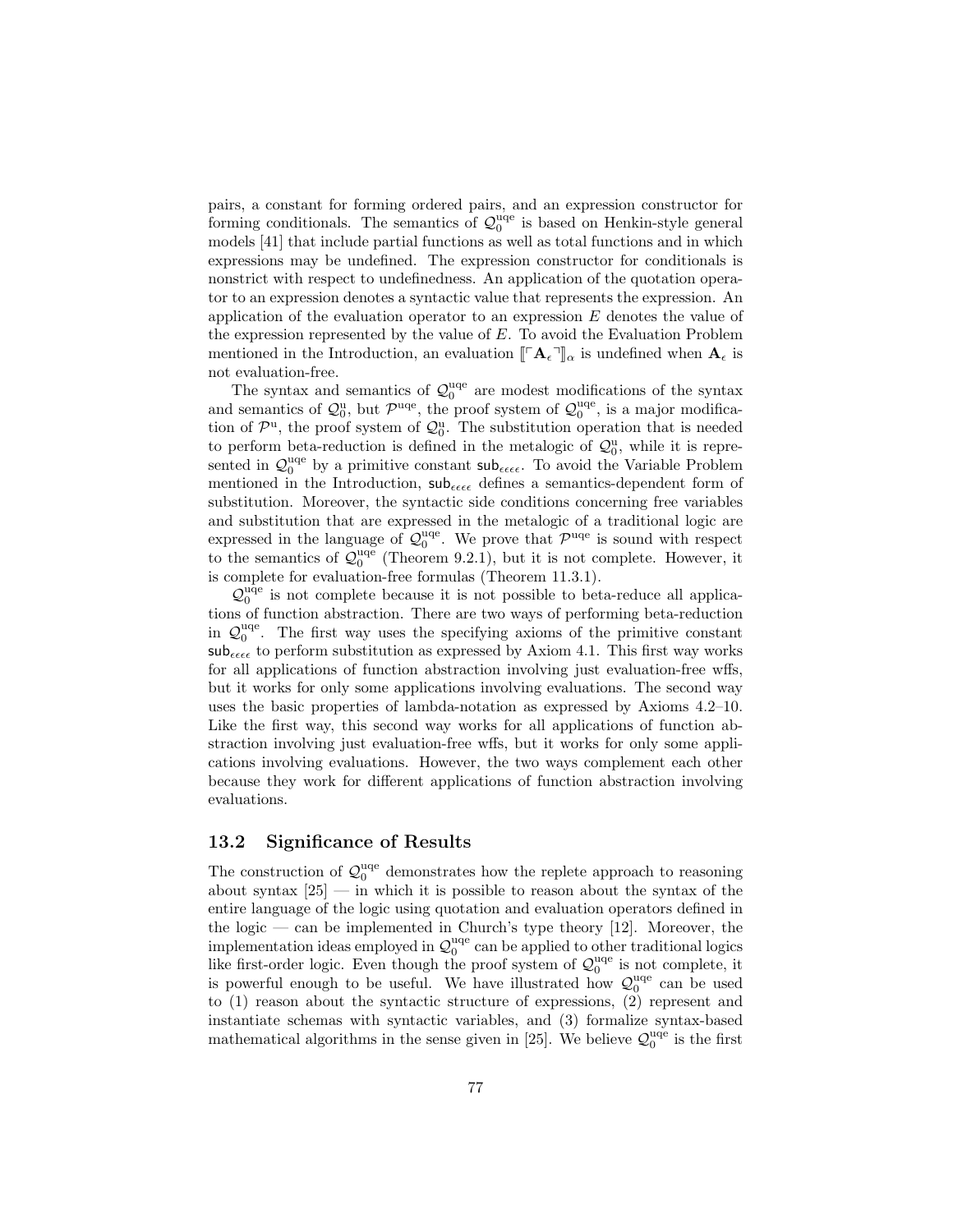implementation of the replete approach in a traditional logic.

The most innovative and complex part of  $\mathcal{Q}_0^{\text{uqe}}$  is the semantics-based form of substitution represented by the primitive constant  $\mathsf{sub}_{\epsilon\epsilon\epsilon\epsilon}$ . It provides the means to instantiate both variables occurring in evaluations and variables resulting from evaluations. In particular, it enables schemas expressed using evaluation (e.g., as given in subsections 12.2 and 12.3) to be instantiated. We showed that the substitution mechanism is correct by proving the law of beta-reduction formulated using  $sub_{\epsilon \epsilon \epsilon}$  (Theorem 7.5.2). The proof of this theorem is intricate and involves many lemmas.

 $\mathcal{Q}_0^{\text{uqe}}$  is intended primarily for theoretical purposes; it is not designed to be used in practice. A more practical version of  $\mathcal{Q}_0^{\text{uqe}}$  could be obtained by extending it in some of the ways discussed in [24]. For instance,  $\mathcal{Q}_0^{\text{uqe}}$  could be extended to include type variables as in the logic of the HOL theorem proving system [34] and its successors [40, 44, 51] or subtypes as in the logic of the imps theorem proving system [26, 27]. These additions would significantly raise the practical expressivity of the logic but would further raise the complexity of the logic. Many of these kinds of practical measures are implemented together in the logic Chiron [21, 22], a derivative of von-Neumann-Bernays-Gödel (NBG) set theory that admits undefined expressions, has a rich type system, and is equipped with a facility of reasoning about syntax that is very similar to  $\mathcal{Q}_0^{\text{uqe}}$ 's.

### 13.3 Related Work

#### Reasoning in Logic about Syntax

Reasoning in a logic about syntax begins with Kurt Gödel's famous use of Gödel  $numbers$  in  $[33]$  to encode expressions. Gödel, Tarski, and others used reasoning about syntax to show some of the limits of formal logic by reflecting the metalogic of a logic into the logic itself. Reflection is a technique to embed reasoning about a reasoning system (i.e., metareasoning) in the reasoning system itself. It very often involves the syntactic manipulation of expressions. Reflection has been employed in logic both for theoretical purposes [42] and practical purposes [39].

The technique of *deep embedding* is used to reason in a logic about the syntax of a particular language [8, 13, 67]. This is usually done with the local approach but could also be done with the global approach. A deep embedding can also provide a basis for formalizing syntax-based mathematical algorithms. Examples include the ring tactic implemented in Coq [14] and Wojciech Jedynak's semiring solver in Agda [49, 50, 66].

Florian Rabe proposes in [56] a method for freely adding literals for the values in a given semantic domain. This method can be used for reasoning about syntax by choosing a language of expressions as the semantic domain. Rabe's approach provides a quotation operation that is more general than the quotation operation we have defined for  $\mathcal{Q}_0^{\text{uqe}}$ . However, his approach does not provide an escape from obstacles like the Evaluation Problem and the Variable Problem described in section 1.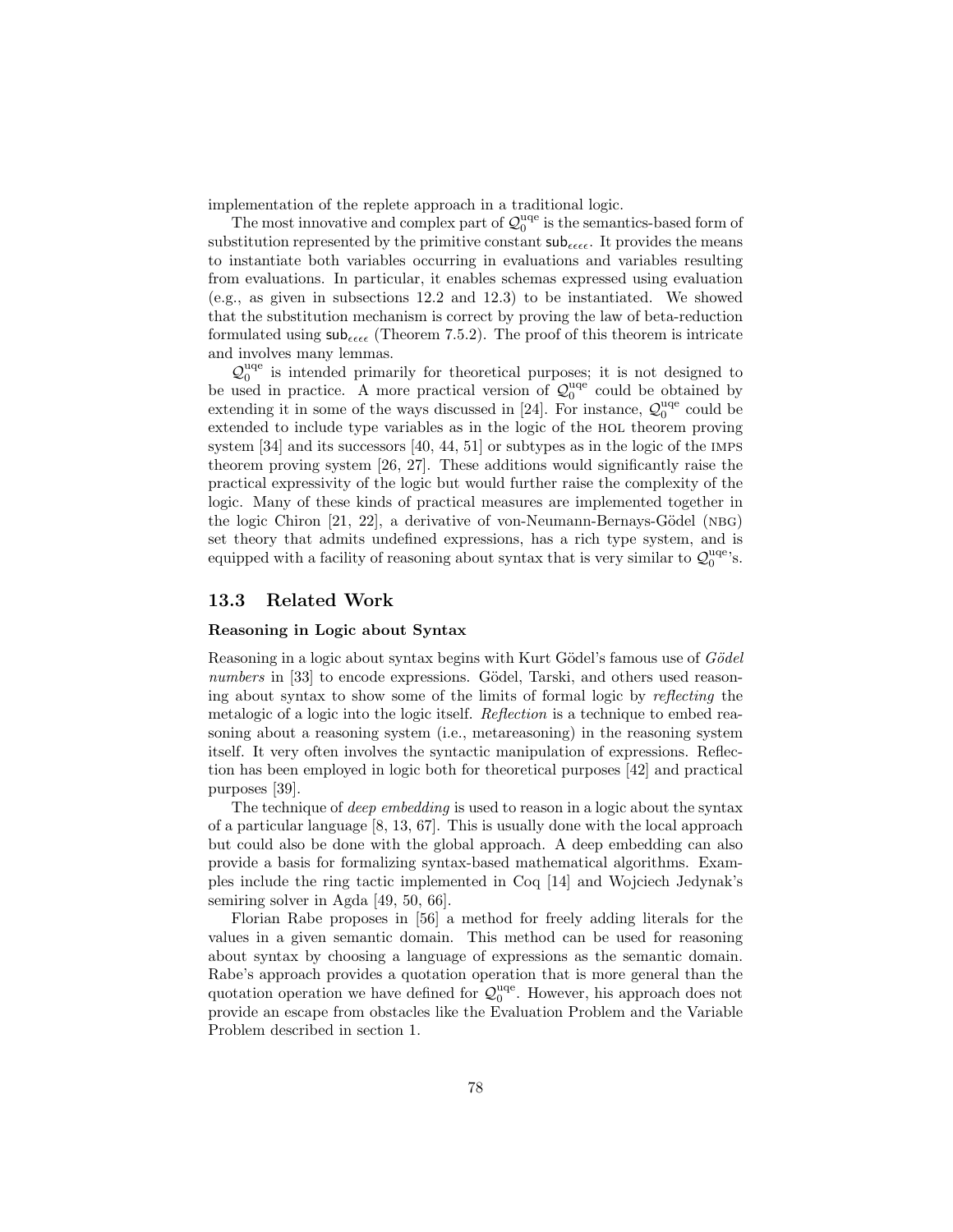#### Reasoning in the Lambda Calculus about Syntax

Corrado Böhm and Alessandro Berarducci present in [6] a method for representing an inductive type of values as a collection of lambda-terms. Then functions defined on the members of the inductive type can also be represented as lambda terms. Both the lambda terms representing the values and those representing the functions defined on the values can be typed in the second-order lambda calculus (System F)  $[31, 57]$  as shown in  $[6]$ . C. Böhm and his collaborators present in [5, 7] a second, more powerful method for representing inductive types as collections of lambda-terms in which the lambda terms are not as easily typeable as in the first method. These two methods provide the means to efficiently formalize syntax-based mathematical algorithms in the lambda calculus.

Using the fact that inductive types can be directly represented in the lambda calculus, Torben Æ. Mogensen in [47] represents the inductive type of lambda terms in lambda calculus itself as well as defines an evaluation operator in the lambda calculus. He thus shows that the replete approach to reasoning about syntax, minus the presence of a built-in quotation operator, can be realized in the lambda calculus. (See Henk Barendregt's survey paper [3] on the impact of the lambda calculus for a nice description of this work.)

#### Metaprogramming

Metaprogramming is writing computer programs to manipulate and generate computer programs in some programming language L. Metaprogramming is especially useful when the "metaprograms" can be written in  $L$  itself. This is facilitated by implementing in  $L$  metareasoning techniques for  $L$  that involve the manipulation of program code. See [15] for a survey of how this kind of "reflection" can be done for the major programming paradigms. Several programming language support metaprogramming including Lisp, Agda [49, 50], F# [65], MetaML [61], MetaOCaml [58], reFLect [35], and Template Haskell [59]. These languages represent fragments of computer code as values in an inductive type and include quotation, quasiquotation, and evaluation operations. For example, these operations are called quote, backquote, and eval in the Lisp programming language. Thus metaprogramming languages take, more or less, the replete approach to reasoning about the syntax of programs. The metaprogramming language Archon [60] developed by Aaron Stump offers an interesting alternate approach in which program code is manipulated directly instead of manipulating representations of computer code.

#### Theories of Truth

Truth is a major subject in philosophy [32]. A theory of truth seeks to explain what truth is and how the liar and other related paradoxes can be resolved. A semantics theory of truth defines a truth predicate for a formal language, while an axiomatic theory of truth [37, 38] specifies a truth predicate for a formal language by means of an axiomatic theory. We have mentioned in Note 12 that an evaluation of the form  $[\mathbf{A}_{\epsilon}]_o$  is a truth predicate on wffs<sub> $\epsilon$ </sub> A<sub> $\epsilon$ </sub> that represent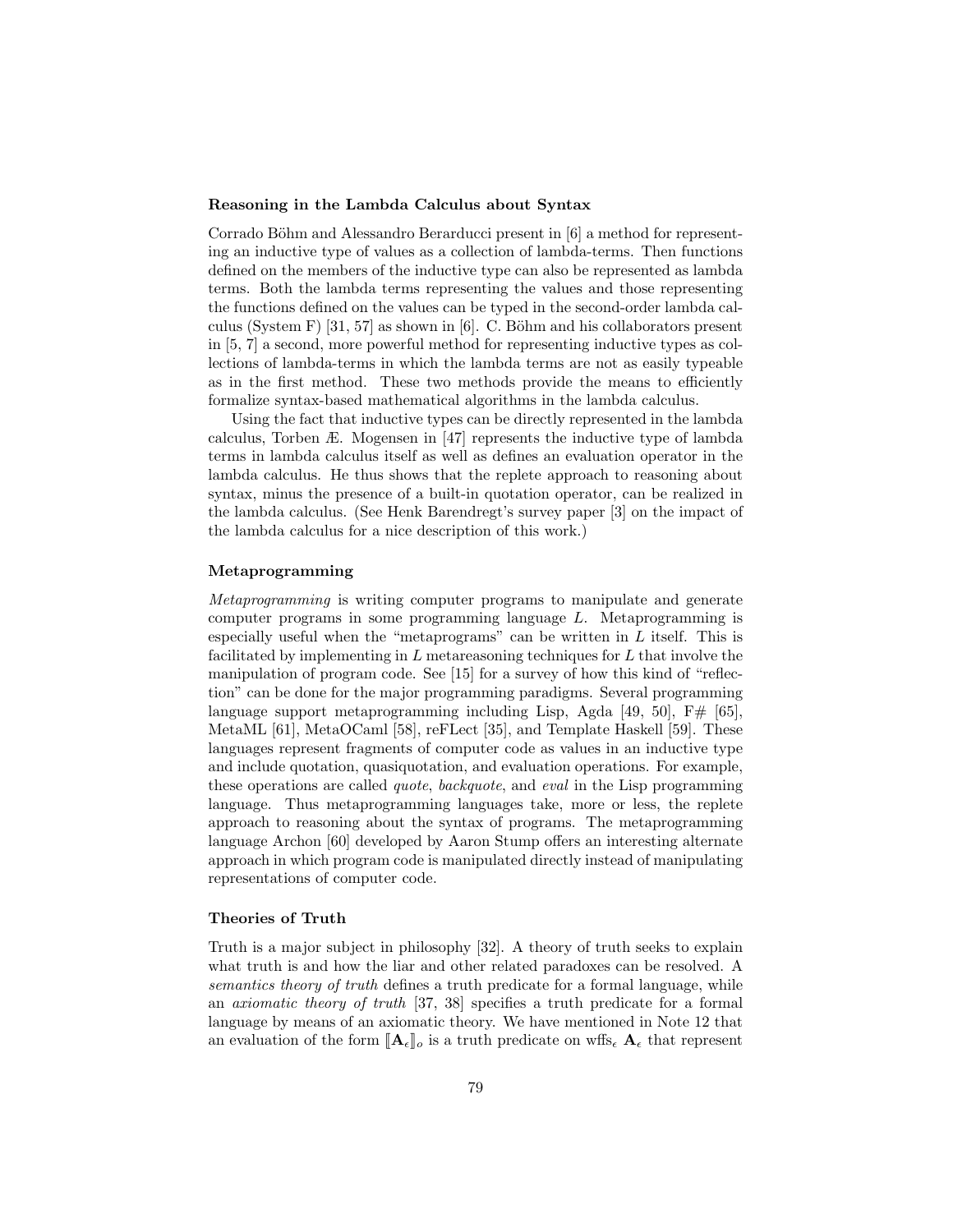formulas. Thus  $\mathcal{Q}_0^{\text{uqe}}$  provides a semantic theory of truth via it semantics and an axiomatic theory of truth via its proof system  $\mathcal{P}^{\text{uqe}}$ .

Since our goal is not to explicate the nature of truth, it is not surprising that the semantic and axiomatic theories of truth provided by  $\mathcal{Q}_0^{\text{uqe}}$  are not very innovative. Theories of truth — starting with Tarski's work [62, 63, 64] in the 1930s — have traditionally been restricted to the truth of sentences, i.e., formulas with no free variables. However, the  $\mathcal{Q}_0^{\text{uqe}}$  semantic and axiomatic theories of truth admit formulas with free variables.

## 13.4 Future Work

Our future research will seek to answer the following questions:

- 1. Can nontrivial syntax-based mathematical algorithms such as those that compute derivatives symbolically — be formalized in  $\mathcal{Q}_0^{\text{uqe}}$  in the sense given in [25]?
- 2. Can a logic equipped with the machinery of  $\mathcal{Q}_0^{\text{uqe}}$  for reasoning about undefinedness and syntax be effectively implemented as a software system?
- 3. Can the replete approach to reasoning about syntax serve as a basis to integrate axiomatic and algorithmic mathematics?

We will discuss each of these research questions in turn.

#### Formalizing Syntax-Based Mathematical Algorithms

We conjecture that it is possible to formalize nontrivial syntax-based mathematical algorithms in  $\mathcal{Q}_0^{\text{uqe}}$  in the sense given in [25]. We intend to work out the details for the well-known algorithm for the symbolic differentiation of polynomials as described in  $[25]$ . First, we will define a theory R of the real numbers in  $\mathcal{Q}_0^{\text{uqe}}$ . Second, we will define in R the basic ideas of calculus including the notions of a derivative and a polynomial. Third, we will define a constant in R that represents the symbolic differentiation algorithm for polynomials. Fourth, we will specify in  $R$  the intended computational behavior of the algorithm and prove that the constant satisfies that specification. Fifth, we will specify in  $R$ the intended mathematical meaning of the algorithm and prove that the constant satisfies that specification. And, finally, we will show how the constant can be used to compute derivatives of polynomial functions in R.

Polynomial functions are total (i.e., they are defined at all points on the real line) and their derivatives are also total. Hence no issues of definedness arise in the specification of the mathematical meaning of the differentiation algorithm for polynomials. However, functions more general than polynomial functions as well as their derivatives may be undefined at some points. This means that specifying the mathematical meaning of a symbolic differentiation algorithm for more general functions will require using the undefinedness facility of  $\mathcal{Q}_0^{\text{uqe}}$ .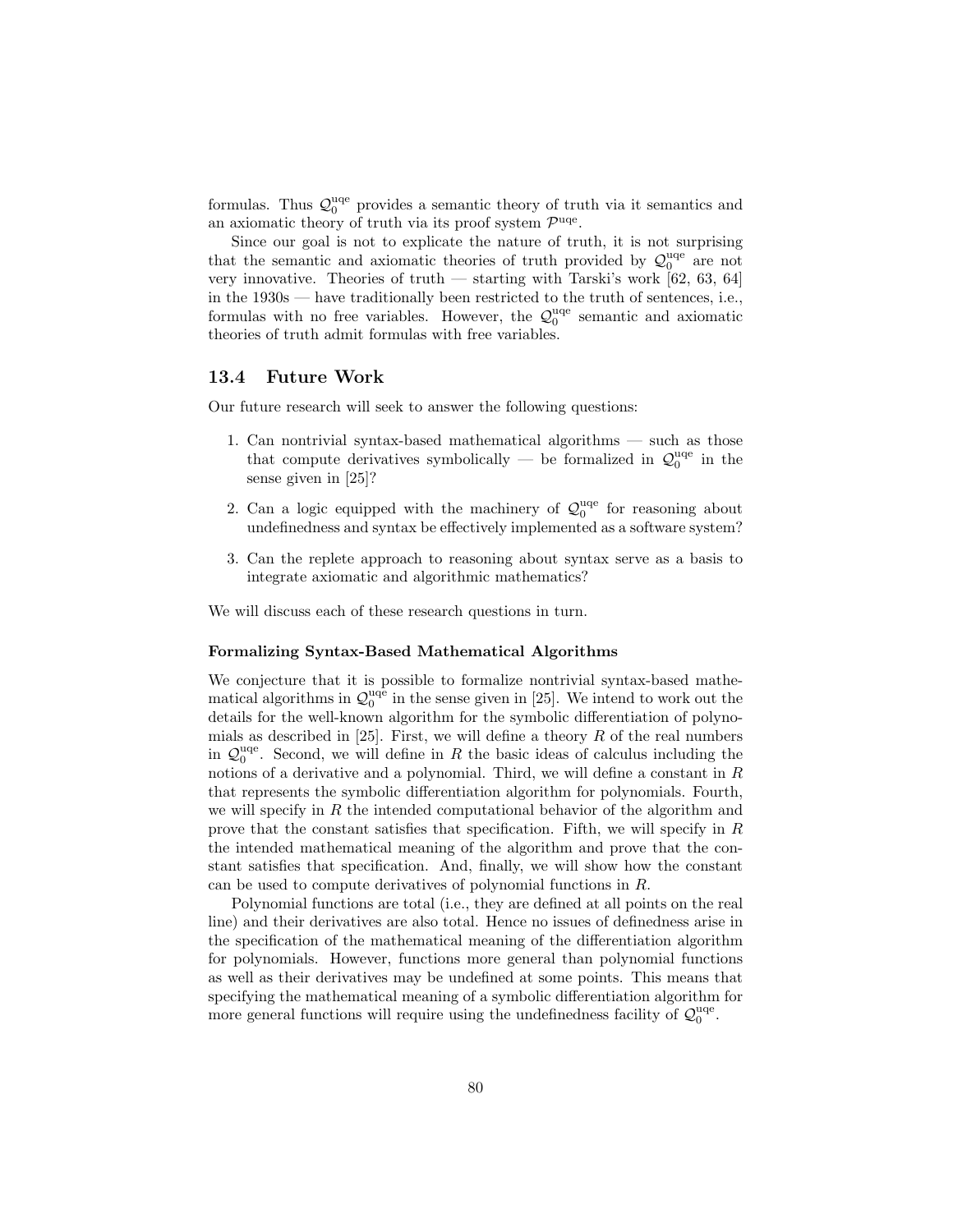# Implementation of the  $\mathcal{Q}_0^{\text{uqe}}$  Machinery

It remains an open question whether a logic like  $\mathcal{Q}_0^{\text{uqe}}$  can be effectively implemented as a computer program. The undefinedness component of  $\mathcal{Q}_0^{\text{uqe}}$  has been implemented in the imps theorem proving system [26, 27] which has been successfully used to prove hundreds of theorems in traditional mathematics, especially in mathematical analysis. However, quotation and evaluation would add another level of complexity to a theorem proving system like imps that can deal directly with undefinedness.

There are three approaches for implementing the syntax reasoning machinery of  $\mathcal{Q}_0^{\text{uqe}}$ . The first is to implement part of the machinery of  $\mathcal{Q}_0^{\text{uqe}}$  in an existing implementation of Church's type theory such as John Harrison's HOL Light [40] in order to conduct experiments concerning reasoning about syntax. For example, a worthy experiment would be to formalize a syntax-based mathematical algorithm like the symbolic differentiation algorithm for polynomials mentioned above. The second is to directly implement  $\mathcal{Q}_0^{\text{uqe}}$  — a version of  $\mathcal{Q}_0^{\text{uqe}}$  with perhaps some practical additions — to test the entire design of  $\mathcal{Q}_0^{\text{uqe}}$ . And the third is to implement  $\mathcal{Q}_0^{\text{uqe}}$ 's syntax reasoning machinery as part of the implementation of a general purpose logic for mechanized mathematics. We have engineered Chiron [21, 22] to be just such as logic. It contains essentially the same syntax reasoning machinery as  $\mathcal{Q}_0^{\text{uqe}}$ , and we have a rudimentary implementation of it [11].

Implementing the ideas in  $\mathcal{Q}_0^{\text{uqe}}$  will be challenging. Reasoning about the interplay of syntax and semantics in a logic instead of a metalogic is tricky. It is easy for both developers and users to become confused — just ask any Lisp programmer. A practical proof system will require new axioms and rules of inference as well as an effective means to perform substitution in the presence of evaluations. The latter, as we have seen, is fraught with difficulties. Finally, new notation and user-interface techniques are needed to shield the user, as much as possible, from low-level syntactic manipulations.

#### Integration of Axiomatic and Algorithmic Mathematics

The MathScheme project [11], led by Jacques Carette and the author, is a longterm project being pursued at McMaster University with the aim of producing a framework in which formal deduction and symbolic computation are tightly integrated. A key part of the framework is the notion of a biform theory [10, 20] that is a combination of an axiomatic theory and an algorithm theory. A biform theory is a basic unit of mathematical knowledge that consists of a set of concepts that denote mathematical values, transformers that denote syntax-based algorithms, and facts about the concepts and transformers. Since transformers manipulate the syntax of expressions, biform theories are difficult to formalize in a traditional logic. One of the main goals of the MathScheme is to see if a logic like  $\mathcal{Q}_0^{\text{uqe}}$  that implements the replete approach to syntax reasoning can be used develop a library of biform theories.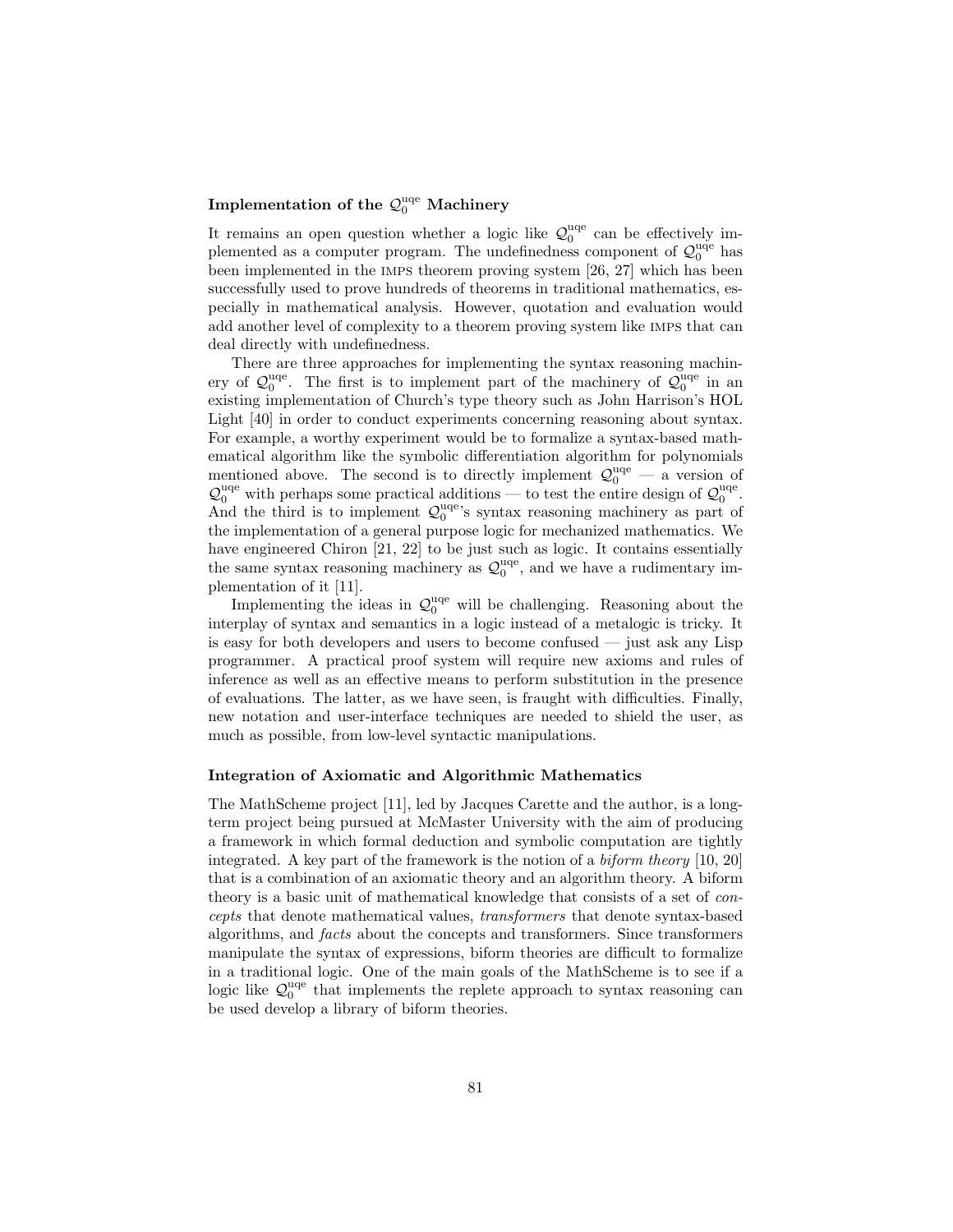## Acknowledgments

The author is grateful to Marc Bender, Jacques Carette, Michael Kohlhase, Pouya Larjani, and Florian Rabe for many valuable discussions on the use of quotation and evaluation in logic. Peter Andrews deserves special thanks for writing An Introduction to Mathematical Logic and Type Theory: To Truth through Proof [2]. The ideas embodied in  $\mathcal{Q}_0^{\text{uqe}}$  heavily depend on the presentation of  $\mathcal{Q}_0$  given in this superb textbook.

# References

- [1] M. Abadi, L. Cardelli, P.-L. Curien, and J.-J. Lévy. Explicit substitution. Journal of Functional Programming, 1:375–416, 1991.
- [2] P. B. Andrews. An Introduction to Mathematical Logic and Type Theory: To Truth through Proof, Second Edition. Kluwer, 2002.
- [3] H. Barendregt. The impact of the lambda calculus in logic and computer science. Bulletin of Symbolic Logic, 3:181–215, 1997.
- [4] A. Bawden. Quasiquotation in Lisp. In O. Danvy, editor, Proceedings of the 1999 ACM SIGPLAN Symposium on Partial Evaluation and Semantics-Based Program Manipulation, pages 4–12, 1999. Technical report BRICS-NS-99-1, University of Aarhus, 1999.
- [5] A. Berarducci and C. Böhm. A self-interpreter of lambda calculus having a normal form. In E. Börger, G. Jäger, H. Kleine Büning, S. Martini, and M. M. Richter, editors, Computer Science Logic, volume 702 of Lecture Notes in Computer Science, pages 85–99. Springer-Verlag, 1993.
- [6] C. Böhm and A. Berarducci. Automatic synthesis of typed lambdaprograms on term algebras. Theoretical Computer Science, 39:135–154, 1985.
- $[7]$  C. Böhm, A. Piperno, and S. Guerrini. Lambda-definition of function(al)s by normal forms. In D. Sannella, editor, Programming Languages and Systems — ESOP'94, volume 788 of Lecture Notes in Computer Science, pages 135–149. Spring-Verlag, 1994.
- [8] R. Boulton, A. Gordon, M. Gordon, J. Harrison, J. Herbert, and J. Van Tassel. Experience with embedding hardware description languages in HOL. In V. Stavridou, T. F. Melham, and R. T. Boute, editors, Proceedings of the IFIP TC10/WG 10.2 International Conference on Theorem Provers in Circuit Design: Theory, Practice and Experience, volume A-10 of IFIP Transactions A: Computer Science and Technology, pages 129–156. North-Holland, 1993.
- [9] H. Cappelen and E. LePore. Quotation. In E. N. Zalta, editor, The Stanford Encyclopedia of Philosophy. Spring 2012 edition, 2012.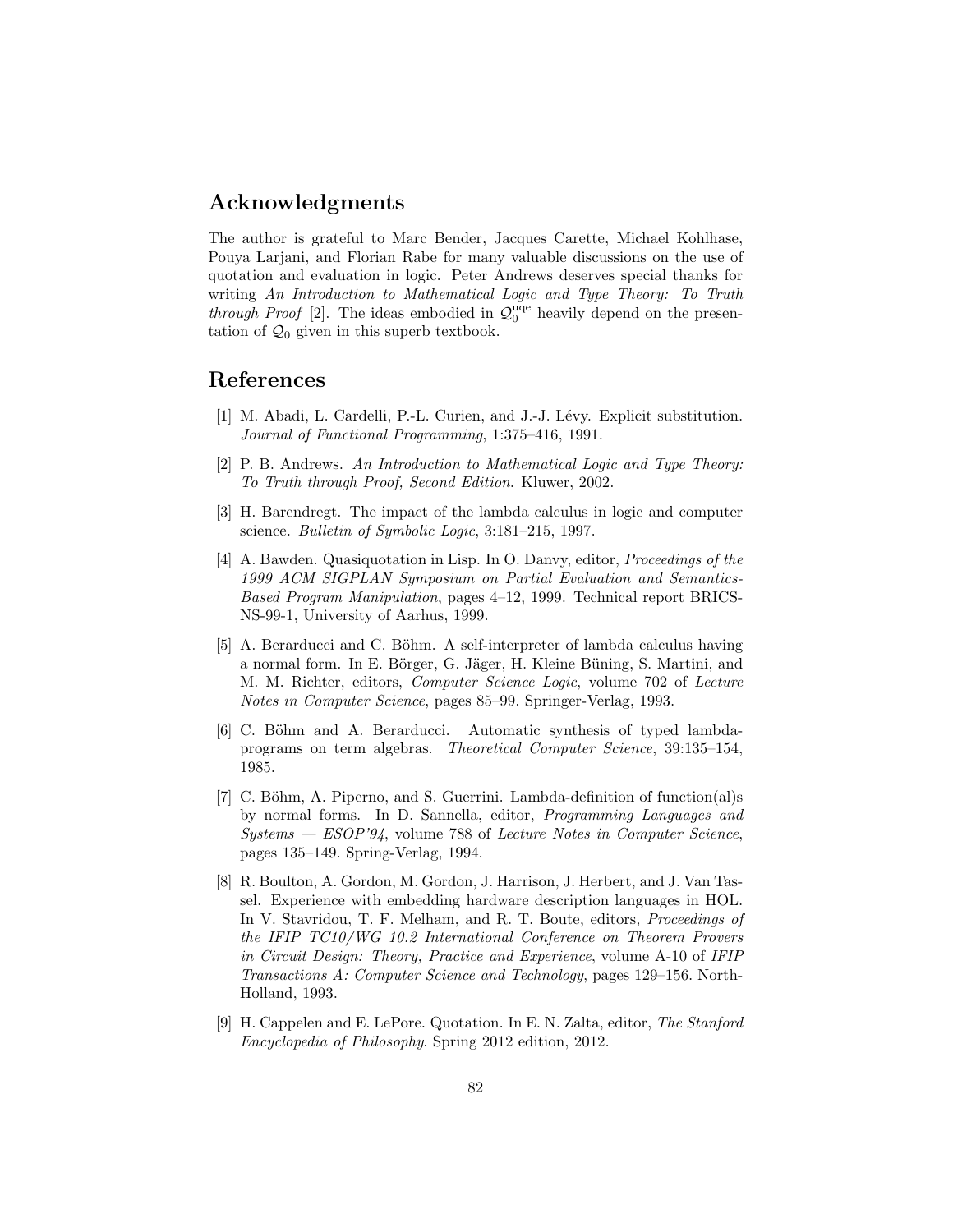- [10] J. Carette and W. M. Farmer. High-level theories. In A. Autexier, J. Campbell, J. Rubio, M. Suzuki, and F. Wiedijk, editors, Intelligent Computer Mathematics, volume 5144 of Lecture Notes in Computer Science, pages 232–245. Springer-Verlag, 2008.
- [11] J. Carette, W. M. Farmer, and R. O'Connor. Mathscheme: Project description. In J. H. Davenport, W. M. Farmer, F. Rabe, and J. Urban, editors, Intelligent Computer Mathematics, volume 6824 of Lecture Notes in Computer Science, pages 287–288. Springer-Verlag, 2011.
- [12] A. Church. A formulation of the simple theory of types. Journal of Symbolic Logic, 5:56–68, 1940.
- [13] E. Contejean, P. Courtieu, J. Forest, O. Pons, and X. Urbain. Certification of automated termination proofs. In Frontiers of Combining Systems, volume 4720 of Lecture Notes in Computer Science, pages 148–162. Springer-Verlag, 2007.
- [14] Coq Development Team. The Coq Proof Assistant Reference Manual, Version 8.4, 2012. Available at http://coq.inria.fr/distrib/V8.4/ refman/.
- [15] F.-N. Demers and J. Malenfant. Reflection in logic, functional and objectoriented programming: A short comparative study. In IJCAI '95 Workshop on Reflection and Metalevel Architectures and their Applications in AI, pages 29–38, 1995.
- [16] W. M. Farmer. A partial functions version of Church's simple theory of types. Journal of Symbolic Logic, 55:1269–91, 1990.
- [17] W. M. Farmer. A simple type theory with partial functions and subtypes. Annals of Pure and Applied Logic, 64:211–240, 1993.
- [18] W. M. Farmer. Theory interpretation in simple type theory. In J. Heering et al., editor, Higher-Order Algebra, Logic, and Term Rewriting, volume 816 of Lecture Notes in Computer Science, pages 96–123. Springer-Verlag, 1994.
- [19] W. M. Farmer. Formalizing undefinedness arising in calculus. In D. Basin and M. Rusinowitch, editors, Automated Reasoning—IJCAR 2004, volume 3097 of Lecture Notes in Computer Science, pages 475–489. Springer-Verlag, 2004.
- [20] W. M. Farmer. Biform theories in Chiron. In M. Kauers, M. Kerber, R. R. Miner, and W. Windsteiger, editors, Towards Mechanized Mathematical Assistants, volume 4573 of Lecture Notes in Computer Science, pages 66– 79. Springer-Verlag, 2007.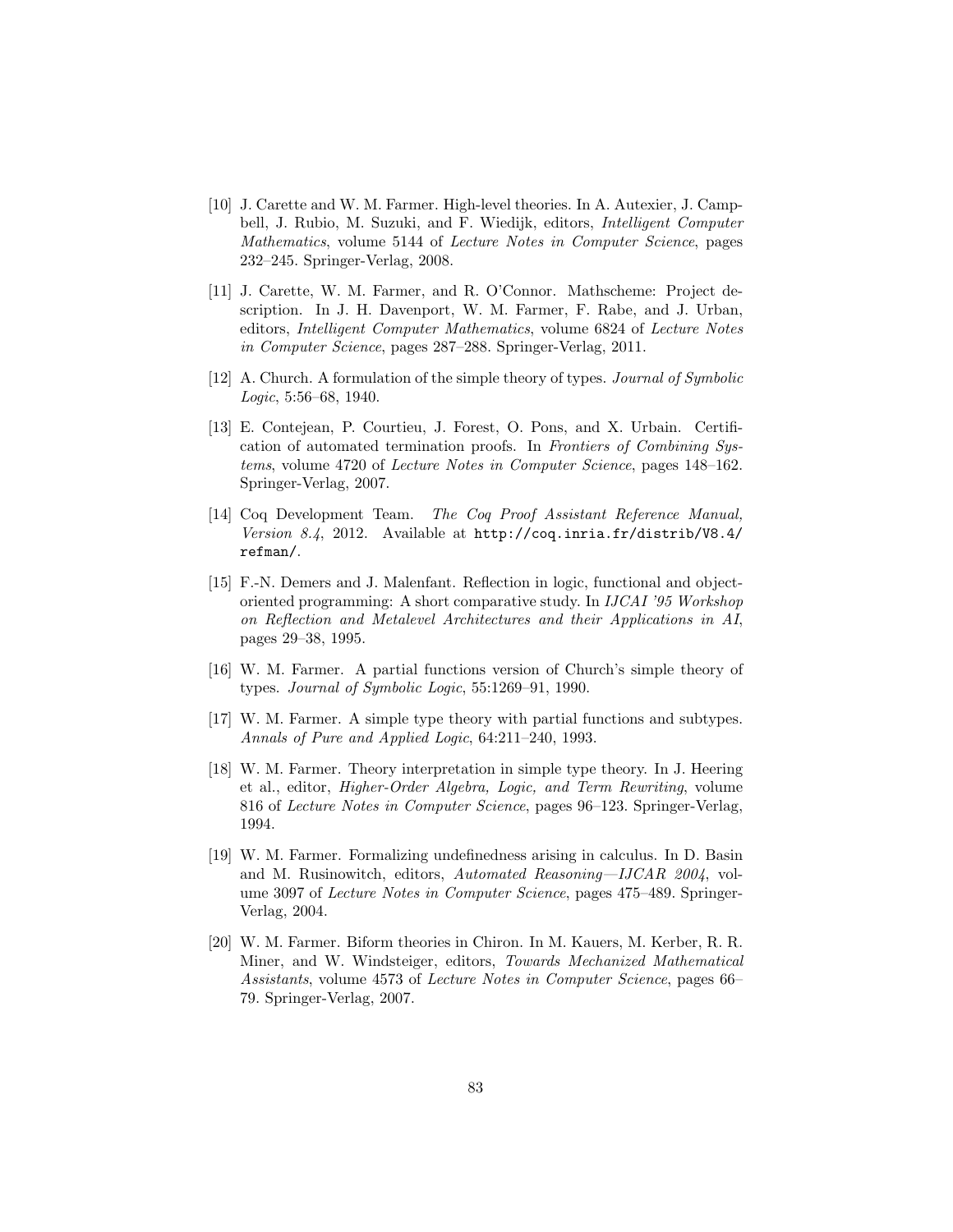- [21] W. M. Farmer. Chiron: A multi-paradigm logic. In R. Matuszewski and A. Zalewska, editors, From Insight to Proof: Festschrift in Honour of Andrzej Trybulec, volume 10(23) of Studies in Logic, Grammar and Rhetoric, pages 1–19. University of Białystok, 2007.
- [22] W. M. Farmer. Chiron: A set theory with types, undefinedness, quotation, and evaluation. SQRL Report No. 38, McMaster University, 2007. Revised 2012. Available at http://imps.mcmaster.ca/doc/chiron-tr.pdf.
- [23] W. M. Farmer. Andrews' type system with undefinedness. In C. Benzmüller, C. Brown, J. Siekmann, and R. Statman, editors, Reasoning in Simple Type Theory: Festschrift in Honor of Peter B. Andrews on his 70th Birthday, Studies in Logic, pages  $223-242$ . College Publications, 2008.
- [24] W. M. Farmer. The seven virtues of simple type theory. Journal of Applied Logic, 6:267–286, 2008.
- [25] W. M. Farmer. The formalization of syntax-based mathematical algorithms using quotation and evaluation. In J. Carette, D. Aspinall, C. Lange, P. Sojka, and W. Windsteiger, editors, Intelligent Computer Mathematics, volume 7961 of Lecture Notes in Computer Science, pages 35–50. Springer-Verlag, 2013.
- [26] W. M. Farmer, J. D. Guttman, and F. J. Thayer. IMPS: An Interactive Mathematical Proof System. Journal of Automated Reasoning, 11:213–248, 1993.
- [27] W. M. Farmer, J. D. Guttman, and F. J. Thayer Fábrega. IMPS: An updated system description. In M. McRobbie and J. Slaney, editors, Automated Deduction—CADE-13, volume 1104 of Lecture Notes in Computer Science, pages 298–302. Springer-Verlag, 1996.
- [28] W. M. Farmer and P. Larjani. Frameworks for reasoning about syntax that utilize quotation and evaluation. McSCert Report No. 9, McMaster University, 2013. Available at http://imps.mcmaster.ca/doc/syntax. pdf.
- [29] M. J. Gabbay and A. M. Pitts. A new approach to abstract syntax involving binders. Formal Aspects of Computing, 13:341–363, 2002.
- [30] M. Giese and B. Buchberger. Towards practical reflection for formal mathematics. RISC Report Series 07-05, Research Institute for Symbolic Computation (RISC), Johannes Kepler University, 2007.
- [31] J.-Y. Girard. Interprétation fonctionelle et élimination des coupures de l'arithmtique d'ordre supérieur. PhD thesis, Université Paris 7, 1972.
- [32] M. Glanzberg. Truth. In E. N. Zalta, editor, The Stanford Encyclopedia of Philosophy. Spring 2013 edition, 2013.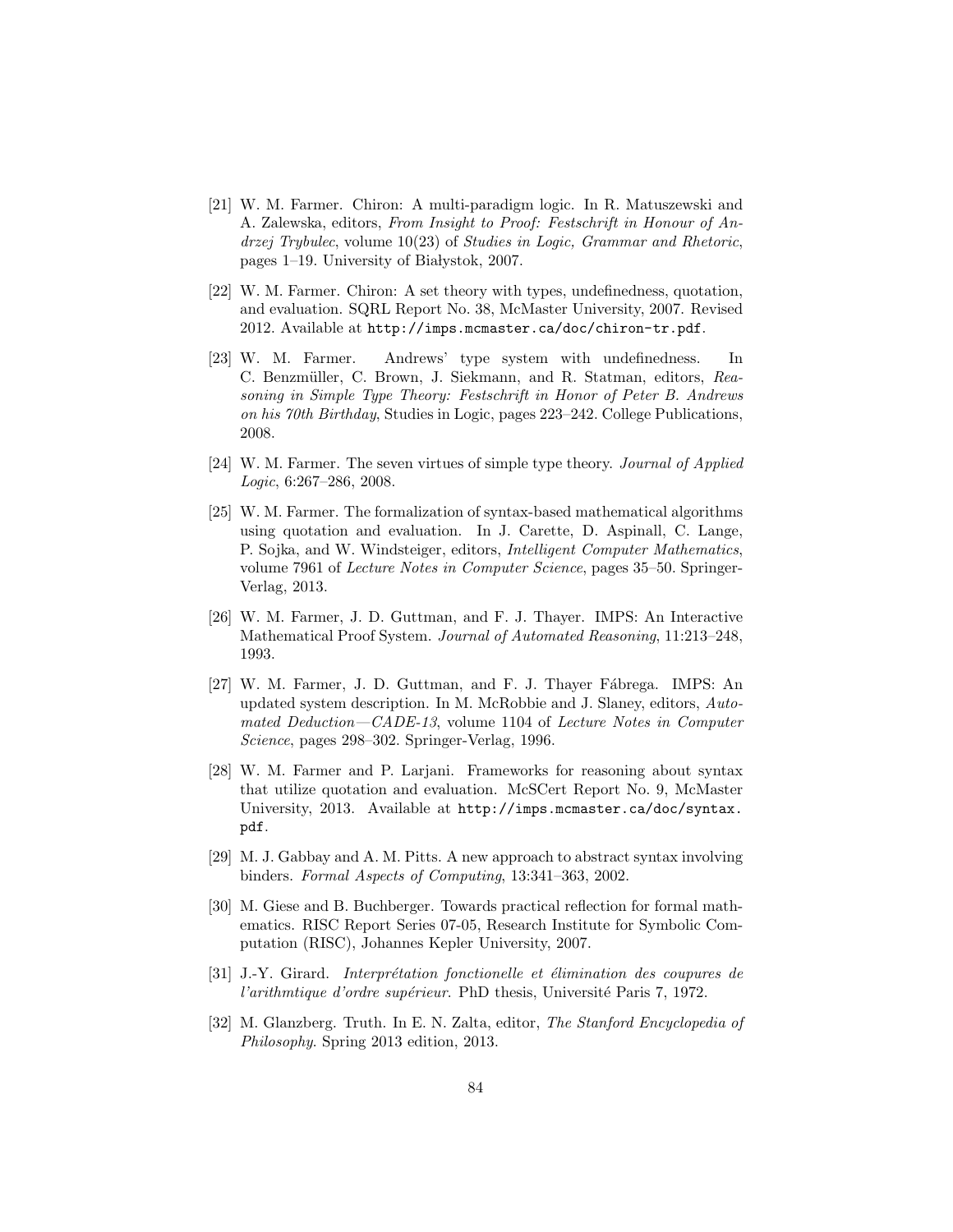- [33] K. Gödel. Uber formal unentscheidbare Sätze der Principia Mathematica und verwandter Systeme I. Monatshefte für Mathematik und Physik, 38:173–198, 1931.
- [34] M. J. C. Gordon and T. F. Melham. Introduction to HOL: A Theorem Proving Environment for Higher Order Logic. Cambridge University Press, 1993.
- [35] J. Grundy, T. Melham, and J. O'Leary. A reflective functional language for hardware design and theorem proving. Journal of Functional Programming, 16, 2006.
- [36] V. Halbach. Reducing compositional to disquotational truth. The Review of Symbolic Logic, 2:786–798, 2009.
- [37] V. Halbach. Axiomatic Theories of Truth. Cambridge University Press, 2011.
- [38] V. Halbach and G. E. Leigh. Axiomatic theories of truth. In E. N. Zalta, editor, The Stanford Encyclopedia of Philosophy. Winter 2013 edition, 2013.
- [39] J. Harrison. Metatheory and reflection in theorem proving: A survey and critique. Technical Report CRC-053, SRI Cambridge, 1995. Available at http://www.cl.cam.ac.uk/~jrh13/papers/reflect.ps.gz.
- [40] J. Harrison. HOL Light: An overview. In S. Berghofer, T. Nipkow, C. Urban, and M. Wenzel, editors, Theorem Proving in Higher Order Logics, volume 5674 of Lecture Notes in Computer Science, pages 60–66. Springer-Verlag, 2009.
- [41] L. Henkin. Completeness in the theory of types. Journal of Symbolic Logic, 15:81–91, 1950.
- [42] P. Koellner. On reflection principles. Annals of Pure and Applied Logic, 157:206–219, 2009.
- [43] H. Leitgeb. What theories of truth should be like (but cannot be). *Philos*ophy Compass, 2:276–290, 2007.
- [44] Lemma 1 Ltd. ProofPower: Description, 2000. Available at http://www.lemma-one.com/ProofPower/doc/doc.html.
- [45] T. Melham, R. Cohn, and I. Childs. On the semantics of ReFLect as a basis for a reflective theorem prover. preprint, http://arxiv.org/abs/ 1309.5742, 2013.
- [46] D. Miller. Abstract syntax for variable binders: An overview. In J. Lloyd et al., editor, Computational Logic  $-CL$  2000, volume 1861 of Lecture Notes in Computer Science, pages 239–253. Springer-Verlag, 2000.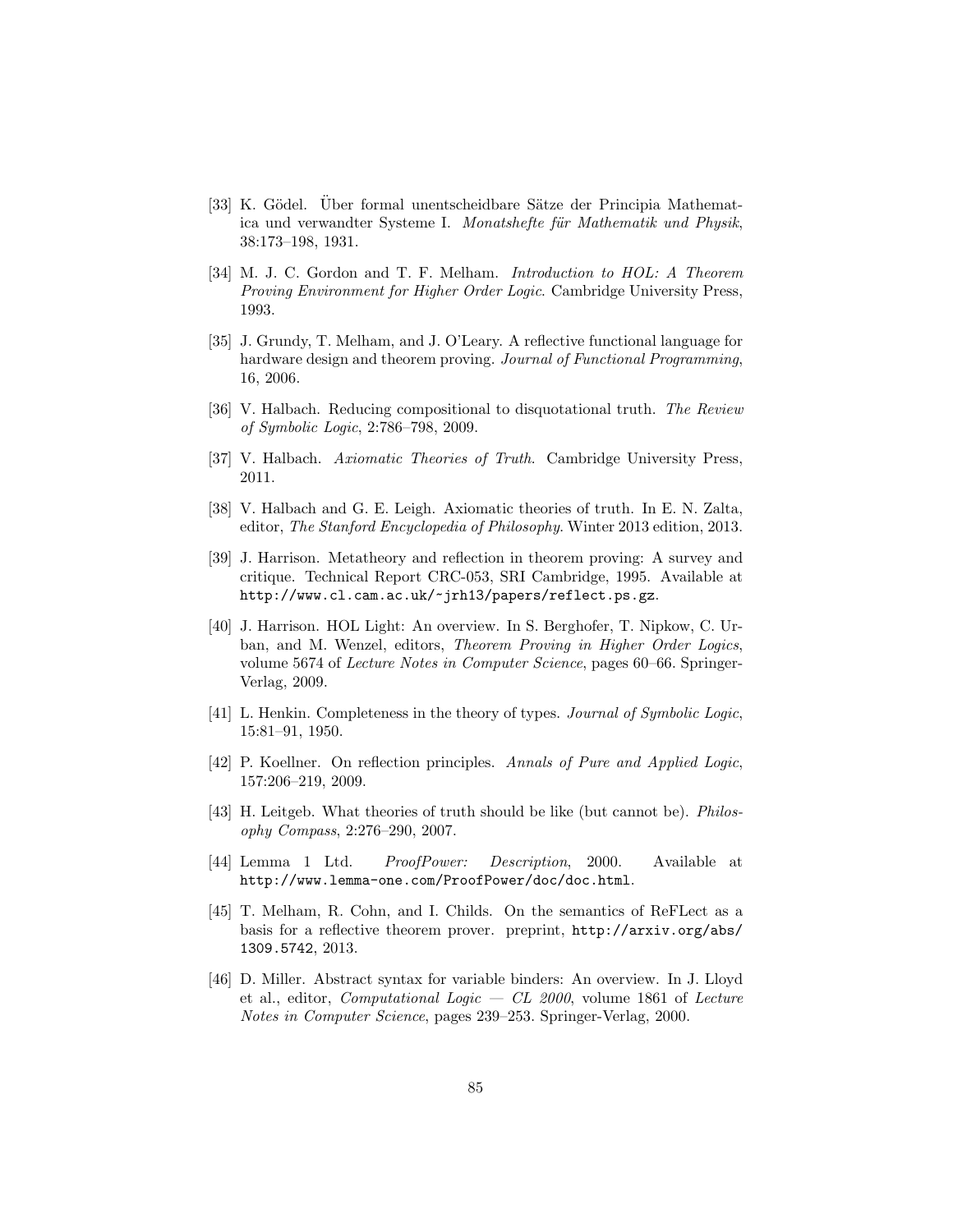- [47] T. Æ. Mogensen. Efficient self-interpretation in lambda calculus. Journal of Functional Programming, 2:345–364, 1994.
- [48] A. Nanevski and F. Pfenning. Staged computation with names and necessity. Journal of Functional Programmming, 15:893–939, 2005.
- [49] U. Norell. Towards a Practical Programming Language based on Dependent Type Theory. PhD thesis, Chalmers University of Technology, 2007.
- [50] U. Norell. Dependently typed programming in Agda. In A. Kennedy and A. Ahmed, editors, TLDI, pages 1–2. ACM, 2009.
- [51] L. C. Paulson. Isabelle: A Generic Theorem Prover, volume 828 of Lecture Notes in Computer Science. Springer-Verlag, 1994.
- [52] F. Pfenning and C. Elliot. Higher-order abstract syntax. In Proceedings of the ACM SIGPLAN 1988 conference on Programming Language design and Implementation, pages 199–208. ACM Press, 1988.
- [53] A. M. Pitts. Nominal Logic, a first order theory of names and binding. Information and Computation, 186:165–193, 2003.
- [54] A. Polonsky. Axiomatizing the Quote. In Marc Bezem, editor, Computer Science Logic  $(CSL'11)$  – 25th International Workshop/20th Annual Conference of the EACSL, volume 12 of Leibniz International Proceedings in Informatics (LIPIcs), pages 458–469, Dagstuhl, Germany, 2011. Schloss  $Dagstuhl$  — Leibniz-Zentrum für Informatik.
- [55] W. V. O. Quine. Mathematical Logic: Revised Edition. Harvard University Press, 2003.
- [56] F. Rabe. Generic literals. Jacobs University, 2014. Available at http: //kwarc.info/frabe/.
- [57] J. C. Reynolds. Towards a theory of type structure. In B. Robinet, editor, Programming Symposium, volume 19 of Lecture Notes in Computer Science, pages 408–425. Springer-Verlag, 1974.
- [58] Rice University Programming Languages Team. Metaocaml: A compiled, type-safe, multi-stage programming language. http://www.metaocaml. org/, 2011.
- [59] T. Sheard and S. P. Jones. Template meta-programming for Haskell. ACM SIGPLAN Notices, 37:60–75, 2002.
- [60] A. Stump. Directly reflective meta-programming. Higher-Order and Symbolic Computation, 22:115–144, 2009.
- [61] W. Taha and T. Sheard. MetaML and multi-stage programming with explicit annotations. Theoretical Computer Science, 248:211–242, 2000.